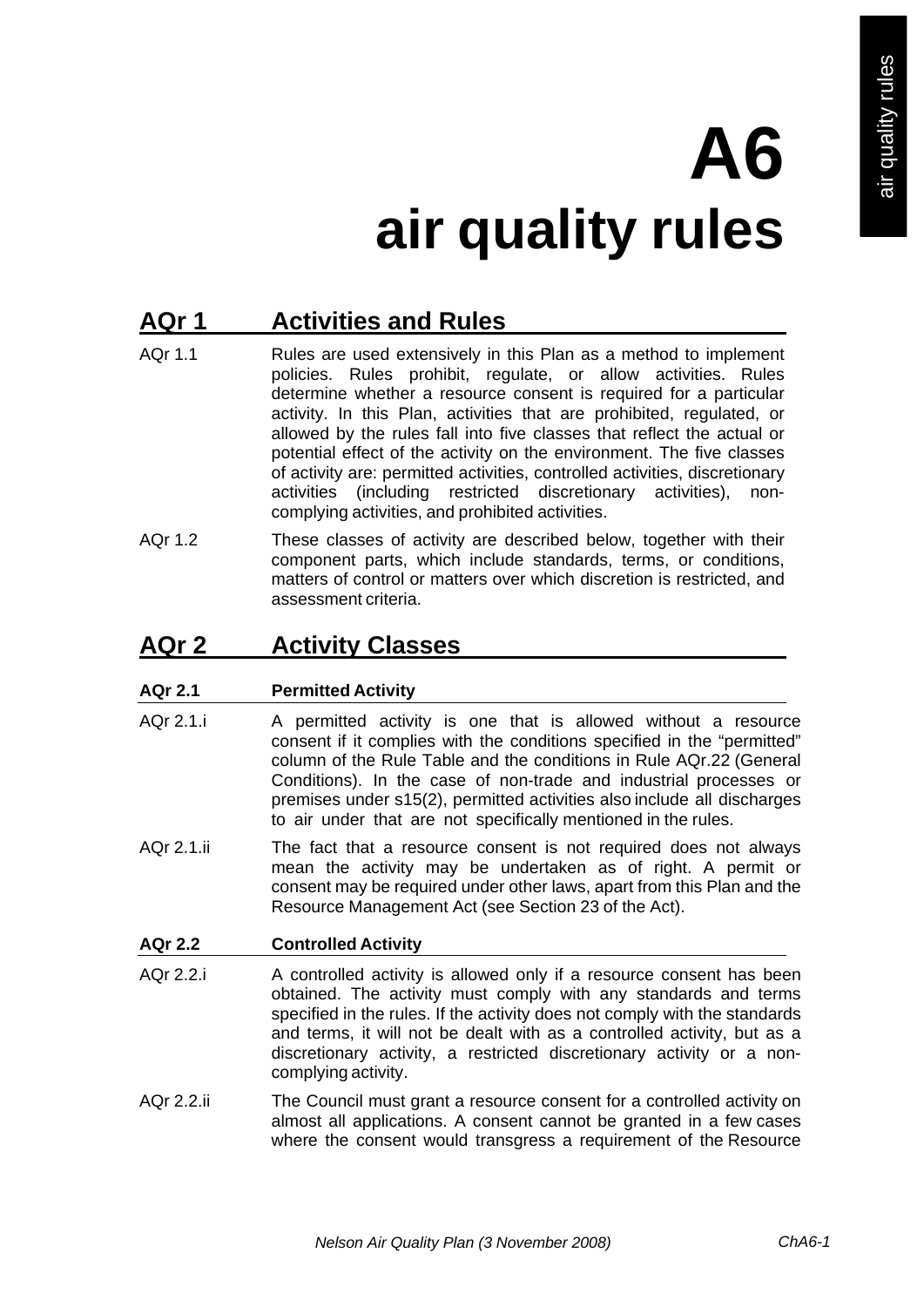Management Act. In granting consent, the Council may impose standards, terms, or conditions relating to matters stated in the Plan over which control is reserved.

#### **AQr 2.3 Discretionary Activity and Restricted Discretionary Activity**

- AQr 2.3.i A discretionary activity is allowed only if a resource consent has been obtained. The activity must comply with any standards and terms which have been specified in the rules. If the activity does not comply with the standards and terms, it will not be dealt with as a discretionary activity, but as a non-complying activity. In many cases, no standards and terms are specified. In these cases, the activity is deemed to be a discretionary activity.
- AQr 2.3.ii The Council may decide to refuse an application for a resource consent, or grant it with or without standards, terms, or conditions. Those standards, terms, or conditions may relate to any relevant matters in the circumstances. In some cases, the Plan restricts the Council's discretion to the consideration of particular matters (a restricted discretionary activity). In these cases, resource consents may be refused, or standards, terms, or conditions imposed, only in respect of the matters to which discretion has been restricted.

#### **AQr 2.4 Non-complying Activity**

- AQr 2.4.i A non-complying activity is allowed only if a resource consent has been obtained. The Council may decide to refuse an application for a resource consent, or grant it with or without standards, terms, or conditions. A resource consent cannot be granted for a noncomplying activity unless either: the adverse effects will be minor, or it will not be contrary to the objectives and policies of the Plan (see section 104D of the Act).
- AQr 2.4.ii Many non-complying activities are not the subject of special rules but arise automatically when the standards and terms stated in a rule are not complied with. Non-complying activities may contravene a rule but are not prohibited.

#### **AQr 2.5 Prohibited Activities**

AQr 2.5.i No resource consent can be granted and no application can be accepted for an activity that the Plan describes as a prohibited activity. The only avenue open to a person wanting to carry out a prohibited activity is to request a plan change.

#### **AQr 2.6 Matters of Control and Restricted discretion**

- AQr 2.6.i In the Rule Table every controlled activity, and every discretionary activity where discretion is restricted, contains a list of matters over which control is reserved, or discretion is restricted. The matters listed below are additional matters applicable to every controlled activity and restricted discretionary activity.
- AQr 2.6.ii Matters over which control is reserved or discretion restricted: a) Bonds or covenants or both, to ensure performance or compliance with any standards, terms, or conditions imposed.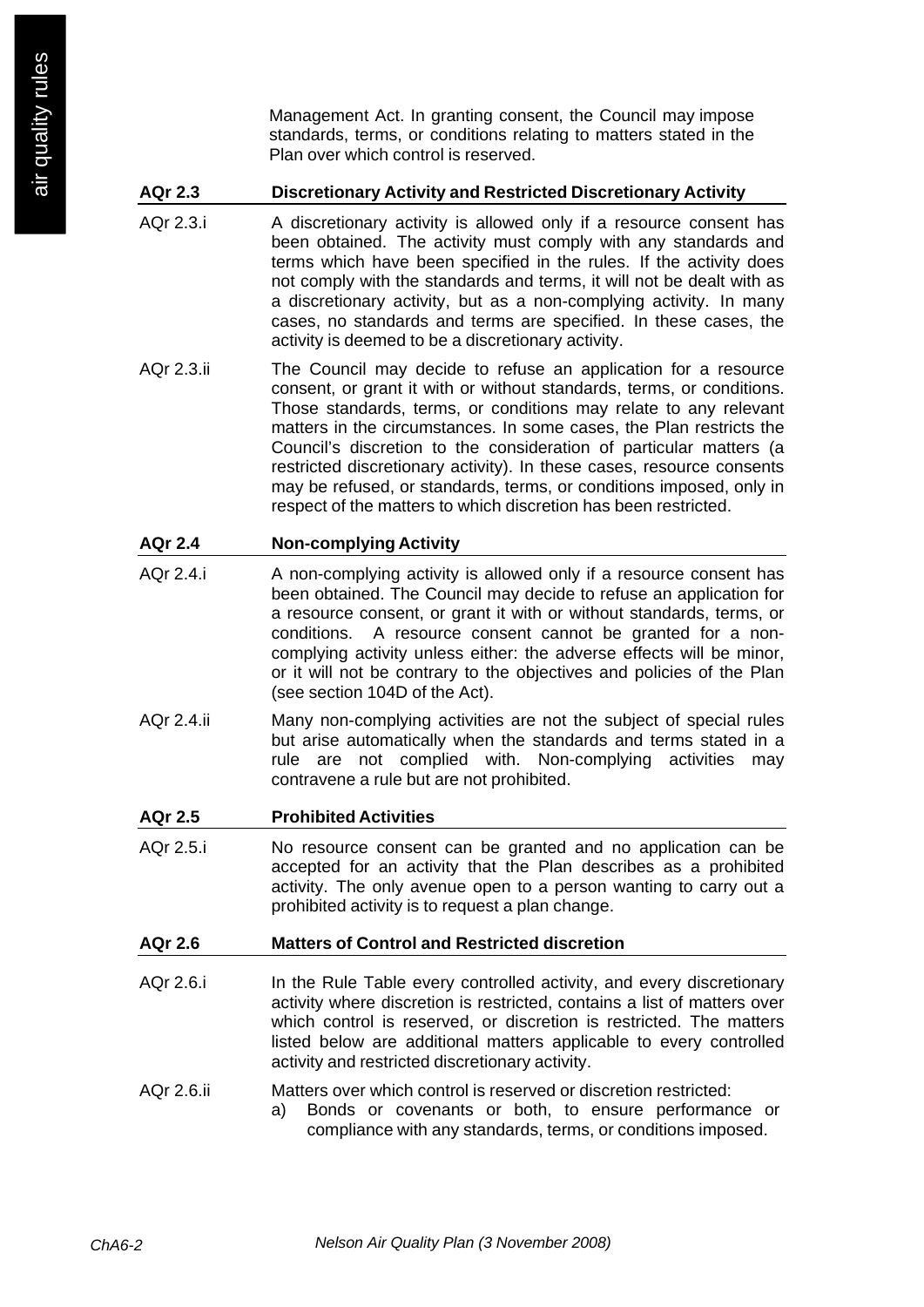- b) Administrative charges to be paid to the Council in respect of processing applications, administration, monitoring and supervision of resource consents, and for the carrying out of the Council's functions under section 35 of the Act.
- c) The duration of a resource consent, under section 123 of the Act.
- d) Lapsing of a resource consent, under section 125 of the Act.
- e) Change and cancellation of a consent, under sections 126 and 127 of the Act.
- f) Notice that some or all standards, terms, or conditions may be reviewed at some time in the future, under section 128 of the Act.

#### **AQr 2.7 Assessment Criteria**

AQr 2.7.i Assessment criteria are to be used in the consideration of whether or not to grant resource consents and the imposition of standards, terms, or conditions. The list of assessment criteria is not exhaustive. The Council must take into account all of the matters mentioned in section 104 of the Act. Assessment criteria are "other provisions" within section 104(1)(d) and have no priority over the other matters mentioned in the section, which include the effects on the environment, objectives, and policies. Assessment criteria are provided as a guide to applicants and decision makers as to what practical matters will generally be considered. They do not restrict the Council's discretion.

## **AQr 3 Presentation of Rules**

#### **AQr 3.1 Rule Table**

AQr 3.1.i The Rule Table that follows, including the appendices to the Rule Table, contains the rules that apply to discharges of contaminants to air. The plan rules must be read as a whole and for any particular activity all rules have to be considered, including these narrative rules that precede the Rule Table. Certain words and terms are defined in Chapter A2 'Meaning of Words'.

#### **AQr 3.2 Cascade of Rules**

- AQr 3.2.i Each row of the Rule Table presents rules that regulate or allow one activity, or type of activity, or effect. For any given rule read along the row from left to right to determine whether a proposed activity is permitted, controlled, discretionary or non-complying. This progression across the Rule Table is called a "cascade".
- AQr 3.2.ii If an activity satisfies the standards, terms, or conditions stated in the permitted activity column, then it is permitted. If not, look to the next column (controlled). If it satisfies the standards and terms in the controlled column, it is a controlled activity. If not, then look at the next column (discretionary) to see if it fits the standards, terms or conditions stated there. If the activity satisfies the standards and terms in the discretionary column it is discretionary (or restricted discretionary as specified). An activity can be non-complying if it is identified specifically as such or it may be non-complying if it does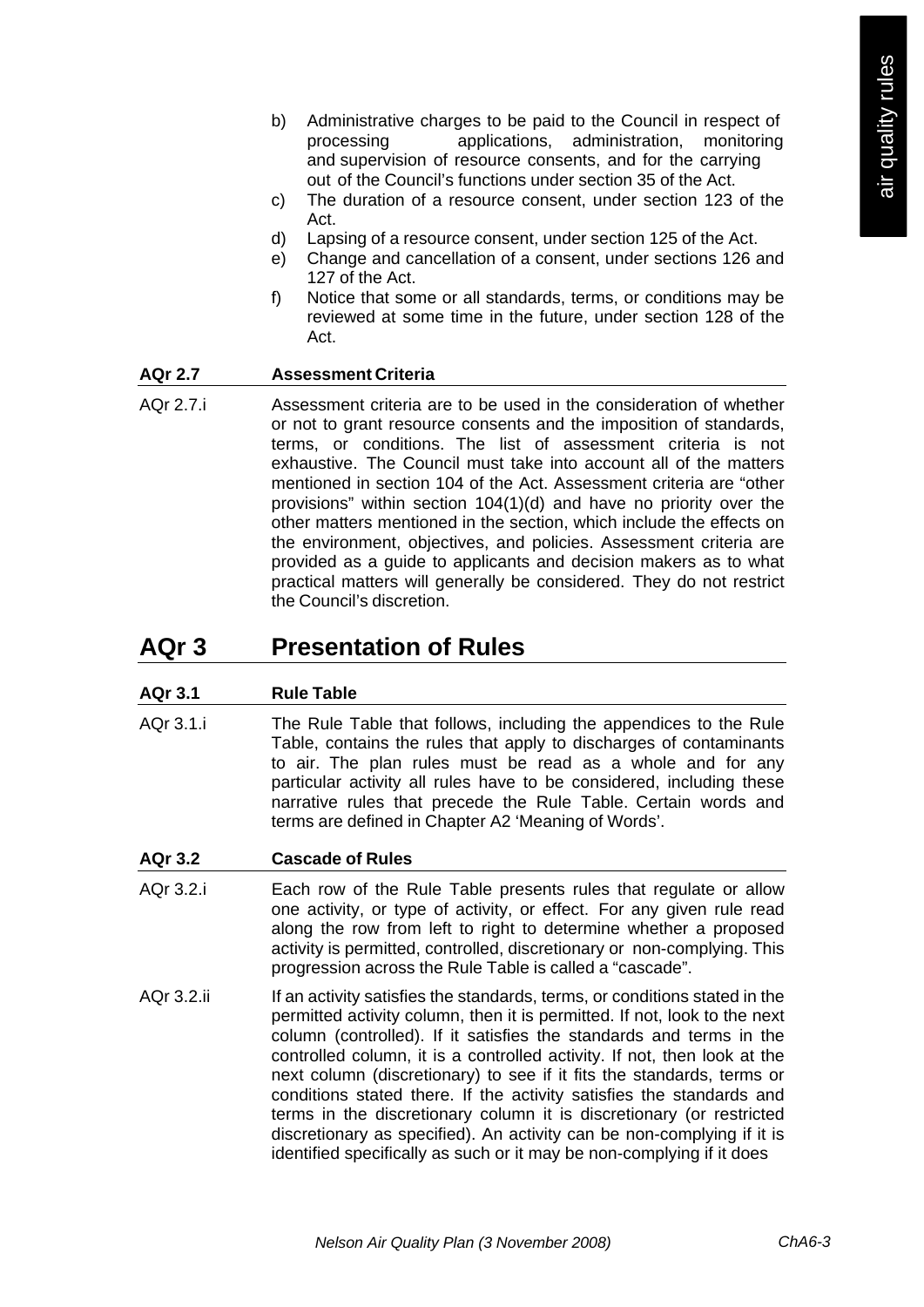not meet the standards and terms required of a discretionary activity. In some cases the rule table may indicate that an activity or part of it is prohibited.

- AQr 3.2.iii The discretionary column may state no standards, terms, or conditions in which case the cascade ends there: all activities that are not permitted or controlled are discretionary, and no noncomplying activities arise in that row.
- AQr 3.2.iv The fact that an activity meets the standards for a controlled or discretionary activity does not necessarily mean that a resource consent will be granted: it simply means that an application for a resource consent must be lodged and that the application will be considered as a controlled or discretionary activity as the case may be. Controlled activities have to be granted, except in limited circumstances set out in the Act.
- AQr 3.2.v The assessment criteria column indicates some of the effects that are likely to be considered relevant to the decision to grant or refuse consent and, if granted, what standards, terms, or conditions to impose, if any. Assessment criteria do not limit the Council's discretion, and any additional matters that might arise in a particular case may be considered.
- AQr 3.2.vi Rule Tables are arranged across two facing pages, reduced in the following illustration to fit a single page width:

| Rule table                                                                                                       |                                                                                                                                         |                                                                                                                                                                                       |                                                                                                                                                                                             |                                                                                                                                      |                                                                                                                                                                                       |
|------------------------------------------------------------------------------------------------------------------|-----------------------------------------------------------------------------------------------------------------------------------------|---------------------------------------------------------------------------------------------------------------------------------------------------------------------------------------|---------------------------------------------------------------------------------------------------------------------------------------------------------------------------------------------|--------------------------------------------------------------------------------------------------------------------------------------|---------------------------------------------------------------------------------------------------------------------------------------------------------------------------------------|
| <b>Item</b>                                                                                                      | <b>Permitted</b>                                                                                                                        | <b>Controlled</b>                                                                                                                                                                     | Discretionary/Non-<br>complying/prohibit                                                                                                                                                    | <b>Assessment Criteria</b>                                                                                                           | <b>Explanation</b>                                                                                                                                                                    |
| <b>This</b><br>column<br>indicates<br>the activity<br>or effect<br>dealt with<br>in this row<br>of the<br>table. | This column<br>states the<br>standards.<br>terms, or<br>conditions that<br>must be<br>satisfied for the<br>activity to be<br>permitted. | This column<br>states standards<br>and terms that<br>must be satisfied<br>for the activity to<br>be a controlled<br>activity and the<br>matters over<br>which control is<br>reserved. | This column states<br>standards and terms<br>that must be<br>satisfied for the<br>activity to be a<br>discretionary<br>activity, and whether<br>discretion is<br>restricted.<br>It may also | To guide applicants,<br>submitters and the<br>Council as to the matters<br>which will generally be<br>considered.<br>Not exhaustive. | <b>Principal reasons</b><br>for rules and<br>explanation of the<br>purposes of the<br>rule to assist<br>readers.<br>This column also<br>includes cross<br>references to<br>other plan |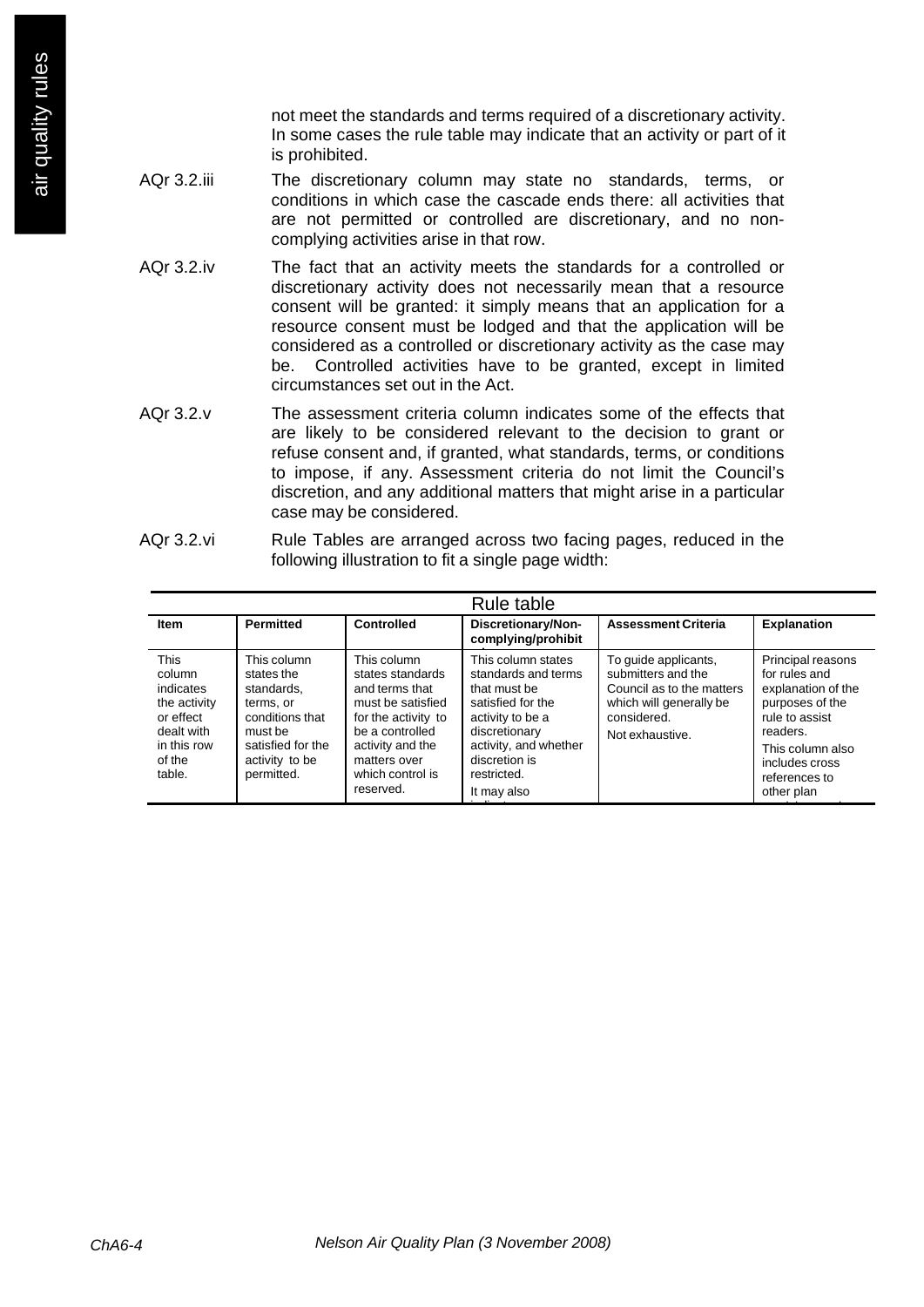#### AQr 3.2.vii The following flow chart illustrates the "cascade."



AQr 3.2.viii This flow chart represents the situation where the rule provides for permitted, controlled, and discretionary activities. This is not always the case. Some rules in the Rule Tables have "not applicable" in one or more of the permitted, controlled or discretionary columns. This means that there is no activity of the class dealt with in that column. If the permitted column contains only the words, "not a permitted activity," then there are no permitted activities under that rule and moving from left to right across the row, the first category to be considered is for controlled activities.

AQr 3.2.ix The following **fictitious rule** is presented to provide an example of how the Rule Table works.

|                                                                                | Rule table (fictitious example only)                                                                                                                                                                                                                                                                                                                                                                                                                                             |                   |                                                                                               |                                                                                                                                                                                                                                                                                                                                                                                                                                                                                                                                                                                                                                                                            |                                                                                                                                                                                                                                                                                            |
|--------------------------------------------------------------------------------|----------------------------------------------------------------------------------------------------------------------------------------------------------------------------------------------------------------------------------------------------------------------------------------------------------------------------------------------------------------------------------------------------------------------------------------------------------------------------------|-------------------|-----------------------------------------------------------------------------------------------|----------------------------------------------------------------------------------------------------------------------------------------------------------------------------------------------------------------------------------------------------------------------------------------------------------------------------------------------------------------------------------------------------------------------------------------------------------------------------------------------------------------------------------------------------------------------------------------------------------------------------------------------------------------------------|--------------------------------------------------------------------------------------------------------------------------------------------------------------------------------------------------------------------------------------------------------------------------------------------|
| <b>Item</b>                                                                    | <b>Permitted</b>                                                                                                                                                                                                                                                                                                                                                                                                                                                                 | <b>Controlled</b> | Discretionary/non-<br>complying/prohibit                                                      | <b>Assessment Criteria</b>                                                                                                                                                                                                                                                                                                                                                                                                                                                                                                                                                                                                                                                 | <b>Explanation</b>                                                                                                                                                                                                                                                                         |
| AQr.7<br><b>Productio</b><br>n of<br><b>bricks</b><br>from<br>elephant<br>dung | The discharge of<br>any contaminant to<br>air from the<br>production of bricks<br>made from elephant<br>dung is permitted if:<br>a) the total mass of<br>dried material<br>does<br>not exceed 100<br>kg per hour, and<br>b) at any one time<br>the total amount<br>of material<br>stored on<br>site does not<br>exceed 1000kg,<br>and<br>c) the discharge stack<br>is 20 metres<br>above the highest<br>point of the<br>building<br>containing the<br>brick making<br>operation. | Not applicable.   | Any discharge that<br>contravenes a<br>permitted condition is<br>a discretionary<br>activity. | a) New options, processes<br>or techniques available<br>to minimise any<br>discharges or its effects<br>including odour and dust<br>emissions.<br>b) The extent to which<br>adverse effects on<br>sensitive receptors are<br>avoided, remedied or<br>mitigated.<br>The total amount of the<br>discharge and the time<br>period over which the<br>discharge occurs.<br>The topography and<br>d)<br>the meteorology of the<br>area including wind<br>speed and wind<br>direction.<br>The proximity and nature<br>e)<br>of nearby activities, and<br>the likely future uses<br>given the zoning of the<br>land.<br>The proximity and nature<br>of any sensitive<br>receptors. | Elephant dung<br>has the potential<br>to create<br>adverse odour<br>effects if the<br>scale of the<br>material stored<br>on-site is not<br>strictly<br>controlled.<br>Any discharge<br>needs to be<br>well dispersed<br>to ensure that<br>the effects at<br>ground level<br>are minimised. |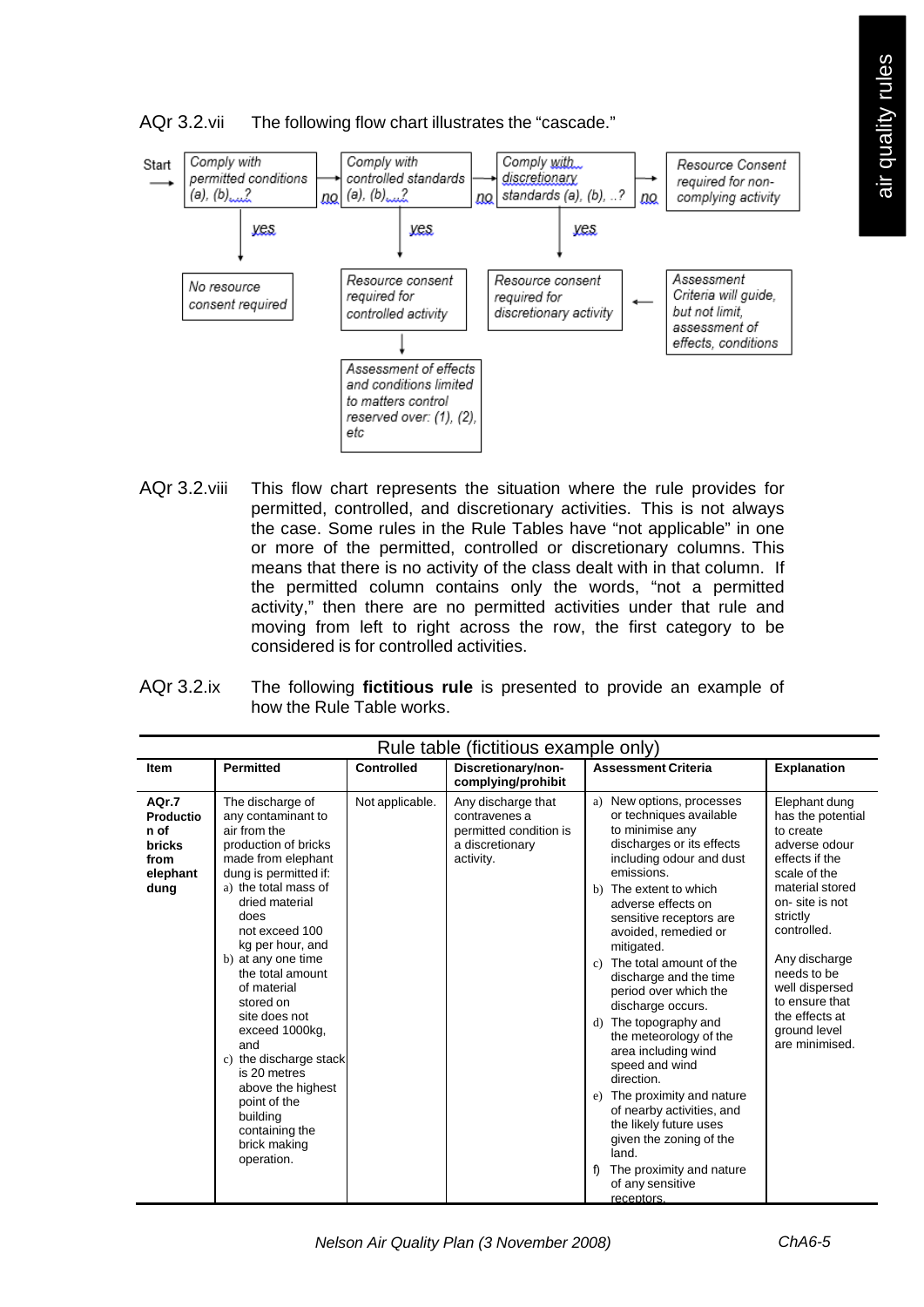- AQr 3.2.x To illustrate the way this **imaginary rule** would work in practice, assume a business person wants to set up a factory that produces bricks made from elephant dung with an estimated output of 100kg per hour, but storage on site will be 2 tonnes (2000kg). The discharge will be dispersed through a stack 20 metres high. To determine if status of the activity in terms of this Air Quality Plan is permitted, controlled, discretionary or non-complying, the table should be read from left to right.
- AQr 3.2.xi The left hand column indicates the general subject matter of the row. Moving along this row, we see that the "permitted" column has three standards (a), (b) and (c). The proposal, due to its size, breaches standard (b) but complies with standards (a) and (c). We therefore conclude that it is not a permitted activity and we move on to consider the controlled column. The controlled column is not applicable in this example so we move on to the discretionary column.
- AQr 3.2.xii In the discretionary column, we note that contravening one of the permitted standards triggers the need for a resource consent. In this case the on-site storage breached condition (b), even though the activity still complies with standards (a) and (c). The effects of the proposed brick production works, including odour control and proximity to sensitive areas, would be taken into account by the Council when it considers whether or not to grant a resource consent, and if so, what conditions to impose.
- AQr 3.2.xiii This **imaginary rule** only applies to discharges to air. In this example, the proposal may be subject to land use rules under the Nelson Resource Management Plan. Even if an air discharge resource consent is granted, other resource consents may still be required which may or may not be approved. All resource consents for a proposed activity must be approved before the activity can commence.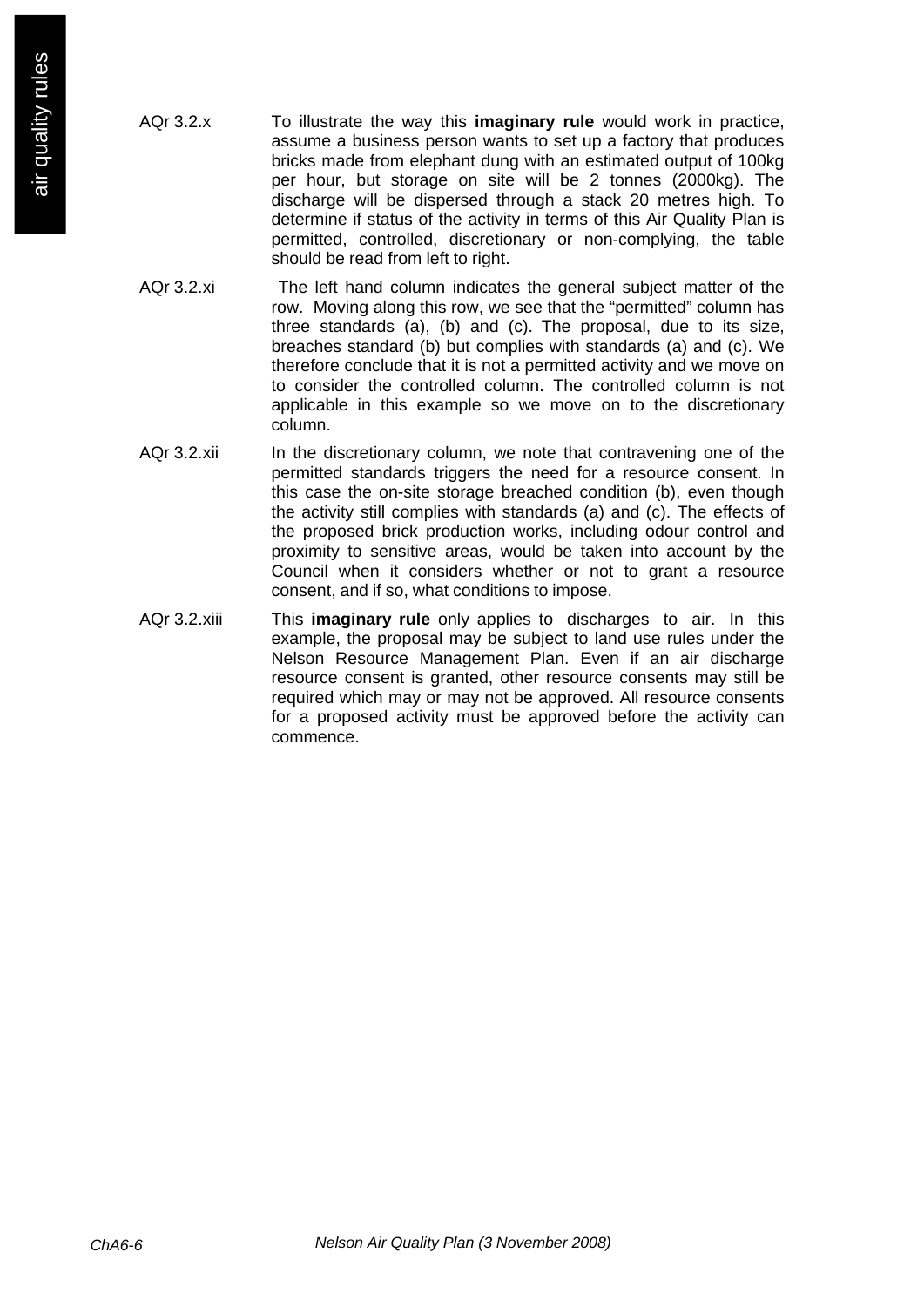# **contents: air quality rule table**

| <b>Prohibited Activities</b>        |                                                                                                                       |
|-------------------------------------|-----------------------------------------------------------------------------------------------------------------------|
| AQr.20                              | Prohibited fuels and materials - outdoor burning and small-scale fuel burning appliances                              |
| AQr.21                              | Installation of open fires and solid fuel appliances in new buildings, or in buildings not currently using solid fuel |
|                                     | <b>General Conditions applying to all discharges</b>                                                                  |
| AQr.22                              | General conditions - all discharges                                                                                   |
|                                     | Small-scale fuel burning appliances                                                                                   |
| AQr.23                              | Gas, oil, and other liquid fuels                                                                                      |
| AQr.24                              | Urban Area - use of appliances or fires installed prior to plan notification                                          |
| AQr.25                              | Urban Area - installation of appliances after plan notification                                                       |
| AQr.25A                             | Special transitional provisions applying to areas added to the Urban Area after 23 August 2003                        |
| AQr.26                              | Pellet burning appliances (Urban Area) new buildings, or Existing buildings not using solid fuel                      |
| AQr.26A                             | Ultra-low emission burning appliances (Urban Area) new buildings, or existing buildings                               |
|                                     |                                                                                                                       |
| AQr.27                              | Outside Urban Area - new and existing appliances and fires<br>AQr.27A Urban Area - commercial cooking or smoking      |
|                                     |                                                                                                                       |
|                                     | Large-scale fuel burning appliances                                                                                   |
| AQr.28                              | Large-scale fuel burning appliance - LPG                                                                              |
| AQr.29                              | Large-scale fuel burning appliance - kerosene or diesel                                                               |
| AQr.30                              | Large-scale fuel burning appliance - light or heavy fuel oil                                                          |
| AQr.30A                             | Large-scale fuel burning appliance - wood pellets                                                                     |
| AQr.31                              | Large-scale fuel burning appliance - coal or wood                                                                     |
| AQr.31A                             | Large-scale fuel burning appliance - other solid and liquid fuels                                                     |
| AQr.32                              | Stationary internal combustion engine                                                                                 |
| <b>Specified premises</b>           |                                                                                                                       |
| AQr.33                              | Bulk material handling and storage                                                                                    |
| AQr.34                              | Bulk petroleum storage                                                                                                |
| AQr.35                              | Ceramics                                                                                                              |
| AQr.36                              | Chemical fume cupboards                                                                                               |
| AQr.37                              | Composting                                                                                                            |
| AQr.38                              | Dry cleaning                                                                                                          |
| AQr.39                              | Dust from surfaces                                                                                                    |
| AQr.40                              | Food cooking and smoking, and processing of oils                                                                      |
| AQr.41                              | Fumigation                                                                                                            |
| AQr.42                              | Heat and water vapour from cooling towers                                                                             |
| AQr.43                              | Metal work processes and metal degreasing                                                                             |
| AQr.44                              | Petroleum retailing                                                                                                   |
| AQr.44A                             | Emergency venting of gas cylinders                                                                                    |
| AQr.45                              | Printing and publishing                                                                                               |
| AQr.46                              | Processing of animal skins                                                                                            |
| AQr.47                              | Production of concrete and concrete products                                                                          |
| <b>AQr.48</b>                       | Production of fibre-glass and other composite material products                                                       |
| AQr.49                              | Production of plastic components and plastic moulding                                                                 |
| AQr.50                              | Seed cleaning                                                                                                         |
| AQr.51                              | Spray coating (including paint)                                                                                       |
| AQr.52                              | Wood processing - dust and particles                                                                                  |
| AQr.52A                             | Wood processing - other discharges                                                                                    |
| AQr.53                              | All other industrial or trade premises or processes                                                                   |
| AQr.53A                             | Water and abrasive blasting                                                                                           |
|                                     | Outdoor burning urban and rural                                                                                       |
| AQr.54                              | Outdoor burning - Urban Area & Higher Density Small Holdings Area (Rural Zone)                                        |
| AQr.55                              | Outdoor burning - Rural                                                                                               |
| <b>Agrichemicals and fertiliser</b> |                                                                                                                       |
| AQr.56                              | Agrichemicals                                                                                                         |
| Other                               |                                                                                                                       |
| AQr.57                              | Intensive livestock commercial farming                                                                                |
| AQr.58                              | Fire training activities                                                                                              |
|                                     |                                                                                                                       |
| AQr.59<br><b>Appendices</b>         | Fertiliser                                                                                                            |
| AQ1                                 |                                                                                                                       |
|                                     | Information to be provided with resource consent applications                                                         |
| AQ <sub>2</sub>                     | Emissions requirements - small-scale solid fuel burning appliances                                                    |
| AQ2A                                | Emissions requirements - small-scale pellet burning appliances                                                        |
| AQ2B                                | Requirements for small-scale ultra-low emission burning appliances                                                    |
| AQ3                                 | Stack requirements - small-scale solid fuel burning appliances                                                        |
| AQ4                                 | Stack requirements - small-scale fuel burning appliances - Gas, oil and other liquid fuels                            |
| AQ <sub>5</sub>                     | Stack requirements - large-scale fuel burning appliances                                                              |
| AQ6                                 | Stack requirements - stationary internal combustion appliance                                                         |
| AQ7                                 | Discharge of agrichemicals to land or air                                                                             |
| AQ8                                 | Guide to outdoor burning                                                                                              |
| AQ9                                 | Criteria for assessing offensive or objectionable dispersal or deposition of smoke particles                          |
| AQ10                                | Criteria for assessing offensive or objectionable odour                                                               |
| AQ11                                | Criteria for assessing offensive or objectionable dust                                                                |
| AQ12                                | Extent of Urban Area at notification (23 August 2003)                                                                 |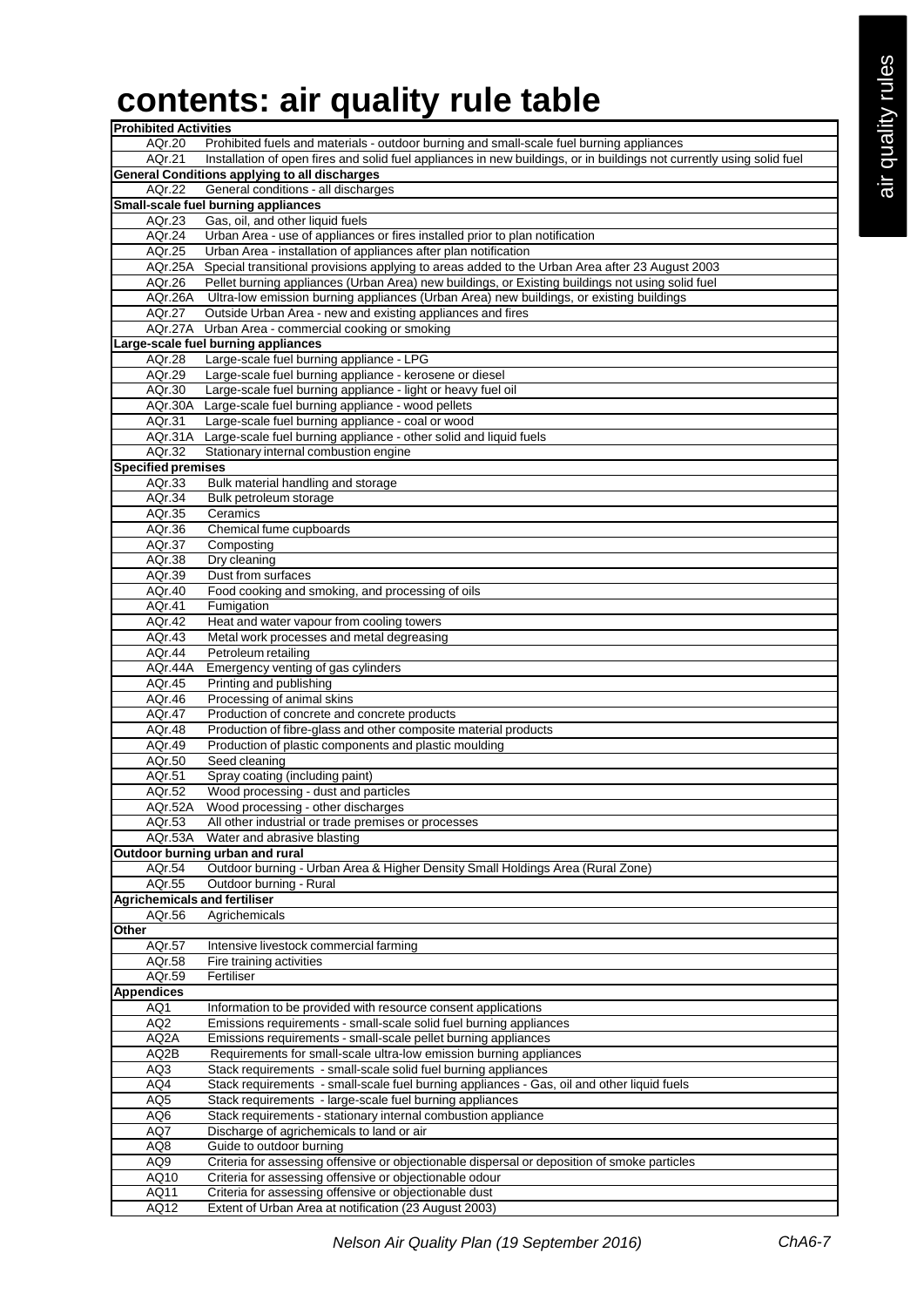| Item                                                                                                    | Rule                                                                                                                                                                                                                                                                                      |  |  |  |  |  |
|---------------------------------------------------------------------------------------------------------|-------------------------------------------------------------------------------------------------------------------------------------------------------------------------------------------------------------------------------------------------------------------------------------------|--|--|--|--|--|
|                                                                                                         | <b>Prohibited Activities</b>                                                                                                                                                                                                                                                              |  |  |  |  |  |
| <b>AQr.20</b><br>The following discharges of contaminants to air are prohibited activities for which no |                                                                                                                                                                                                                                                                                           |  |  |  |  |  |
| <b>Prohibited Activities</b>                                                                            | resource consent shall be granted:                                                                                                                                                                                                                                                        |  |  |  |  |  |
| Prohibited fuels &                                                                                      | The combustion in any small-scale fuel burning appliance of any of the materials<br>a)<br>in the following list i) to xii), and                                                                                                                                                           |  |  |  |  |  |
| materials - outdoor<br>burning and small-scale                                                          | The combustion by deliberate outdoor burning (excluding fire training activities<br>b)<br>authorised under rule AQr.58) of any of the materials in the following list ii) to xii):                                                                                                        |  |  |  |  |  |
| fuel burning appliances                                                                                 | wood having a moisture content of more than 25% dry weight, or<br>i)                                                                                                                                                                                                                      |  |  |  |  |  |
|                                                                                                         | ii)<br>wood which is painted, stained, oiled or coated (except if allowed by resource<br>consent under rule AQr.55), or                                                                                                                                                                   |  |  |  |  |  |
|                                                                                                         | wood treated with preservatives or impregnated with chemicals, including but<br>iii)<br>not limited to, wood treated with Copper-Chrome-Arsenic (CCA), or                                                                                                                                 |  |  |  |  |  |
|                                                                                                         | iv) composite wood boards containing formaldehyde or similar adhesives,<br>including but not limited to, chip board, fibreboard, particle board and laminated<br>boards, or                                                                                                               |  |  |  |  |  |
|                                                                                                         | metals and materials containing metals, including but not limited to cables, or<br>V)                                                                                                                                                                                                     |  |  |  |  |  |
|                                                                                                         | vi) materials containing asbestos (except for the processing of vehicle brake<br>shoes subject to a resource consent under Rule AQr.53 (All other industrial or<br>trade premises)), or                                                                                                   |  |  |  |  |  |
|                                                                                                         | vii) material containing tar or bitumen, or                                                                                                                                                                                                                                               |  |  |  |  |  |
|                                                                                                         | viii) all rubber, including but not limited to, rubber tyres, or                                                                                                                                                                                                                          |  |  |  |  |  |
|                                                                                                         | ix) synthetic material, including, but not limited to, motor vehicle parts, foams,<br>fibreglass, batteries, chemicals, paint and other surface-coating materials, or<br>any type of plastic (except if allowed by a resource consent under Rule AQr.55<br>(Outdoor burning - Rural)), or |  |  |  |  |  |
|                                                                                                         | waste oil (except if allowed by resource consent under rule AQr.23), or<br>X)                                                                                                                                                                                                             |  |  |  |  |  |
|                                                                                                         | xi)<br>peat, or                                                                                                                                                                                                                                                                           |  |  |  |  |  |
|                                                                                                         | xii) sludge from industrial processes.                                                                                                                                                                                                                                                    |  |  |  |  |  |
|                                                                                                         |                                                                                                                                                                                                                                                                                           |  |  |  |  |  |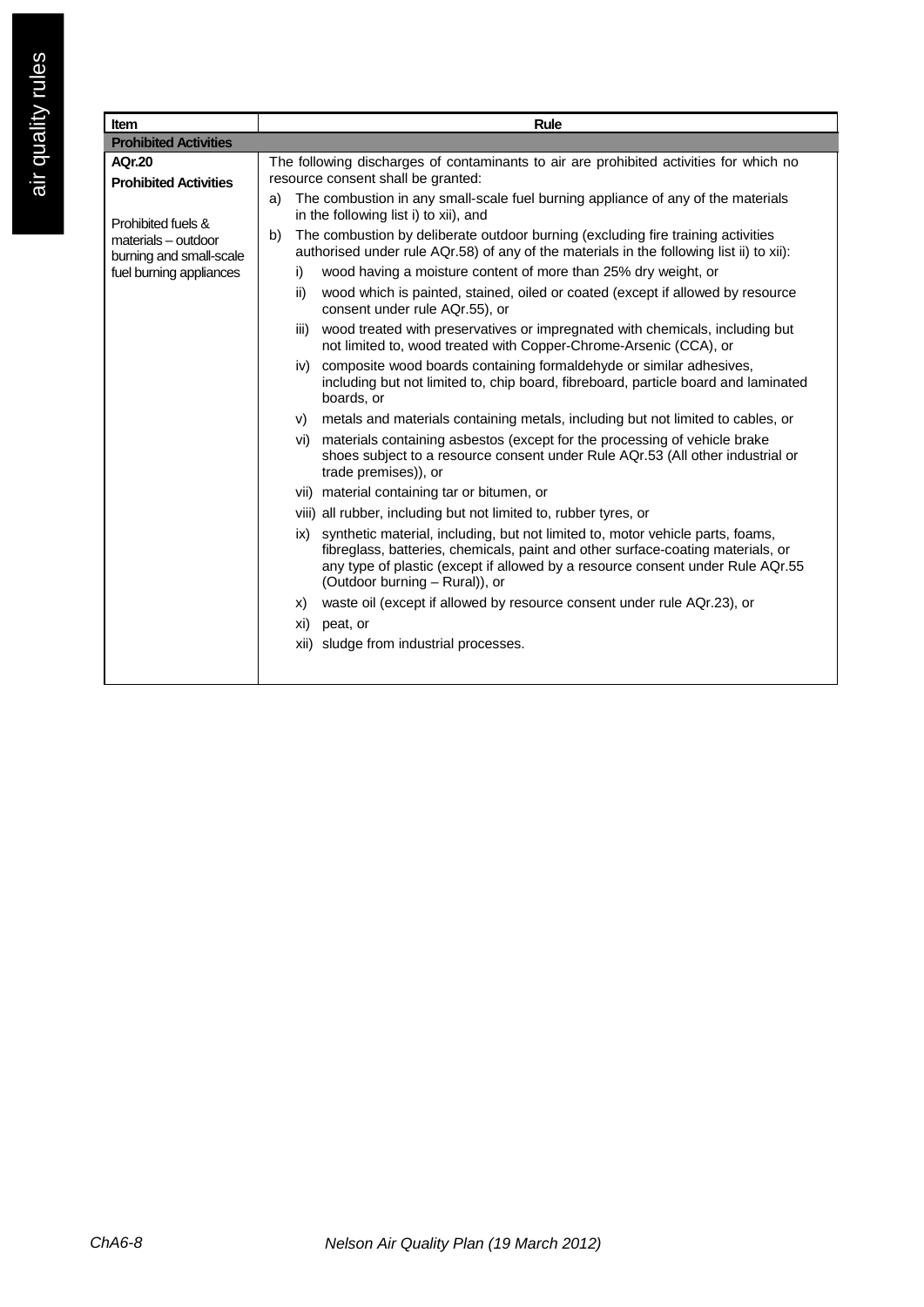| <b>Assessment Criteria</b> | <b>Explanation</b>                                                                                                                                                                                                                                                                                                                  |  |  |
|----------------------------|-------------------------------------------------------------------------------------------------------------------------------------------------------------------------------------------------------------------------------------------------------------------------------------------------------------------------------------|--|--|
|                            |                                                                                                                                                                                                                                                                                                                                     |  |  |
| AQr.20.4                   | AQr.20.5                                                                                                                                                                                                                                                                                                                            |  |  |
| Not applicable.            | These prohibited activities cover the fuels or materials which are considered unacceptable to<br>burn in small-scale solid fuel appliances or by deliberate outdoor burning.                                                                                                                                                        |  |  |
|                            | Domestic solid fuel appliances are not designed to burn materials other than wood or coal, and<br>the combustion of other materials may result in the discharge of unacceptable levels of smoke<br>and hazardous air pollutants. Consequently all the materials listed except dry wood and coal are<br>prohibited from use.         |  |  |
|                            | Outdoor burning is an uncontrolled combustion process, and while it is a practical method of<br>disposing of dry vegetation or timber in some circumstances, is not a suitable method of<br>disposing of most other materials (refer to Rule AQr.55 regarding outdoor burning in the Rural<br>Zone).                                |  |  |
|                            | Outdoor burning of tyres, bitumen, coated wire and oil is also prohibited by the National<br>Standards for Air Quality, with some limited exemptions for burning of oil (refer to the Resource<br>Management (National Environmental Standards Relating to Certain Air Pollutants, Dioxins, and<br>Other Toxics) Regulations 2004). |  |  |
|                            | Refer to Rule AQr.31A for restrictions on burning such materials in large scale burning<br>appliances.                                                                                                                                                                                                                              |  |  |
|                            | Note: refer to rule AQr.54 (Outdoor burning - urban area & higher density small holdings area)<br>which restricts outdoor burning in the urban area (defined in Chapter A2) of any material in all<br>but a few cases.                                                                                                              |  |  |
|                            |                                                                                                                                                                                                                                                                                                                                     |  |  |
|                            |                                                                                                                                                                                                                                                                                                                                     |  |  |
|                            |                                                                                                                                                                                                                                                                                                                                     |  |  |
|                            |                                                                                                                                                                                                                                                                                                                                     |  |  |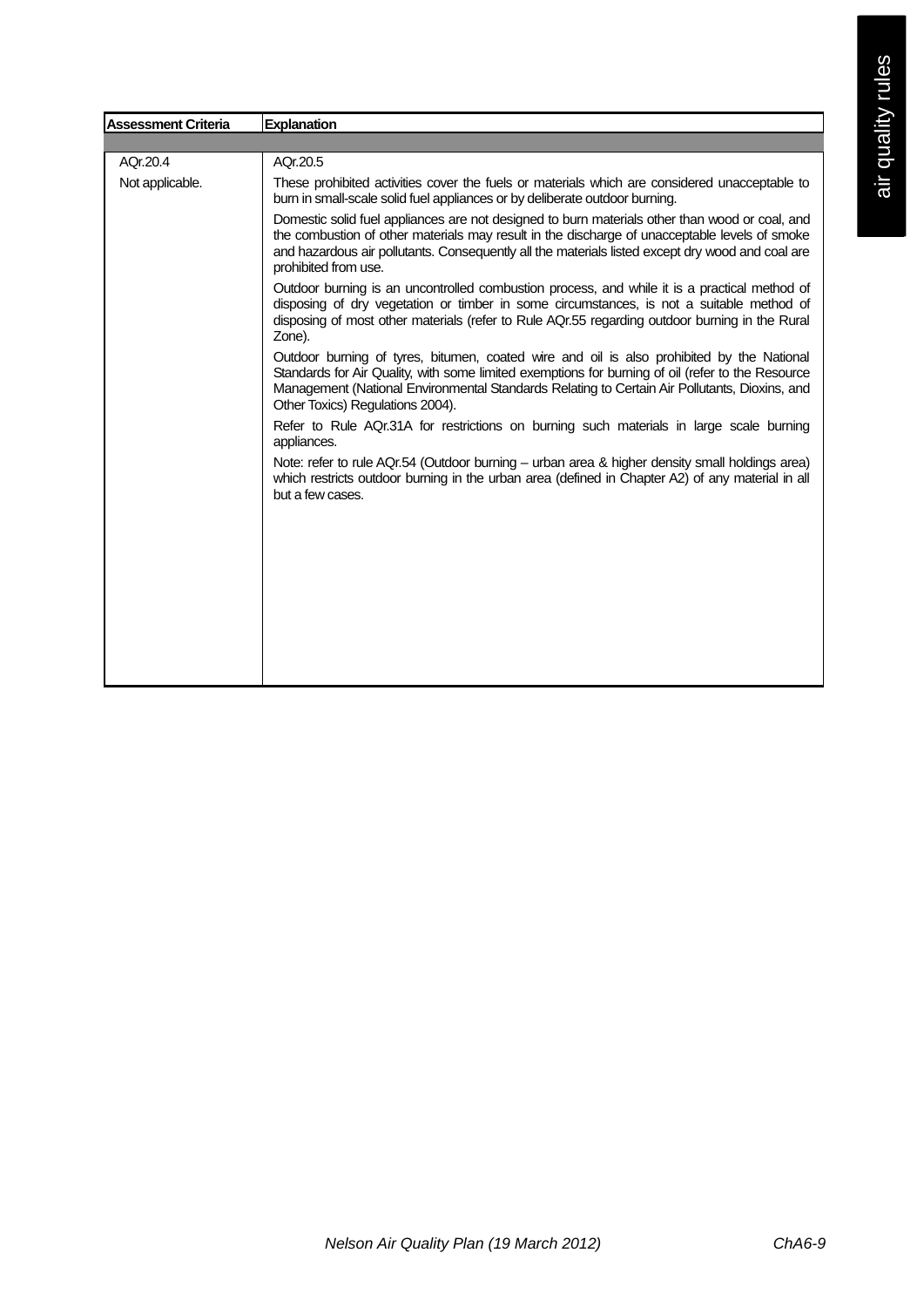| Item                                                       | Rule                                                                                                                                                                                                                                                                                                                                                                   |  |  |
|------------------------------------------------------------|------------------------------------------------------------------------------------------------------------------------------------------------------------------------------------------------------------------------------------------------------------------------------------------------------------------------------------------------------------------------|--|--|
| <b>AQr.21</b>                                              | AQr.21                                                                                                                                                                                                                                                                                                                                                                 |  |  |
| <b>Prohibited Activities</b><br>Installation of open fires | Unless otherwise specified in the Rule Table, the discharge of contaminants to air from<br>a)<br>any small-scale solid fuel burning appliance within the Urban Area (excluding<br>Glenduan ('The Glen')), or any open fire within the Urban Area, as follows are<br>prohibited activities for which no resource consent shall be granted:                              |  |  |
| and solid fuel appliances<br>in new buildings<br>or        | in any new residential unit or other new building erected after the date of<br>i)<br>notification of this plan, including within any subsequent extension or alteration to<br>that unit or building, or                                                                                                                                                                |  |  |
| in buildings not currently<br>using solid fuel             | from any small-scale solid fuel burning appliance installed in any residential unit<br>ii)<br>or other building that at the date of notification of this Plan did not contain a lawfully<br>approved, operable small-scale solid fuel burning appliance or open fire, including<br>within any subsequent alteration or extension to the unit or building, or           |  |  |
|                                                            | from any open fire installed in any residential unit or other building after the date<br>iii)<br>of notification of this Plan, plus the rebuilding of any open fire that previously has<br>been modified to be inoperable,                                                                                                                                             |  |  |
|                                                            | unless before the date of notification of this Plan, a building consent application in<br>accordance with the Building Act 1991 was lodged specifying the installation of a small-<br>scale solid fuel burning appliance or open fire, and that consent was subsequently issued<br>(whether the issue occurred before or after the date of notification of this Plan). |  |  |
|                                                            | This prohibition does not apply to the installation of:<br>b)                                                                                                                                                                                                                                                                                                          |  |  |
|                                                            | any small-scale solid fuel burning appliance or any stove classified as an open fire in an<br>i)<br>industrial or trade premises where the fire is used exclusively for the cooking or smoking<br>of food for wholesale or retail sale, or                                                                                                                             |  |  |
|                                                            | any small-scale pellet burning appliance authorised under rule AQr.26, or any small-scale<br>ii)<br>ultra-low emission burning appliance authorised under rule AQr.26A.                                                                                                                                                                                                |  |  |
| <b>General Conditions</b>                                  |                                                                                                                                                                                                                                                                                                                                                                        |  |  |
| <b>AQr.22</b>                                              | <b>AQr.22</b>                                                                                                                                                                                                                                                                                                                                                          |  |  |
| <b>General Conditions</b>                                  | The following general conditions apply to all discharges of contaminants to air, including<br>those allowed as permitted activities in the Rule Table, excluding those allowed by a resource<br>consent unless the consent states otherwise <sup>1</sup> :                                                                                                             |  |  |
| All discharges                                             | The discharge must not result in any offensive or objectionable odour to the extent that<br>a)<br>it causes an adverse effect beyond the boundary of the site of the discharge, and                                                                                                                                                                                    |  |  |
|                                                            | The discharge must not result in dispersal or deposition of particles, including smoke<br>b)<br>particles or dust, to the extent that it causes an offensive or objectionable effect beyond<br>the boundary of the site of the discharge, and                                                                                                                          |  |  |
|                                                            | The discharge must not significantly impair visibility beyond the boundary of the site of<br>C)<br>the discharge, and                                                                                                                                                                                                                                                  |  |  |
|                                                            | The discharge must not cause any corrosion to any structure beyond the boundary of<br>d)<br>the site of the discharge, and                                                                                                                                                                                                                                             |  |  |
|                                                            | The discharge must not result in effects beyond the boundary of the site that are noxious<br>e)<br>or dangerous.                                                                                                                                                                                                                                                       |  |  |
|                                                            |                                                                                                                                                                                                                                                                                                                                                                        |  |  |
|                                                            |                                                                                                                                                                                                                                                                                                                                                                        |  |  |

<sup>&</sup>lt;sup>1</sup> In terms of enforcement and compliance with Rule AQ22, Council staff will be guided as appropriate by Appendices AQ9, 10 and 11 in this Plan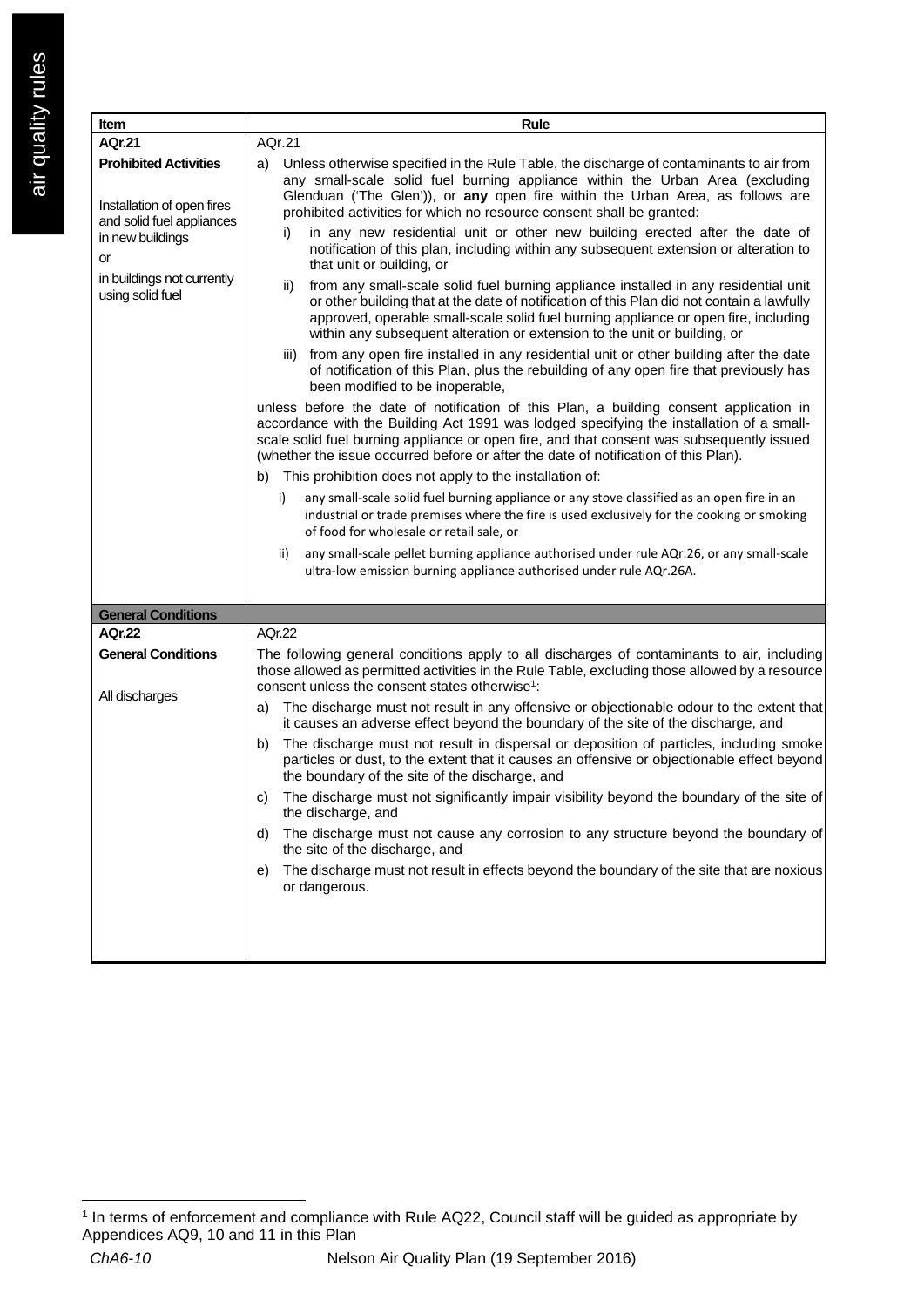| <b>Assessment Criteria</b> | <b>Explanation</b>                                                                                                                                                                                                                                                                                                                                                                                                                                                                                                                                                                                                                                                                                                                                                                        |
|----------------------------|-------------------------------------------------------------------------------------------------------------------------------------------------------------------------------------------------------------------------------------------------------------------------------------------------------------------------------------------------------------------------------------------------------------------------------------------------------------------------------------------------------------------------------------------------------------------------------------------------------------------------------------------------------------------------------------------------------------------------------------------------------------------------------------------|
|                            | AQr.21.5                                                                                                                                                                                                                                                                                                                                                                                                                                                                                                                                                                                                                                                                                                                                                                                  |
|                            | Within the Urban Area (defined in Chapter A2) this rule prohibits the use of solid fuel fires (open<br>fires, wood burners and multi-fuel burners) in houses and buildings built after the notification of the<br>Air Quality Plan. An exclusion is made for enclosed solid fuel burners (but not open fires) at The<br>Glen as the small population with a seaside location and better air circulation means holding down<br>burner numbers is less critical. The prohibition also applies to enclosed burners in houses and<br>buildings that at the date of notification of the Plan did not already have a solid fuel fire installed, or<br>an application lodged for a Building Consent for such a fire, and to new open fires or the re-<br>commissioning of inoperable open fires. |
|                            | An exemption is also granted for industrial and trade premises to allow them to install (by resource<br>consent) wood stoves for cooking, for such things as wood-fired pizzas or barbecue grills.                                                                                                                                                                                                                                                                                                                                                                                                                                                                                                                                                                                        |
|                            | Computer modelling has shown that in order to meet the Government guidelines for PM <sub>10</sub> , the<br>numbers of fires burning solid fuel in Nelson must not increase above current levels. A 70%<br>reduction in wintertime peak $PM_{10}$ levels is required to achieve the air quality target and this<br>necessitates strong measures to control emissions from fires.                                                                                                                                                                                                                                                                                                                                                                                                           |
|                            | However Policy A5-1.5 (Solid fuel fire numbers) notes the improving design of solid fuel burners,<br>especially pellet fires, may mean that this rule may be reconsidered at an appropriate time in the<br>future. This would be done by means of a plan change.                                                                                                                                                                                                                                                                                                                                                                                                                                                                                                                          |
|                            |                                                                                                                                                                                                                                                                                                                                                                                                                                                                                                                                                                                                                                                                                                                                                                                           |
|                            |                                                                                                                                                                                                                                                                                                                                                                                                                                                                                                                                                                                                                                                                                                                                                                                           |
|                            |                                                                                                                                                                                                                                                                                                                                                                                                                                                                                                                                                                                                                                                                                                                                                                                           |
|                            |                                                                                                                                                                                                                                                                                                                                                                                                                                                                                                                                                                                                                                                                                                                                                                                           |
|                            |                                                                                                                                                                                                                                                                                                                                                                                                                                                                                                                                                                                                                                                                                                                                                                                           |
|                            | AQr.22.5                                                                                                                                                                                                                                                                                                                                                                                                                                                                                                                                                                                                                                                                                                                                                                                  |
|                            | These are general conditions that apply in all instances, unless otherwise stated.                                                                                                                                                                                                                                                                                                                                                                                                                                                                                                                                                                                                                                                                                                        |
|                            | Any breach of the conditions will not result in requirements for resource consents but rather will be<br>enforced via the Council's monitoring and enforcement mechanisms. In doing so the matters in<br>Appendices AQ9 to 11 will be had regard to.                                                                                                                                                                                                                                                                                                                                                                                                                                                                                                                                      |
|                            | The matters that the General Conditions cover are all significant air quality issues, particularly in<br>relation to odour, dust and particles, including smoke.                                                                                                                                                                                                                                                                                                                                                                                                                                                                                                                                                                                                                          |
|                            |                                                                                                                                                                                                                                                                                                                                                                                                                                                                                                                                                                                                                                                                                                                                                                                           |
|                            |                                                                                                                                                                                                                                                                                                                                                                                                                                                                                                                                                                                                                                                                                                                                                                                           |
|                            |                                                                                                                                                                                                                                                                                                                                                                                                                                                                                                                                                                                                                                                                                                                                                                                           |
|                            |                                                                                                                                                                                                                                                                                                                                                                                                                                                                                                                                                                                                                                                                                                                                                                                           |
|                            |                                                                                                                                                                                                                                                                                                                                                                                                                                                                                                                                                                                                                                                                                                                                                                                           |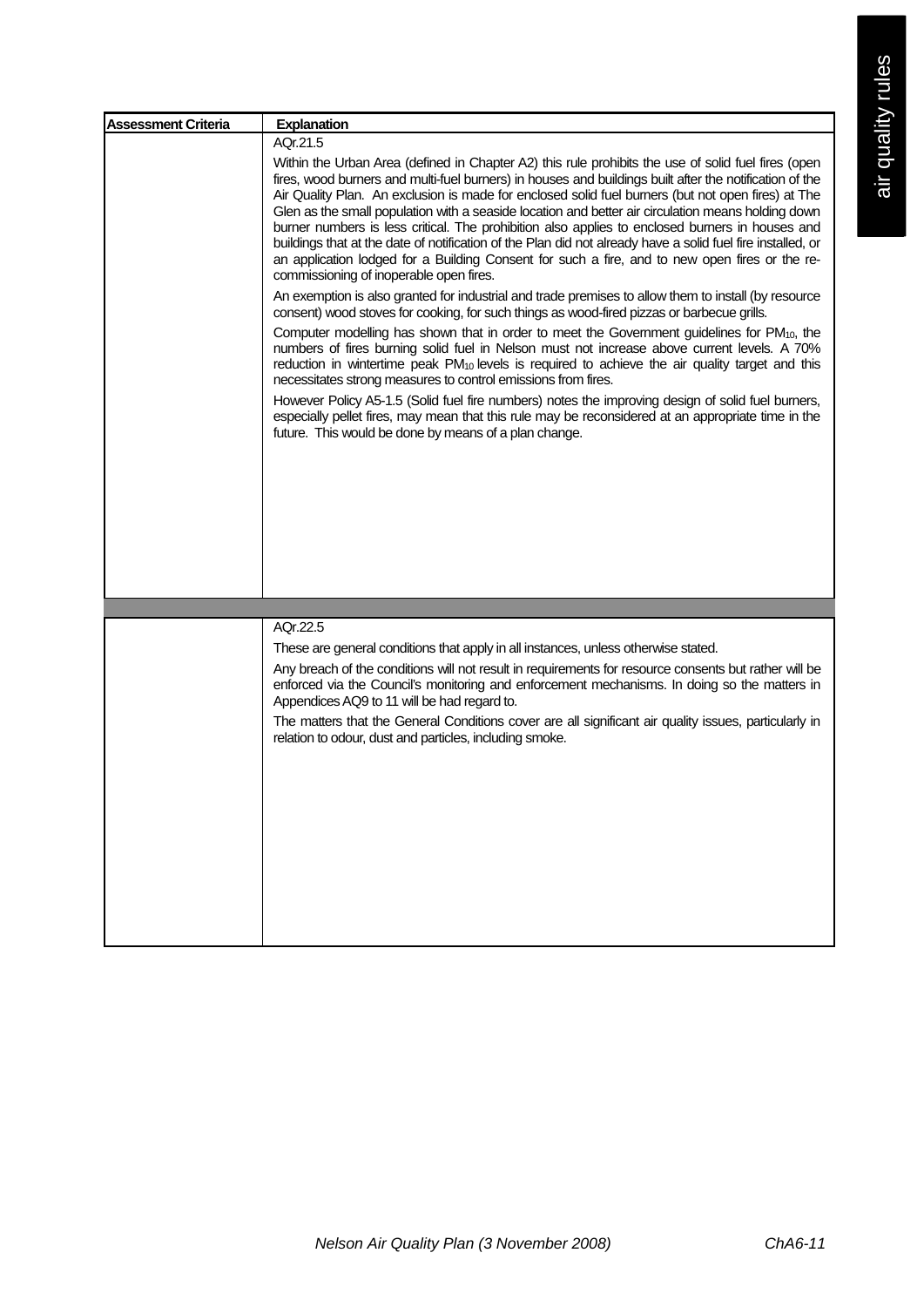| <b>Small-scale fuel burning appliances</b>                                       |                                                                                                                                                                                                                                                                                                                                                                                                                                    |                   |                                                                                                                                                                                                                                                                                                                                       |  |  |
|----------------------------------------------------------------------------------|------------------------------------------------------------------------------------------------------------------------------------------------------------------------------------------------------------------------------------------------------------------------------------------------------------------------------------------------------------------------------------------------------------------------------------|-------------------|---------------------------------------------------------------------------------------------------------------------------------------------------------------------------------------------------------------------------------------------------------------------------------------------------------------------------------------|--|--|
| Item                                                                             | Permitted                                                                                                                                                                                                                                                                                                                                                                                                                          | <b>Controlled</b> | Discretionary/Non-complying/<br>Prohibited                                                                                                                                                                                                                                                                                            |  |  |
| <b>AQr.23</b>                                                                    | AQr.23.1                                                                                                                                                                                                                                                                                                                                                                                                                           | AQr.23.2          | AQr.23.3                                                                                                                                                                                                                                                                                                                              |  |  |
| Small-scale fuel<br>burning<br>appliances<br>Gas, oil, and other<br>liquid fuels | The discharge of any contaminant into air<br>from the burning of liquid petroleum gas<br>(LPG), ethane, methane, diesel, blended<br>heating oil, kerosene, and alcohols, in any<br>small-scale fuel burning appliance is<br>permitted if:<br>the discharge is via a stack that<br>a)<br>complies with Appendix AQ4, and<br>no re-refined oil is burnt, and<br>b)<br>no fuels in Rule AQr.20 (Prohibited<br>C)<br>Fuels) are burnt. | Not applicable    | Any discharge which<br>contravenes permitted<br>clause a) or b) is a<br>discretionary activity.<br>Contravention of permitted<br>clause c) is a prohibited<br>activity, except the burning<br>of waste oil in a small-scale<br>fuel burning appliance in an<br>industrial or trade premises,<br>which is a non-complying<br>activity. |  |  |
|                                                                                  |                                                                                                                                                                                                                                                                                                                                                                                                                                    |                   |                                                                                                                                                                                                                                                                                                                                       |  |  |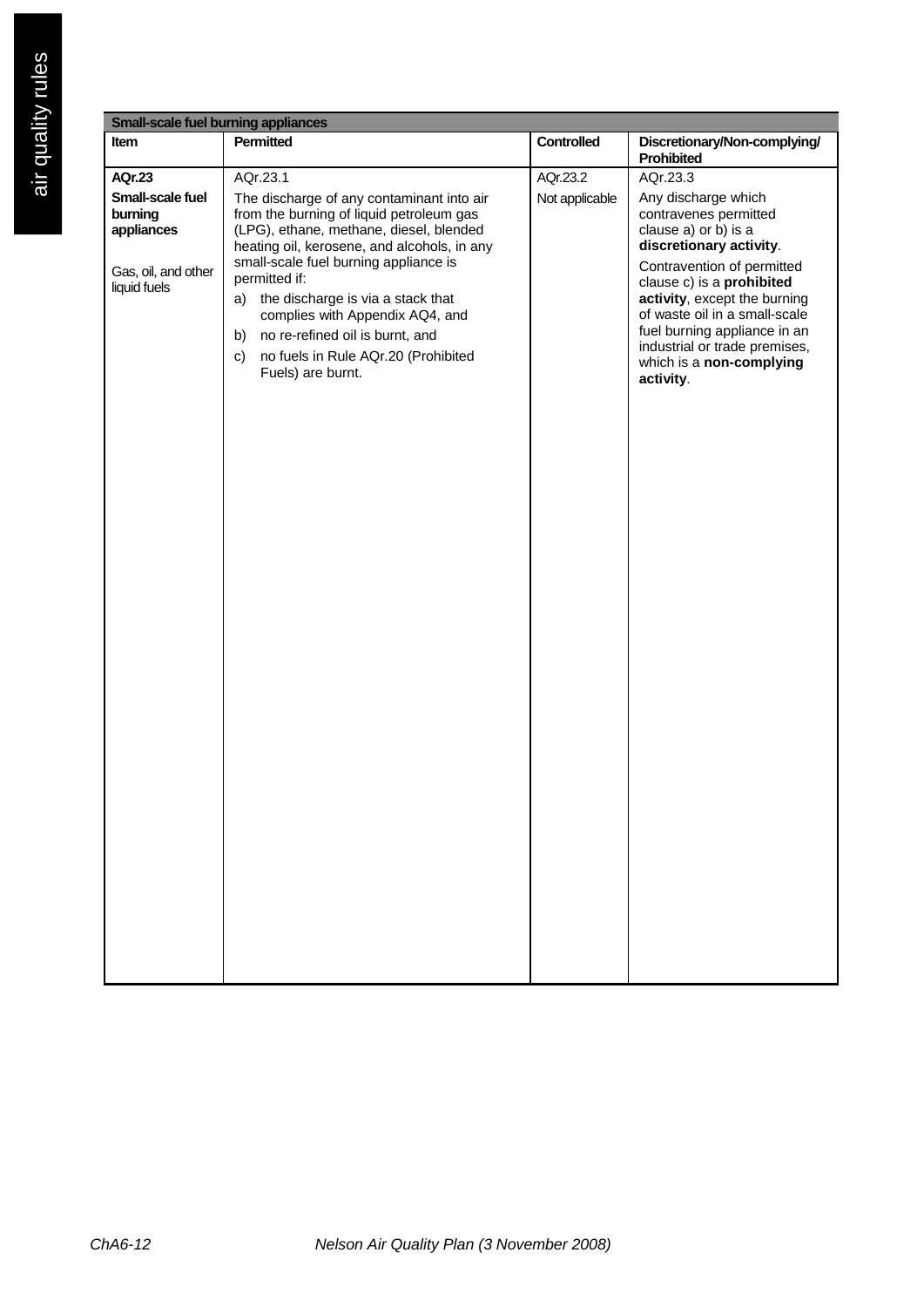|                           | <b>Assessment Criteria</b>                                                                                                                                                                      | <b>Explanation</b>                                                                                                                                                                                                       |  |
|---------------------------|-------------------------------------------------------------------------------------------------------------------------------------------------------------------------------------------------|--------------------------------------------------------------------------------------------------------------------------------------------------------------------------------------------------------------------------|--|
|                           | AQr.23.4                                                                                                                                                                                        | AQr.23.5                                                                                                                                                                                                                 |  |
| <b>Stack Requirements</b> |                                                                                                                                                                                                 | This rule covers smaller devices burning gas, oil or other liquid                                                                                                                                                        |  |
| a)                        | the factors that constrain compliance with the stack<br>standards, such as proximity of buildings or land.                                                                                      | fuels. The use of such devices is permitted subject to<br>compliance with the specified standards and conditions. Mobile                                                                                                 |  |
| b)                        | the safety and effectiveness of alternative stack heights<br>or discharge points.                                                                                                               | domestic-sized gas and liquid-fuelled heaters are exempt from<br>the rule, as are gas hobs and ranges (see the definition of<br>'Small-scale fuel burning appliances' in Chapter A2).                                    |  |
| C)                        | the impact of the discharge on local and ambient air<br>quality.                                                                                                                                |                                                                                                                                                                                                                          |  |
|                           | Re-refined or waste oil burning                                                                                                                                                                 | The burning of waste oil is a non-complying activity in small-<br>scale fuel burning appliances, but only in industrial or trade                                                                                         |  |
| d)                        | the quality and chemical composition of the re-refined or<br>waste oil.                                                                                                                         | premises. Waste oil has been used as a fuel for space heating<br>in a number of workplaces. Emissions from such burners can                                                                                              |  |
| e)                        | the method of combustion, including, but not limited to,<br>the age and condition of the burner.                                                                                                | include metals and hazardous organic compounds, and will vary<br>depending on the original use of the oil and the performance of                                                                                         |  |
| f)                        | the ambient and acute levels of any hazardous air<br>pollutants or air toxics that may be discharged.                                                                                           | the burner. It is anticipated that only burners designed for the<br>specific purpose of burning waste oil that can achieve consistent<br>and acceptable emission levels will be issued resource consent.                 |  |
| g)                        | the ambient levels of PM <sub>10</sub> , and other contaminants<br>where relevant, and the predicted effect that the activity<br>will have on these levels.                                     | It is not considered that the use of waste oil should be extended<br>to domestic dwellings.                                                                                                                              |  |
| h)                        | the predicted results of the likely ground level<br>concentration of contaminants from atmospheric<br>dispersion modelling.                                                                     | Larger commercial or industrial sized devices are dealt with<br>under Rules AQr.28 to AQr.31A.<br>Note: Compliance with Rule AQr.22 General Conditions is<br>also required which relates to smoke, dust, odour and other |  |
| i)                        | the extent to which adverse effects on sensitive<br>receptors are avoided, remedied or mitigated.                                                                                               | effects. In terms of compliance and enforcement of this<br>rule, Council staff will be guided as appropriate by                                                                                                          |  |
| j)                        | the proximity and nature of nearby activities, and the<br>likely future uses given the zoning of the land.                                                                                      | Appendices AQ9, 10 and 11.                                                                                                                                                                                               |  |
| k)                        | the proximity and nature of any sensitive receptors.                                                                                                                                            |                                                                                                                                                                                                                          |  |
| $\mathsf{I}$              | the likely degree of contaminants discharged to the air if<br>alternative fuel was used and the potential effects on the<br>environment.                                                        |                                                                                                                                                                                                                          |  |
| m)                        | new options, processes or techniques available to<br>minimise any discharges or their effects.                                                                                                  |                                                                                                                                                                                                                          |  |
| n)                        | the total amount of the discharge and the time period<br>over which the discharge occurs.                                                                                                       |                                                                                                                                                                                                                          |  |
| O)                        | the topography, including whether the discharge will be<br>located at the head or bottom of valleys and airsheds<br>and the meteorology of the area including wind speed<br>and wind direction. |                                                                                                                                                                                                                          |  |
| p)                        | the disposal of any residue from the burning process.                                                                                                                                           |                                                                                                                                                                                                                          |  |
|                           |                                                                                                                                                                                                 |                                                                                                                                                                                                                          |  |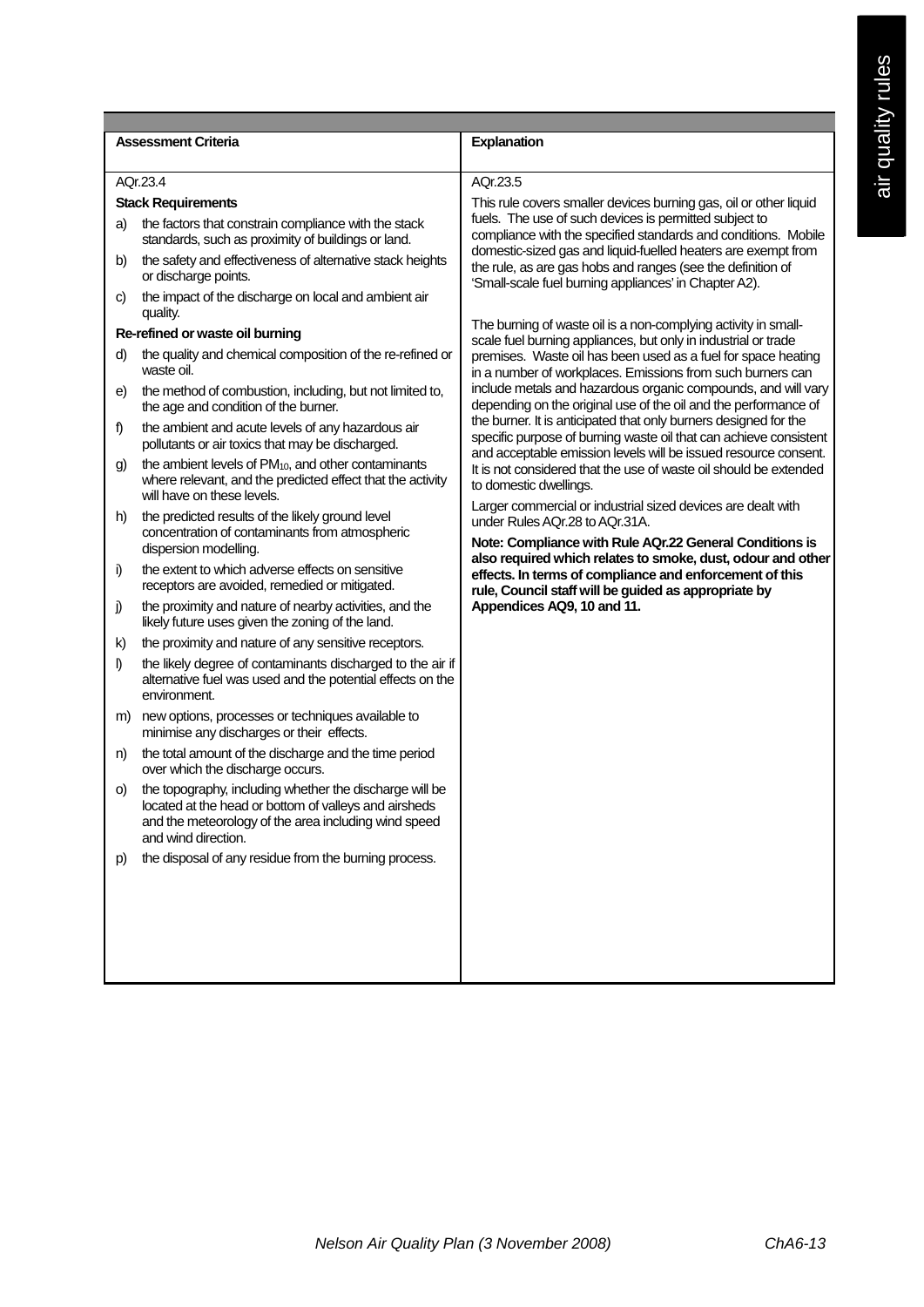| Item                                                                                       | <b>Permitted</b>                                                                                                                                                                                                                                                                  | Controlled        | Discretionary/Non-complying/ Prohibited                                                                                                                                                                                                                                                                                                                                 |
|--------------------------------------------------------------------------------------------|-----------------------------------------------------------------------------------------------------------------------------------------------------------------------------------------------------------------------------------------------------------------------------------|-------------------|-------------------------------------------------------------------------------------------------------------------------------------------------------------------------------------------------------------------------------------------------------------------------------------------------------------------------------------------------------------------------|
| <b>AQr.24</b>                                                                              | AQr.24.1                                                                                                                                                                                                                                                                          | AQr.24.2          | AQr.24.3                                                                                                                                                                                                                                                                                                                                                                |
| <b>Small-scale</b><br>solid fuel<br>burning                                                | Within the Urban Area, the discharge of any<br>contaminant into air from the burning of solid<br>fuel in any open fire or small-scale solid fuel                                                                                                                                  | Not<br>applicable | Any discharge that contravenes a permitted<br>clause is a prohibited activity, except<br>contravention of:                                                                                                                                                                                                                                                              |
| appliances &<br>open fires                                                                 | burning appliance is permitted if:<br>a) the fire or appliance was lawfully approved                                                                                                                                                                                              |                   | permitted clause e) which is an<br>a)<br>enforcement condition, and                                                                                                                                                                                                                                                                                                     |
| (Urban Area)                                                                               | prior to the date of notification of this Plan,<br>and<br>any installation occurs within 6 months of<br>b)                                                                                                                                                                        |                   | permitted clause a), where if evidence is<br>b)<br>provided that the burner or fire was installed<br>prior to the date of notification of this Plan, it                                                                                                                                                                                                                 |
| Use of<br>appliances or<br>fires installed<br>or approved<br>prior to Plan<br>notification | the issue of the building consent, or in the<br>case of an installation in a new building<br>work prior to the issue of the Code<br>Compliance Certificate for the work, and<br>no discharge to air occurs from any open<br>C)<br>fire after 1 January 2008, except:              |                   | is a restricted discretionary activity.<br>Discretion is restricted to approval of<br>whether the fire or burner existed in the<br>building and was in use prior to the date of<br>notification of the Plan, and the length of<br>time the burner may remain in use, or                                                                                                 |
| (For sites that<br>have become<br>part of the<br>Urban Area<br>since 23                    | from industrial or trade premises where<br>i).<br>the open fire is used exclusively for the<br>smoking or cooking of food for<br>wholesale or retail sale, or<br>from any 'Jetmaster'-type insert<br>$\vert \vert$<br>fireplace, where no discharge may                           |                   | permitted clause b), where if a valid building<br>C)<br>consent is held but the time limit for<br>installation of the fire or burner is exceeded.<br>it is a restricted discretionary activity.<br>Discretion restricted to whether the date of<br>installation of the fire or appliance may be<br>extended, or                                                         |
| August 2003,<br>see rule<br>AQr.25A)                                                       | occur after 1 January 2013 and<br>cc) for any small-scale solid fuel burning<br>appliance as detailed below, in the areas<br>defined in Figures A2.2A & B, no<br>discharge to air occurs after the cessation<br>date set out below:<br>Airshed A (Nelson South) & Airshed B (area |                   | permitted clause c), or cc) if the burner was<br>d)<br>installed prior to 31 December 1990, and<br>where the discharge is from a building<br>which is listed as a Group A Heritage<br>Building in the Nelson Resource<br>Management Plan, and is on the register of<br>the Historic Places Trust,                                                                       |
|                                                                                            | B1 (Tahunanui)):                                                                                                                                                                                                                                                                  |                   | in which case the activity is a restricted                                                                                                                                                                                                                                                                                                                              |
|                                                                                            | <b>Installation Date</b><br><b>Cessation Date</b>                                                                                                                                                                                                                                 |                   | discretionary activity.                                                                                                                                                                                                                                                                                                                                                 |
|                                                                                            | i) prior to 31 December 1995 1 January 2010<br>ii) prior to 31 December 1999 1 January 2012                                                                                                                                                                                       |                   | Discretion restricted to:                                                                                                                                                                                                                                                                                                                                               |
|                                                                                            | Airshed B (area B2 (Stoke/Wakatu/Enner<br>Glynn)):                                                                                                                                                                                                                                |                   | the fuel used, and<br>i)<br>ii)<br>the time of use, and<br>iii) conditions relating to the smoke, odour<br>and other contaminants emitted,                                                                                                                                                                                                                              |
|                                                                                            | <b>Installation Date</b><br><b>Cessation Date</b>                                                                                                                                                                                                                                 |                   | including stack design, and<br>iv) the length of time the fire or burner may                                                                                                                                                                                                                                                                                            |
|                                                                                            | i) prior to 31 December 1990 1 January 2010                                                                                                                                                                                                                                       |                   | remain in use.                                                                                                                                                                                                                                                                                                                                                          |
|                                                                                            | ii) prior to 31 December 1995  1 January 2012,<br>and                                                                                                                                                                                                                             |                   | permitted clause cc), where the discharge<br>is from an enclosed burner installed since                                                                                                                                                                                                                                                                                 |
|                                                                                            | no fuels in Rule AQr.20 (Prohibited<br>d)<br>Activities) are burnt, and                                                                                                                                                                                                           |                   | 1990 in a kitchen and designed specifically<br>for the cooking of food (other than a coal<br>range), or an enclosed burner used to heat                                                                                                                                                                                                                                 |
|                                                                                            | all reasonable steps are taken to minimise<br>e)<br>the amount of smoke discharged, and there<br>is no discharge of excessive smoke<br>(excluding a 15 minute start-up period).                                                                                                   |                   | water or oil in a central heating system<br>involving radiators or underfloor heating,<br>in which case the activity is a restricted                                                                                                                                                                                                                                    |
|                                                                                            |                                                                                                                                                                                                                                                                                   |                   | discretionary activity.                                                                                                                                                                                                                                                                                                                                                 |
|                                                                                            | (Note: Compliance with Rule AQr.22 (General<br>Conditions) is also required.)                                                                                                                                                                                                     |                   | Discretion restricted to:                                                                                                                                                                                                                                                                                                                                               |
|                                                                                            |                                                                                                                                                                                                                                                                                   |                   | v) the type of burner used, and<br>vi) the fuel used, and<br>vii) the time of use, and<br>viii) conditions relating to the smoke, odour<br>and other contaminants emitted,<br>including stack design, and<br>ix) the length of time the burner may<br>remain in use.<br>(In this rule applications for restricted<br>discretionary activities need not be notified, the |
|                                                                                            |                                                                                                                                                                                                                                                                                   |                   | written approval of affected persons will not be<br>necessary and notice of applications need not<br>be served on any person.)                                                                                                                                                                                                                                          |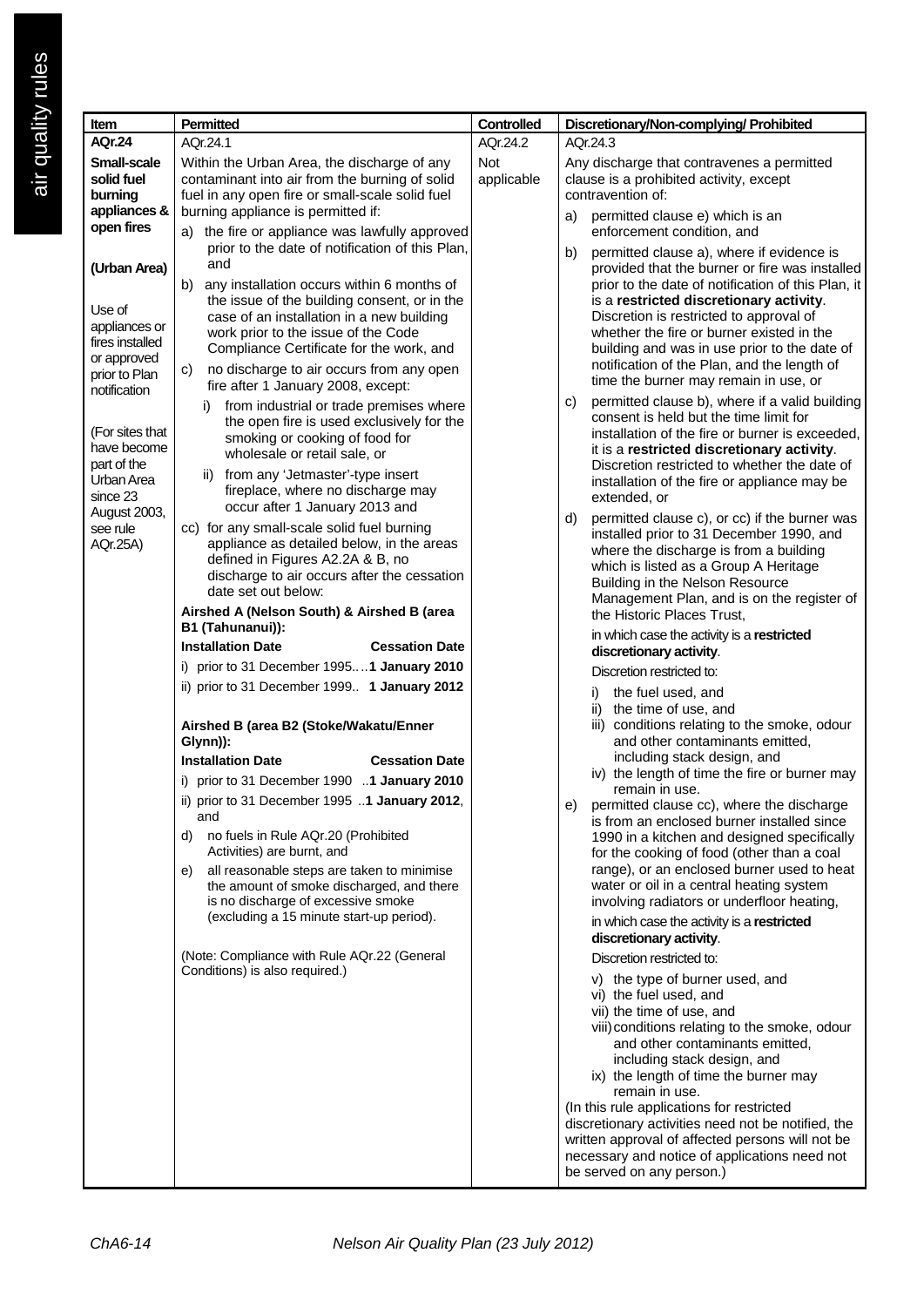|                                                                                                                                                                                                                                                                                                                                              | <b>Assessment Criteria</b>                                                                                                                                                                                                                                                                                                                                               | <b>Explanation</b>                                                                                                                                                                                                                                                                                                                                                                                                                                                                                                                                                                                                                                                                                                                                         |  |  |
|----------------------------------------------------------------------------------------------------------------------------------------------------------------------------------------------------------------------------------------------------------------------------------------------------------------------------------------------|--------------------------------------------------------------------------------------------------------------------------------------------------------------------------------------------------------------------------------------------------------------------------------------------------------------------------------------------------------------------------|------------------------------------------------------------------------------------------------------------------------------------------------------------------------------------------------------------------------------------------------------------------------------------------------------------------------------------------------------------------------------------------------------------------------------------------------------------------------------------------------------------------------------------------------------------------------------------------------------------------------------------------------------------------------------------------------------------------------------------------------------------|--|--|
| AQr.24.4                                                                                                                                                                                                                                                                                                                                     |                                                                                                                                                                                                                                                                                                                                                                          | AQr.24.5                                                                                                                                                                                                                                                                                                                                                                                                                                                                                                                                                                                                                                                                                                                                                   |  |  |
| <b>Heritage Buildings</b><br>in the case of heritage buildings, how<br>a)<br>significant on-going use of the open fire<br>or enclosed burner is in terms of the<br>heritage character of the building, how<br>significant that building is, and the degree<br>of public benefit derived from allowing<br>on-going use of the fire or burner. |                                                                                                                                                                                                                                                                                                                                                                          | Within the Urban Area (defined in Chapter A2), the use of open fires installed prior to this<br>Plan being notified is allowed to continue up until 1 January 2008. Discharge to air from<br>open fires is prohibited after that date (except as discussed further below).                                                                                                                                                                                                                                                                                                                                                                                                                                                                                 |  |  |
|                                                                                                                                                                                                                                                                                                                                              |                                                                                                                                                                                                                                                                                                                                                                          | The use of existing enclosed burners (such as wood burners, potbelly stoves and other<br>enclosed appliances) is also being phased out in certain areas. In Airshed A (Nelson South)<br>and the Tahunanui and Tahunanui Hills part of Airshed B (as shown in Figure A2-2B, at the<br>end of Chapter A2), the use of enclosed burners installed prior to 2000 must progressively<br>have ceased between 2010 and 2012, starting with the oldest burners. This is necessary to                                                                                                                                                                                                                                                                               |  |  |
|                                                                                                                                                                                                                                                                                                                                              | <b>Enclosed Burners</b>                                                                                                                                                                                                                                                                                                                                                  | meet the targets imposed by the National Environmental Standards for air quality. In the<br>Stoke, Enner Glynn and Wakatu part of Airshed B, only pre-1996 enclosed burners are                                                                                                                                                                                                                                                                                                                                                                                                                                                                                                                                                                            |  |  |
| aa)                                                                                                                                                                                                                                                                                                                                          | the likely emissions from the burner, its<br>thermal efficiency, the type of fuel used,<br>the location and height of the stack, the<br>duration and frequency of use, how<br>integral the burner is to the functioning<br>and use of the dwelling or building, the                                                                                                      | subject to the phase-out.<br>In the rest of the Urban Area, the use of solid fuel burning enclosed appliances installed prior<br>to this Plan being notified is allowed to continue, and there is no mandatory phase-out date.<br>The Plan aims to achieve air quality improvements in these areas when such appliances<br>are replaced voluntarily, by ensuring this is done with either non-solid fuel appliances or with<br>solid fuel appliances with low particle emissions (see Rule AQr.25).                                                                                                                                                                                                                                                        |  |  |
|                                                                                                                                                                                                                                                                                                                                              | age of the burner, whether the building is<br>insulated or has other energy efficiency<br>measures installed, and the level of<br>investment in the heating or cooking                                                                                                                                                                                                   | It should be noted that where there is a mandatory phase-out date for an existing burner,<br>that burner can be replaced with another burner which may continue in use indefinitely,<br>providing the new burner meets the emissions standards and conditions in rule AQr.25.                                                                                                                                                                                                                                                                                                                                                                                                                                                                              |  |  |
|                                                                                                                                                                                                                                                                                                                                              | system.<br>'Unlawful' Fires & Burners                                                                                                                                                                                                                                                                                                                                    | Provision is made for resource consent applications to be made for ongoing use of open<br>fires and pre-1991 enclosed burners in certain heritage buildings. This only applies to                                                                                                                                                                                                                                                                                                                                                                                                                                                                                                                                                                          |  |  |
| b)                                                                                                                                                                                                                                                                                                                                           | the reasons why a building consent or<br>other permit for the fire or appliance does<br>not exist, and the nature and reliability of<br>evidence to demonstrate that the fire or<br>appliance was installed and in use prior<br>to notification of the Plan. In all cases the<br>Council may inspect the fire or appliance<br>to verify the likely date of installation. | significant heritage buildings, having both Historic Places Trust registration, and Group A<br>listing within the Nelson Resource Management Plan, and then only in specific<br>circumstances. These exemptions are intended to apply to significant buildings such as<br>Melrose House, Fairfield House and the like, which have particular heritage value and which<br>are open to the public or regularly used by the community. This exemption is NOT intended<br>for private dwelling houses or for buildings used for visitor accommodation or hospitality.<br>There are alternatives available, for example, open fires can be discretely retro-fitted to run<br>on gas, giving the desired ambience without the high levels of particle pollution. |  |  |
|                                                                                                                                                                                                                                                                                                                                              | bb) the age, condition and geographic<br>location of the fire or burner.                                                                                                                                                                                                                                                                                                 | In the case of enclosed burners, an exemption can also be applied for to allow the continued<br>use of certain burners, for a period to be set by the resource consent, if it is granted. This                                                                                                                                                                                                                                                                                                                                                                                                                                                                                                                                                             |  |  |
|                                                                                                                                                                                                                                                                                                                                              | Delay in installation                                                                                                                                                                                                                                                                                                                                                    | provision is intended to apply to reasonably modern proprietary cooking stoves or central<br>heating systems installed prior to the Plan being notified. It is expected that in order for                                                                                                                                                                                                                                                                                                                                                                                                                                                                                                                                                                  |  |  |
| C)                                                                                                                                                                                                                                                                                                                                           | the reason for any delay in actioning a<br>permission to install a fire or appliance.                                                                                                                                                                                                                                                                                    | ongoing use of these stoves to be granted, they would need to have low to moderate<br>emissions of particles and other contaminants, as well as good thermal efficiency. Regard<br>can also be had to other factors such as how reliant the household is on the unit, and                                                                                                                                                                                                                                                                                                                                                                                                                                                                                  |  |  |
| d)                                                                                                                                                                                                                                                                                                                                           | the length of the extension being sought,<br>and how appropriate it is considering the<br>objectives and policies of the Plan.                                                                                                                                                                                                                                           | whether house is insulated (or will be insulated). The general assessment criteria require<br>that consideration is had to the airshed into which the discharge is occurring, and the likely<br>impact on both ambient air quality and local effects, such as on neighbours.                                                                                                                                                                                                                                                                                                                                                                                                                                                                               |  |  |
|                                                                                                                                                                                                                                                                                                                                              | General (applied in all cases as<br>appropriate)                                                                                                                                                                                                                                                                                                                         | The exemption for ongoing use of enclosed burners is NOT intended to apply to older style<br>coal ranges, chip heaters or similar high emitting appliances.                                                                                                                                                                                                                                                                                                                                                                                                                                                                                                                                                                                                |  |  |
| e)                                                                                                                                                                                                                                                                                                                                           | the likely effects on ambient air quality<br>and the air quality target, having regard<br>to the airshed in which the discharge<br>occurs.                                                                                                                                                                                                                               | A longer phase-out time has been provided for 'Jetmaster'-style insert fireplaces (including<br>Warmingtons). While they meet the definition of an open fire they have lower particle<br>emissions than an open fire and better heat output. Council records indicate the installation                                                                                                                                                                                                                                                                                                                                                                                                                                                                     |  |  |
| f)                                                                                                                                                                                                                                                                                                                                           | the impact of the discharge on local and<br>ambient air quality.                                                                                                                                                                                                                                                                                                         | of very low numbers in the city, all since 1999. Given their low number, the newness of<br>these appliances, their cost, and lower emissions, their use has been allowed until 2013, the<br>date when full compliance with the National Environmental Standard for particle pollution                                                                                                                                                                                                                                                                                                                                                                                                                                                                      |  |  |
| g)                                                                                                                                                                                                                                                                                                                                           | the proximity and nature of nearby<br>activities, including any sensitive<br>receptors.                                                                                                                                                                                                                                                                                  | needs to be achieved.<br>See Chapter A2 for the definition of 'lawfully approved'. This definition also covers fires or                                                                                                                                                                                                                                                                                                                                                                                                                                                                                                                                                                                                                                    |  |  |
| h)                                                                                                                                                                                                                                                                                                                                           | any precedent effect of allowing the<br>discharge, including any adverse impact<br>on the public's confidence in the<br>consistent administration and the integrity<br>of this Plan and the Council's clean air<br>target and strategies.                                                                                                                                | burners that at the date of notification were partway through the process of obtaining<br>building consent. Resource consent can be applied for to authorise the use of fires installed<br>before the date of notification of the Plan, but which were not 'lawfully approved'. A resource<br>consent can also be applied for to allow longer than the installation times specified in<br>permitted clause b). Granting these consent applications is at the Council's discretion,<br>subject to the policies in Chapter 5 and the matters to which the Council has restricted its<br>discretion.                                                                                                                                                          |  |  |
|                                                                                                                                                                                                                                                                                                                                              |                                                                                                                                                                                                                                                                                                                                                                          | Use of existing burners and open fires is subject to meeting certain performance standards,<br>including the dryness of wood (see Rule AQr.20).                                                                                                                                                                                                                                                                                                                                                                                                                                                                                                                                                                                                            |  |  |
|                                                                                                                                                                                                                                                                                                                                              |                                                                                                                                                                                                                                                                                                                                                                          | For sites that have become part of the Urban Area since 23 August 2003, see rule AQr.25A.                                                                                                                                                                                                                                                                                                                                                                                                                                                                                                                                                                                                                                                                  |  |  |
|                                                                                                                                                                                                                                                                                                                                              |                                                                                                                                                                                                                                                                                                                                                                          | Note: Compliance with Rule AQr.22 General Conditions is also required which<br>relates to smoke, dust, odour and other effects. In terms of compliance and<br>enforcement of this rule, and permitted clause (e), Council staff will be guided as<br>appropriate by Appendices AQ9, 10 and 11.                                                                                                                                                                                                                                                                                                                                                                                                                                                             |  |  |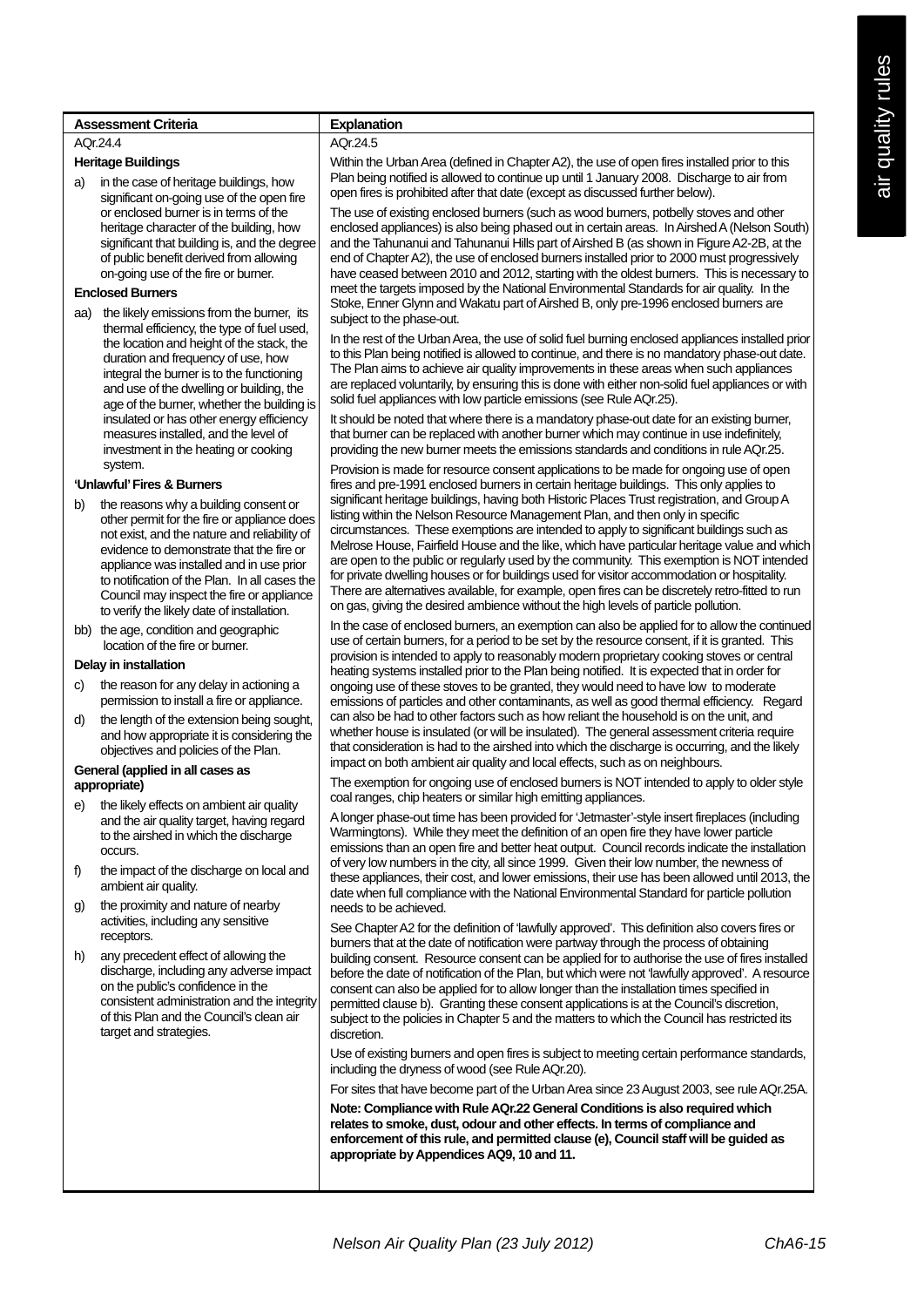| <b>Item</b>                                                                                                                                                       | <b>Permitted</b>                                                                                                                                                                                                                                                                                                                                                                                                                                                                                                                                                                                                                                                                                                                                                                                                                                                                                                                                                                                                                                                                                                                                                                                                                                                                                                                                                                                                                                                                                                                                                                                                                                                                                                                                                                                                                                                                                                                                                                                                                                                                                                                                                                                                           | <b>Controlled</b> | Discretionary/Non-complying/<br>Prohibited                                                                                                                                                                                                                                                                                                                                                                                                                                                                                             |
|-------------------------------------------------------------------------------------------------------------------------------------------------------------------|----------------------------------------------------------------------------------------------------------------------------------------------------------------------------------------------------------------------------------------------------------------------------------------------------------------------------------------------------------------------------------------------------------------------------------------------------------------------------------------------------------------------------------------------------------------------------------------------------------------------------------------------------------------------------------------------------------------------------------------------------------------------------------------------------------------------------------------------------------------------------------------------------------------------------------------------------------------------------------------------------------------------------------------------------------------------------------------------------------------------------------------------------------------------------------------------------------------------------------------------------------------------------------------------------------------------------------------------------------------------------------------------------------------------------------------------------------------------------------------------------------------------------------------------------------------------------------------------------------------------------------------------------------------------------------------------------------------------------------------------------------------------------------------------------------------------------------------------------------------------------------------------------------------------------------------------------------------------------------------------------------------------------------------------------------------------------------------------------------------------------------------------------------------------------------------------------------------------------|-------------------|----------------------------------------------------------------------------------------------------------------------------------------------------------------------------------------------------------------------------------------------------------------------------------------------------------------------------------------------------------------------------------------------------------------------------------------------------------------------------------------------------------------------------------------|
| <b>AQr.25</b>                                                                                                                                                     | AQr.25.1                                                                                                                                                                                                                                                                                                                                                                                                                                                                                                                                                                                                                                                                                                                                                                                                                                                                                                                                                                                                                                                                                                                                                                                                                                                                                                                                                                                                                                                                                                                                                                                                                                                                                                                                                                                                                                                                                                                                                                                                                                                                                                                                                                                                                   | AQr.25.2          | AQr.25.3                                                                                                                                                                                                                                                                                                                                                                                                                                                                                                                               |
| Small-scale solid<br>fuel burning<br>appliances                                                                                                                   | hin the Urban Area, the discharge of any<br>contaminant into air from the burning of solid<br>fuel in any small-scale solid fuel burning<br>appliance installed after the date of                                                                                                                                                                                                                                                                                                                                                                                                                                                                                                                                                                                                                                                                                                                                                                                                                                                                                                                                                                                                                                                                                                                                                                                                                                                                                                                                                                                                                                                                                                                                                                                                                                                                                                                                                                                                                                                                                                                                                                                                                                          | applicable        | <b>Stack</b><br>A) Any discharge that<br>contravenes permitted<br>clause d) ii) is a                                                                                                                                                                                                                                                                                                                                                                                                                                                   |
| (Urban Area)<br>Installation after<br>plan notification<br>(For sites that have<br>become part of the<br>Urban Area since<br>23 August 2003,<br>see rule AQr.25A) | notification of this plan is permitted if:<br>aa) the small-scale solid fuel burning<br>appliance is installed at Glenduan (The<br>Glen), or<br>a) the solid fuel burning appliance replaces a<br>solid fuel burning appliance or<br>'Jetmaster'-type insert fireplace in the<br>building and on the site that was lawfully<br>approved before the date of notification of<br>this Plan, or was otherwise authorised<br>under Rule AQr.24, and, where a<br>cessation date is specified in Rule<br>AQr.24.1.cc), the building consent<br>application for replacement is lodged with<br>the Council prior to that date, or<br>b) up to 1 January 2008, the small-scale<br>solid fuel burning appliance replaces an<br>operable open fire on the site that was<br>lawfully approved before the date of<br>notification of this Plan or was otherwise<br>authorised under Rule AQr.24, and the<br>replacement burner is in the same room<br>as the open fire or in an extension of that<br>room, or<br>c) the small-scale solid fuel burning<br>appliance replaces a small-scale solid fuel<br>burning appliance installed in compliance<br>with a) or b), but does not replace a pellet<br>burner installed under Rule AQr.26, or an<br>ultra-low emission burning appliance<br>installed under Rule AQr.26A and<br>d) the appliance (including any second-hand<br>or repaired appliance) at all times:<br>i) complies with the emission,<br>operational and other requirements in<br>Appendix AQ2, and<br>complies with the stack requirements<br>ii)<br>in Appendix AQ3, and<br>burns only fuel approved for use in<br>iii)<br>the device as in Appendix AQ2, and<br>burns no fuels in Rule AQr.20<br>(Prohibited Activities), and<br>iv) is operated so that all reasonable<br>steps are taken to minimise the<br>amount of smoke discharged, and<br>there is no discharge of excessive<br>smoke (excluding a 15 minute start-up<br>period).<br>(Note: The replacement of existing authorised<br>appliances referred to in clauses aa), a), b)<br>and d) with ultra-low emission burning<br>appliances is permitted under Rule AQr.26A.1)<br>(Note: Compliance with Rule AQr.22 (General<br>Conditions) is also required.) |                   | restricted discretionary<br>activity.<br>Discretion restricted to the<br>location, height and<br>design of the emission<br>stack, and the proximity of<br>it to obstacles.<br><b>Emission standards &amp; other</b><br>B) Any discharge that<br>contravenes permitted<br>clause d) i) is a non-<br>complying activity.<br><b>Other</b><br>C) Any discharge that<br>contravenes permitted<br>clauses a), b), c) or d)iii) is<br>a prohibited activity. Non-<br>compliance with permitted<br>clause (d)(iv) is an<br>enforcement matter. |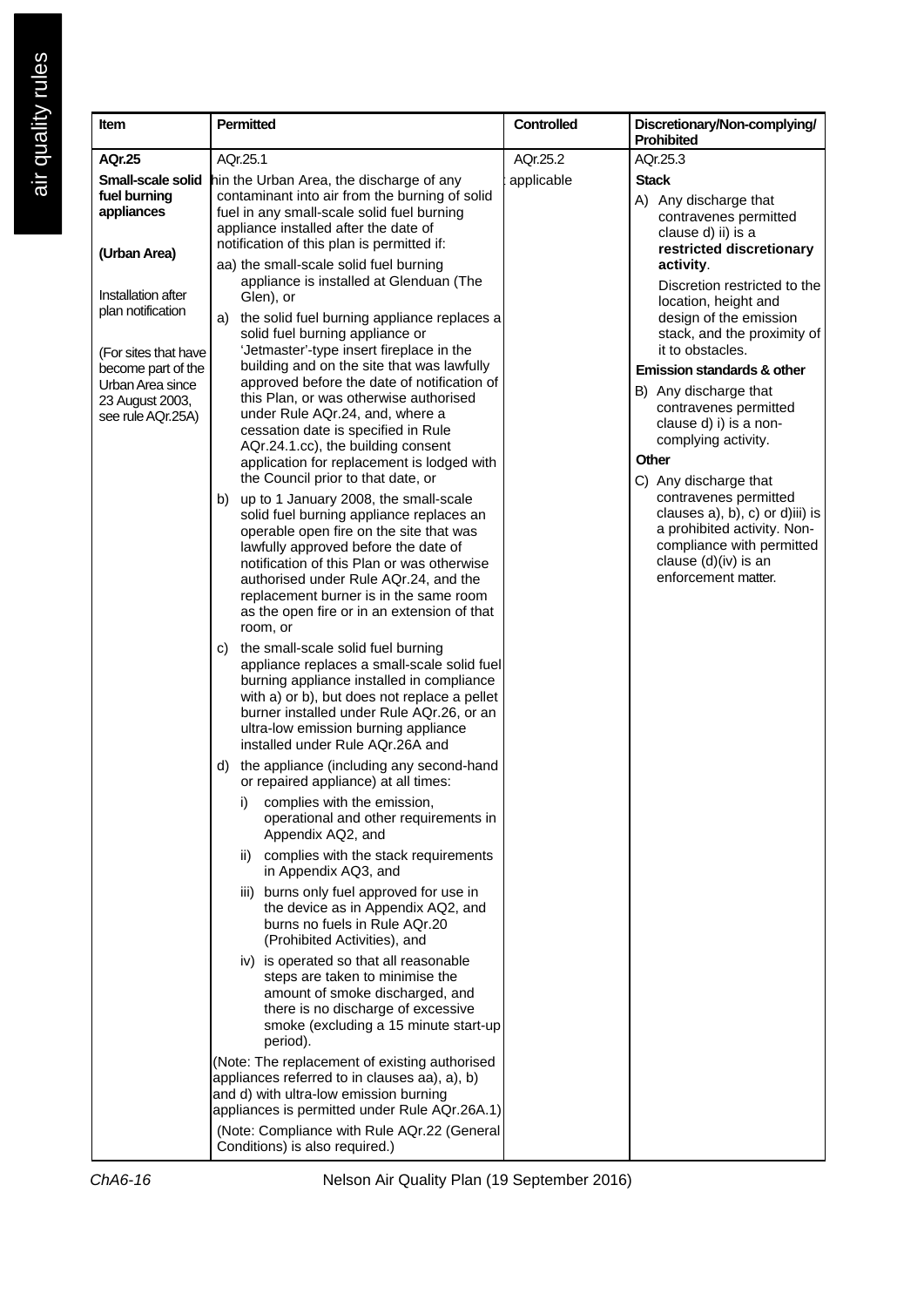|          | <b>Assessment Criteria</b>                                                                                                                                                                                                                                                                                       | <b>Explanation</b>                                                                                                                                                                                                                                                                                                                                                                                                                                                                                                            |  |
|----------|------------------------------------------------------------------------------------------------------------------------------------------------------------------------------------------------------------------------------------------------------------------------------------------------------------------|-------------------------------------------------------------------------------------------------------------------------------------------------------------------------------------------------------------------------------------------------------------------------------------------------------------------------------------------------------------------------------------------------------------------------------------------------------------------------------------------------------------------------------|--|
|          | AQr.25.4                                                                                                                                                                                                                                                                                                         | AQr.25.5                                                                                                                                                                                                                                                                                                                                                                                                                                                                                                                      |  |
|          | <b>Stack Requirements</b>                                                                                                                                                                                                                                                                                        | This rule applies only within the Urban Area which is defined in Chapter                                                                                                                                                                                                                                                                                                                                                                                                                                                      |  |
| a)       | the factors that constrain compliance with the stack<br>requirements.                                                                                                                                                                                                                                            | A2 (Meaning of Words).<br>The restriction in clauses a) and b) (i.e. that there has to be an existing                                                                                                                                                                                                                                                                                                                                                                                                                         |  |
| b)       | the safety and effectiveness of alternative stack<br>heights, designs or discharge points.                                                                                                                                                                                                                       | bumer or open fire) does not apply at The Glen. However any burner<br>installed in a new home or an existing home must comply with the<br>emissions standards and other controls in AQr.25.                                                                                                                                                                                                                                                                                                                                   |  |
| C)       | any likely impact of downdraft or wind swirl that<br>may affect the safe venting from the stack.                                                                                                                                                                                                                 | Clause a) of the permitted rule allows a solid fuel burning appliance that<br>existed in a building prior to the Plan being notified to be replaced with                                                                                                                                                                                                                                                                                                                                                                      |  |
| d)       | the proximity and nature of nearby activities and<br>structures, and the location of any windows or<br>openings to any building, or any air supply intake.                                                                                                                                                       | another solid fuel burning appliance, providing the replacement<br>appliance complies with the defined emissions standards and other<br>clauses, and the replacement occurs prior to any mandatory phase-out<br>date for use of the existing burner if a date is specified in Rule                                                                                                                                                                                                                                            |  |
| e)       | the proximity and nature of any sensitive receptors.                                                                                                                                                                                                                                                             | AQr.24.1.cc).                                                                                                                                                                                                                                                                                                                                                                                                                                                                                                                 |  |
| f)       | Non-compliance with emission standards<br>the results of any alternative appliance testing<br>methodology, having regard to the reliability and<br>source of the results, the emission rate, the thermal<br>efficiency, the emissions relative to thermal<br>efficiency, and the likely daily particulate output | The appliance being replaced needs to have been 'lawfully approved'<br>(See definition in Chapter A2, and Rule AQr.24). Rule AQr.24 sets out<br>when existing fires and burners are deemed to be 'lawfully approved',<br>including fires or burners that were 'mid-process' when this Plan was<br>notified.                                                                                                                                                                                                                   |  |
|          | relative to that expected under Appendix AQ2 a)<br>and b).                                                                                                                                                                                                                                                       | Permitted clause b) provides a similar 'grandparenting' provision where<br>lawfully established open fires are being replaced. Clause c) continues<br>this 'grandparenting provision' for replacement of the replacement<br>appliances - that is, second and subsequent replacements. It also                                                                                                                                                                                                                                 |  |
| g)       | whether any departure from the emission and<br>other requirements in Appendix AQ2 is for a single<br>installation of an appliance, or seeking generic                                                                                                                                                            | makes it clear that this rule does not apply to subsequent replacements<br>of pellet burners that were first installed under rule AQr.26.                                                                                                                                                                                                                                                                                                                                                                                     |  |
|          | approval for a particular make and model of<br>appliance to be included on the 'List of Authorised<br>Solid Fuel Burning Appliances' referred to in<br>Appendix AQ2.<br>General (applied in all cases as appropriate)                                                                                            | Clauses d) i and ii establish the emissions standards and operational<br>requirements for replacement burners, and the smoke stack and fuel<br>specifications. There is some limited ability to vary the specifications by<br>resource consent, but the policy criteria for exemptions are tight. The<br>aim is to provide some flexibility for specific stack locations and                                                                                                                                                  |  |
| h)       | the likely effects on ambient air quality and the air                                                                                                                                                                                                                                                            | alternative emissions criteria, if the air quality objectives are still met.                                                                                                                                                                                                                                                                                                                                                                                                                                                  |  |
| i)       | quality target.<br>the impact of the discharge on local and ambient<br>air quality.                                                                                                                                                                                                                              | Clauses a) to c) of the permitted rule aim to restrict the total number of<br>solid fuel fires in the Urban Area to no more than existed at the time the<br>Plan was notified. In order to achieve the Government standard levels<br>for $PM_{10}$ , it is important that overall numbers of fires in the Urban Area do<br>not increase. Even with very low emission solid fuel appliances, a                                                                                                                                 |  |
| j)<br>k) | the proximity and nature of nearby activities,<br>including any sensitive receptors.<br>any precedent effect of allowing the discharge,<br>including any adverse impact on the public's                                                                                                                          | continued increase in total numbers would see a gradual erosion of the<br>gains from changing to cleaner burners. (See Rules AQr.21 and AQr.26<br>for new houses and for houses without solid fuel fires). Rule AQr.26<br>provides an exception to this for pellet burners, but only subject to more                                                                                                                                                                                                                          |  |
|          | confidence in the consistent administration and the                                                                                                                                                                                                                                                              | stringent emission criteria than required under this rule.                                                                                                                                                                                                                                                                                                                                                                                                                                                                    |  |
|          | integrity of this Plan and the Council's clean air<br>target and strategies.                                                                                                                                                                                                                                     | The 'grandparenting' provision applies only to 'lawfully approved' fires or<br>burners, as defined by Rule AQr.24, including consents granted under<br>that rule. Rule AQr.24 in combination with Rule AQr.25 prevents people<br>installing second-hand burners after the plan is notified in order to try to<br>claim false 'grandparenting' rights. This otherwise would undermine one<br>of the cornerstones of the clean air strategy, and could compromise<br>achieving the Government PM <sub>10</sub> guideline level. |  |
|          |                                                                                                                                                                                                                                                                                                                  | Where no building consent or other authorisation exists for the original<br>fire or burner that is to be replaced under this rule, some limited flexibility<br>is provided in rule AQr.24 to authorise that fire or burner, provided the<br>existence of the fire or burner prior to Plan notification can be reliably<br>proven. Rule AQr.24 also allows (by consent application) for special<br>circumstances to be considered where there is, or may be, a delay in<br>installing the original fire or burner.             |  |
|          |                                                                                                                                                                                                                                                                                                                  | For sites that have become part of the Urban Area since 23 August<br>2003, see rule AQr.25A.                                                                                                                                                                                                                                                                                                                                                                                                                                  |  |
|          |                                                                                                                                                                                                                                                                                                                  | Note: Compliance with Rule AQr.22 General Conditions is also<br>required which relates to smoke, dust, odour and other effects. In<br>terms of compliance and enforcement of this rule, and permitted<br>clause (d)(iv), Council staff will be guided as appropriate by<br>Appendices AQ9, 10 and 11.                                                                                                                                                                                                                         |  |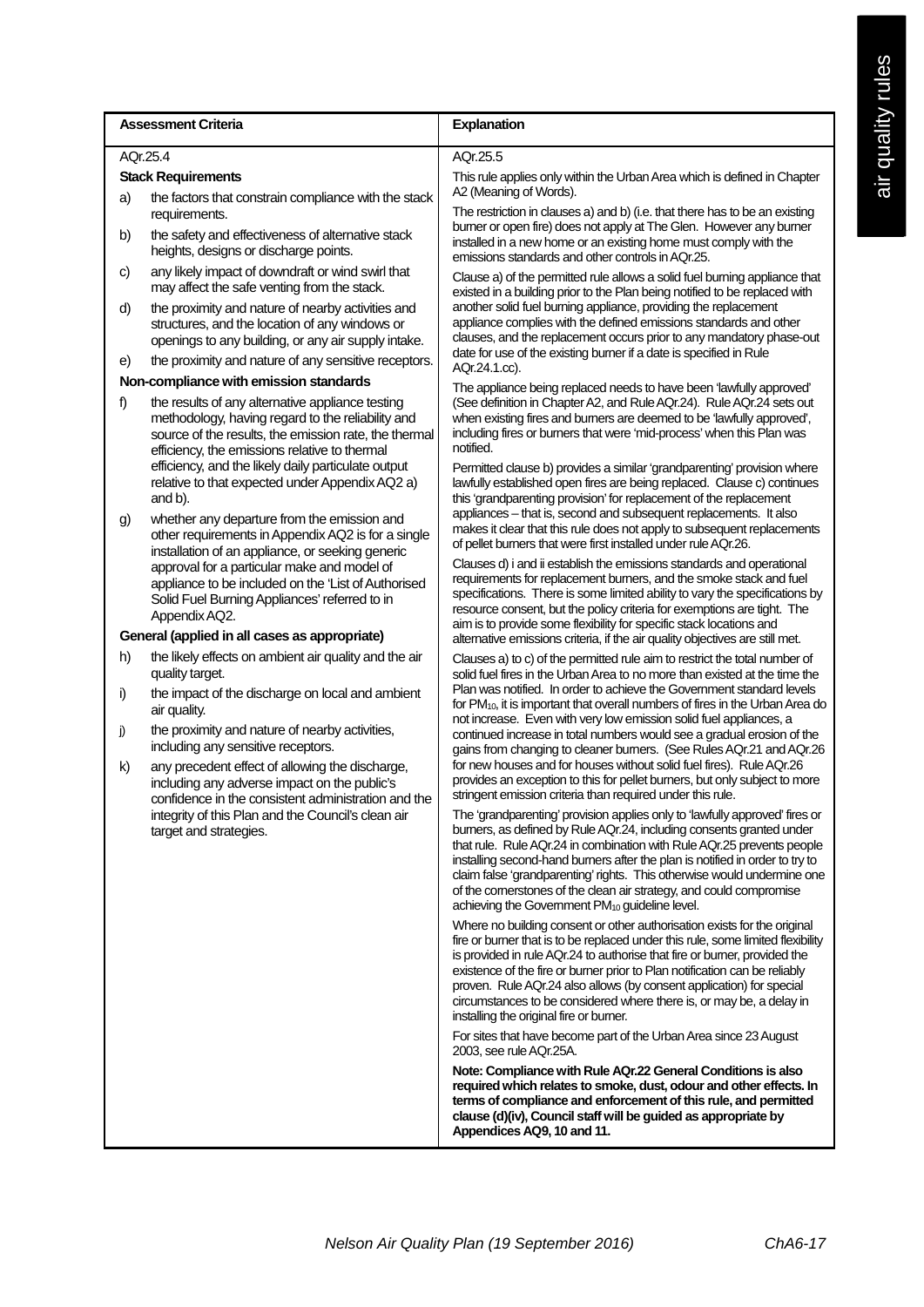| Item                                                                                                                                                                           | <b>Permitted</b>                                                                                                                                                                                                                                                                                                                                                                                                                                                                                                                                                                                                                                                                                                                                                                                                                         | <b>Controlled</b> | Discretionary/Non-complying/<br>Prohibited                                                                                                                                                                                                                                                                                                                                                                                                                                                    |
|--------------------------------------------------------------------------------------------------------------------------------------------------------------------------------|------------------------------------------------------------------------------------------------------------------------------------------------------------------------------------------------------------------------------------------------------------------------------------------------------------------------------------------------------------------------------------------------------------------------------------------------------------------------------------------------------------------------------------------------------------------------------------------------------------------------------------------------------------------------------------------------------------------------------------------------------------------------------------------------------------------------------------------|-------------------|-----------------------------------------------------------------------------------------------------------------------------------------------------------------------------------------------------------------------------------------------------------------------------------------------------------------------------------------------------------------------------------------------------------------------------------------------------------------------------------------------|
| <b>AQr.25A</b>                                                                                                                                                                 | AQr.25A.1                                                                                                                                                                                                                                                                                                                                                                                                                                                                                                                                                                                                                                                                                                                                                                                                                                | AQr.25A.2         | AQr.25A.3                                                                                                                                                                                                                                                                                                                                                                                                                                                                                     |
| <b>Small-scale solid</b><br>fuel burning<br>appliances                                                                                                                         | The discharge of any contaminant into air<br>from the combustion of solid fuel in any open<br>fire or small-scale solid fuel burning appliance<br>located on a site:                                                                                                                                                                                                                                                                                                                                                                                                                                                                                                                                                                                                                                                                     | Not applicable    | Within the area lying outside the<br>Urban Area as shown in<br>Appendix AQ12 (this being the<br>extent of the Urban Area at the                                                                                                                                                                                                                                                                                                                                                               |
| Special transitional<br>provisions applying<br>to areas added to<br>the Urban Area<br>after 23 August<br>2003 (the<br>notification date of<br>this Plan)<br>(For sites outside | A) lying outside the Urban Area as shown in<br>Appendix AQ12 (this being the extent of the<br>Urban Area at the time this Plan was notified<br>on 23 August 2003), and<br>B) within the present extent of the Urban Area<br>as defined in AQ2-86<br>is permitted if:<br>the open fire or small-scale solid fuel<br>a)<br>burning appliance on the site was lawfully<br>approved before the notification of Plan                                                                                                                                                                                                                                                                                                                                                                                                                          |                   | time this Plan was notified on 23<br>August 2003), and within the<br>present extent of the Urban Area<br>as defined in AQ2-86:<br>A) Any discharge that<br>contravenes permitted clause<br>b) is a prohibited activity.<br>B) Any discharge that<br>contravenes permitted clause<br>a) is a restricted discretionary                                                                                                                                                                          |
| the Urban Area,<br>Rule AQr.27<br>applies)                                                                                                                                     | Change A1 [25 September 2010] or a<br>building consent to install such a fire or<br>appliance on the site was lodged with the<br>Council before that notification date, and<br>b) no fuels in Rule AQr.20 (Prohibited<br>Fuels) are burnt, and<br>any small-scale solid fuel burning<br>C)<br>appliance or operable open fire that<br>complies with clause a) or was<br>authorised under Rule AQr.25A.3B is<br>replaced with a small-scale solid fuel<br>burning appliance that complies with<br>AQr.25.1d). The provisions of AQr.25 will<br>apply in all respects (including AQr.25.3<br>A & B), and this will include subsequent<br>replacements, but the notification date<br>and cessation dates specified in AQr.25.1<br>a) and b) will not apply.<br>(Note: Compliance with Rule AQr.22 (General<br>Conditions) is also required) |                   | activity, if:<br>a) evidence is provided that<br>the burner was installed<br>prior to the notification<br>date specified in<br>AQr.25A.1 a).<br>Discretion is restricted to approval<br>of whether the fire or burner<br>existed in the building and was in<br>use prior to the notification date<br>specified in AQr.25A.1 a).<br>Resource consent applications<br>for restricted activities under this<br>rule will be considered without<br>notification and without service of<br>notice. |
|                                                                                                                                                                                |                                                                                                                                                                                                                                                                                                                                                                                                                                                                                                                                                                                                                                                                                                                                                                                                                                          |                   |                                                                                                                                                                                                                                                                                                                                                                                                                                                                                               |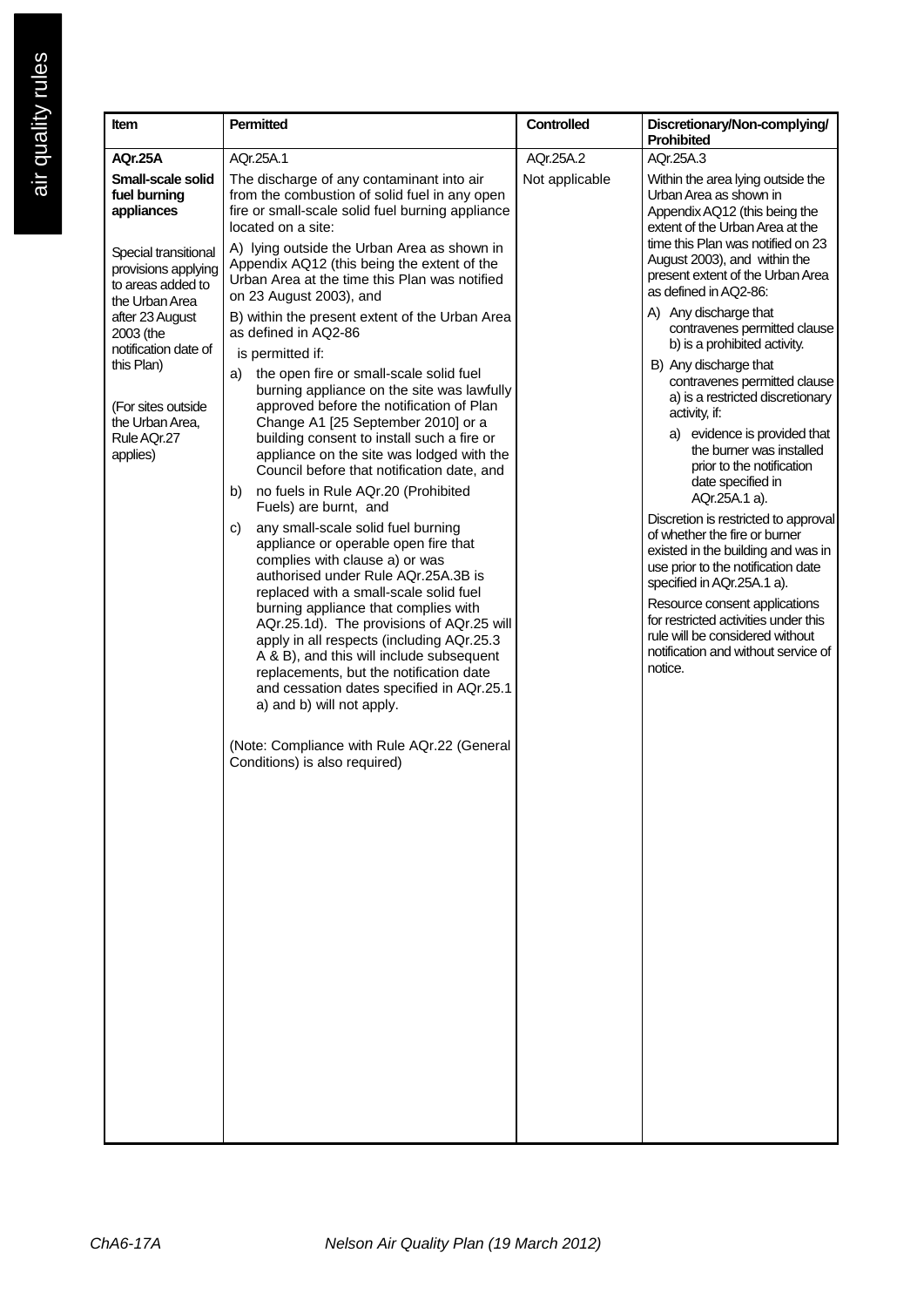| <b>Assessment Criteria</b>                      | <b>Explanation</b>                                                                                                                                                                                                                                                                                                                                                                                                                                                                                                                                                                   |
|-------------------------------------------------|--------------------------------------------------------------------------------------------------------------------------------------------------------------------------------------------------------------------------------------------------------------------------------------------------------------------------------------------------------------------------------------------------------------------------------------------------------------------------------------------------------------------------------------------------------------------------------------|
| AQr.25A.4                                       | AQr.25A.5                                                                                                                                                                                                                                                                                                                                                                                                                                                                                                                                                                            |
| the assessment criteria in rule AQr.25.4.<br>a) | This rule provides transitional provisions for domestic fires or<br>burners in areas that have changed from rural to being part of the<br>'Urban Area'. That is, areas that are defined as 'Urban Area' but<br>which were not 'Urban Area' when the Air Quality Plan was<br>notified on 23 August 2003.<br>As the zoning of land under the Nelson Resource Management<br>Plan changes over time, or rural land is subdivided for residential                                                                                                                                         |
|                                                 | use, more land comes under the Air Quality Plan definition of<br>'Urban Area' as set out in A2-86. 'Urban Area' in A2-86 is both a<br>physical map (Figure A2.1) and defined in words to deal with land<br>use or zoning changes that occur in the period after the most<br>recent updating of Figure A2.1.                                                                                                                                                                                                                                                                          |
|                                                 | The expansion of the Urban Area can create potential inequities.<br>For example, use of an open fire in a rural farmhouse is a<br>permitted activity under rule AQr.27 of this Plan. Within the 'Urban<br>Area', however, use of open fires has been prohibited since 1<br>January 2008 due to rule AQr.24.1c).                                                                                                                                                                                                                                                                      |
|                                                 | If after 1 January 2008 that rural property became part of the<br>'Urban Area' by virtue of re-zoning or subdivision under A2-86 b)<br>or c), then use of the fire would become illegal, were it not for this<br>rule AQr.25A.                                                                                                                                                                                                                                                                                                                                                       |
|                                                 | The open fire could not be replaced with a woodburner, since<br>AQr.25, the rule that allows an open fire to be replaced with a<br>complying woodburner, does not allow this to occur after the 1<br>January 2008 ban date specified. Thus, without the transitional<br>provisions of this rule, the homeowner would have an open fire<br>that suddenly became illegal, and would not be able to replace it<br>with a woodburner.                                                                                                                                                    |
|                                                 | Similar transitional issues apply to some woodburners, depending<br>on their age and the airshed they are in.                                                                                                                                                                                                                                                                                                                                                                                                                                                                        |
|                                                 | To address these problems, this rule allows such fires or burners<br>to continue to be used for as long as the owner wishes or the<br>burner continues functioning, and then it can be replaced with a<br>clean air approved burner if the owner desires.<br>Note:                                                                                                                                                                                                                                                                                                                   |
|                                                 | For sites outside the Urban Area, Rule AQr.27 applies.                                                                                                                                                                                                                                                                                                                                                                                                                                                                                                                               |
|                                                 | For sites added to the Urban Area since 23 August 2003, but<br>where no open fire or small scale fuel burning appliance has been<br>shown to be lawfully approved, then the provisions of AQr.24,<br>AQr.25, AQr.26, AQr.26A and AQr.27A apply as is normally the<br>case within the 'Urban Area'. Thus, for all new houses in this<br>area, or for properties that did not have a fire before the area<br>became part of the 'Urban Area' only a pellet fire in accordance<br>with rule AQr.26 or an ultra-low emission burner in accordance<br>with rule AQr.26A may be installed. |
|                                                 | Note: Compliance with Rule AQr.22 General Conditions is<br>also required which relates to smoke, dust, odour and other<br>effects. In terms of compliance and enforcement of this rule,<br>Council staff will be guided as appropriate by Appendices<br>AQ9, 10 and 11.                                                                                                                                                                                                                                                                                                              |
|                                                 |                                                                                                                                                                                                                                                                                                                                                                                                                                                                                                                                                                                      |
|                                                 |                                                                                                                                                                                                                                                                                                                                                                                                                                                                                                                                                                                      |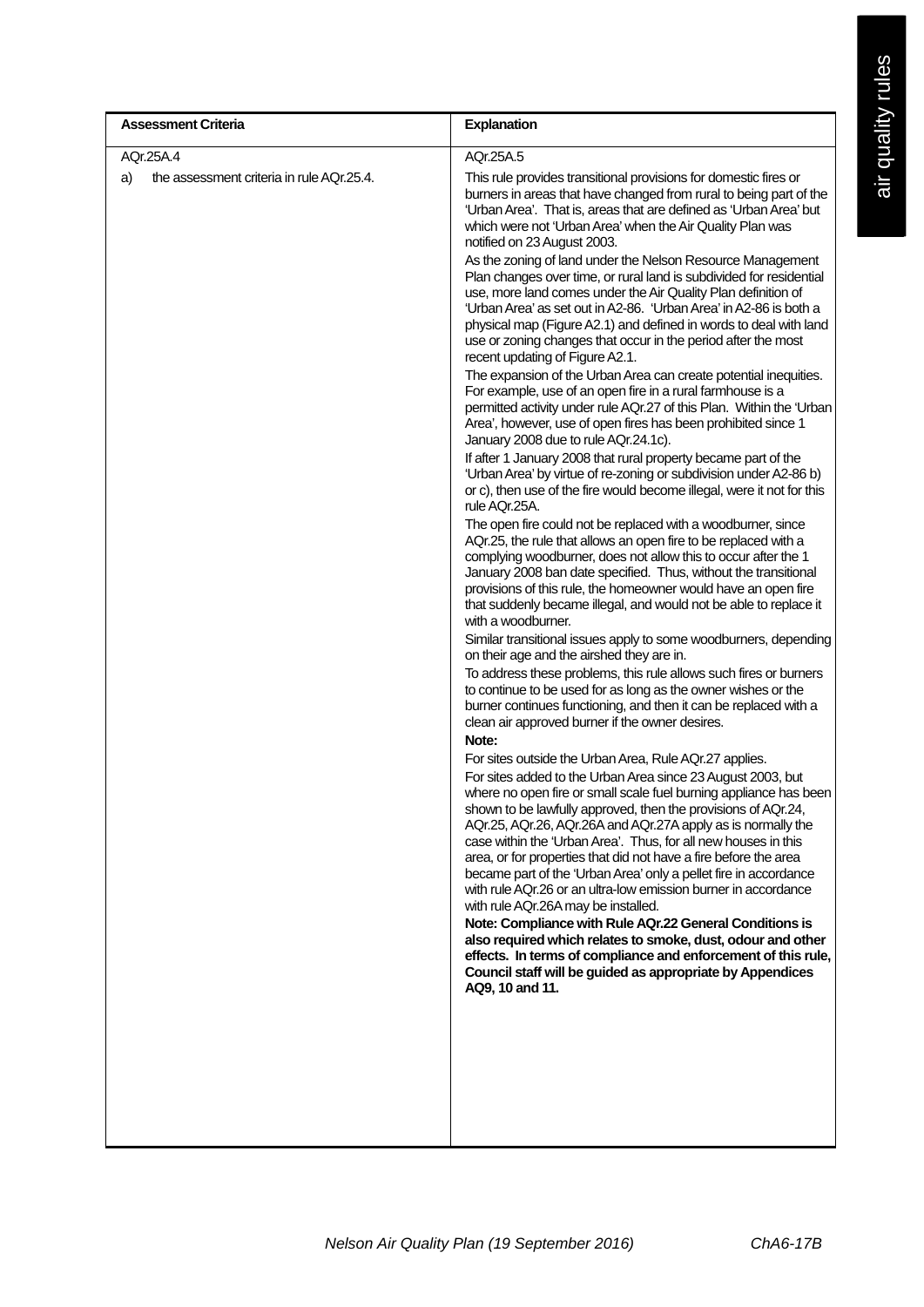| Item                                       | <b>Permitted</b>                                                                                                                                                                                                     | <b>Controlled</b> | Discretionary/Non-complying/<br><b>Prohibited</b>                                                                                                        |
|--------------------------------------------|----------------------------------------------------------------------------------------------------------------------------------------------------------------------------------------------------------------------|-------------------|----------------------------------------------------------------------------------------------------------------------------------------------------------|
| <b>AQr.26</b>                              | AQr.26.1                                                                                                                                                                                                             | AQr.26.2          | AQr.26.3                                                                                                                                                 |
| <b>Pellet burning</b>                      | Within the Urban Area, the                                                                                                                                                                                           | Not applicable    | Within the Urban Area:                                                                                                                                   |
| appliances<br>(Urban Area)                 | discharge of any contaminant into<br>air from the burning of wood<br>pellets in any small-scale pellet<br>burning appliance installed after<br>the date of notification of this Plan                                 |                   | A) the discharge of any<br>contaminant into air from the<br>burning of wood pellets in any<br>small-scale pellet burning<br>appliance that contravenes a |
| New buildings,                             | into:                                                                                                                                                                                                                |                   | permitted clause is a                                                                                                                                    |
| or                                         | any new building, or<br>i)                                                                                                                                                                                           |                   | discretionary activity,                                                                                                                                  |
| Existing buildings not<br>using solid fuel | ii) any building that did not have an<br>operable open fire or a small-scale<br>solid fuel burning appliance that<br>was lawfully approved at the time<br>of notification of this Plan, is                           |                   | except that burning any fuel in<br>AQr.20 is a prohibited<br>activity.<br>the discharge of any<br>B)                                                     |
|                                            | permitted if:                                                                                                                                                                                                        |                   | contaminant into air from the                                                                                                                            |
|                                            | a) the appliance at all times:                                                                                                                                                                                       |                   | replacement of any small-<br>scale pellet burning appliance                                                                                              |
|                                            | i) complies with the<br>emission, operational and<br>other requirements in<br>Appendix AQ2A, and                                                                                                                     |                   | installed under AQr.26.1 or<br>AQr.26.3A), is a prohibited<br>activity if:                                                                               |
|                                            | complies with the stack<br>ii)<br>requirements in Appendix<br>AQ4, and                                                                                                                                               |                   | the replacement small-<br>i)<br>scale solid fuel burning<br>appliance is not a pellet                                                                    |
|                                            | iii) burns only wood pellets<br>approved for use in the<br>device as in Appendix<br>AQ2A, and burns no fuels<br>in Rule AQr.20 (Prohibited<br>Activities), and                                                       |                   | burner as defined in A2-<br>74A.                                                                                                                         |
|                                            | iv) is operated so that all<br>reasonable steps are<br>taken to minimise the<br>amount of smoke<br>discharged, and there is no<br>discharge of excessive<br>smoke (excluding a 15<br>minute start-up period),<br>and |                   |                                                                                                                                                          |
|                                            | where any appliance installed<br>b)<br>in accordance with this rule is<br>successively replaced, the<br>replacement small-scale pellet<br>burning appliance complies<br>with clause a).                              |                   |                                                                                                                                                          |
|                                            | (Note: Compliance with Rule AQr.22<br>(General Conditions) is also required.)                                                                                                                                        |                   |                                                                                                                                                          |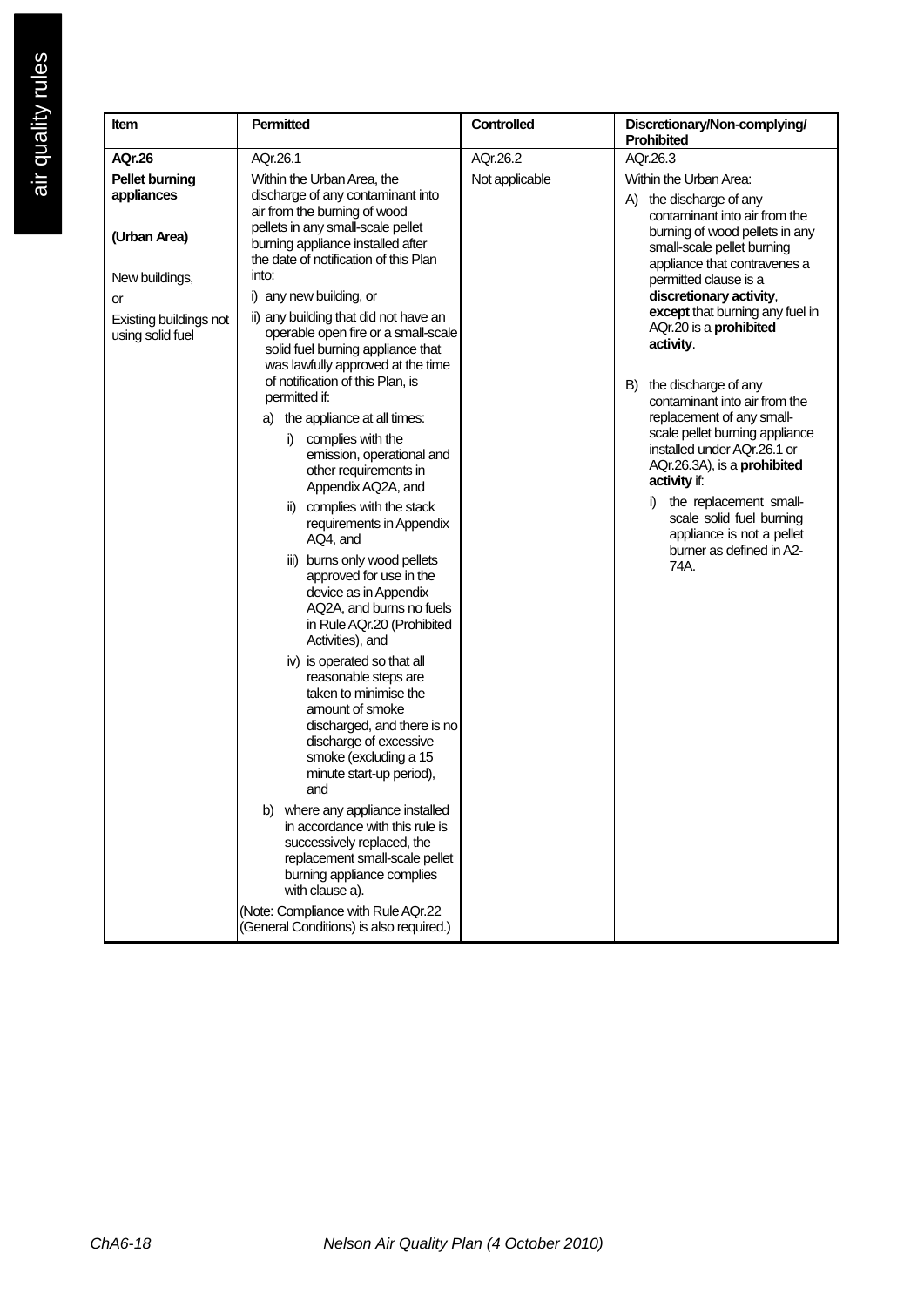| <b>Assessment Criteria</b>                                                                                                                                                                                                                                                                                                                      | Explanation                                                                                                                                                                                                                                                                                                                                                                                                                                                                                                |  |
|-------------------------------------------------------------------------------------------------------------------------------------------------------------------------------------------------------------------------------------------------------------------------------------------------------------------------------------------------|------------------------------------------------------------------------------------------------------------------------------------------------------------------------------------------------------------------------------------------------------------------------------------------------------------------------------------------------------------------------------------------------------------------------------------------------------------------------------------------------------------|--|
| AQr.26.4                                                                                                                                                                                                                                                                                                                                        | AQr.26.5                                                                                                                                                                                                                                                                                                                                                                                                                                                                                                   |  |
| <b>Stack Requirements</b>                                                                                                                                                                                                                                                                                                                       | This rule applies to pellet burners installed into new houses, or into                                                                                                                                                                                                                                                                                                                                                                                                                                     |  |
| the factors that constrain compliance with the stack<br>a)<br>requirements.                                                                                                                                                                                                                                                                     | existing houses that did not have a solid fuel fire at the time of<br>notification of this Plan, and to subsequent replacement of such<br>fires. Note that for houses with a fire that existed at the time                                                                                                                                                                                                                                                                                                 |  |
| the safety and effectiveness of alternative stack<br>b)<br>heights, designs or discharge points.                                                                                                                                                                                                                                                | this Plan was notified, rule AQr.25 applies, not this rule.                                                                                                                                                                                                                                                                                                                                                                                                                                                |  |
| any likely impact of downdraft or wind swirl that may<br>C)<br>affect the safe venting from the stack.                                                                                                                                                                                                                                          | Pellet burners are a special type of small-scale wood burning<br>appliance that burn small compressed sawdust pellets (see A2-<br>74A for definition). Pellet burners are generally lit automatically,                                                                                                                                                                                                                                                                                                     |  |
| the proximity and nature of nearby activities and<br>d)<br>structures, and the location of any windows or<br>openings to any building, or any air supply intake.                                                                                                                                                                                | and pellets fed to the fire at the stipulated rate by an electrically-<br>driven auger. Air to the fire is fan-driven.                                                                                                                                                                                                                                                                                                                                                                                     |  |
| the proximity and nature of any sensitive receptors.<br>e)                                                                                                                                                                                                                                                                                      | Because the fuel is of a regular size and moisture content, and is<br>continuously rather than batch fed, there is less potential for                                                                                                                                                                                                                                                                                                                                                                      |  |
| Non-compliance with emission standards                                                                                                                                                                                                                                                                                                          | operator variability when a pellet fire is used in a home                                                                                                                                                                                                                                                                                                                                                                                                                                                  |  |
| f)<br>the results of any alternative appliance testing<br>methodology, having regard to the reliability and<br>source of the results, the emission rate, the thermal                                                                                                                                                                            | environment. There is therefore a good case for treating pellet<br>burners as a different class of appliance to batch-fed<br>woodburners.                                                                                                                                                                                                                                                                                                                                                                  |  |
| efficiency, the emissions relative to thermal efficiency,<br>and the likely daily particulate output relative to that<br>expected under Appendix AQ2A a) and b).                                                                                                                                                                                | Modelling studies have indicated that pellet fires could be allowed<br>into new houses and those existing houses currently without fires,<br>without having a measurable impact on the rate of improvement in                                                                                                                                                                                                                                                                                              |  |
| whether any departure from the emission and other<br>$\mathbf{g}$<br>requirements in Appendix AQ2A is for a single<br>installation of an appliance, or seeking generic<br>approval for a particular make and model of<br>appliance to be included on the 'List of Authorised<br>Solid Fuel Burning Appliances' referred to in<br>Appendix AQ2A. | Nelson's air quality. However, only the lower emitting pellet fires<br>should be allowed in under this provision. This rule, via Appendix<br>AQ2A, sets up a special standard for pellet burners only where<br>they are being installed in new houses or those without an existing<br>fire. This standard is much more stringent than the one in<br>Appendix AQ2 applying to woodburners and to pellet burners that<br>are replacing fires and burners that existed prior to notification of<br>this Plan. |  |
| General (applied in all cases as appropriate)                                                                                                                                                                                                                                                                                                   | AQr.26.1b) requires that subsequent replacements of any pellet                                                                                                                                                                                                                                                                                                                                                                                                                                             |  |
| the likely effects on ambient air quality and the air<br>h)<br>quality target.                                                                                                                                                                                                                                                                  | burner installed under clause AQr.26.1, occur only with burners<br>that meet the emission requirements in Appendix AQ2A.                                                                                                                                                                                                                                                                                                                                                                                   |  |
| the impact of the discharge on local and ambient air<br>i)<br>quality.                                                                                                                                                                                                                                                                          | Otherwise, if higher emitting burners complying with Appendix<br>AQ2 but not AQ2A were installed, there would be a gradual                                                                                                                                                                                                                                                                                                                                                                                 |  |
| the proximity and nature of nearby activities,<br>j)<br>including any sensitive receptors.                                                                                                                                                                                                                                                      | worsening of air quality. Pellet fires were only allowed into new<br>homes and those without existing fires on the basis that their                                                                                                                                                                                                                                                                                                                                                                        |  |
| the cumulative effect of the proposed discharge on<br>k)<br>PM <sub>10</sub> levels, in combination with other discharges.                                                                                                                                                                                                                      | collective emissions would be low $-$ and it is important that<br>emissions from this group of houses remain low. For this reason,<br>it is a prohibited activity for a pellet burner installed under this rule<br>to be replaced at a later date with a traditional-style woodburner<br>(AQr.26.3B).                                                                                                                                                                                                      |  |
|                                                                                                                                                                                                                                                                                                                                                 |                                                                                                                                                                                                                                                                                                                                                                                                                                                                                                            |  |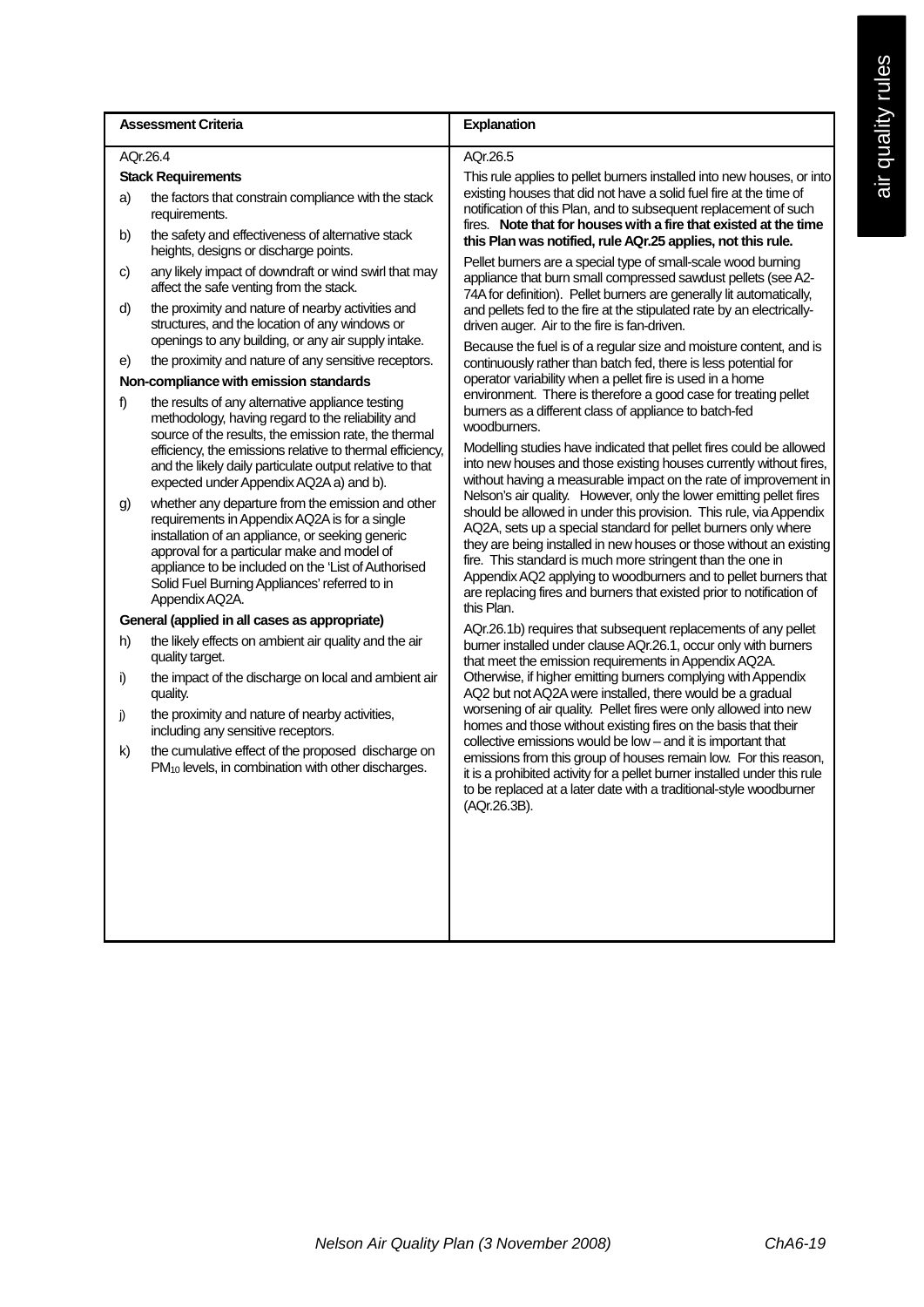**Page intentionally left blank**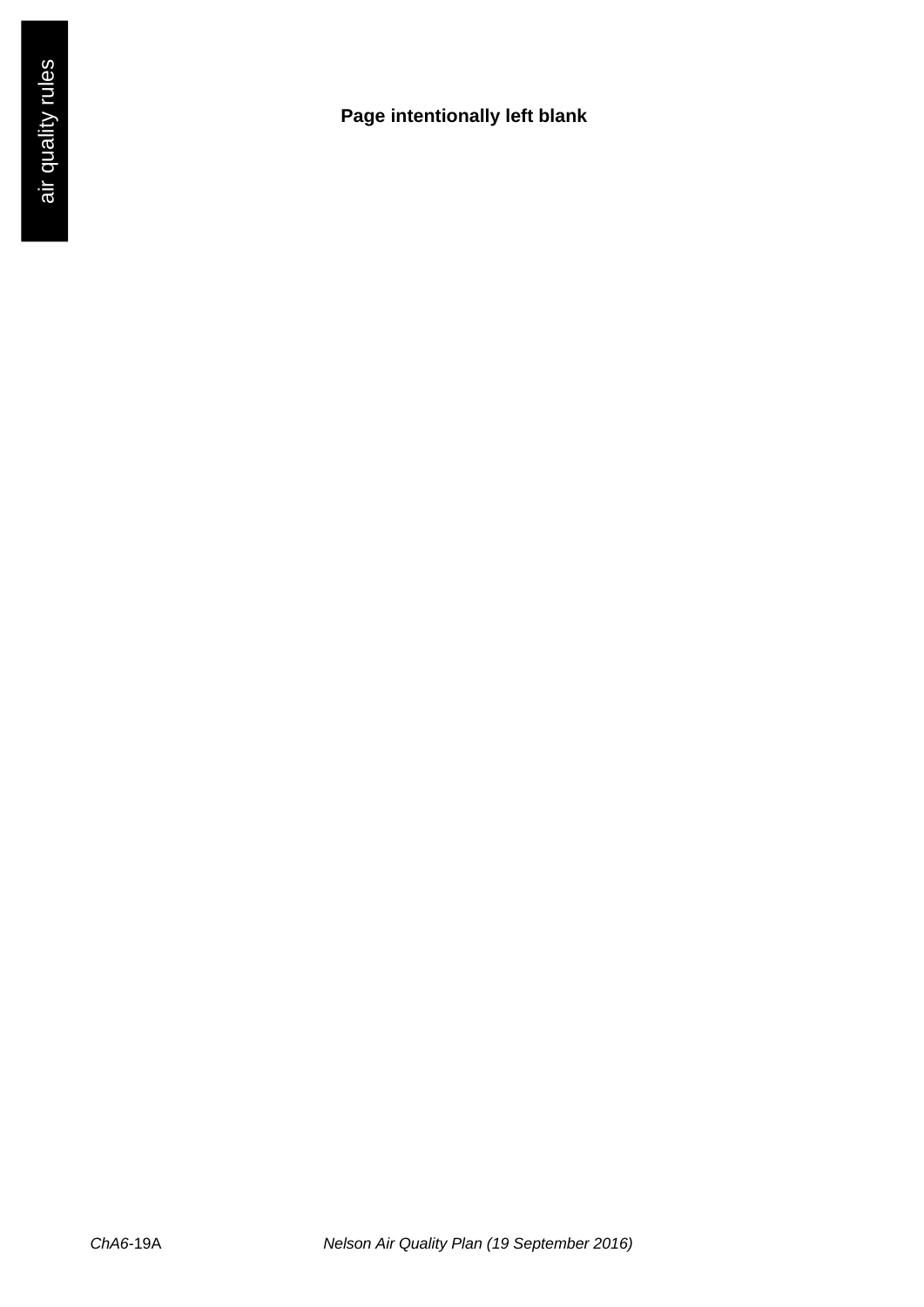| <b>Item</b>                                                                                                                | <b>Permitted</b>                                                                                                                                                                                                                                                                                                                                                                                                                                                                                                                                                                                                                                                                                                                                                                                                                                                                                                                                                                                                 | <b>Controlled</b> | Discretionary/Non-complying/<br><b>Prohibited</b>                                                                                                                                                                                                                                                                                                                                                                                                                                                                                                                                                                                                                                                                                         |
|----------------------------------------------------------------------------------------------------------------------------|------------------------------------------------------------------------------------------------------------------------------------------------------------------------------------------------------------------------------------------------------------------------------------------------------------------------------------------------------------------------------------------------------------------------------------------------------------------------------------------------------------------------------------------------------------------------------------------------------------------------------------------------------------------------------------------------------------------------------------------------------------------------------------------------------------------------------------------------------------------------------------------------------------------------------------------------------------------------------------------------------------------|-------------------|-------------------------------------------------------------------------------------------------------------------------------------------------------------------------------------------------------------------------------------------------------------------------------------------------------------------------------------------------------------------------------------------------------------------------------------------------------------------------------------------------------------------------------------------------------------------------------------------------------------------------------------------------------------------------------------------------------------------------------------------|
| AQr.26A                                                                                                                    | AQr.26A.1                                                                                                                                                                                                                                                                                                                                                                                                                                                                                                                                                                                                                                                                                                                                                                                                                                                                                                                                                                                                        | AQr.26A.2         | AQr.26A.3                                                                                                                                                                                                                                                                                                                                                                                                                                                                                                                                                                                                                                                                                                                                 |
| Ultra-low emission<br>burning appliances                                                                                   | Within the Urban Area, the discharge<br>of any contaminant into air from the<br>burning of wood in any small-scale                                                                                                                                                                                                                                                                                                                                                                                                                                                                                                                                                                                                                                                                                                                                                                                                                                                                                               | Not applicable    | Within the Urban Area:<br>A) Any discharge that contravenes<br>permitted clause a) ii) is a                                                                                                                                                                                                                                                                                                                                                                                                                                                                                                                                                                                                                                               |
| (Urban Area)                                                                                                               | ultra-low emission burning appliance<br>installed after the date of notification of<br>this Plan into:                                                                                                                                                                                                                                                                                                                                                                                                                                                                                                                                                                                                                                                                                                                                                                                                                                                                                                           |                   | restricted discretionary<br>activity. Discretion is restricted<br>to the location, height, and                                                                                                                                                                                                                                                                                                                                                                                                                                                                                                                                                                                                                                            |
| New buildings,<br>or<br>Existing buildings not<br>using solid fuel within<br>a small-scale solid<br>fuel burning appliance | i)<br>any new building, or<br>any existing building that does not<br>ii)<br>have an operable open fire or any<br>small-scale solid fuel burning<br>appliance,<br>any building where that appliance<br>iii)<br>replaces any existing small-scale<br>solid fuel burning appliance<br>authorised by any rule in the Plan.<br>is permitted if:<br>a) the appliance at all times:<br>i) complies with the<br>requirements of Appendix<br>AQ2B, and<br>complies with the stack<br>ii)<br>requirements in Appendix<br>AQ3, and<br>iii) burns no fuels in Rule<br>AQr.20 (Prohibited Activities),<br>and<br>iv) is operated so that there is<br>no discharge of excessive<br>smoke (excluding a 15<br>minute start-up period), and<br>b) where any appliance installed in<br>accordance with this rule is<br>successively replaced, the<br>replacement small-scale ultra-<br>low emitting burning appliance<br>complies with clause a).<br>(Note: Compliance with Rule AQr.22<br>(General Conditions) is also required.) |                   | design of the emission stack and<br>the proximity of it to obstacles.<br>The discharge of any<br>B)<br>contaminant into air from the<br>burning of wood in any small-<br>scale ultra-low emission burning<br>appliance that contravenes a<br>permitted clause is a non-<br>complying activity, except that<br>burning any fuel listed in AQr.20<br>is a prohibited activity.<br>The discharge of any<br>C)<br>contaminant into air from the<br>replacement of any small-scale<br>ultra-low emission burning<br>appliance installed under<br>AQr.26A.1 or AQr.26A.3B), is a<br>prohibited activity if:<br>the replacement small-scale<br>i)<br>solid fuel burning appliance is<br>not an ultra-low emission<br>burner as defined in A2-76. |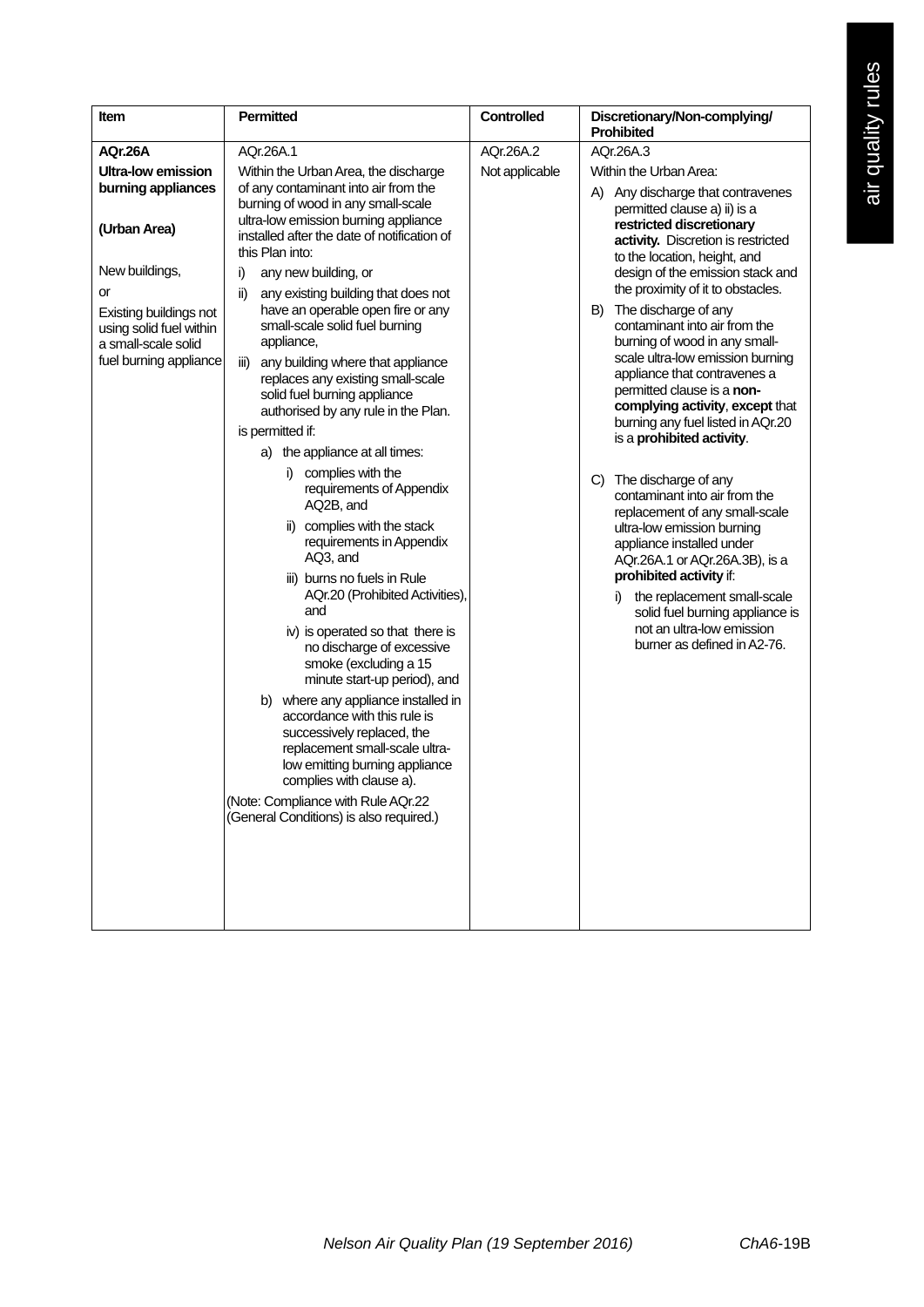|                                        | <b>Assessment Criteria</b>                                                                                                                                                                                                                                                                                                                                                                                                                                                                                                                                                                                                                                                                                      | Explanation                                                                                                                                                                                                                                                                                                                                                                                                                                                                                                                                                                                                                                                                                                                                                                                                                                                                                                                                                                                                                                                                                                                                                                                                                                                                                                                                                                                                                                                                                                                                                                                    |
|----------------------------------------|-----------------------------------------------------------------------------------------------------------------------------------------------------------------------------------------------------------------------------------------------------------------------------------------------------------------------------------------------------------------------------------------------------------------------------------------------------------------------------------------------------------------------------------------------------------------------------------------------------------------------------------------------------------------------------------------------------------------|------------------------------------------------------------------------------------------------------------------------------------------------------------------------------------------------------------------------------------------------------------------------------------------------------------------------------------------------------------------------------------------------------------------------------------------------------------------------------------------------------------------------------------------------------------------------------------------------------------------------------------------------------------------------------------------------------------------------------------------------------------------------------------------------------------------------------------------------------------------------------------------------------------------------------------------------------------------------------------------------------------------------------------------------------------------------------------------------------------------------------------------------------------------------------------------------------------------------------------------------------------------------------------------------------------------------------------------------------------------------------------------------------------------------------------------------------------------------------------------------------------------------------------------------------------------------------------------------|
|                                        | AQr.26A.4                                                                                                                                                                                                                                                                                                                                                                                                                                                                                                                                                                                                                                                                                                       | AQr.26A.5                                                                                                                                                                                                                                                                                                                                                                                                                                                                                                                                                                                                                                                                                                                                                                                                                                                                                                                                                                                                                                                                                                                                                                                                                                                                                                                                                                                                                                                                                                                                                                                      |
| a)<br>b)<br>c)<br>d)<br>e)<br>f)<br>g) | <b>Stack Requirements</b><br>the factors that constrain compliance with the stack<br>requirements.<br>the safety and effectiveness of alternative stack<br>heights, designs or discharge points.<br>any likely impact of downdraft or wind swirl that may<br>affect the safe venting from the stack.<br>the proximity and nature of nearby activities and<br>structures, and the location of any windows or<br>openings to any building, or any air supply intake.<br>the proximity and nature of any sensitive receptors.<br>General (applied in all cases as appropriate)<br>the likely effects on ambient air quality and the air<br>quality target.<br>the impact of the discharge on local and ambient air | This rule applies to ultra-low emission burning appliances and to<br>subsequent replacement of such fires. A limited number of ultra-<br>low emission burning appliances are permitted to be installed in<br>Airsheds B2 and C in new houses and in existing houses that do<br>not have any existing solid fuel fire. In addition, the installation of<br>an ultra-low emission burning appliance is permitted in all<br>Airsheds (A, B1, B2 and C) where that ultra-low emission burning<br>appliance replaces an existing authorised wood burner. Non-<br>compliance with stack requirements requires consent as a<br>restricted discretionary activity under rule AQr.26A.3A. Note that<br>this rule does not cover small scale fuel burning appliances<br>as these are addressed by rule AQr.25.<br>Modelling studies have indicated that, subject to the<br>implementation of a behaviour change programme, a number of<br>ultra-low emission fires could be allowed into new houses and<br>those existing houses currently without fires, without having a<br>measurable impact on the rate of improvement in Nelson's air<br>quality. This rule, via Appendix AQ2B, sets up a special standard<br>for ultra-low emission burners only where they are being installed                                                                                                                                                                                                                                                                                                                    |
| h)<br>i)                               | quality.<br>the proximity and nature of nearby activities,<br>including any sensitive receptors.<br>the cumulative effect of the proposed discharge on<br>PM <sub>10</sub> levels, in combination with other discharges.                                                                                                                                                                                                                                                                                                                                                                                                                                                                                        | in new houses or those without an existing fire or to replace<br>existing authorised burners. This standard is much more stringent<br>than the one in Appendix AQ2 applying to woodburners and to<br>pellet burners that are replacing fires and burners that existed<br>prior to notification of this Plan.                                                                                                                                                                                                                                                                                                                                                                                                                                                                                                                                                                                                                                                                                                                                                                                                                                                                                                                                                                                                                                                                                                                                                                                                                                                                                   |
| j)                                     | Non-compliance with certification requirements in<br><b>Appendix AQ2B</b><br>whether additional burning appliances can be<br>accommodated without compromising the Plan's<br>policy aims for ambient air quality and management<br>of particulate matter, having particular regard to:<br>recent air quality monitoring data;<br>i.<br>modelling or other methods adopted and the<br>ii.<br>extent to which they are acceptable for<br>demonstrating additional appliances can be<br>accommodated:<br>cumulative effects<br>Ш.                                                                                                                                                                                  | The number of ultra-low emission burning appliances permitted in<br>Airsheds B2 and C is limited by Appendix AQ2B. The Appendix<br>specifies an allocation of additional permitted burners in Airsheds<br>B2 and C only based on updated monitoring data and modelling<br>completed in late 2015. In Airsheds B2 and C, additional<br>appliances in excess of the 1,600 limit may be certified as a non-<br>complying activity under Rule AQr.26.3 where it can be<br>demonstrated that additional capacity is available to do so. Any<br>proposal to install an ultra-low emission burning appliance in<br>Airshed A or B1 requires consent as a non-complying activity and<br>will be assessed in terms of airshed capacity available at the time<br>of application.<br>AQr.26A.1b) requires that subsequent replacements of any ultra-<br>low emission burner installed under clause AQr.26A.1, occur only<br>with burners that meet the emission requirements in Appendix<br>AQ2B. Otherwise, if higher emitting burners complying with<br>Appendix AQ2 but not AQ2B were installed, there would be a<br>gradual worsening of air quality. Ultra-low emission fires have<br>only been allowed into new homes and those without existing fires<br>on the basis that their collective emissions will be low $-$ and it is<br>important that emissions from this group of houses remain low.<br>For this reason, it is a prohibited activity for an ultra-low emission<br>burner installed under this rule to be replaced at a later date with a<br>traditional-style woodburner (AQr.26A.3). |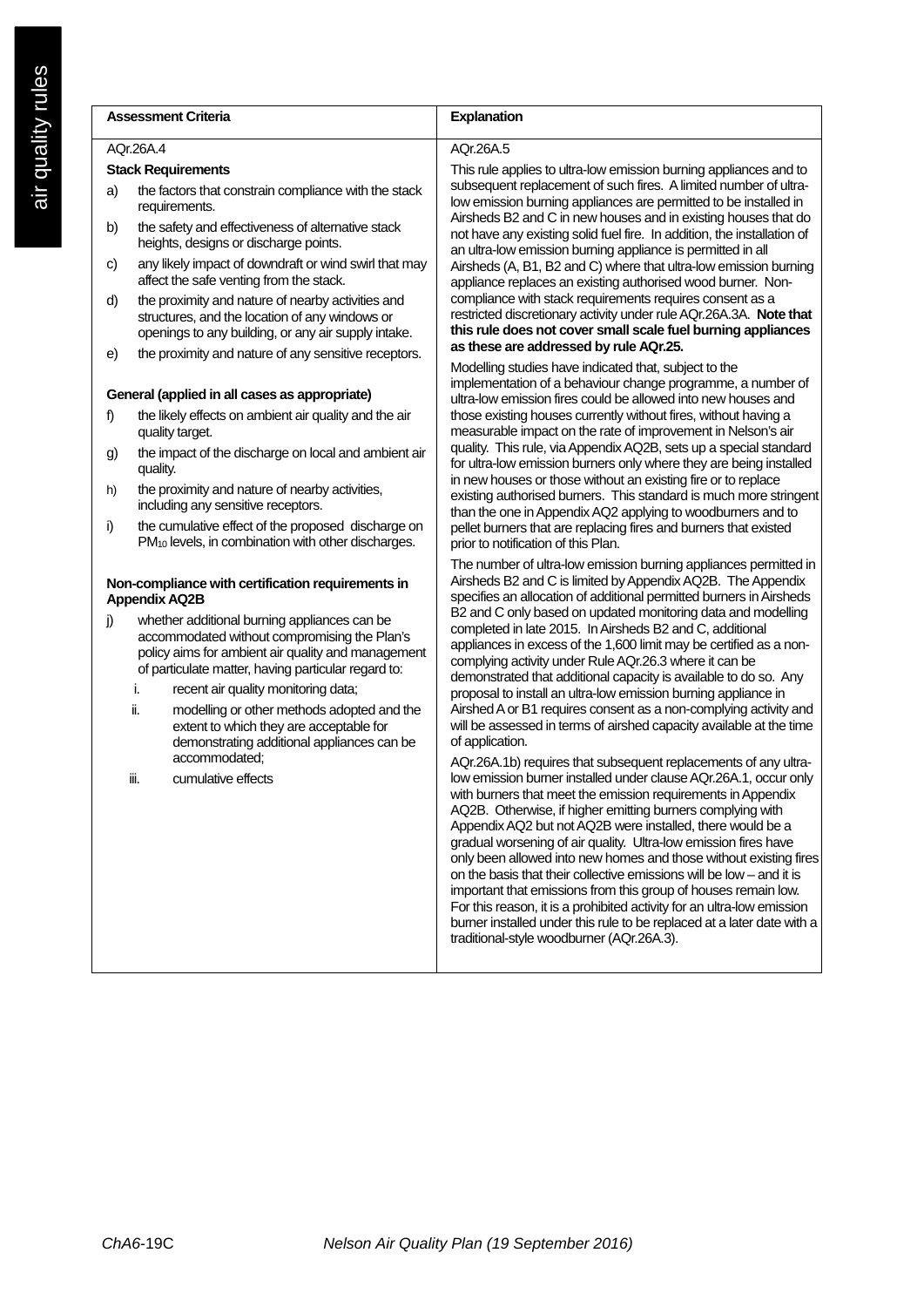## **Page intentionally left blank**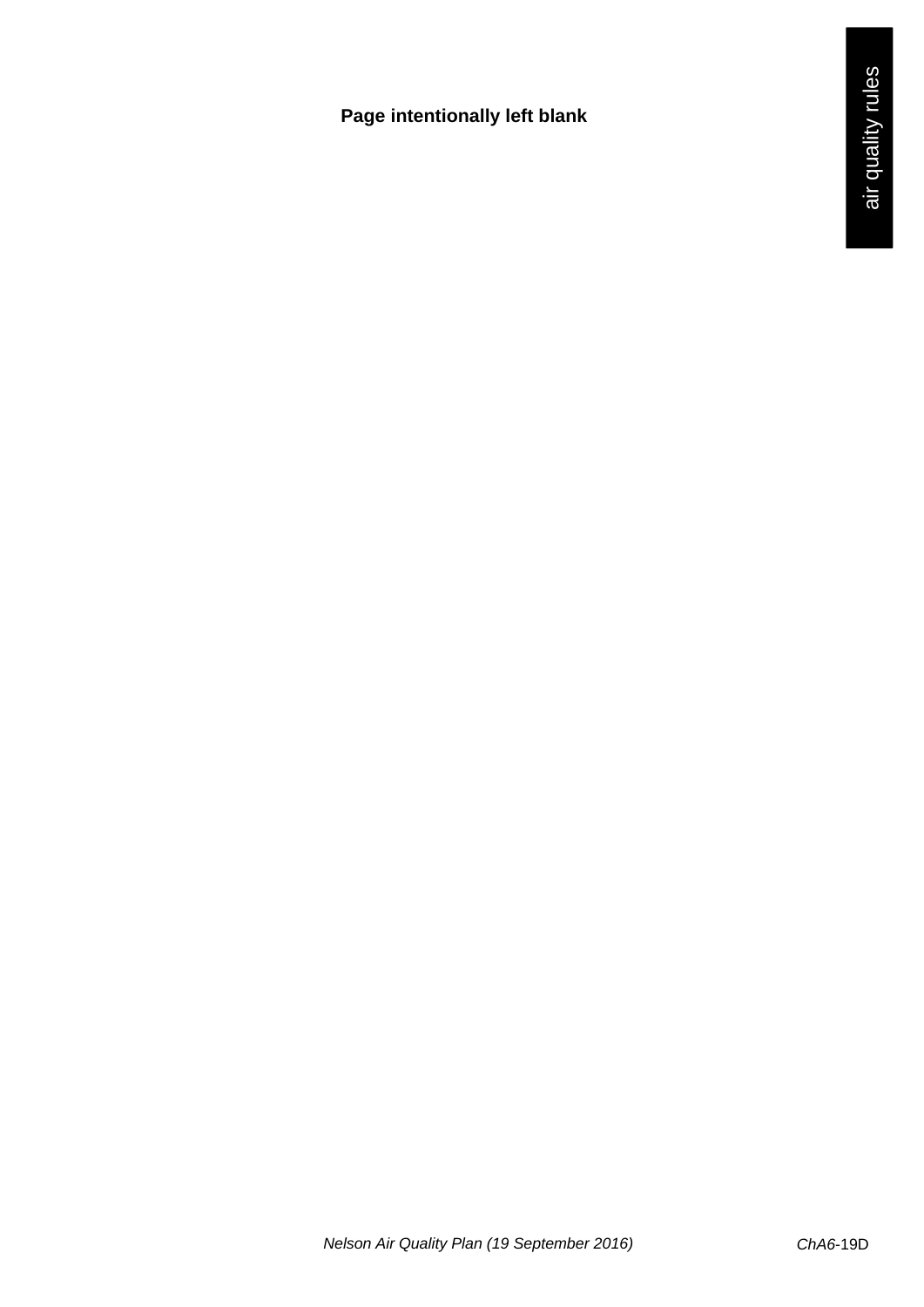| Item                                                                                                                         | <b>Permitted</b>                                                                                                                                                                                                                                                                                                                                                                                                                                                                                                                                                           | <b>Controlled</b> | Discretionary/Non-complying/<br><b>Prohibited</b>                                                                                                                                                                                                                                                                                                                                                                                                                                                                                                                                                                                                                                                                                                                                                                                                                                                    |
|------------------------------------------------------------------------------------------------------------------------------|----------------------------------------------------------------------------------------------------------------------------------------------------------------------------------------------------------------------------------------------------------------------------------------------------------------------------------------------------------------------------------------------------------------------------------------------------------------------------------------------------------------------------------------------------------------------------|-------------------|------------------------------------------------------------------------------------------------------------------------------------------------------------------------------------------------------------------------------------------------------------------------------------------------------------------------------------------------------------------------------------------------------------------------------------------------------------------------------------------------------------------------------------------------------------------------------------------------------------------------------------------------------------------------------------------------------------------------------------------------------------------------------------------------------------------------------------------------------------------------------------------------------|
| <b>AQr.27</b>                                                                                                                | AQr.27.1                                                                                                                                                                                                                                                                                                                                                                                                                                                                                                                                                                   | AQr.27.2          | AQr.27.3                                                                                                                                                                                                                                                                                                                                                                                                                                                                                                                                                                                                                                                                                                                                                                                                                                                                                             |
| <b>Small-scale solid</b><br>fuel burning<br>appliances and<br>open fires                                                     | The discharge of any contaminant into<br>air from the burning of solid fuel in any<br>existing or new small-scale solid fuel<br>burning appliance or open fire is<br>permitted from any building not within<br>the Urban Area if:                                                                                                                                                                                                                                                                                                                                          | Not applicable    | Any discharge that contravenes the<br>permitted rule is a prohibited activity<br>(see AQr.20)                                                                                                                                                                                                                                                                                                                                                                                                                                                                                                                                                                                                                                                                                                                                                                                                        |
| (Outside Urban<br>Area)                                                                                                      | no fuels in Rule AQr.20<br>a)<br>(Prohibited Activities) are burnt.                                                                                                                                                                                                                                                                                                                                                                                                                                                                                                        |                   |                                                                                                                                                                                                                                                                                                                                                                                                                                                                                                                                                                                                                                                                                                                                                                                                                                                                                                      |
| New and existing                                                                                                             | (Note: Compliance with Rule AQr.22<br>(General Conditions) is also required.)                                                                                                                                                                                                                                                                                                                                                                                                                                                                                              |                   |                                                                                                                                                                                                                                                                                                                                                                                                                                                                                                                                                                                                                                                                                                                                                                                                                                                                                                      |
| AQr.27A                                                                                                                      | AQr.27A.1                                                                                                                                                                                                                                                                                                                                                                                                                                                                                                                                                                  | AQr.27A.2         | AQr.27A.3                                                                                                                                                                                                                                                                                                                                                                                                                                                                                                                                                                                                                                                                                                                                                                                                                                                                                            |
| <b>Small-scale solid</b><br>fuel burning<br>appliances and<br>open fires<br>(Urban Area)<br>Commercial cooking<br>or smoking | Within the Urban Area, the discharge<br>of any contaminant into air from the<br>burning of solid fuel in any small-scale<br>solid fuel burning appliance or open<br>fire installed before the date of<br>notification of this Plan is permitted if:<br>the activity occurs on an<br>a)<br>industrial or trade premises, and<br>b)<br>the discharge relates exclusively<br>to the cooking or smoking of food<br>for wholesale or retail sale, and<br>rule AQr.25.1 is complied with.<br>C)<br>(Note: Compliance with Rule AQr.22<br>(General Conditions) is also required.) | Not applicable    | Within the Urban Area, the discharge<br>of any contaminant into air from the<br>burning of solid fuel in any small-scale<br>solid fuel burning appliance or open fire<br>installed after the date of notification of<br>this Plan is a restricted discretionary<br>activity, if:<br>the activity occurs on an industrial or<br>a)<br>trade premises, and<br>the discharge relates exclusively to<br>b)<br>cooking or smoking of food for<br>wholesale or retail sale.<br>Discretion restricted to:<br>i)<br>stack height and location, and<br>ii)<br>specification of the fuel, and<br>the size of the appliance, and<br>iii)<br>control of smoke emissions and<br>iv)<br>odour, and<br>other discharges to air.<br>V)<br>Applications need not be notified, the<br>written approval of affected persons will<br>not be necessary and notice of<br>applications need not be served on<br>any person. |
|                                                                                                                              |                                                                                                                                                                                                                                                                                                                                                                                                                                                                                                                                                                            |                   |                                                                                                                                                                                                                                                                                                                                                                                                                                                                                                                                                                                                                                                                                                                                                                                                                                                                                                      |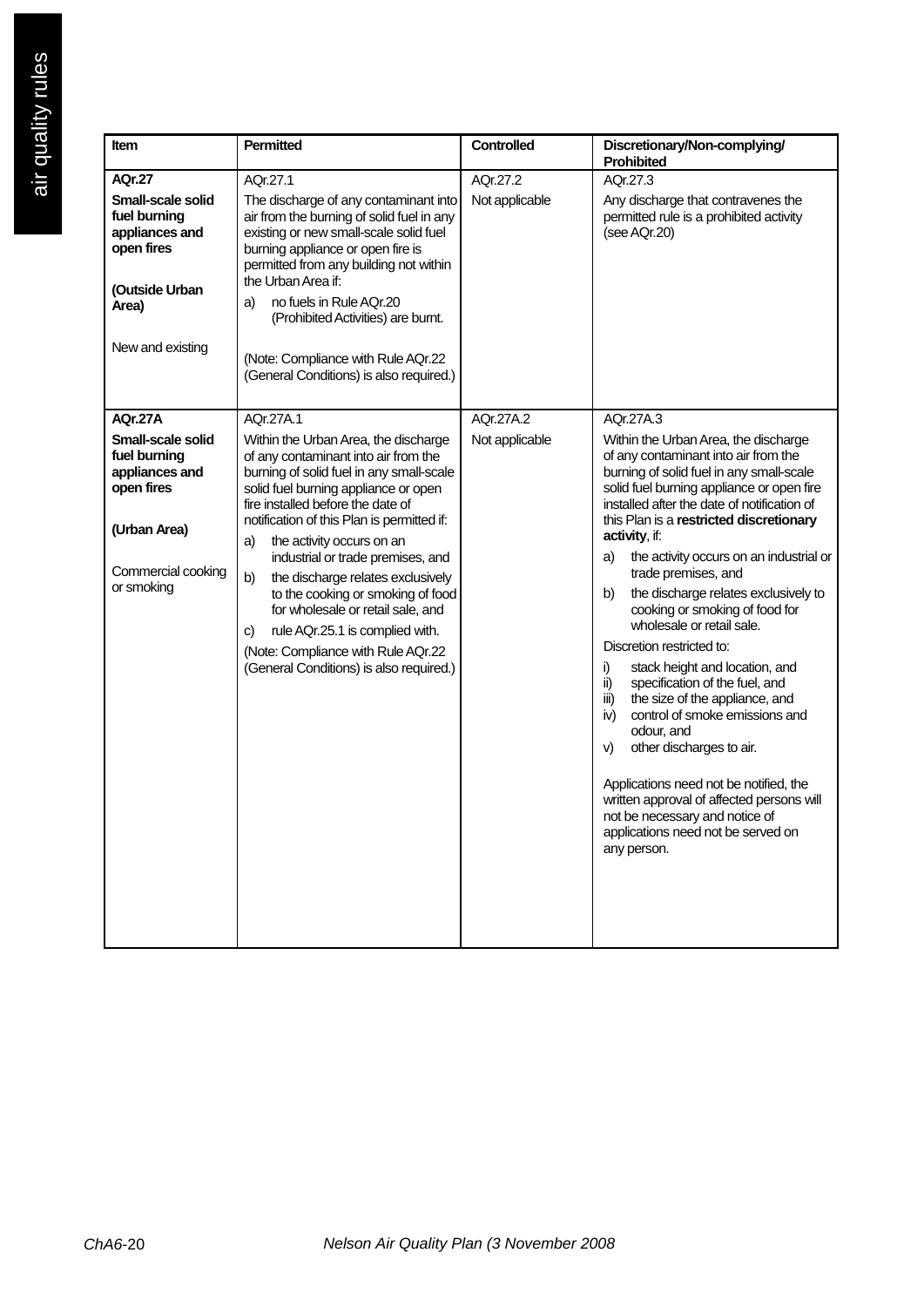| Assessment Criteria |        |                                                                                                                                                          | <b>Explanation</b>                                                                                                                                                                                                 |  |
|---------------------|--------|----------------------------------------------------------------------------------------------------------------------------------------------------------|--------------------------------------------------------------------------------------------------------------------------------------------------------------------------------------------------------------------|--|
|                     | AQ27.4 |                                                                                                                                                          | AQr.27.5                                                                                                                                                                                                           |  |
| Not applicable      |        |                                                                                                                                                          | The use of solid fuel appliances and open fires is allowed outside the<br>Urban Area (see definition in Chapter A2). The only restriction is in relation<br>to certain fuels which are prohibited.                 |  |
|                     |        |                                                                                                                                                          | This rule provides for the use of fires and burners that existed prior to<br>notification of this Plan, as well as the use of fires and burners installed<br>after that date.                                      |  |
|                     |        |                                                                                                                                                          | Note: On any site less than 2 hectares in area, the National                                                                                                                                                       |  |
|                     |        |                                                                                                                                                          | Environmental Standards for Air Quality <sup>1</sup> , clauses 22 to 24, apply to<br>new installations of woodburners and require appliance emissions<br>of less than 1.5g/kg and at least 65% thermal efficiency. |  |
|                     |        |                                                                                                                                                          | Resource Management (National Environmental Standards Relating to Certain Air<br>Pollutants, Dioxins, and Other Toxics) Regulations - see A2-59A.                                                                  |  |
|                     |        | AQr.27A.4                                                                                                                                                | AQr.27A.5                                                                                                                                                                                                          |  |
|                     | a)     | the safety and effectiveness of the stack.                                                                                                               | A small number of restaurants and firms use solid fuel-fired appliances for                                                                                                                                        |  |
|                     | b)     | any likely impact of downdraft or wind swirl<br>that may affect safe venting from the stack.                                                             | cooking or smoking food. Wood-fired pizza ovens for example, if they are<br>less than 40kW and have a door on, are classed as a 'small-scale solid                                                                 |  |
|                     | C)     | the proximity and nature of nearby activities<br>and structures, and the location of any                                                                 | fuel burning appliance'. Without a door, technically they are an 'open fire'<br>on the basis of the definitions in this Plan. The normal domestic rules                                                            |  |
|                     |        | windows or openings to any building, or any<br>air supply intake.                                                                                        | prohibit the installation of new open fires, or small-scale burners in new<br>premises.                                                                                                                            |  |
|                     | d)     | the expected emission levels from the<br>discharge, particularly of PM <sub>10</sub> and how these<br>compare with Appendix AQ2 a) and b).               | AQr.27A.3 makes provision for such new units in industrial or trade<br>premises provided they are used exclusively for cooking or smoking food.                                                                    |  |
|                     | e)     | the likely effects on ambient air quality and the<br>air quality target.                                                                                 | This rule could not be used for example to install an open fire for space<br>heating even if it were occasionally used for cooking.                                                                                |  |
|                     | f)     | the impact of the discharge on local and<br>ambient air quality, the proximity and nature of<br>nearby activities, including any sensitive<br>receptors. | AQr.27A.1 simply recognises that if such cooking devices comply with the<br>normal rules in AQr.25, they are permitted in any event.                                                                               |  |
|                     | g)     | the expected time of day and of year when<br>the discharge will occur.                                                                                   | Relatively few of these discharges are likely to occur. The impact on<br>ambient air quality is likely to be minor, and the rule is therefore focussed                                                             |  |
|                     | h)     | any cumulative effects with any nearby<br>discharges.                                                                                                    | to ensure there are no localised adverse effects, for example, on<br>neighbouring properties.                                                                                                                      |  |
|                     |        |                                                                                                                                                          |                                                                                                                                                                                                                    |  |
|                     |        |                                                                                                                                                          |                                                                                                                                                                                                                    |  |
|                     |        |                                                                                                                                                          |                                                                                                                                                                                                                    |  |
|                     |        |                                                                                                                                                          |                                                                                                                                                                                                                    |  |
|                     |        |                                                                                                                                                          |                                                                                                                                                                                                                    |  |
|                     |        |                                                                                                                                                          |                                                                                                                                                                                                                    |  |
|                     |        |                                                                                                                                                          |                                                                                                                                                                                                                    |  |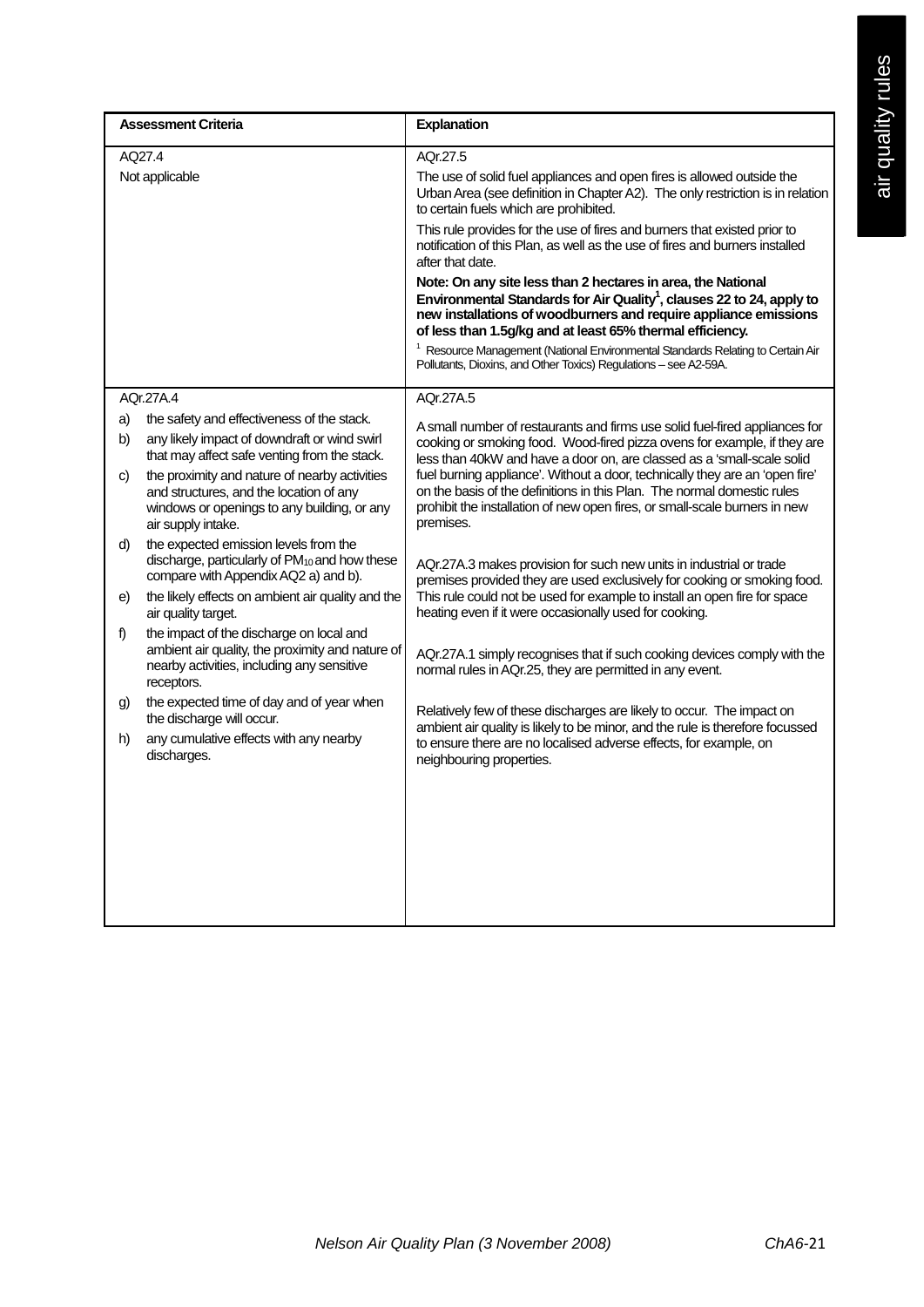| Large-scale fuel burning appliances   |                                                                                                                                                                                                                                                                                                                                                                                                                                                                                                                                                                                                                                                                                                                                                                                                            |                   |                                                                            |
|---------------------------------------|------------------------------------------------------------------------------------------------------------------------------------------------------------------------------------------------------------------------------------------------------------------------------------------------------------------------------------------------------------------------------------------------------------------------------------------------------------------------------------------------------------------------------------------------------------------------------------------------------------------------------------------------------------------------------------------------------------------------------------------------------------------------------------------------------------|-------------------|----------------------------------------------------------------------------|
| Item                                  | <b>Permitted</b>                                                                                                                                                                                                                                                                                                                                                                                                                                                                                                                                                                                                                                                                                                                                                                                           | <b>Controlled</b> | Discretionary/Non-<br>complying/ Prohibited                                |
| <b>AQr.28</b>                         | AQr.28.1                                                                                                                                                                                                                                                                                                                                                                                                                                                                                                                                                                                                                                                                                                                                                                                                   | AQr.28.2          | AQr.28.3                                                                   |
| Large-scale fuel<br>burning appliance | The discharge of any contaminant into air<br>from the combustion of LPG in a large-<br>scale fuel burning appliance is permitted                                                                                                                                                                                                                                                                                                                                                                                                                                                                                                                                                                                                                                                                           | Not applicable    | Any discharge that<br>contravenes a permitted<br>clause is a discretionary |
| <b>LPG</b>                            | if:<br>a)<br>the combined heat output from all<br>appliances on the site burning LPG<br>does not exceed 4 MW, and<br>the stack complies with the<br>b)<br>requirements in Appendix AQ5, and<br>the fuel burning equipment is<br>C)<br>maintained in accordance with the<br>manufacturer's specifications at least<br>once every year by a person<br>competent in the maintenance of<br>that equipment. This maintenance<br>must include adjustment, if<br>necessary, of the fuel to air ratio and<br>testing of the ratio of combustion<br>gases (carbon monoxide, carbon<br>dioxide and oxygen) discharged,<br>and a copy of each maintenance<br>report is held and made available on<br>request to Nelson City Council.<br>(Note: Compliance with Rule AQr.22<br>(General Conditions) is also required.) |                   | activity.                                                                  |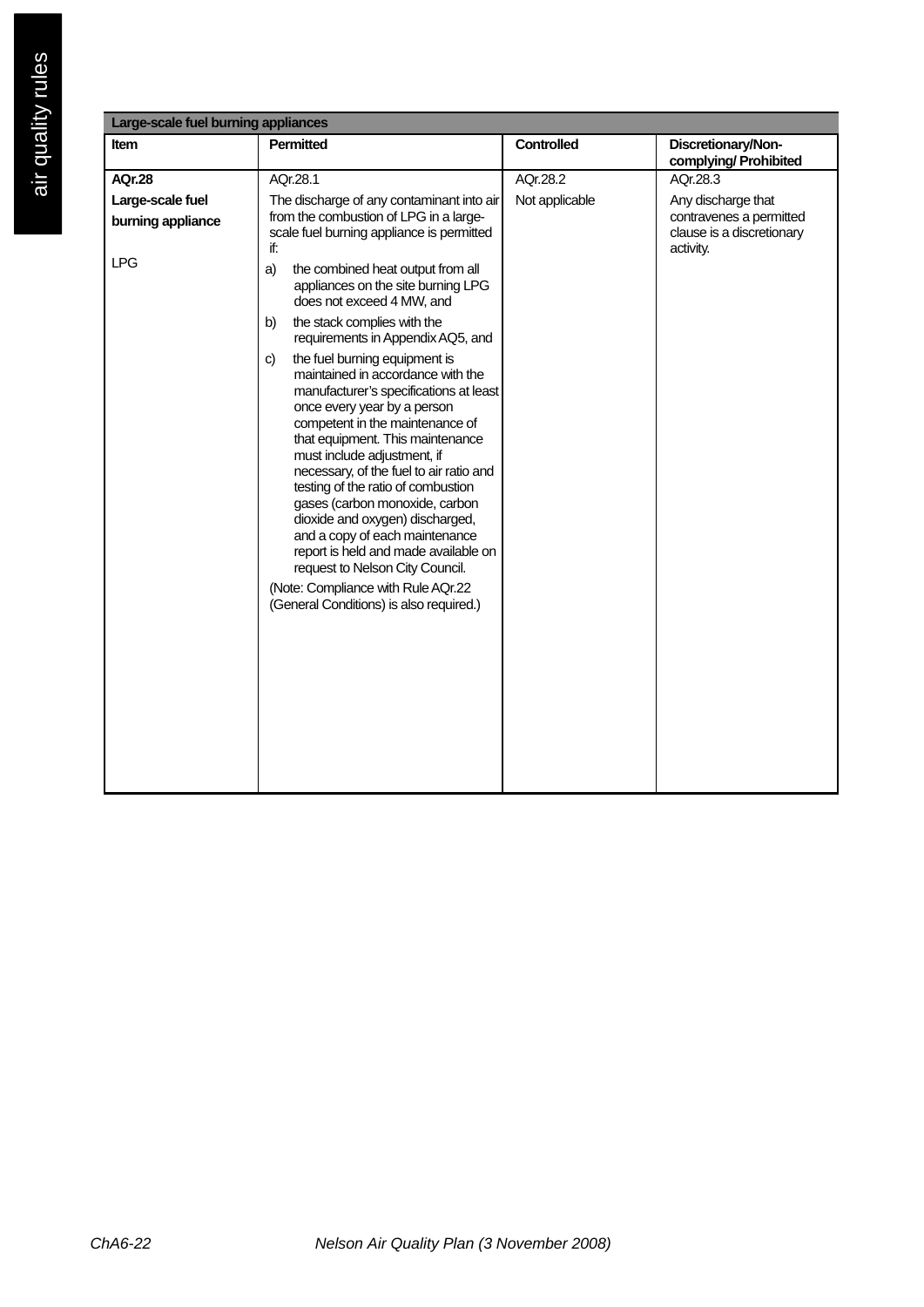| <b>Assessment Criteria</b><br><b>Explanation</b><br>AQr.28.4<br>AQr.28.5<br>Liquefied petroleum gas (LPG) is regarded as a relatively "clean"<br>a) the ambient levels of $PM_{10}$ , and other<br>contaminants where relevant, and the predicted<br>fuel because, when burned in efficient appliances, it emits only<br>effect that the activity will have on these levels.<br>very small amounts of particulate matter and sulphur dioxide.<br>b) the predicted results of the likely ground level<br>The low potential for environmental effects is reflected in this rule<br>concentration of contaminants from atmospheric<br>that permits combustion from these sources on the site to a level<br>dispersion modelling.<br>that does not exceed 4MW in size. This rule is not intended to<br>address greenhouse effects.<br>the extent to which adverse effects on sensitive<br>C)<br>receptors are avoided, remedied or mitigated.<br>The direction, height and proximity of adjacent buildings to<br>stacks can affect the dispersion of exhaust gases and if not<br>the proximity and nature of nearby activities,<br>d).<br>appropriately managed can lead to high ground level<br>and the likely future uses given the zoning of<br>concentrations of contaminants. The maintenance and<br>the land.<br>operation of appliances can also affect the levels of<br>e) the proximity and nature of any sensitive<br>contaminants released.<br>receptors.<br>Information and dispersion modelling supporting the<br>new options, processes or techniques available<br>f)<br>classification of activities in this rule is contained in NIWA report<br>to minimise any discharges or their effects.<br>ALK2002-037-R1, August 2004, available from Nelson City<br>g) the total amount of the discharge and the time<br>Council.<br>period over which the discharge occurs.<br>Discharges from sites that have a maximum heat output of more<br>h) the topography, including whether the discharge<br>than 5MW have the potential to affect aircraft flight paths.<br>will be located at the head or bottom of valleys<br>Consideration of this issue is required, including the views of the<br>and airsheds and the meteorology of the area<br>Airways Corporation, when assessing such discharges on a<br>including wind speed and wind direction.<br>case by case basis. The Civil Aviation Rules (Standards for<br>Determining Hazards) state that use of a structure is a hazard in<br>the potential effect of the discharge on aircraft<br>i)<br>navigable airspace if it may discharge efflux gases at a velocity<br>flight paths where the combined discharge from<br>in excess of 4.3m per second, either through the obstacle<br>all fuel burning on the site is greater than 5MW.<br>limitation surface applicable to the aerodrome, or at a point 60m<br>above ground level.<br>Note: Compliance with Rule AQr.22 General Conditions is<br>also required which relates to smoke, dust, odour and other<br>effects. In terms of compliance and enforcement of this<br>rule, Council staff will be guided as appropriate by<br>Appendices AQ9, 10 and 11. |  |  |  |  |
|--------------------------------------------------------------------------------------------------------------------------------------------------------------------------------------------------------------------------------------------------------------------------------------------------------------------------------------------------------------------------------------------------------------------------------------------------------------------------------------------------------------------------------------------------------------------------------------------------------------------------------------------------------------------------------------------------------------------------------------------------------------------------------------------------------------------------------------------------------------------------------------------------------------------------------------------------------------------------------------------------------------------------------------------------------------------------------------------------------------------------------------------------------------------------------------------------------------------------------------------------------------------------------------------------------------------------------------------------------------------------------------------------------------------------------------------------------------------------------------------------------------------------------------------------------------------------------------------------------------------------------------------------------------------------------------------------------------------------------------------------------------------------------------------------------------------------------------------------------------------------------------------------------------------------------------------------------------------------------------------------------------------------------------------------------------------------------------------------------------------------------------------------------------------------------------------------------------------------------------------------------------------------------------------------------------------------------------------------------------------------------------------------------------------------------------------------------------------------------------------------------------------------------------------------------------------------------------------------------------------------------------------------------------------------------------------------------------------------------------------------------------------------------------------------------------------------------------------------------------------------------------------------------------------------------------------------------------------------------------------------------------------------------------------------------------------------------------------------------------------------------------------------------------------------|--|--|--|--|
|                                                                                                                                                                                                                                                                                                                                                                                                                                                                                                                                                                                                                                                                                                                                                                                                                                                                                                                                                                                                                                                                                                                                                                                                                                                                                                                                                                                                                                                                                                                                                                                                                                                                                                                                                                                                                                                                                                                                                                                                                                                                                                                                                                                                                                                                                                                                                                                                                                                                                                                                                                                                                                                                                                                                                                                                                                                                                                                                                                                                                                                                                                                                                                          |  |  |  |  |
|                                                                                                                                                                                                                                                                                                                                                                                                                                                                                                                                                                                                                                                                                                                                                                                                                                                                                                                                                                                                                                                                                                                                                                                                                                                                                                                                                                                                                                                                                                                                                                                                                                                                                                                                                                                                                                                                                                                                                                                                                                                                                                                                                                                                                                                                                                                                                                                                                                                                                                                                                                                                                                                                                                                                                                                                                                                                                                                                                                                                                                                                                                                                                                          |  |  |  |  |
|                                                                                                                                                                                                                                                                                                                                                                                                                                                                                                                                                                                                                                                                                                                                                                                                                                                                                                                                                                                                                                                                                                                                                                                                                                                                                                                                                                                                                                                                                                                                                                                                                                                                                                                                                                                                                                                                                                                                                                                                                                                                                                                                                                                                                                                                                                                                                                                                                                                                                                                                                                                                                                                                                                                                                                                                                                                                                                                                                                                                                                                                                                                                                                          |  |  |  |  |
|                                                                                                                                                                                                                                                                                                                                                                                                                                                                                                                                                                                                                                                                                                                                                                                                                                                                                                                                                                                                                                                                                                                                                                                                                                                                                                                                                                                                                                                                                                                                                                                                                                                                                                                                                                                                                                                                                                                                                                                                                                                                                                                                                                                                                                                                                                                                                                                                                                                                                                                                                                                                                                                                                                                                                                                                                                                                                                                                                                                                                                                                                                                                                                          |  |  |  |  |
|                                                                                                                                                                                                                                                                                                                                                                                                                                                                                                                                                                                                                                                                                                                                                                                                                                                                                                                                                                                                                                                                                                                                                                                                                                                                                                                                                                                                                                                                                                                                                                                                                                                                                                                                                                                                                                                                                                                                                                                                                                                                                                                                                                                                                                                                                                                                                                                                                                                                                                                                                                                                                                                                                                                                                                                                                                                                                                                                                                                                                                                                                                                                                                          |  |  |  |  |
|                                                                                                                                                                                                                                                                                                                                                                                                                                                                                                                                                                                                                                                                                                                                                                                                                                                                                                                                                                                                                                                                                                                                                                                                                                                                                                                                                                                                                                                                                                                                                                                                                                                                                                                                                                                                                                                                                                                                                                                                                                                                                                                                                                                                                                                                                                                                                                                                                                                                                                                                                                                                                                                                                                                                                                                                                                                                                                                                                                                                                                                                                                                                                                          |  |  |  |  |
|                                                                                                                                                                                                                                                                                                                                                                                                                                                                                                                                                                                                                                                                                                                                                                                                                                                                                                                                                                                                                                                                                                                                                                                                                                                                                                                                                                                                                                                                                                                                                                                                                                                                                                                                                                                                                                                                                                                                                                                                                                                                                                                                                                                                                                                                                                                                                                                                                                                                                                                                                                                                                                                                                                                                                                                                                                                                                                                                                                                                                                                                                                                                                                          |  |  |  |  |
|                                                                                                                                                                                                                                                                                                                                                                                                                                                                                                                                                                                                                                                                                                                                                                                                                                                                                                                                                                                                                                                                                                                                                                                                                                                                                                                                                                                                                                                                                                                                                                                                                                                                                                                                                                                                                                                                                                                                                                                                                                                                                                                                                                                                                                                                                                                                                                                                                                                                                                                                                                                                                                                                                                                                                                                                                                                                                                                                                                                                                                                                                                                                                                          |  |  |  |  |
|                                                                                                                                                                                                                                                                                                                                                                                                                                                                                                                                                                                                                                                                                                                                                                                                                                                                                                                                                                                                                                                                                                                                                                                                                                                                                                                                                                                                                                                                                                                                                                                                                                                                                                                                                                                                                                                                                                                                                                                                                                                                                                                                                                                                                                                                                                                                                                                                                                                                                                                                                                                                                                                                                                                                                                                                                                                                                                                                                                                                                                                                                                                                                                          |  |  |  |  |
|                                                                                                                                                                                                                                                                                                                                                                                                                                                                                                                                                                                                                                                                                                                                                                                                                                                                                                                                                                                                                                                                                                                                                                                                                                                                                                                                                                                                                                                                                                                                                                                                                                                                                                                                                                                                                                                                                                                                                                                                                                                                                                                                                                                                                                                                                                                                                                                                                                                                                                                                                                                                                                                                                                                                                                                                                                                                                                                                                                                                                                                                                                                                                                          |  |  |  |  |
|                                                                                                                                                                                                                                                                                                                                                                                                                                                                                                                                                                                                                                                                                                                                                                                                                                                                                                                                                                                                                                                                                                                                                                                                                                                                                                                                                                                                                                                                                                                                                                                                                                                                                                                                                                                                                                                                                                                                                                                                                                                                                                                                                                                                                                                                                                                                                                                                                                                                                                                                                                                                                                                                                                                                                                                                                                                                                                                                                                                                                                                                                                                                                                          |  |  |  |  |
|                                                                                                                                                                                                                                                                                                                                                                                                                                                                                                                                                                                                                                                                                                                                                                                                                                                                                                                                                                                                                                                                                                                                                                                                                                                                                                                                                                                                                                                                                                                                                                                                                                                                                                                                                                                                                                                                                                                                                                                                                                                                                                                                                                                                                                                                                                                                                                                                                                                                                                                                                                                                                                                                                                                                                                                                                                                                                                                                                                                                                                                                                                                                                                          |  |  |  |  |
|                                                                                                                                                                                                                                                                                                                                                                                                                                                                                                                                                                                                                                                                                                                                                                                                                                                                                                                                                                                                                                                                                                                                                                                                                                                                                                                                                                                                                                                                                                                                                                                                                                                                                                                                                                                                                                                                                                                                                                                                                                                                                                                                                                                                                                                                                                                                                                                                                                                                                                                                                                                                                                                                                                                                                                                                                                                                                                                                                                                                                                                                                                                                                                          |  |  |  |  |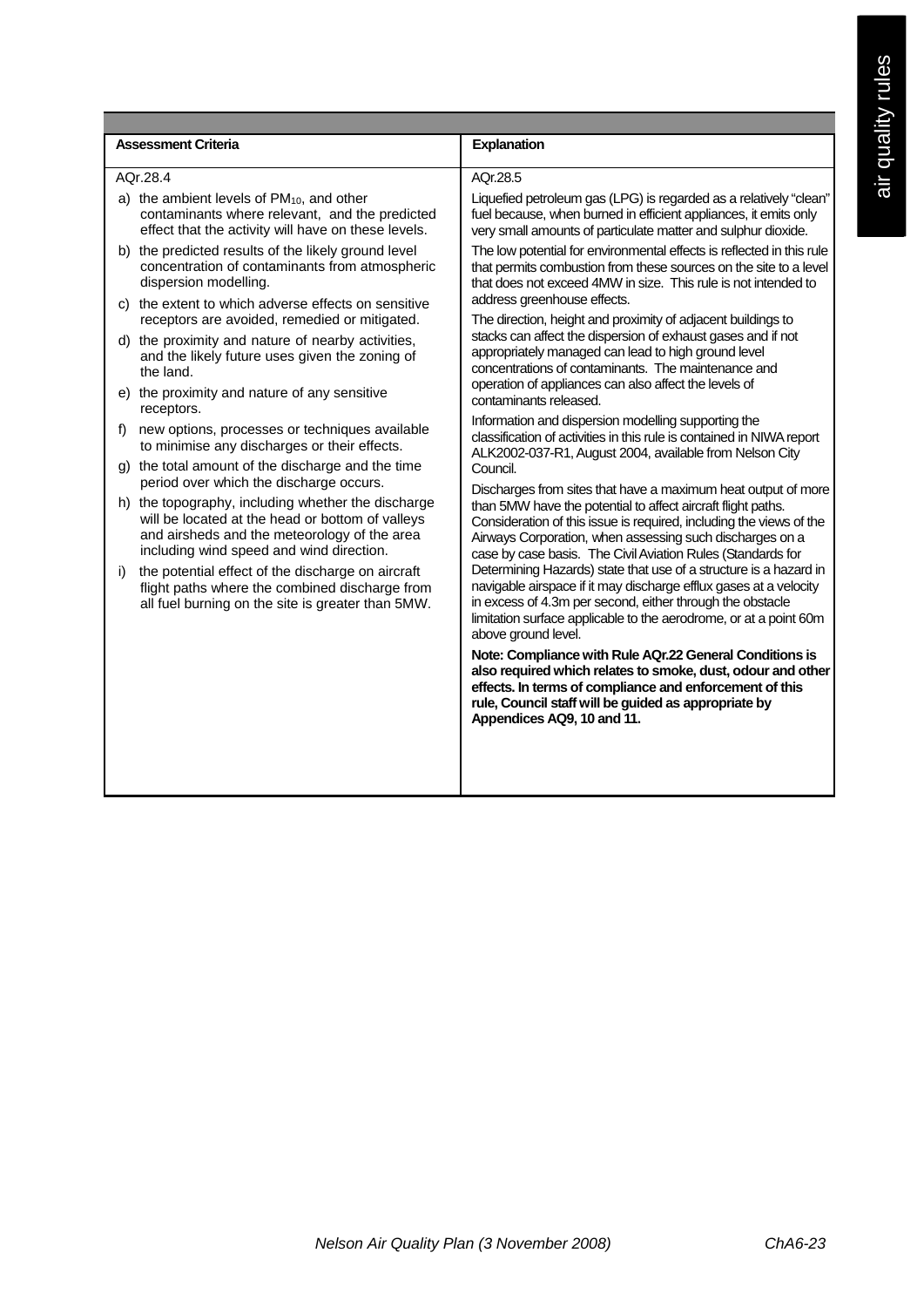| Item                                  | <b>Permitted</b>                                                                                                                                                                                                                                                                                                                                                                                                                                                                                                         | <b>Controlled</b> | Discretionary/Non-<br>complying/ Prohibited                                                                        |
|---------------------------------------|--------------------------------------------------------------------------------------------------------------------------------------------------------------------------------------------------------------------------------------------------------------------------------------------------------------------------------------------------------------------------------------------------------------------------------------------------------------------------------------------------------------------------|-------------------|--------------------------------------------------------------------------------------------------------------------|
| <b>AQr.29</b>                         | AQr.29.1                                                                                                                                                                                                                                                                                                                                                                                                                                                                                                                 | AQr.29.2          | AQr.29.3                                                                                                           |
| Large-scale fuel<br>burning appliance | The discharge of any contaminant into air from<br>the combustion of kerosene or diesel in a large-<br>scale fuel burning appliance is permitted if:                                                                                                                                                                                                                                                                                                                                                                      | Not applicable.   | Any discharge that<br>contravenes a permitted<br>clause is a discretionary                                         |
| Kerosene or diesel                    | the combined heat output from all<br>a)<br>appliances on the site burning kerosene<br>does not exceed 2 MW, and                                                                                                                                                                                                                                                                                                                                                                                                          |                   | activity, except in the case of<br>clause (e) where the activity is<br>a prohibited activity (see<br>Rule AQr.20). |
|                                       | aa) the sulphur content of any kerosene burnt<br>does not exceed 0.2% by weight, and                                                                                                                                                                                                                                                                                                                                                                                                                                     |                   |                                                                                                                    |
|                                       | ab) the net combined heat output from all<br>appliances on the site burning diesel does<br>not exceed 5MW, and                                                                                                                                                                                                                                                                                                                                                                                                           |                   |                                                                                                                    |
|                                       | the stack complies with the requirements<br>b)<br>in Appendix AQ5, and                                                                                                                                                                                                                                                                                                                                                                                                                                                   |                   |                                                                                                                    |
|                                       | except for a period not exceeding two<br>C)<br>minutes in each hour of operation, the<br>opacity of the discharge at the chimney<br>exit is not darker than Ringelmann Shade<br>No. 1, as described in New Zealand<br>Standard 5201:1973, and,                                                                                                                                                                                                                                                                           |                   |                                                                                                                    |
|                                       | the fuel burning equipment is maintained<br>d)<br>in accordance with the manufacturer's<br>specifications at least once every year by<br>a person competent in the maintenance of<br>that equipment. This maintenance must<br>include adjustment, if necessary, of the<br>fuel to air ratio and testing of the ratio of<br>combustion gases (carbon monoxide,<br>carbon dioxide and oxygen) discharged,<br>and a copy of each maintenance report is<br>held and made available on request to<br>Nelson City Council, and |                   |                                                                                                                    |
|                                       | no fuels in Rule AQr.20 (Prohibited Fuels)<br>e)<br>are burnt.                                                                                                                                                                                                                                                                                                                                                                                                                                                           |                   |                                                                                                                    |
|                                       | (Note: Compliance with Rule AQr.22 (General<br>Conditions) is also required.)                                                                                                                                                                                                                                                                                                                                                                                                                                            |                   |                                                                                                                    |
|                                       |                                                                                                                                                                                                                                                                                                                                                                                                                                                                                                                          |                   |                                                                                                                    |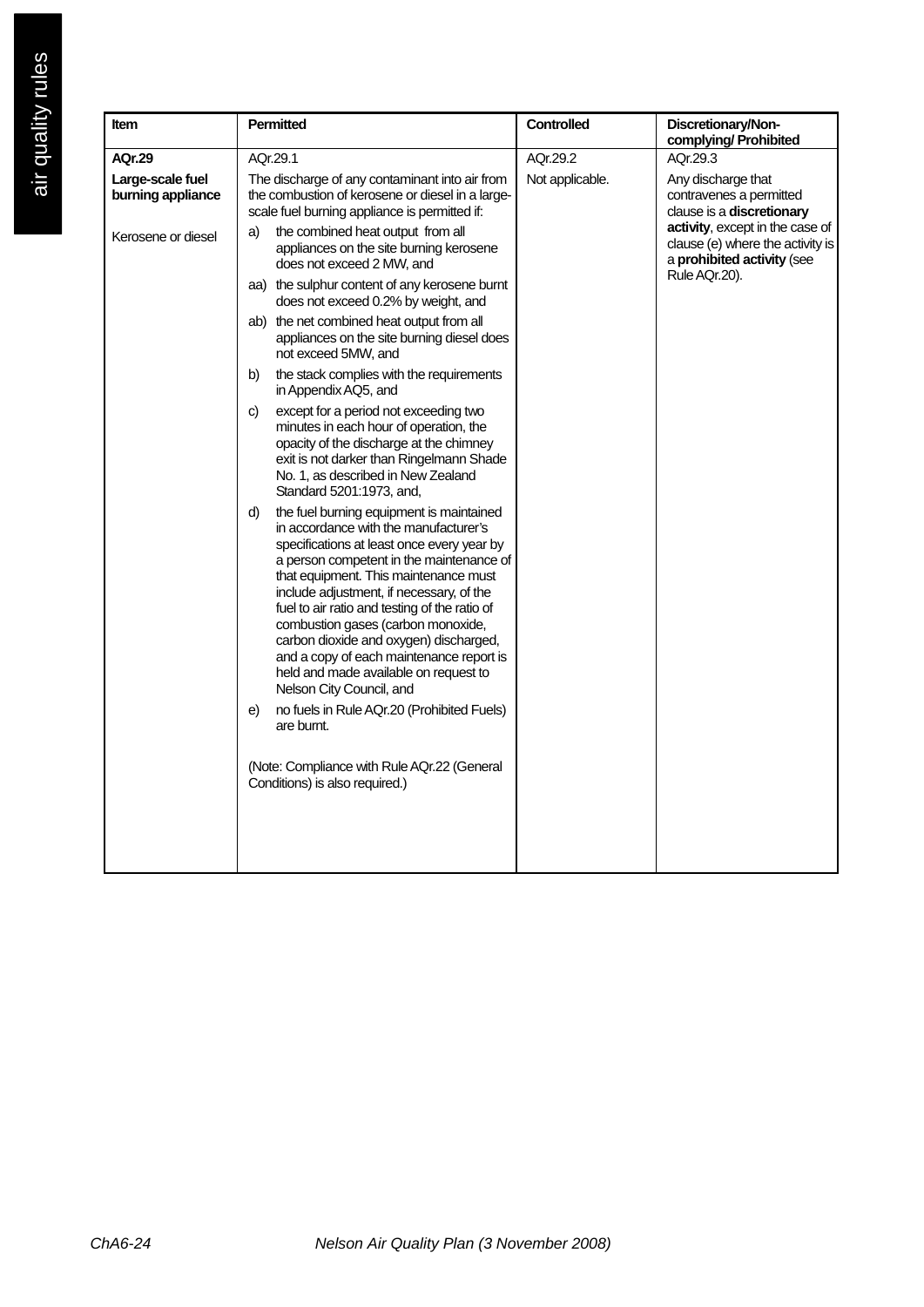| <b>Assessment Criteria</b> |                                                                                                                                                                                                 | Explanation                                                                                                                                                                                                                                                                                     |  |
|----------------------------|-------------------------------------------------------------------------------------------------------------------------------------------------------------------------------------------------|-------------------------------------------------------------------------------------------------------------------------------------------------------------------------------------------------------------------------------------------------------------------------------------------------|--|
| AQr.29.4                   |                                                                                                                                                                                                 | AQr.29.5                                                                                                                                                                                                                                                                                        |  |
| a)                         | the ambient levels of PM <sub>10</sub> , and other<br>contaminants where relevant, and the predicted<br>effect that the activity will have on these levels.                                     | The operation of kerosene and diesel burning heating equipment<br>should not cause adverse effects on the environment when fuel<br>quality, combustion and stack design are correctly controlled and                                                                                            |  |
| b)                         | the predicted results of the likely ground level<br>concentration of contaminants from atmospheric<br>dispersion modelling.                                                                     | when the heat output from the site does not exceed the level<br>specified. This rule is not intended to address greenhouse effects.<br>Information and dispersion modelling supporting the classification                                                                                       |  |
| C)                         | the extent to which adverse effects on sensitive<br>receptors are avoided, remedied or mitigated.                                                                                               | of activities in this rule is contained in NIWA report ALK2002-037-<br>R1, August 2004, available from Nelson City Council.                                                                                                                                                                     |  |
| d)                         | the proximity and nature of nearby activities, and<br>the likely future uses given the zoning of the land.                                                                                      | Efficient operation of fuel-burning equipment, including ensuring<br>optimal fuel to air ratio, will minimise the discharge of products of<br>incomplete combustion.                                                                                                                            |  |
| e)                         | the proximity and nature of any sensitive<br>receptors.                                                                                                                                         | Ringelmann charts are commonly used in New Zealand to<br>measure the density of smoke emissions from small fuel-burning                                                                                                                                                                         |  |
| f)                         | the likely degree of contaminants discharged to<br>the air if alternative fuel was used and the<br>potential effects on the environment.                                                        | devices. These charts consist of increasingly dark shades of grey<br>where 20, 40, 60, 80 and 100% obscuration represent<br>Ringelmann shades 0, 1, 2, 3 and 4 respectively.                                                                                                                    |  |
| g)                         | new options, processes or techniques available to<br>minimise any discharges or their effects.                                                                                                  | Regular servicing by a competent person is necessary to ensure<br>efficient combustion and to remove ash accumulation within the                                                                                                                                                                |  |
| h)                         | the total amount of the discharge and the time<br>period over which the discharge occurs.                                                                                                       | device.<br>Discharges from sites that have a maximum heat output of more                                                                                                                                                                                                                        |  |
| i)                         | the topography, including whether the discharge<br>will be located at the head or bottom of valleys<br>and airsheds and the meteorology of the area<br>including wind speed and wind direction. | than 5MW have the potential to affect aircraft flight paths.<br>Consideration of this issue is required, including the views of the<br>Airways Corporation, when assessing such discharges on a case<br>by case basis. The Civil Aviation Rules (Standards for                                  |  |
| j)                         | the potential effect of the discharge on aircraft<br>flight paths where the combined discharge from<br>all fuel burning on the site is greater than 5MW.                                        | Determining Hazards) state that use of a structure is a hazard in<br>navigable airspace if it may discharge efflux gases at a velocity in<br>excess of 4.3m per second, either through the obstacle limitation<br>surface applicable to the aerodrome, or at a point 60m above<br>ground level. |  |
|                            |                                                                                                                                                                                                 | Note: Compliance with Rule AQr.22 General Conditions is<br>also required which relates to smoke, dust, odour and other<br>effects. In terms of compliance and enforcement of this rule,<br>Council staff will be guided as appropriate by Appendices<br>AQ9, 10 and 11.                         |  |
|                            |                                                                                                                                                                                                 |                                                                                                                                                                                                                                                                                                 |  |
|                            |                                                                                                                                                                                                 |                                                                                                                                                                                                                                                                                                 |  |
|                            |                                                                                                                                                                                                 |                                                                                                                                                                                                                                                                                                 |  |
|                            |                                                                                                                                                                                                 |                                                                                                                                                                                                                                                                                                 |  |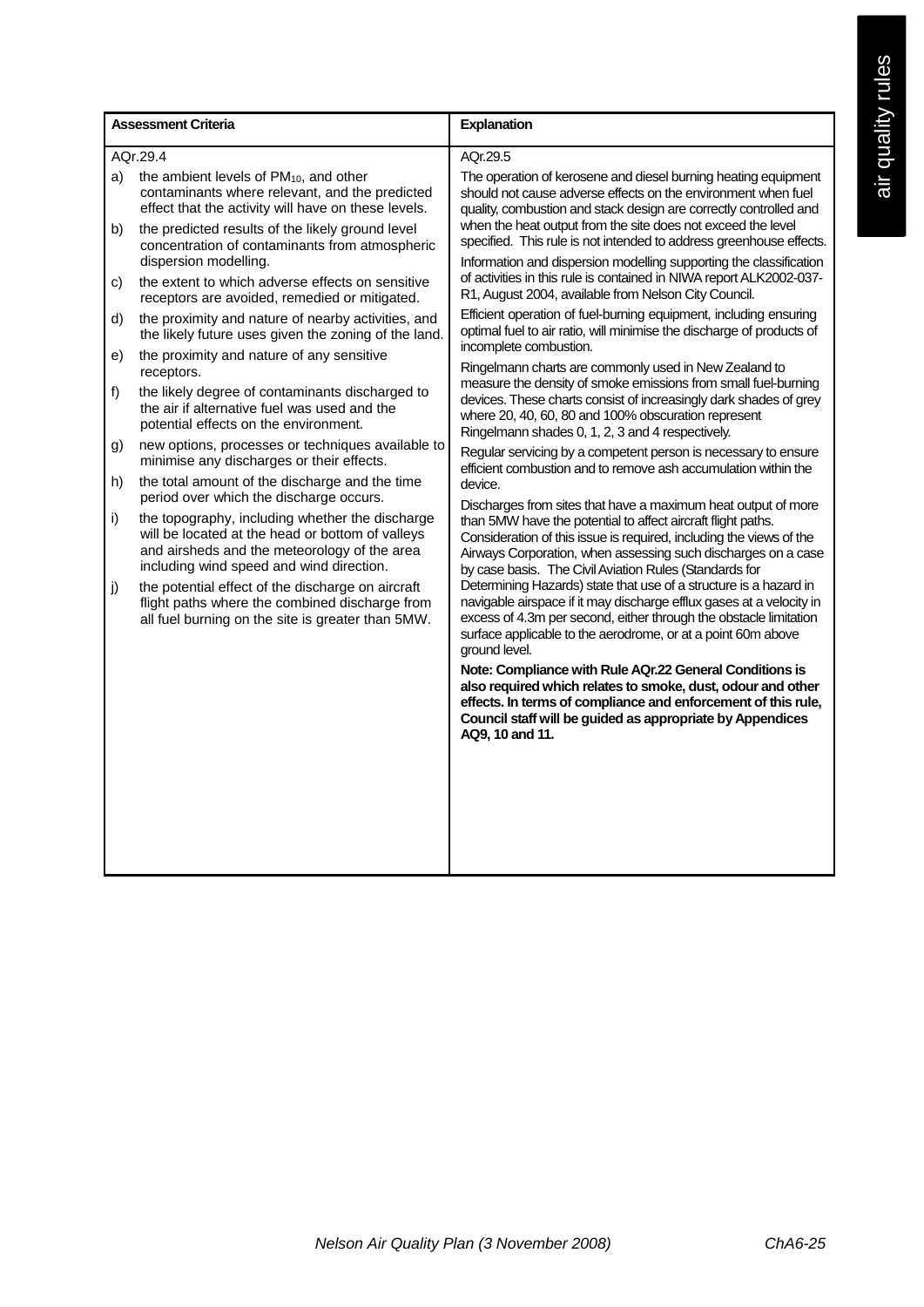| Item                                                                            | Permitted                                                                                                                                                                           | <b>Controlled</b>                                                                                                                                                                                                                                                                                                                                                                                                                                                                                                                                                                                                                                                                                                                                                                                                                                                                                                                                                      | Discretionary/Non-<br>complying/ Prohibited                                                                                                                                            |
|---------------------------------------------------------------------------------|-------------------------------------------------------------------------------------------------------------------------------------------------------------------------------------|------------------------------------------------------------------------------------------------------------------------------------------------------------------------------------------------------------------------------------------------------------------------------------------------------------------------------------------------------------------------------------------------------------------------------------------------------------------------------------------------------------------------------------------------------------------------------------------------------------------------------------------------------------------------------------------------------------------------------------------------------------------------------------------------------------------------------------------------------------------------------------------------------------------------------------------------------------------------|----------------------------------------------------------------------------------------------------------------------------------------------------------------------------------------|
| <b>AQr.30</b>                                                                   | AQr.30.1                                                                                                                                                                            | AQr.30.2                                                                                                                                                                                                                                                                                                                                                                                                                                                                                                                                                                                                                                                                                                                                                                                                                                                                                                                                                               | AQr.30.3                                                                                                                                                                               |
| Large-scale fuel<br>burning appliance<br>Light fuel oil<br>or<br>heavy fuel oil | The discharge of any contaminant<br>into air from the combustion of light<br>fuel oil or heavy fuel oil in a large-<br>scale fuel burning appliance is not<br>a permitted activity. | The discharge of any contaminant<br>to air from the large-scale external<br>combustion of light fuel oil or heavy<br>fuel oil is a controlled activity if:<br>the combined heat output from<br>a)<br>all appliances on the site<br>burning light fuel oil does not<br>exceed 200 kW, and<br>aa) the combined heat output from<br>all appliances on the site<br>burning heavy fuel oil does not<br>exceed 100kW, and<br>no fuels in Rule AQr.20<br>b)<br>(Prohibited Fuels) are burnt.<br>Control reserved over:<br>stack height and design, and<br>i)<br>ii)<br>direction of exhaust gases, and<br>iii)<br>sulphur content of fuel, and<br>hours of operation and<br>iv)<br>maintenance, and<br>distance from sensitive<br>V)<br>receptors.<br>(Note: Compliance with Rule<br>AQr.22 (General Conditions) is also<br>required)<br>The written approval of affected<br>persons will not be necessary and<br>notice of applications need not be<br>served on any person. | Any discharge that<br>contravenes a controlled<br>clause is a discretionary<br>activity, except in the case of<br>clause (b) where the activity<br>is prohibited (see Rule<br>AQr.20). |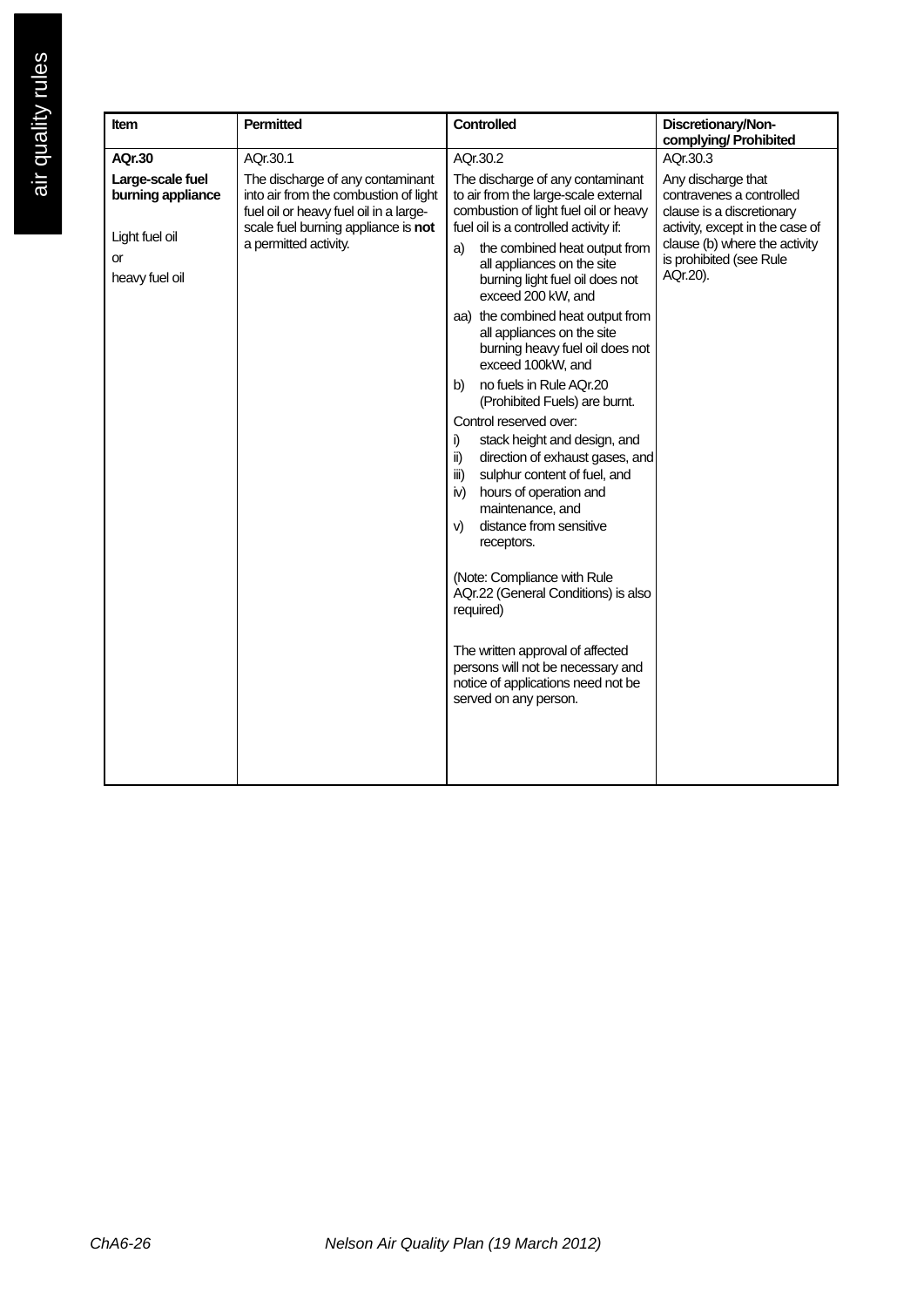| <b>Assessment Criteria</b> |                                                                                                                                                                                                 | <b>Explanation</b>                                                                                                                                                                                                   |
|----------------------------|-------------------------------------------------------------------------------------------------------------------------------------------------------------------------------------------------|----------------------------------------------------------------------------------------------------------------------------------------------------------------------------------------------------------------------|
| AQr.30.4                   |                                                                                                                                                                                                 | AQr.30.5                                                                                                                                                                                                             |
| a)                         | the ambient levels of PM <sub>10</sub> and the predicted<br>effect that the activity will have on these levels.                                                                                 | The potential adverse effects from the use of heavy<br>and light fuel oil can be significant.                                                                                                                        |
| b)                         | the predicted results of the likely ground level<br>concentration of contaminants from atmospheric<br>dispersion modelling.                                                                     | Studies show that fuel oil boilers in terms of kilograms<br>of fuel burned can emit over 5 times more particulate<br>and 30 to 60 times more sulphur dioxide compared to                                             |
| C)                         | the extent to which adverse effects on sensitive<br>receptors are avoided, remedied or mitigated.                                                                                               | diesel boilers.<br>Coal fired boilers can emit up to 50 times (per kilogram                                                                                                                                          |
| d)                         | the proximity and nature of nearby activities,<br>and the likely future uses given the zoning of                                                                                                | of fuel burned) the particulate and up to 3 times<br>sulphur relative to diesel boilers.                                                                                                                             |
|                            | the land.                                                                                                                                                                                       | Small light oil and coal burners are dealt with as                                                                                                                                                                   |
| e)                         | the proximity and nature of any sensitive<br>receptors.                                                                                                                                         | controlled activities, but medium to large units must be<br>assessed on their merits as discretionary activities.                                                                                                    |
| f)                         | the likely degree of contaminants discharged to<br>the air if alternative fuel was used and the<br>potential effects on the environment.                                                        | Information and dispersion modelling supporting the<br>classification of activities in this rule is contained in<br>NIWA report ALK2002-037-R1, August 2004, available<br>from Nelson City Council.                  |
| g)                         | new options, processes or techniques available<br>to minimise any discharges or their effects.                                                                                                  | Discharges from sites that have a maximum heat                                                                                                                                                                       |
| h)                         | the total amount of the discharge and the time<br>period over which the discharge occurs.                                                                                                       | output of more than 5MW have the potential to affect<br>aircraft flight paths. Consideration of this issue is<br>required, including the views of the Airways                                                        |
| i)                         | the topography, including whether the discharge<br>will be located at the head or bottom of valleys<br>and airsheds and the meteorology of the area<br>including wind speed and wind direction. | Corporation, when assessing such discharges on a<br>case by case basis. The Civil Aviation Rules<br>(Standards for Determining Hazards) state that use of<br>a structure is a hazard in navigable airspace if it may |
| j)                         | the potential effect of the discharge on aircraft<br>flight paths where the combined discharge from<br>all fuel burning on the site is greater than 5MW.                                        | discharge efflux gases at a velocity in excess of 4.3m<br>per second, either through the obstacle limitation<br>surface applicable to the aerodrome, or at a point 60m                                               |
| k)                         | how significant the discharge is in terms of the<br>total industrial contribution to the airshed.                                                                                               | above ground level.<br>Note: Compliance with Rule AQr.22 General                                                                                                                                                     |
| I)                         | the age of the existing plant (old plant will likely<br>be beyond its design life).                                                                                                             | Conditions is also required which relates to smoke,<br>dust, odour and other effects. In terms of<br>compliance and enforcement of this rule, Council                                                                |
| m)                         | how practicable the reductions are, and the<br>economic costs of making them (and not<br>making them).                                                                                          | staff will be guided as appropriate by Appendices<br>AQ9, 10 and 11.                                                                                                                                                 |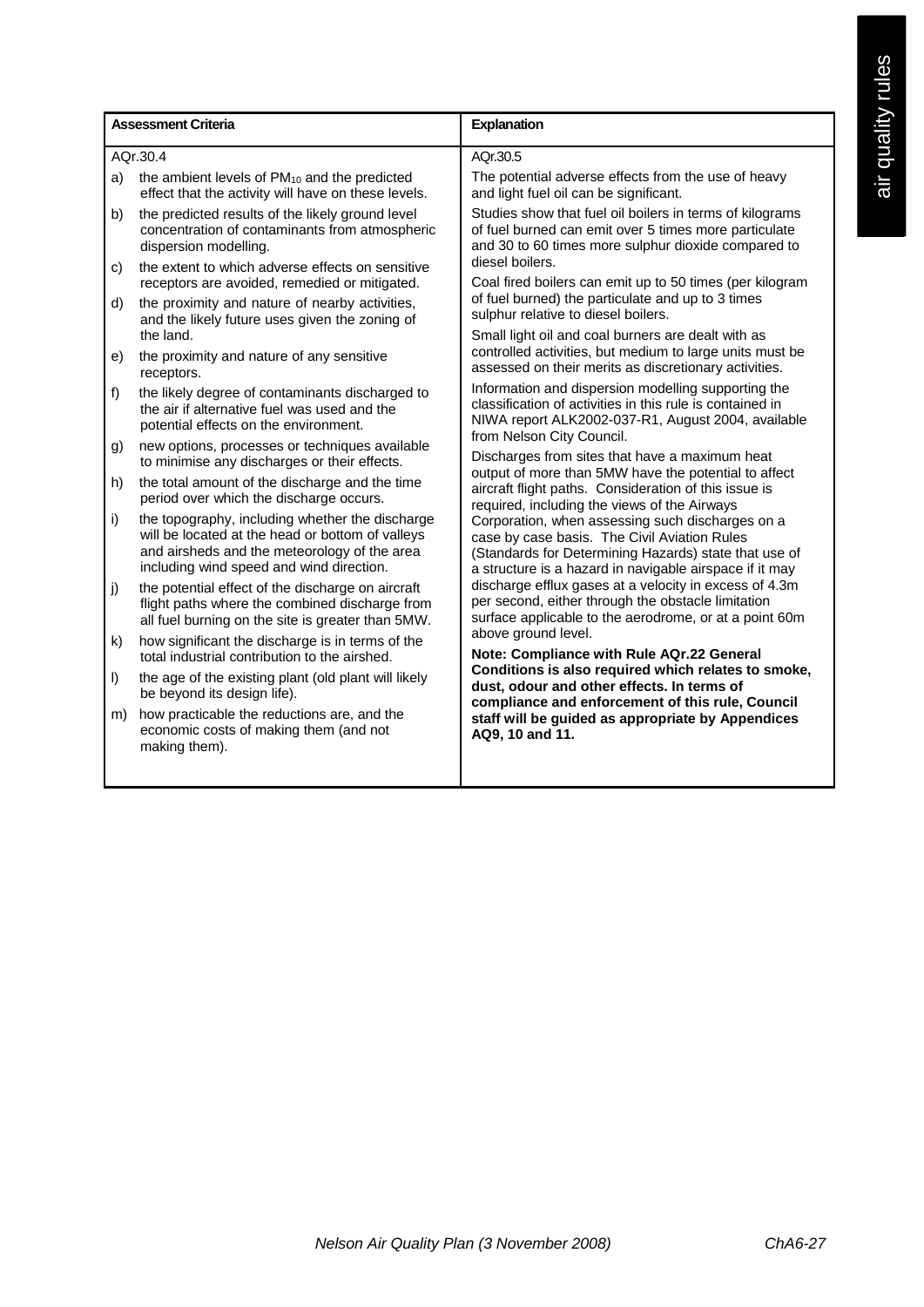| <b>Item</b>                                           | <b>Permitted</b>                                                                                                                                                                                                                                                                                                                                                                                                                                                                                                                                                                                                                                                                                                                                                                                                                                                                                                                                                                                                                                  | <b>Controlled</b>                                                                                                                                                                                                                                                                                                                                                                                                                                                                                                                                                                                                                                                                                                                                                                                                                                                                                                                                                                                                                                                                                                                       | Discretionary/Non-                                                                                                                                                                                                                                                                                                                                                                                                                                                                                                                                        |
|-------------------------------------------------------|---------------------------------------------------------------------------------------------------------------------------------------------------------------------------------------------------------------------------------------------------------------------------------------------------------------------------------------------------------------------------------------------------------------------------------------------------------------------------------------------------------------------------------------------------------------------------------------------------------------------------------------------------------------------------------------------------------------------------------------------------------------------------------------------------------------------------------------------------------------------------------------------------------------------------------------------------------------------------------------------------------------------------------------------------|-----------------------------------------------------------------------------------------------------------------------------------------------------------------------------------------------------------------------------------------------------------------------------------------------------------------------------------------------------------------------------------------------------------------------------------------------------------------------------------------------------------------------------------------------------------------------------------------------------------------------------------------------------------------------------------------------------------------------------------------------------------------------------------------------------------------------------------------------------------------------------------------------------------------------------------------------------------------------------------------------------------------------------------------------------------------------------------------------------------------------------------------|-----------------------------------------------------------------------------------------------------------------------------------------------------------------------------------------------------------------------------------------------------------------------------------------------------------------------------------------------------------------------------------------------------------------------------------------------------------------------------------------------------------------------------------------------------------|
| AQr.30A                                               | AQr.30A.1                                                                                                                                                                                                                                                                                                                                                                                                                                                                                                                                                                                                                                                                                                                                                                                                                                                                                                                                                                                                                                         | AQr.30A.2                                                                                                                                                                                                                                                                                                                                                                                                                                                                                                                                                                                                                                                                                                                                                                                                                                                                                                                                                                                                                                                                                                                               | AQr.30A.3                                                                                                                                                                                                                                                                                                                                                                                                                                                                                                                                                 |
| Large-scale fuel<br>burning appliance<br>Wood pellets | The discharge of any contaminant<br>into air from the combustion of<br>wood pellets in a large-scale fuel<br>burning appliance is permitted if:<br>the large scale fuel burning<br>a)<br>appliance is purpose designed<br>and manufactured* to burn<br>wood pellets, and<br>the combined heat output from<br>b)<br>all such purpose designed<br>and manufactured appliances<br>on the site burning wood<br>pellets does not exceed<br>220kW, and<br>the discharge is not replacing<br>C)<br>an existing discharge on the<br>site from a large-scale fuel<br>burning appliance burning<br>wood or coal, and<br>the wood pellet fuel burnt in the<br>d)<br>appliance meets the quality<br>assurance specifications<br>defined in either AS/NZS<br>4014.6:2007, or Category A in<br>the Bioenergy Association<br><b>Wood Fuel Classification</b><br>Guidelines Version 5, 28 July<br>2010, and<br>no fuels in Rule AQr.20<br>e)<br>(Prohibited Fuels) are burnt,<br>and<br>the stack complies with the<br>f)<br>requirements in Appendix<br>AQ5, and | The discharge of any contaminant<br>into air from the combustion of<br>wood pellets in a large-scale fuel<br>burning appliance is a controlled<br>activity if:<br>the discharge is from a wood<br>a)<br>pellet-burning appliance that<br>replaces a large-scale fuel<br>burning appliance on the site of<br>at least equivalent heat output<br>that at the time of replacement<br>was burning wood or coal, and<br>where the discharge to air was<br>lawfully approved, and<br>the large-scale fuel burning<br>b)<br>appliance being replaced<br>under a) ceases to burn wood<br>or coal, and<br>the replacement large-scale<br>c)<br>fuel burning appliance is<br>designed and manufactured to<br>burn wood pellet fuel, or is an<br>existing or replacement<br>appliance converted to burn<br>wood pellet fuel, and<br>the wood pellet fuel burnt in the<br>d)<br>appliance meets the quality<br>assurance specifications<br>defined in either AS/NZS<br>4014.6:2007, or Category A in<br>the Bioenergy Association<br><b>Wood Fuel Classification</b><br>Guidelines Version 5, 28 July<br>2010, and<br>no fuels in Rule AQr.20<br>e) | complying/ Prohibited<br>Any discharge that<br>contravenes permitted<br>clause $a)$ , b), d), or f)<br>or<br>a controlled clause is a<br>discretionary activity,<br>except in the case of clause<br>AQr.30A.1 (e) or AQr.30A.2<br>(e) where the activity is<br>prohibited (see Rule<br>AQr.20).<br>Non-compliance with<br>permitted clause g) is an<br>enforcement matter.<br>(Non-compliance with<br>permitted clause c) is a<br>controlled or a discretionary<br>activity, depending on<br>whether other controlled<br>standards are complied<br>with.) |
|                                                       | except for a period not<br>g)<br>exceeding two minutes in each<br>hour of operation, the opacity<br>of the discharge at the<br>chimney exit is not darker than<br>Ringelmann Shade No. 1, as<br>described in New Zealand<br>Standard 5201:1973.<br>(Note: Compliance with Rule<br>AQr.22 (General Conditions) is also<br>required)                                                                                                                                                                                                                                                                                                                                                                                                                                                                                                                                                                                                                                                                                                                | (Prohibited Fuels) are burnt.<br>Control reserved over:<br>i)<br>stack height and design, and<br>ii)<br>direction of exhaust gases, and<br>iii)<br>maintenance, and<br>iv)<br>stack testing and reporting,<br>and<br>distance from sensitive<br>V)<br>receptors, and<br>the daily maximum mass<br>vi)<br>emissions during winter (May<br>to August inclusive).                                                                                                                                                                                                                                                                                                                                                                                                                                                                                                                                                                                                                                                                                                                                                                          |                                                                                                                                                                                                                                                                                                                                                                                                                                                                                                                                                           |

<sup>\*</sup> Designed and manufactured means an appliance designed and factory-built to burn wood pellet fuel, rather than a burner that has been modified from burning another fuel to burning wood pellets.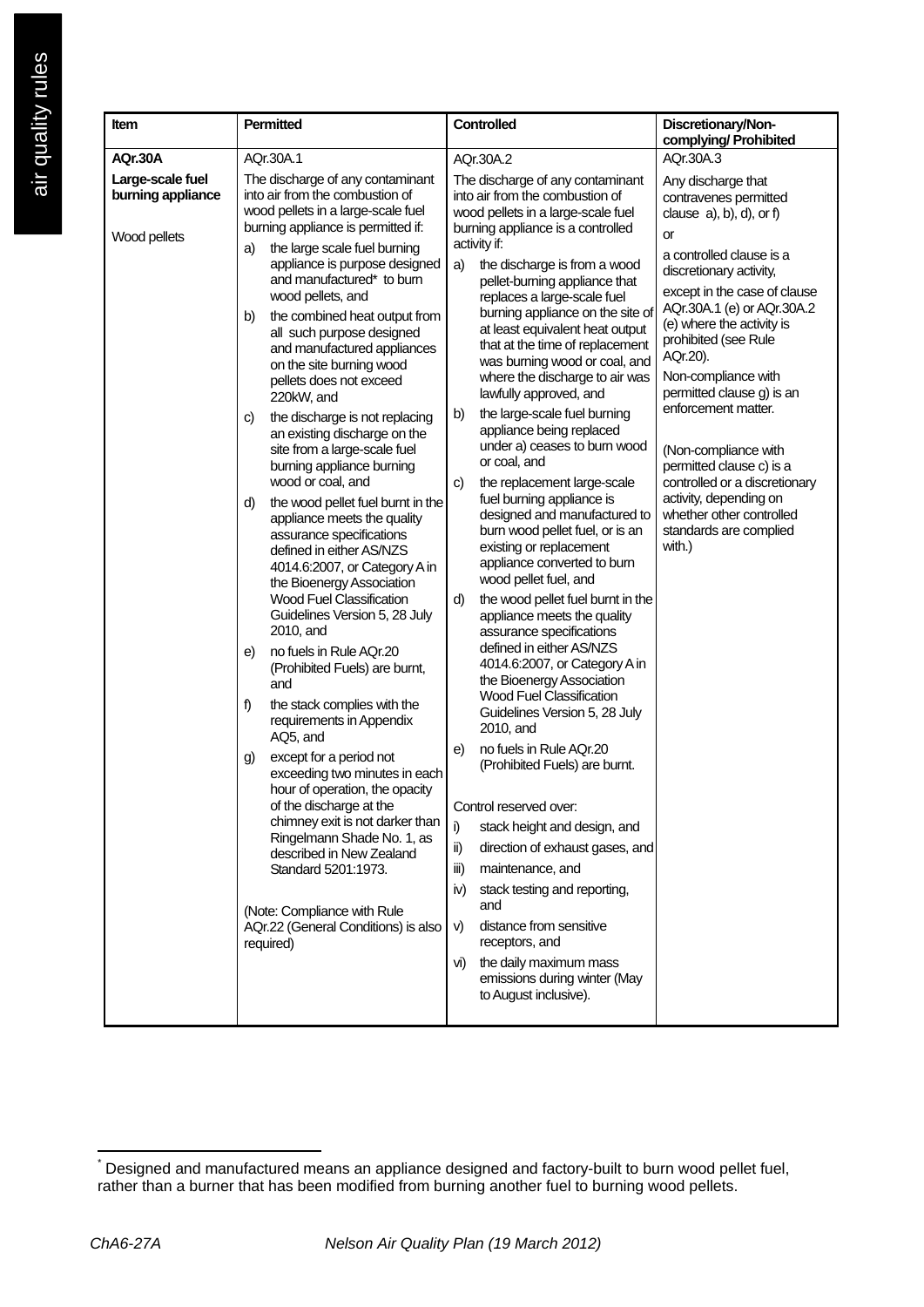| <b>Assessment Criteria</b>                                                                                                                                                                            | Explanation                                                                                                                                                                                                           |
|-------------------------------------------------------------------------------------------------------------------------------------------------------------------------------------------------------|-----------------------------------------------------------------------------------------------------------------------------------------------------------------------------------------------------------------------|
| AQr.30A.4                                                                                                                                                                                             | AQr.30A.5                                                                                                                                                                                                             |
| a) the ambient levels of PM <sub>10</sub> and the predicted<br>effect that the activity will have on these levels.<br>b) the predicted results of the likely ground level                             | PM <sub>10</sub> emissions from purpose-built pellet-fired boilers<br>can be approximately one third the emissions of wood<br>or coal boilers of equivalent size, and boilers converted                               |
| concentration of contaminants from atmospheric<br>dispersion modelling.<br>c) the extent to which adverse effects on sensitive                                                                        | from wood or coal to burn pellets can have emissions<br>about one half the levels typical for wood and coal.<br>(NIWA report CHC2010-061 'Proposed classification of                                                  |
| receptors are avoided, remedied or mitigated.                                                                                                                                                         | Wood Pellet Fuelled Boilers').<br>Modelling by NIWA indicates that new purpose-built                                                                                                                                  |
| d) the proximity and nature of nearby activities, and<br>the likely future uses given the zoning of the<br>land.                                                                                      | pellet boilers could be allowed as permitted activities, if<br>they are small - less than 220kW (the equivalent of 20<br>domestic pellet burners. Ultra low emission domestic                                         |
| e) the proximity and nature of any sensitive<br>receptors.                                                                                                                                            | pellet burners are permitted in new houses or ones<br>without a current fire).                                                                                                                                        |
| the likely degree of contaminants discharged to<br>f)<br>the air if alternative fuel was used and the<br>potential effects on the environment.                                                        | Since new or retrofitted pellet boilers will substantially<br>improve the emissions from any industrial combustion<br>involving wood or coal, the replacement or conversion                                           |
| g) new options, processes or techniques available<br>to minimise any discharges or their effects.                                                                                                     | of an existing large-scale wood-burning or coal burning<br>appliance to instead run on wood pellets has been                                                                                                          |
| h) the total amount of the discharge and the time<br>period over which the discharge occurs.                                                                                                          | made a controlled activity (such consent applications<br>cannot be declined, but conditions can be imposed).<br>This is to help facilitate a transition to lower emitting                                             |
| the topography, including whether the discharge<br>i)<br>will be located at the head or bottom of valleys<br>and airsheds and the meteorology of the area<br>including wind speed and wind direction. | appliances and improve ambient air quality.<br>Where the discharge is new and from a purpose<br>designed and manufactured pellet boiler of more than<br>220kW in capacity then a discretionary resource               |
| the potential effect of the discharge on aircraft<br>j)<br>flight paths where the combined discharge from<br>all fuel burning on the site is greater than 5MW.                                        | consent is needed. A discretionary resource consent<br>is needed where a retrofit boiler is not replacing an<br>existing wood or coal-fired discharge, and also where                                                 |
| k) how significant the discharge is in terms of the<br>total industrial contribution to the airshed.                                                                                                  | grades of wood pellet fuel, other than those specified<br>in the rule, are proposed to be used. This is partly to                                                                                                     |
| in the case of renewal of consent, the age of the<br>$\vert$<br>existing plant (old plant will likely be beyond its<br>design life).                                                                  | address any potential local adverse effects, but also to<br>assess the capacity of the airshed to accommodate the<br>discharge of particulate matter in terms of the<br>objectives and policies set out in this Plan. |
| m) in the case of renewal of consent, how<br>practicable reductions in emissions are, and the<br>economic costs of making them (and not making<br>them).                                              | Note: Compliance with Rule AQr.22 General<br>Conditions is also required which relates to smoke,                                                                                                                      |
| n) if the burning of wood pellets is replacing an<br>existing fuel, the expected change in peak and<br>mass emissions, and the environmental effects of<br>this.                                      | dust, odour and other effects. In terms of<br>compliance and enforcement of this rule, Council<br>staff will be guided as appropriate by Appendices<br>AQ9, 10 and 11.                                                |
|                                                                                                                                                                                                       |                                                                                                                                                                                                                       |
|                                                                                                                                                                                                       |                                                                                                                                                                                                                       |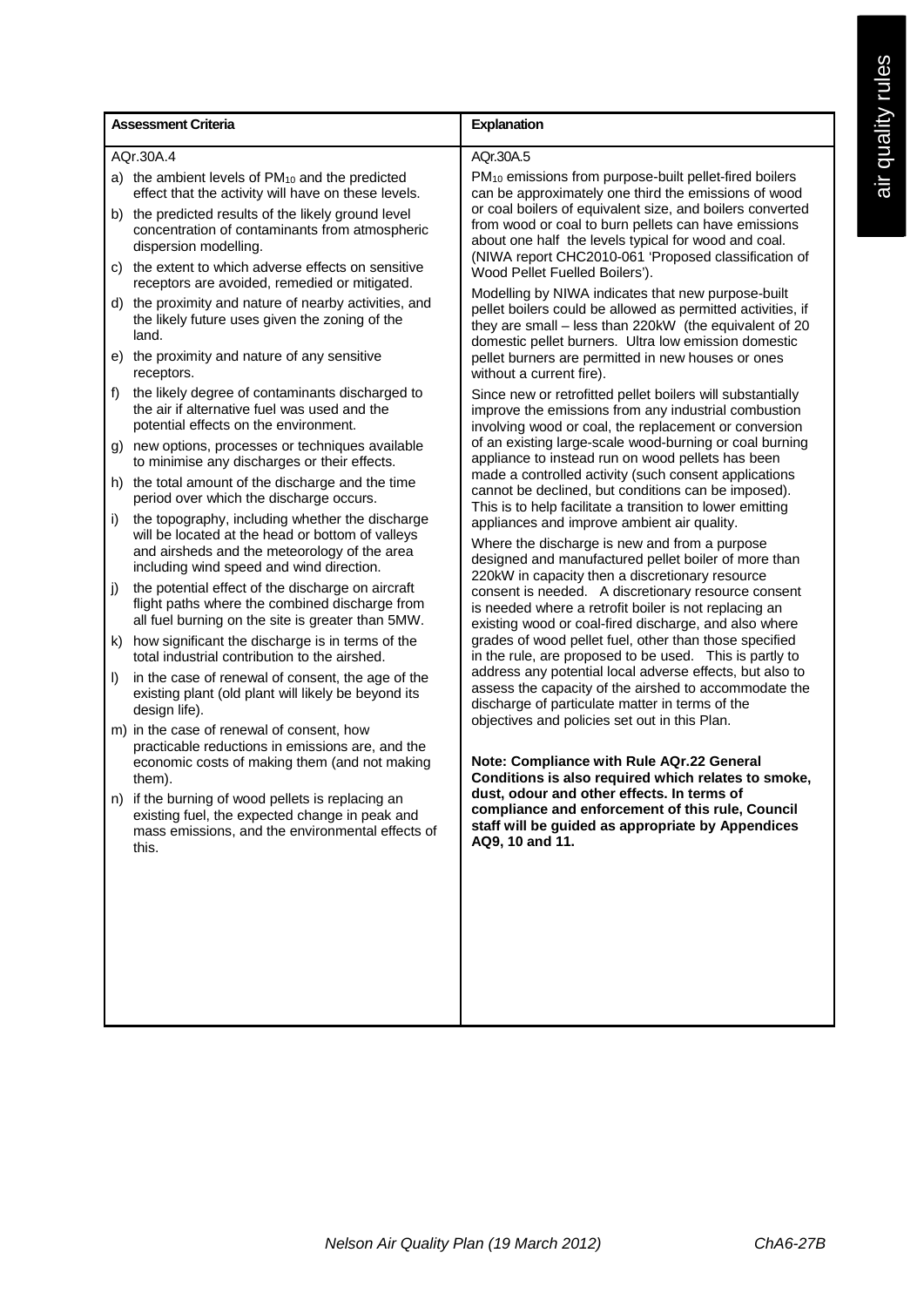| Item                                                  | <b>Permitted</b>                                                                            | <b>Controlled</b> | Discretionary/Non-complying/ Prohibited                                                                                                                                                                                                                                                                                                                                                                                                                                                                                                                                                                                                                                                                                                                                                                                                                                                                                                                                                                                                                                                                                                                                                                                                                                                                                                                                                                                                                                                                                         |
|-------------------------------------------------------|---------------------------------------------------------------------------------------------|-------------------|---------------------------------------------------------------------------------------------------------------------------------------------------------------------------------------------------------------------------------------------------------------------------------------------------------------------------------------------------------------------------------------------------------------------------------------------------------------------------------------------------------------------------------------------------------------------------------------------------------------------------------------------------------------------------------------------------------------------------------------------------------------------------------------------------------------------------------------------------------------------------------------------------------------------------------------------------------------------------------------------------------------------------------------------------------------------------------------------------------------------------------------------------------------------------------------------------------------------------------------------------------------------------------------------------------------------------------------------------------------------------------------------------------------------------------------------------------------------------------------------------------------------------------|
| AQr.31                                                | AQr.31.1                                                                                    | AQr.31.2          | AQr.31.3                                                                                                                                                                                                                                                                                                                                                                                                                                                                                                                                                                                                                                                                                                                                                                                                                                                                                                                                                                                                                                                                                                                                                                                                                                                                                                                                                                                                                                                                                                                        |
| Large-scale fuel<br>burning appliance<br>Coal or wood | The discharge of any<br>contaminant into air<br>from the combustion of<br>coal or wood in a | Not applicable    | The discharge of any contaminants into<br>a)<br>air from the combustion of wood or coal in<br>a large-scale fuel burning appliance is a<br>restricted discretionary activity if:                                                                                                                                                                                                                                                                                                                                                                                                                                                                                                                                                                                                                                                                                                                                                                                                                                                                                                                                                                                                                                                                                                                                                                                                                                                                                                                                                |
|                                                       | large-scale fuel<br>burning appliance is<br>not a permitted                                 |                   | 1) the combined heat output from all<br>appliances on the site burning wood<br>or coal does not exceed 200kW, and                                                                                                                                                                                                                                                                                                                                                                                                                                                                                                                                                                                                                                                                                                                                                                                                                                                                                                                                                                                                                                                                                                                                                                                                                                                                                                                                                                                                               |
|                                                       | activity.                                                                                   |                   | 2) no fuels in Rule AQr.20 (Prohibited<br>Fuels) are burnt,                                                                                                                                                                                                                                                                                                                                                                                                                                                                                                                                                                                                                                                                                                                                                                                                                                                                                                                                                                                                                                                                                                                                                                                                                                                                                                                                                                                                                                                                     |
|                                                       |                                                                                             |                   |                                                                                                                                                                                                                                                                                                                                                                                                                                                                                                                                                                                                                                                                                                                                                                                                                                                                                                                                                                                                                                                                                                                                                                                                                                                                                                                                                                                                                                                                                                                                 |
|                                                       |                                                                                             |                   | Discretion restricted to:<br>stack height and design, and<br>i)<br>ii)<br>direction of exhaust gases, and<br>iii) specifications of the fuel to be used, and<br>iv) installation of air pollution abatement<br>equipment or design features, and<br>v) hours of operation, and<br>vi) maintenance schedules and<br>programmes, and<br>vii) distance from sensitive receptors, and<br>viii) monitoring and reporting requirements,<br>and<br>ix) review of consent conditions and duration<br>of consent, and<br>x) whether the discharge singly or in<br>combination with other discharges will<br>cause a breach of the ambient air quality<br>targets in this Plan, or the standards in<br>the National Environmental Standards for<br>Air Quality, and<br>xi) whether the discharge singly or in<br>combination with other discharges will<br>slow or in absolute terms limit the<br>achievement of the ambient air quality<br>targets in this Plan, or the standards in<br>the National Environmental Standards for<br>Air Quality.<br>Applications need not be notified, the written<br>approval of affected parties will not be<br>necessary and notice of applications need<br>not be served on any person.<br>b) The discharge of any contaminants into<br>air from the combustion of wood or coal in<br>a large-scale fuel burning appliance that<br>contravenes the Restricted Discretionary<br>Activity clause 1) is a discretionary<br>activity, if:<br>1) no fuels in Rule AQr.20 (Prohibited<br>Fuels) are burnt. |
|                                                       |                                                                                             |                   |                                                                                                                                                                                                                                                                                                                                                                                                                                                                                                                                                                                                                                                                                                                                                                                                                                                                                                                                                                                                                                                                                                                                                                                                                                                                                                                                                                                                                                                                                                                                 |
|                                                       |                                                                                             |                   |                                                                                                                                                                                                                                                                                                                                                                                                                                                                                                                                                                                                                                                                                                                                                                                                                                                                                                                                                                                                                                                                                                                                                                                                                                                                                                                                                                                                                                                                                                                                 |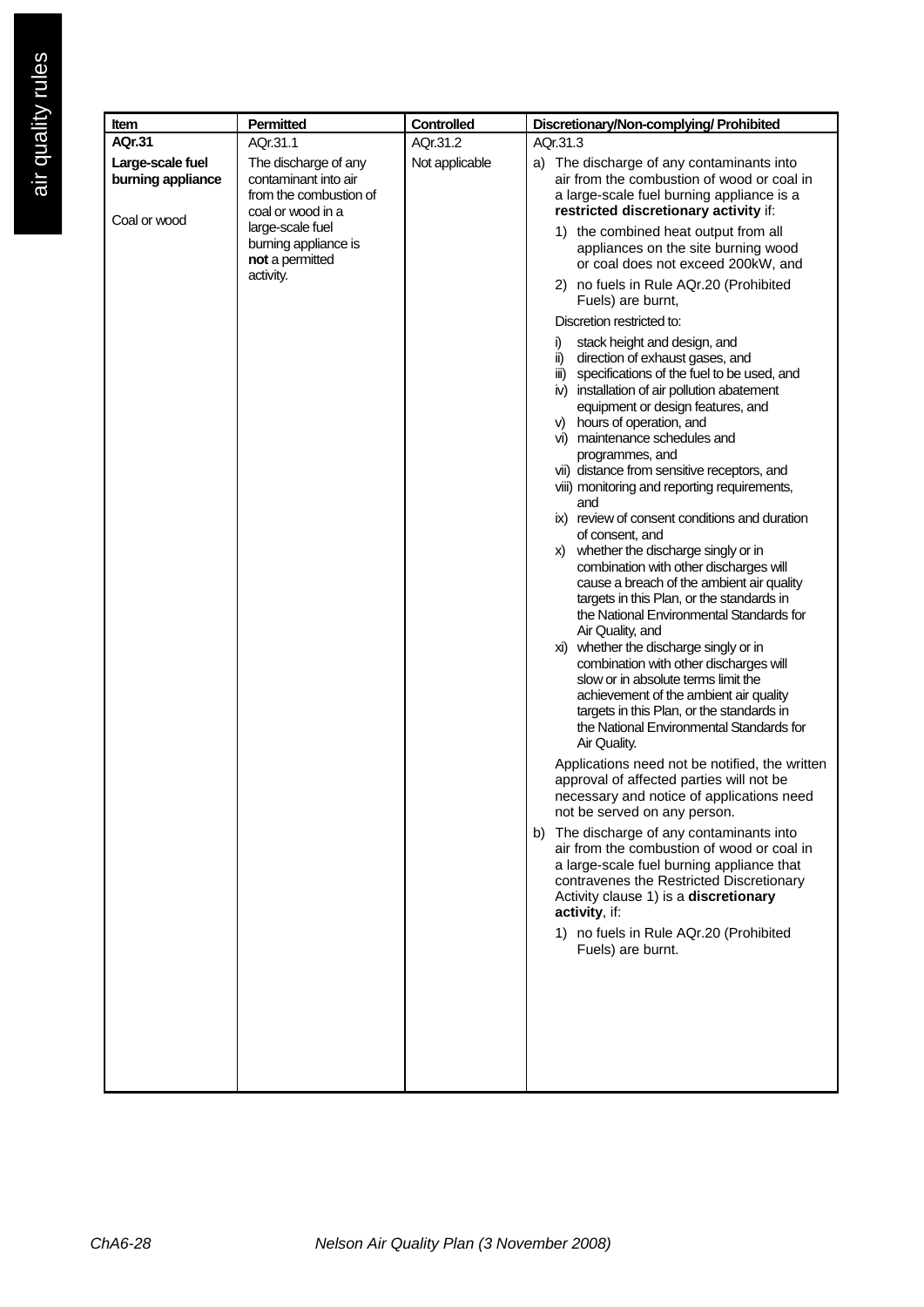|         | <b>Assessment Criteria</b>                                                                                                                                                                         | Explanation                                                                                                                                                                                                                                                                                   |
|---------|----------------------------------------------------------------------------------------------------------------------------------------------------------------------------------------------------|-----------------------------------------------------------------------------------------------------------------------------------------------------------------------------------------------------------------------------------------------------------------------------------------------|
|         | AQr.31.4                                                                                                                                                                                           | AQr.31.5                                                                                                                                                                                                                                                                                      |
| C)      | the ambient levels of PM <sub>10</sub> , and other<br>contaminants where relevant, and the<br>predicted effect that the activity will have<br>on these levels.                                     | Wood and coal burning boilers and heaters are the primary sources of<br>particulate matter discharged from the industrial and commercial<br>sector in the Urban Area.                                                                                                                         |
| d)      | the predicted results of the likely ground                                                                                                                                                         | Solid fuel burning is estimated to contribute approximately 90% of the<br>PM <sub>10</sub> emissions from this sector in Nelson.                                                                                                                                                              |
|         | level concentration of contaminants from<br>atmospheric dispersion modelling.                                                                                                                      | The amount of particulate matter discharged varies according to the<br>design and operation of each appliance and the type of fuel used.                                                                                                                                                      |
| e)      | the extent to which adverse effects on<br>sensitive receptors are avoided, remedied<br>or mitigated.                                                                                               | Studies show that (per kilogram of fuel burned) wood and coal boilers<br>can emit up to 30 to 50 times more PM <sub>10</sub> than diesel boilers while the<br>sulphur dioxide emissions from the combustion of coal fuel (if the                                                              |
| f)      | the proximity and nature of nearby<br>activities, and the likely future uses given<br>the zoning of the land.                                                                                      | sulphur content is 1% by weight) can be 20 times more than diesel (if<br>the fuel is 0.05% sulphur by weight).<br>In order to control these potential effects, all external combustion                                                                                                        |
| g)      | the proximity and nature of any sensitive<br>receptors.                                                                                                                                            | devices have to apply for resource consent to be assessed on a case<br>by case basis. In doing so, it is also relevant to consider the ground                                                                                                                                                 |
| h)      | the likely degree of contaminants<br>discharged to the air if alternative fuel was<br>used and the potential effects on the                                                                        | level concentrations of contaminants that may occur relative to those<br>likely, as-of-right, from permitted activities under rules AQr.28 and<br>AQr.29.                                                                                                                                     |
| ff)     | environment.<br>in the case of burning waste materials, an                                                                                                                                         | Information and dispersion modelling supporting the classification of<br>activities in this rule is contained in NIWA report ALK2002-037-R1,<br>August 2004, available from Nelson City Council.                                                                                              |
|         | assessment of alternatives to the<br>discharge, and a comparative assessment<br>of those alternatives in terms of the effects<br>on the environment.                                               | Discharges from sites that have a maximum heat output of more than<br>5MW have the potential to affect aircraft flight paths. Consideration of<br>this issue is required, including the views of the Airways Corporation,                                                                     |
| i)      | new options, processes or techniques<br>available to minimise any discharges or<br>their effects.                                                                                                  | when assessing such discharges on a case by case basis. The Civil<br>Aviation Rules (Standards for Determining Hazards) state that use of a<br>structure is a hazard in navigable airspace if it may discharge efflux<br>gases at a velocity in excess of 4.3m per second, either through the |
| j)      | the total amount of the discharge and the<br>time period over which the discharge<br>occurs.                                                                                                       | obstacle limitation surface applicable to the aerodrome, or at a point<br>60m above ground level.                                                                                                                                                                                             |
| k)      | the topography, including whether the<br>discharge will be located at the head or<br>bottom of valleys and airsheds and the<br>meteorology of the area including wind<br>speed and wind direction. | Note: Compliance with Rule AQr.22 General Conditions is also<br>required which relates to smoke, dust, odour and other effects. In<br>terms of compliance and enforcement of this rule, Council staff<br>will be guided as appropriate by Appendices AQ9, 10 and 11.                          |
| $\vert$ | the potential effect of the discharge on<br>aircraft flight paths where the combined<br>discharge from all fuel burning on the site<br>is greater than 5MW.                                        |                                                                                                                                                                                                                                                                                               |
|         | m) the predicted ground level concentrations<br>of contaminants compared to the ground<br>level concentrations likely to occur from<br>activities permitted under rules AQr.28 and<br>AQr.29.      |                                                                                                                                                                                                                                                                                               |
|         |                                                                                                                                                                                                    |                                                                                                                                                                                                                                                                                               |
|         |                                                                                                                                                                                                    |                                                                                                                                                                                                                                                                                               |
|         |                                                                                                                                                                                                    |                                                                                                                                                                                                                                                                                               |
|         |                                                                                                                                                                                                    |                                                                                                                                                                                                                                                                                               |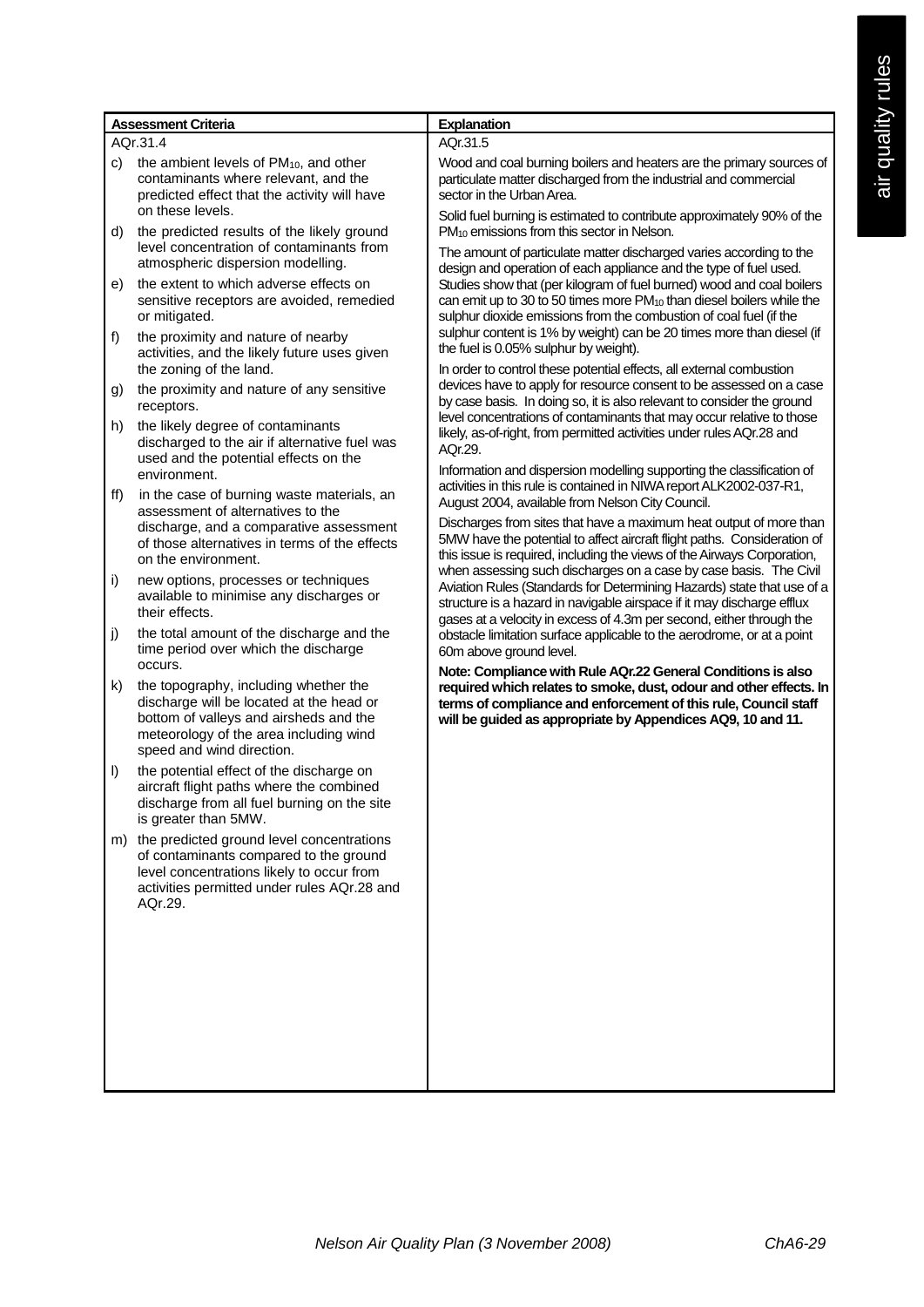| Item                                   | <b>Permitted</b>                                                                                                     | <b>Controlled</b> | Discretionary/Non-complying/ Prohibited                                                                                                                                                                                                                                                                     |
|----------------------------------------|----------------------------------------------------------------------------------------------------------------------|-------------------|-------------------------------------------------------------------------------------------------------------------------------------------------------------------------------------------------------------------------------------------------------------------------------------------------------------|
| <b>AQr.31A</b>                         | AQr.31A.1                                                                                                            | AQr.31A.2         | AQr.31A.3                                                                                                                                                                                                                                                                                                   |
| Large-scale fuel<br>burning appliances | The discharge of any<br>contaminant into air from<br>the combustion of any solid<br>or liquid fuel in a large-       | Not applicable    | Any discharge that contravenes the permitted<br>A)<br>rule is a discretionary activity, except where<br>the activity is non-complying or prohibited.                                                                                                                                                        |
| Other solid and<br>liquid fuels        | scale fuel burning<br>appliance not otherwise<br>specified in a rule in this<br>Plan is not a permitted<br>activity. |                   | The discharge of any contaminant to air from<br>B)<br>the combustion of any of the materials in the<br>following list i) to v) in a large-scale fuel<br>burning appliance is a non-complying<br>activity:<br>i)<br>all rubber, including but not limited to<br>rubber tyres, or                             |
|                                        |                                                                                                                      |                   | i)<br>waste oil.                                                                                                                                                                                                                                                                                            |
|                                        |                                                                                                                      |                   | The discharge of any contaminant from the<br>C)<br>combustion of any of the materials in a large-<br>scale fuel burning appliance the following list i)<br>to v) is a prohibited activity:                                                                                                                  |
|                                        |                                                                                                                      |                   | i)<br>wood treated or impregnated with<br>copper-chrome-arsenic, or                                                                                                                                                                                                                                         |
|                                        |                                                                                                                      |                   | ii)<br>metals or materials containing metal<br>(including but not limited to cables), or                                                                                                                                                                                                                    |
|                                        |                                                                                                                      |                   | iii)<br>material containing tar or bitumen, or                                                                                                                                                                                                                                                              |
|                                        |                                                                                                                      |                   | material containing asbestos (except<br>iv)<br>for the processing of vehicle brake<br>shoes subject to resource consent<br>under AQr.53 (All other industrial or<br>trade premises)), or                                                                                                                    |
|                                        |                                                                                                                      |                   | synthetic material (excluding wood<br>V)<br>coatings), including, but not limited to,<br>motor vehicle parts, foams, fibreglass,<br>batteries, chemicals, or any type of<br>plastic (excluding plastic-coated wood,<br>or the burning of plastic allowed under<br>Rule AQr.55A (Outdoor Burning<br>Rural)). |
|                                        |                                                                                                                      |                   |                                                                                                                                                                                                                                                                                                             |
|                                        |                                                                                                                      |                   |                                                                                                                                                                                                                                                                                                             |
|                                        |                                                                                                                      |                   |                                                                                                                                                                                                                                                                                                             |
|                                        |                                                                                                                      |                   |                                                                                                                                                                                                                                                                                                             |
|                                        |                                                                                                                      |                   |                                                                                                                                                                                                                                                                                                             |
|                                        |                                                                                                                      |                   |                                                                                                                                                                                                                                                                                                             |
|                                        |                                                                                                                      |                   |                                                                                                                                                                                                                                                                                                             |
|                                        |                                                                                                                      |                   |                                                                                                                                                                                                                                                                                                             |
|                                        |                                                                                                                      |                   |                                                                                                                                                                                                                                                                                                             |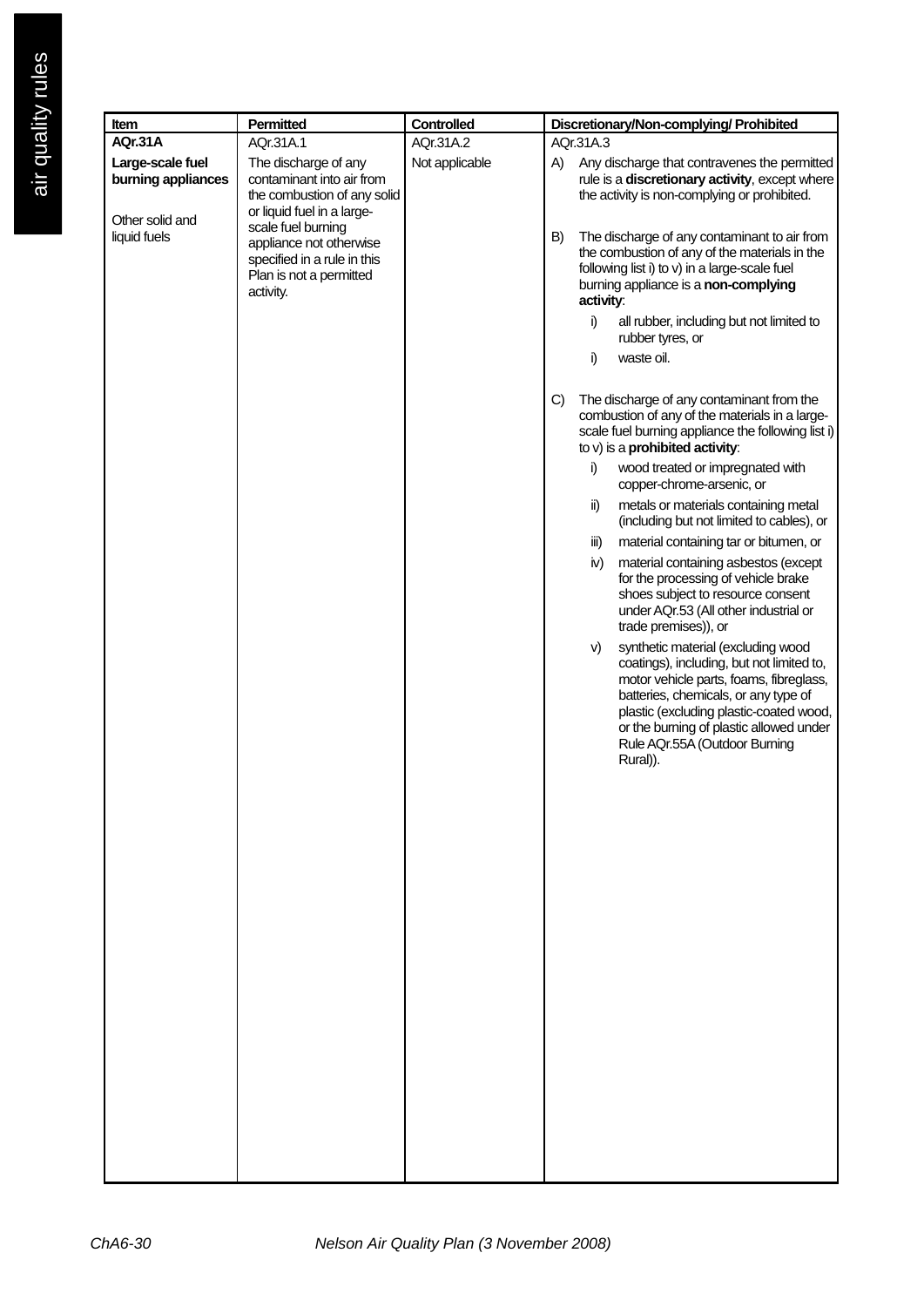|          | <b>Assessment Criteria</b>                                                                                                                                                                                        | <b>Explanation</b>                                                                                                                                                                                                                                                                                                                                                                                                                                                                                                                                                                                                                                        |
|----------|-------------------------------------------------------------------------------------------------------------------------------------------------------------------------------------------------------------------|-----------------------------------------------------------------------------------------------------------------------------------------------------------------------------------------------------------------------------------------------------------------------------------------------------------------------------------------------------------------------------------------------------------------------------------------------------------------------------------------------------------------------------------------------------------------------------------------------------------------------------------------------------------|
|          | AQr.31A.4                                                                                                                                                                                                         | AQr.31A.5                                                                                                                                                                                                                                                                                                                                                                                                                                                                                                                                                                                                                                                 |
| a)       | the ambient and acute levels<br>of any hazardous air<br>pollutants or air toxics that<br>may be discharged.                                                                                                       | This rule covers all other liquid or solid materials that could be burnt in large-scale<br>appliances not otherwise specified in any other Rule in the Plan. The rule specifies some<br>materials that may be able to be used as fuel in large-scale fuel burning appliances<br>provided suitable combustion and emission control processes are utilised, and lists<br>prohibited materials for which no resource consent can be sought.                                                                                                                                                                                                                  |
| aa)      | the proportion of any<br>hazardous compounds<br>within the fuel, the nature of<br>these compounds, and<br>whether they are likely to be<br>destroyed by combustion at<br>the temperatures expected                | Fuels that are not specified as non-complying or prohibited are discretionary. This<br>includes re-refined oil, wood which has been painted, stained or oiled, wood coated with<br>plastics (such as melamine) (see A2-67B), composite wood boards, and industrial<br>sludge.<br>It is important to note that the operation of high-temperature hazardous waste incinerators<br>in Nelson is prohibited by the National Environmental Standards Regulations 2004.                                                                                                                                                                                         |
| b)       | in the appliance.<br>the ambient levels of PM10,<br>and other contaminants<br>where relevant, and the<br>predicted effect that the                                                                                | Discharges from sites that have a maximum heat output of more than 5MW have the<br>potential to affect aircraft flight paths. Consideration of this issue, including the views of<br>Airways Corporation, is required when assessing such discharges on a case by case<br>basis.<br>The following is a brief explanation of why materials are specified in this rule:                                                                                                                                                                                                                                                                                     |
| C)       | activity will have on these<br>levels.<br>the predicted results of the<br>likely ground level<br>concentration of<br>contaminants from                                                                            | Wood treated with preservatives or impregnated with chemicals<br>Wood is commonly pressure-treated with chromated copper arsenate (CCA) to<br>protect it from decay and extend its durability outdoors. These chemicals present<br>a significant health and contamination risk when burned, as the chemicals are<br>released into the air as combustion products. Hence burning such material is<br>a prohibited activity.                                                                                                                                                                                                                                |
| d)       | atmospheric dispersion<br>modelling.<br>the extent to which adverse                                                                                                                                               | All rubber, including but not limited to, rubber tyres<br>The emissions from rubber and tyre burning are dependent on the efficiency<br>and rate of burn. Rubber tyres have been burned in cement kilns at high<br>outdoors<br>temperatures.<br>However,<br>when burned<br>or in<br>uncontrolled                                                                                                                                                                                                                                                                                                                                                          |
|          | effects on sensitive receptors<br>are avoided, remedied or<br>mitigated.                                                                                                                                          | circumstances, significant quantities of hazardous air pollutants are emitted.<br>The rule provides for the burning of tyres in large scale burners as a non-<br>complying activity, but open burning remains prohibited (see AQr.20).                                                                                                                                                                                                                                                                                                                                                                                                                    |
| e)       | the proximity and nature of<br>nearby activities, and the<br>likely future uses given the<br>zoning of the land.                                                                                                  | Waste Oil<br>Waste oil can contain a variety of contaminants depending on its primary use.<br>This includes zinc, lead, aluminium, chromium, and chlorides, among other<br>things. Like rubber, combustion conditions need to be accurately controlled to<br>ensure complete combustion, and appropriate emission control technology is                                                                                                                                                                                                                                                                                                                   |
| f)<br>g) | the proximity and nature of<br>any sensitive receptors.<br>the likely degree of                                                                                                                                   | required to remove metals. Note the activity status of waste oil is different to re-<br>refined oil, as burning re-refined oil is considered to present less risk of adverse<br>effects than burning waste oil.                                                                                                                                                                                                                                                                                                                                                                                                                                           |
|          | contaminants discharged to<br>the air if alternative fuel was<br>used and the potential<br>effects on the environment.                                                                                            | Metals and materials containing metals<br>Burning metals or materials containing metals is a prohibited activity. Historically,<br>burning coatings from copper wires was considered an appropriate and<br>convenient method of removing coatings to allow recycling of the metal cable.                                                                                                                                                                                                                                                                                                                                                                  |
| h)       | new options, processes or<br>techniques available to<br>minimise any discharges or<br>their effects.                                                                                                              | Unfortunately this has been accompanied by emissions of significant<br>emissions of hazardous air pollutants. Note that the National Environmental<br>Standards for Air Quality ban the burning of coated wire in the open (see<br>AQr.20).                                                                                                                                                                                                                                                                                                                                                                                                               |
| i)       | the total amount of the<br>discharge and the time<br>period over which the<br>discharge occurs.                                                                                                                   | Material containing tar and bitumen<br>Burning of tar and bitumen emits hazardous air pollutants. This has most<br>commonly occurred during road surfacing work, however the practice of<br>bitumen burning has been declining as other options become available, and is<br>now prohibited by the National Environmental Standards for Air Quality.                                                                                                                                                                                                                                                                                                       |
| j)       | the topography, including<br>whether the discharge will be<br>located at the head or<br>bottom of valleys and<br>airsheds and the<br>meteorology of the area                                                      | Materials containing asbestos<br>Asbestos fibres, if inhaled, can result in significant long term health problems. A<br>prohibition on burning asbestos will minimise the suspension of any fibres into<br>the air. Provision has been made for the heating of brake pads to melt binding<br>resins during automotive repairs.<br>Synthetic material                                                                                                                                                                                                                                                                                                      |
| k)       | including wind speed and<br>wind direction.<br>the potential effect of the<br>discharge on aircraft flight<br>paths where the combined<br>discharge from all fuel<br>burning on the site is greater<br>than $FMM$ | Combustion of glues, plastics, paints and other synthetic materials commonly causes the<br>discharge of toxic and odorous compounds. Some of the compounds discharged (such<br>as dioxins, furans and heavy metals) cause health effects at low concentrations and are<br>known to accumulate in the environment. Plastic-coated wood (defined in A2-67B,<br>Chapter 2) is exempt from the prohibition and can be considered as a fuel, as a<br>discretionary activity. Note that to avoid confusion, a material specified in any other clause<br>in this rule that may be considered a 'synthetic material' is not regulated by clause<br>AQr.31A.3C)v). |

than 5MW.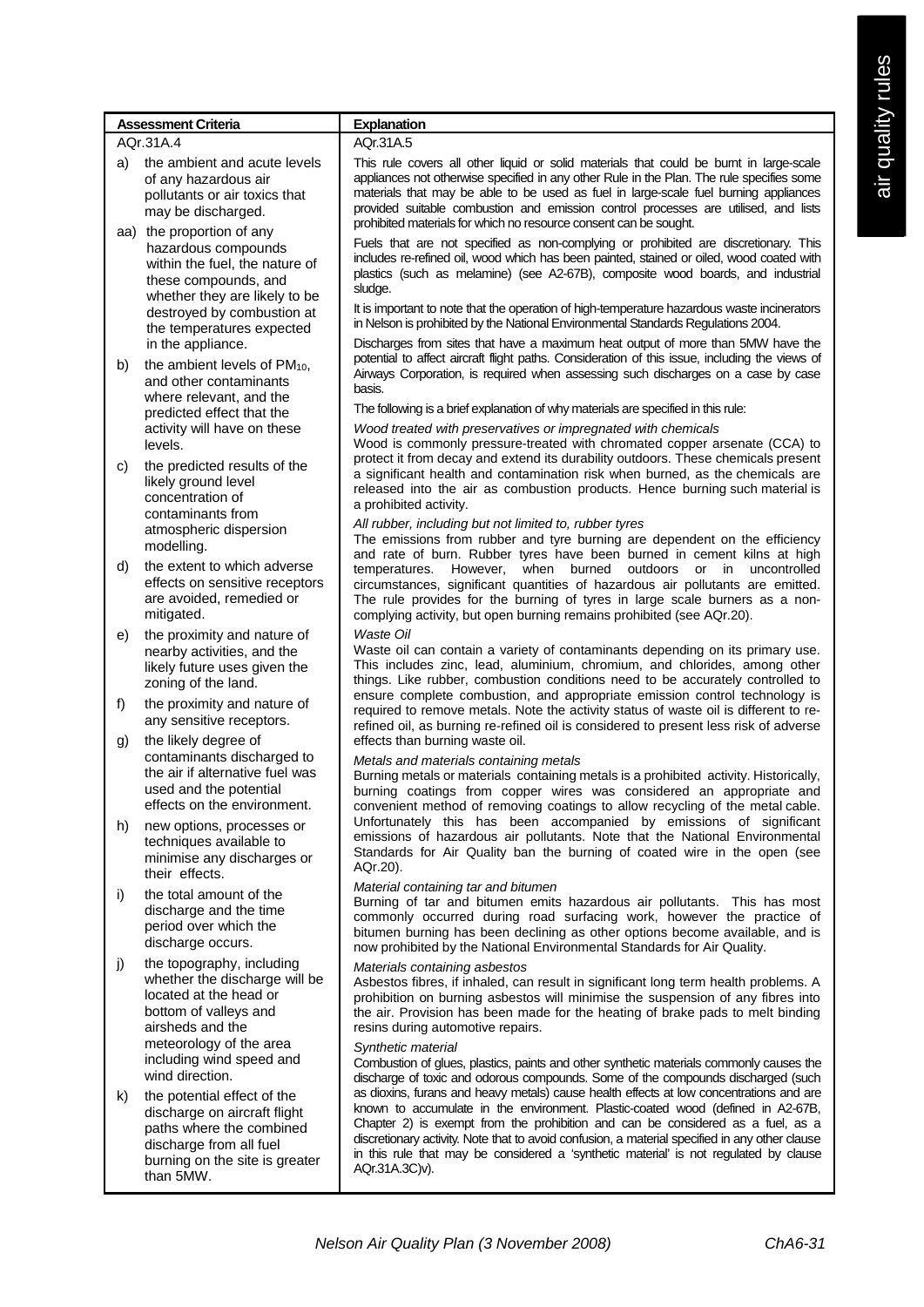| Item                                                             | <b>Permitted</b>                                                                                                                                                                                                                                                                                                                                                                                                                                                                                                                                                                                                                                                                                                                                                                                                                                                          | <b>Controlled</b>          | Discretionary/Non-                                                                                                                                                                                |
|------------------------------------------------------------------|---------------------------------------------------------------------------------------------------------------------------------------------------------------------------------------------------------------------------------------------------------------------------------------------------------------------------------------------------------------------------------------------------------------------------------------------------------------------------------------------------------------------------------------------------------------------------------------------------------------------------------------------------------------------------------------------------------------------------------------------------------------------------------------------------------------------------------------------------------------------------|----------------------------|---------------------------------------------------------------------------------------------------------------------------------------------------------------------------------------------------|
|                                                                  |                                                                                                                                                                                                                                                                                                                                                                                                                                                                                                                                                                                                                                                                                                                                                                                                                                                                           |                            | complying/ Prohibited                                                                                                                                                                             |
| <b>AQr.32</b><br><b>Stationary internal</b><br>combustion engine | AQr.32.1<br>The discharge of any contaminant into air<br>from combustion within a stationary internal<br>combustion engine is permitted if :<br>the fuel is gas, liquefied gas, petrol,<br>a)<br>diesel, vegetable oils or alcohol, and<br>fuel containing sulphur at levels<br>b)<br>greater than 0.05% by weight is not<br>burned, and<br>no fuels in Rule AQr.20 (Prohibited<br>C)<br>Fuels) are burnt, and<br>d)<br>i)<br>the power output of the device<br>does not exceed 30 kW, or<br>ii)<br>the power output of the device<br>is between 30 and 400 kW, and<br>a. the engine is not operated<br>for a total of greater than 5<br>hours in any 24-hour period,<br>and<br>b. where the engine is in a<br>fixed location, the stack<br>complies with the<br>requirements in Appendix<br>AQ6, or<br>the engine is used in an<br>iii)<br>unforeseen emergency to drive | AQr.32.2<br>Not applicable | AQr.32.3<br>Any discharge that<br>contravenes a permitted<br>clause is a discretionary<br>activity,<br>except in the case of clause<br>(c) where the activity is<br>prohibited (see Rule AQr.20). |
|                                                                  | a pump, or an electrical<br>generator.<br>(Note: Compliance with Rule AQr.22<br>(General Conditions) is also required.)                                                                                                                                                                                                                                                                                                                                                                                                                                                                                                                                                                                                                                                                                                                                                   |                            |                                                                                                                                                                                                   |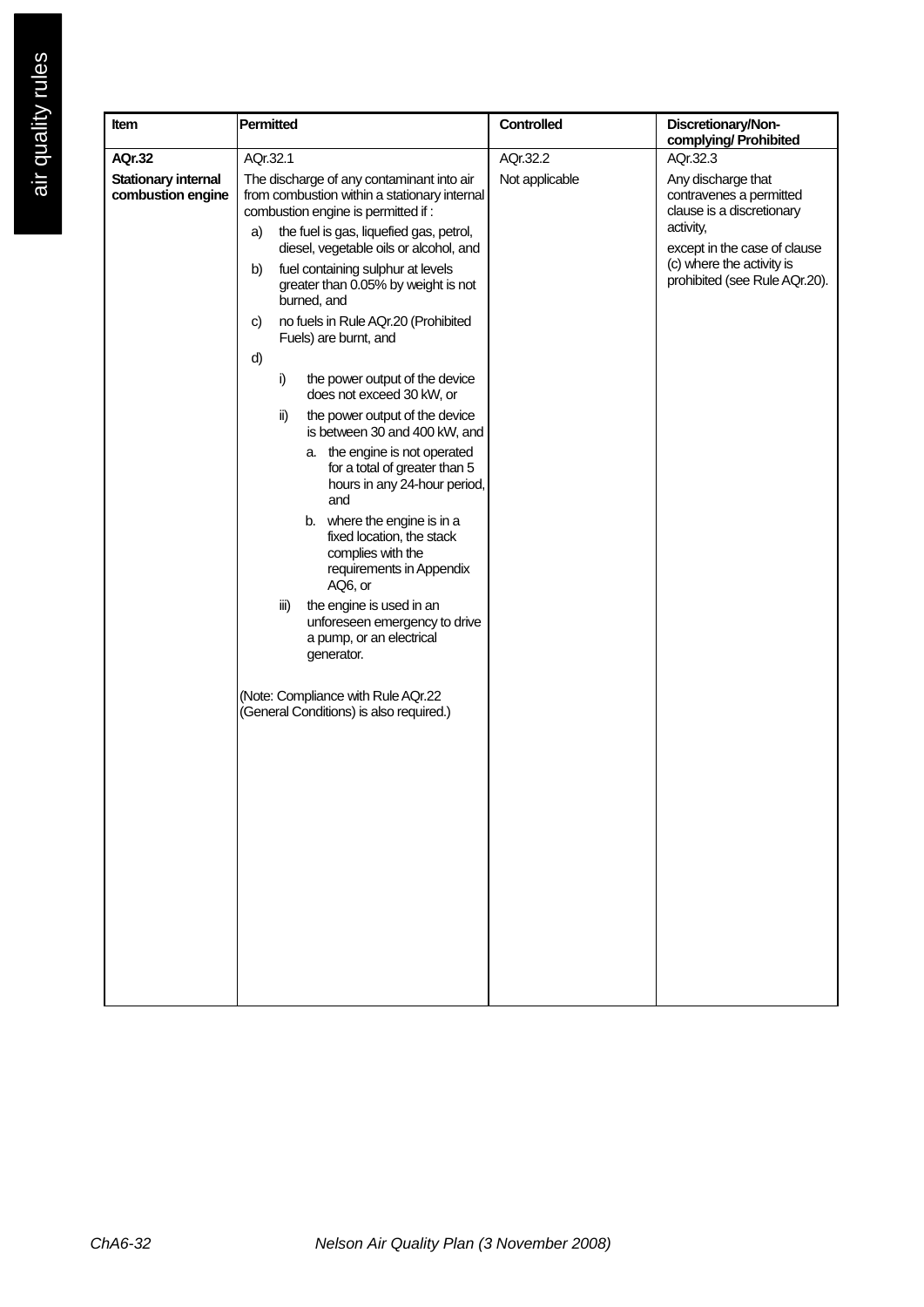|                                                                                                                                                                                                          | <b>Assessment Criteria</b>                                                                                                                                                                                                                 | Explanation                                                                                                                                                                                                                                                                                                                                                           |
|----------------------------------------------------------------------------------------------------------------------------------------------------------------------------------------------------------|--------------------------------------------------------------------------------------------------------------------------------------------------------------------------------------------------------------------------------------------|-----------------------------------------------------------------------------------------------------------------------------------------------------------------------------------------------------------------------------------------------------------------------------------------------------------------------------------------------------------------------|
|                                                                                                                                                                                                          | AQr.32.4                                                                                                                                                                                                                                   | AQr.32.5                                                                                                                                                                                                                                                                                                                                                              |
| a)                                                                                                                                                                                                       | the ambient levels of PM <sub>10</sub> , and other<br>contaminants where relevant, and the<br>predicted effect that the activity will have on<br>these levels.                                                                             | Generators are often used by businesses and institutions to provide<br>electricity in the event of a power supply failure. These generators<br>typically have an energy output of less than 400 kW and are usually<br>operated only infrequently for short-term replacement of the regular                                                                            |
| b)                                                                                                                                                                                                       | the predicted results of the likely ground level<br>concentration of contaminants from<br>atmospheric dispersion modelling.                                                                                                                | electricity supply, or for testing and maintenance purposes. When<br>used in such a way the use of the engine is subject to the control<br>under permitted clause d) ii). However, when a genuine unforeseen                                                                                                                                                          |
| C)                                                                                                                                                                                                       | the extent to which adverse effects on<br>sensitive receptors are avoided, remedied or<br>mitigated.                                                                                                                                       | emergency arises due to a major electricity supply failure, generators<br>have been exempted from these controls under clause d) iii). To<br>comply would be impractical, and the emergency considerations<br>necessarily must prevail.                                                                                                                               |
| d)                                                                                                                                                                                                       | the proximity and nature of nearby activities,<br>and the likely future uses given the zoning of<br>the land.                                                                                                                              | Many other internal combustion engines, such as pumps, are also<br>maintained for emergency or occasional use.                                                                                                                                                                                                                                                        |
| e)                                                                                                                                                                                                       | the proximity and nature of any sensitive<br>receptors.                                                                                                                                                                                    | Smaller units (less than 30kW) that are commonly used to power a<br>small generator or pump, or supply electricity for a concert or event,<br>have been given less onerous rules. Being small and portable, they                                                                                                                                                      |
| f)                                                                                                                                                                                                       | new options, processes or techniques<br>available to minimise any discharges or their<br>effects.                                                                                                                                          | are likely to have relatively low emissions and are unlikely to be used<br>on a single site for extended periods. Larger units (30-400kW) have<br>been exempted from the stack rules if they are portable (i.e. not                                                                                                                                                   |
| g)                                                                                                                                                                                                       | the total amount of the discharge and the<br>time period over which the discharge occurs.                                                                                                                                                  | installed in a permanent position/location). However, units that are not<br>mobile but are located in one place are required to comply with the<br>stack requirements.                                                                                                                                                                                                |
| the topography, including whether the<br>h)<br>discharge will be located at the head or<br>bottom of valleys and airsheds and the<br>meteorology of the area including wind speed<br>and wind direction. | Internal combustion engines emit significantly more PM <sub>10</sub> and nitrous<br>oxides than large-scale fuel burning appliances (per kilogram of fuel<br>burnt) hence the restrictions for larger units on output and hours of<br>use. |                                                                                                                                                                                                                                                                                                                                                                       |
|                                                                                                                                                                                                          |                                                                                                                                                                                                                                            | However, because of the smaller scale and infrequency of discharge,<br>any adverse effects can normally be kept to being no more than minor.<br>The exhaust emission velocity is high, relative to external combustion<br>appliances. Therefore unimpeded discharge above the roof of<br>neighbouring buildings is sufficient to adequately disperse<br>contaminants. |
|                                                                                                                                                                                                          |                                                                                                                                                                                                                                            | Other than the emergency situation discussed above, resource<br>consent is required for any stationary internal combustion device that<br>exceeds 400kW, due to potentially higher adverse environmental<br>effects. Consent is also needed if such a unit is to be used for more<br>than 5 hours in any given day.                                                   |
|                                                                                                                                                                                                          |                                                                                                                                                                                                                                            | Information and dispersion modelling supporting the classification of<br>activities in this rule is contained in NIWA report ALK2002-037-R1,<br>August 2004, available from Nelson City Council.                                                                                                                                                                      |
|                                                                                                                                                                                                          |                                                                                                                                                                                                                                            | Note: Compliance with Rule AQr.22 General Conditions is also<br>required which relates to smoke, dust, odour and other effects. In<br>terms of compliance and enforcement of this rule, Council staff<br>will be guided as appropriate by Appendices AQ9, 10 and 11.                                                                                                  |
|                                                                                                                                                                                                          |                                                                                                                                                                                                                                            |                                                                                                                                                                                                                                                                                                                                                                       |
|                                                                                                                                                                                                          |                                                                                                                                                                                                                                            |                                                                                                                                                                                                                                                                                                                                                                       |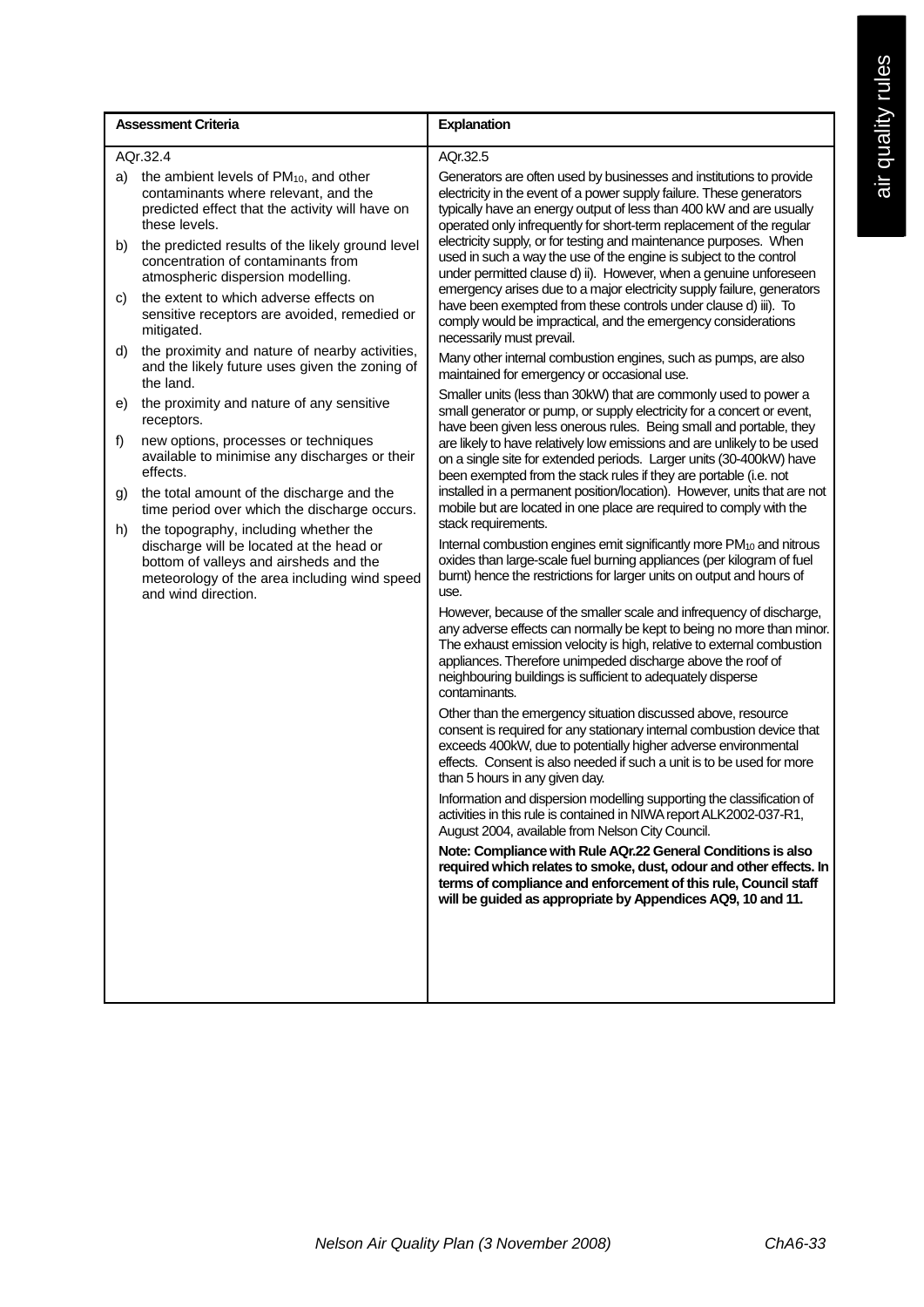| <b>Specified premises</b>                       |                                                                                                                                                                                                                                                                                                                                                                                                                                                                                                                                                                                                                                                                                                                                                                                                                                                                                                                                                                                                                                                                                                                                                                                                                                                                                                                                                                                                                                                                                                                                                                                                                                             |                   |                                                                                         |
|-------------------------------------------------|---------------------------------------------------------------------------------------------------------------------------------------------------------------------------------------------------------------------------------------------------------------------------------------------------------------------------------------------------------------------------------------------------------------------------------------------------------------------------------------------------------------------------------------------------------------------------------------------------------------------------------------------------------------------------------------------------------------------------------------------------------------------------------------------------------------------------------------------------------------------------------------------------------------------------------------------------------------------------------------------------------------------------------------------------------------------------------------------------------------------------------------------------------------------------------------------------------------------------------------------------------------------------------------------------------------------------------------------------------------------------------------------------------------------------------------------------------------------------------------------------------------------------------------------------------------------------------------------------------------------------------------------|-------------------|-----------------------------------------------------------------------------------------|
| <b>Item</b>                                     | <b>Permitted</b>                                                                                                                                                                                                                                                                                                                                                                                                                                                                                                                                                                                                                                                                                                                                                                                                                                                                                                                                                                                                                                                                                                                                                                                                                                                                                                                                                                                                                                                                                                                                                                                                                            | <b>Controlled</b> | Discretionary/Non-<br>complying/ Prohibited                                             |
| <b>AQr.33</b>                                   | AQr.33.1                                                                                                                                                                                                                                                                                                                                                                                                                                                                                                                                                                                                                                                                                                                                                                                                                                                                                                                                                                                                                                                                                                                                                                                                                                                                                                                                                                                                                                                                                                                                                                                                                                    | AQr.33.2          | AQr.33.3                                                                                |
| <b>Bulk material</b><br>handling and<br>storage | The discharge of any contaminant into air from<br>bulk material handling and storage is permitted<br>if:<br>a) the discharge of the contaminant originates<br>from the Port Industrial Area, as identified by<br>the Nelson Resource Management Plan,<br>and<br>open areas of land and stockpiles of<br>i)<br>materials are contained or maintained to<br>minimise the creation of dust and to<br>prevent its dispersal beyond the site, or<br>b) the discharge of the contaminant originates<br>from a quarry or other mineral extraction<br>process, and<br>the quarry or other mineral extraction<br>i)<br>process is located in the Rural Zone, as<br>identified in the Nelson Resource<br>Management Plan, and<br>ii) open areas of land and stockpiles of<br>materials are contained or maintained to<br>minimise the creation of dust and to<br>prevent its dispersal beyond the site, or<br>c) the discharge of the contaminant originates<br>from an activity not described in a) or b), and<br>i) a total output of 200 cubic metres per<br>hour on the site is not exceeded for<br>open cast extraction, or<br>- size reduction, screening, or<br>conveyance, or<br>- material transported, and<br>ii) either the total amount of material stored<br>in the open on the site does not exceed<br>5000 cubic metres at any one time or the<br>material is stored in a building or under<br>cover, and<br>iii) any open areas of land or stockpiles of<br>materials are contained or maintained to<br>minimise the creation of dust and to<br>prevent its dispersal beyond the site.<br>(Note: Compliance with Rule AQr.22 (General | Not applicable    | Any discharge that<br>contravenes a permitted<br>clause is a discretionary<br>activity. |
|                                                 | Conditions) is also required.)                                                                                                                                                                                                                                                                                                                                                                                                                                                                                                                                                                                                                                                                                                                                                                                                                                                                                                                                                                                                                                                                                                                                                                                                                                                                                                                                                                                                                                                                                                                                                                                                              |                   |                                                                                         |
|                                                 |                                                                                                                                                                                                                                                                                                                                                                                                                                                                                                                                                                                                                                                                                                                                                                                                                                                                                                                                                                                                                                                                                                                                                                                                                                                                                                                                                                                                                                                                                                                                                                                                                                             |                   |                                                                                         |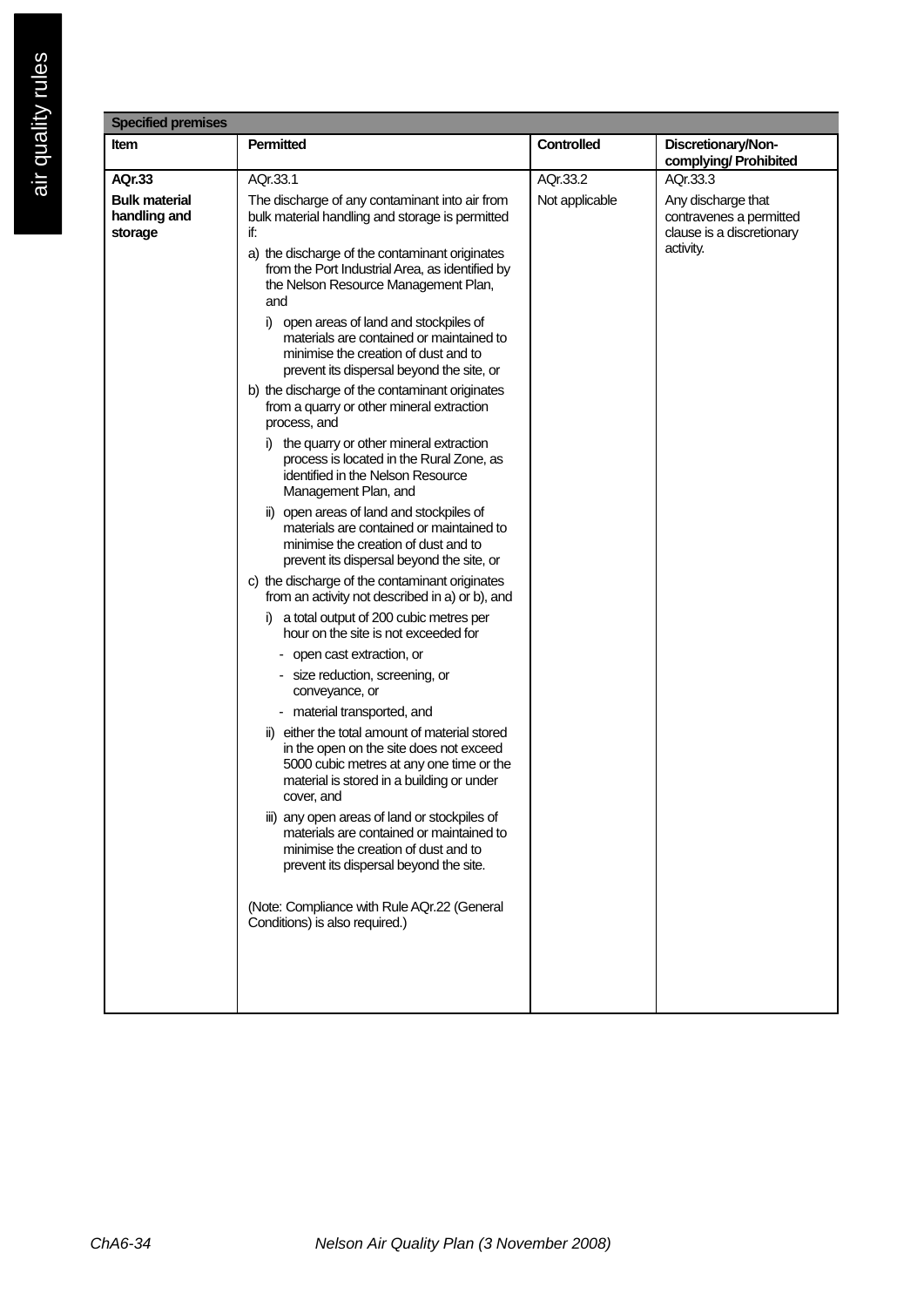| Explanation<br><b>Assessment Criteria</b><br>AQr.33.4<br>AQr.33.5<br>The contaminants discharged as a result of bulk material<br>the extent to which adverse effects on sensitive<br>a)<br>receptors are avoided, remedied or mitigated.<br>storage and handling vary according to the nature of the<br>source material. Particles are typically large (greater than<br>the total amount of the discharge and the time period<br>b)<br>10 microns in diameter) and deposit close to source. The<br>over which the discharge occurs.<br>main adverse effect is short-term nuisance dust<br>the meteorology of the area including wind speed and<br>C)<br>deposition on buildings and properties.<br>wind direction and how these may affect the dispersal of<br>This type of discharge does not normally pose a<br>the discharge.<br>significant risk to human health as the particles are not<br>the options, processes and techniques available to<br>d)<br>readily inhaled.<br>minimise any discharge or its effects including watering<br>Significant volumes of bulk materials have historically and<br>of surfaces, use of wind breaks, sealing surfaces,<br>are currently stored and handled at Port Nelson and local<br>planting vegetation and enclosing stockpiles.<br>quarries. The rule provides for these activities as<br>the proximity and nature of nearby activities, and the<br>e)<br>'permitted'.<br>likely future uses given the zoning of the land.<br>To ensure that adverse effects from other activities are<br>f)<br>the proximity and nature of any sensitive receptors.<br>minimised, a maximum output of 200 cubic metres per<br>hour is permitted along with controls on the total amount<br>of material stored.<br>Note: Compliance with Rule AQr.22 General<br>Conditions is also required which relates to smoke,<br>dust, odour and other effects. In terms of compliance<br>and enforcement of this rule, Council staff will be<br>guided as appropriate by Appendices AQ9, 10 and<br>11. |  |
|----------------------------------------------------------------------------------------------------------------------------------------------------------------------------------------------------------------------------------------------------------------------------------------------------------------------------------------------------------------------------------------------------------------------------------------------------------------------------------------------------------------------------------------------------------------------------------------------------------------------------------------------------------------------------------------------------------------------------------------------------------------------------------------------------------------------------------------------------------------------------------------------------------------------------------------------------------------------------------------------------------------------------------------------------------------------------------------------------------------------------------------------------------------------------------------------------------------------------------------------------------------------------------------------------------------------------------------------------------------------------------------------------------------------------------------------------------------------------------------------------------------------------------------------------------------------------------------------------------------------------------------------------------------------------------------------------------------------------------------------------------------------------------------------------------------------------------------------------------------------------------------------------------------------------------------------------------------------------------------------------------------------------|--|
|                                                                                                                                                                                                                                                                                                                                                                                                                                                                                                                                                                                                                                                                                                                                                                                                                                                                                                                                                                                                                                                                                                                                                                                                                                                                                                                                                                                                                                                                                                                                                                                                                                                                                                                                                                                                                                                                                                                                                                                                                            |  |
|                                                                                                                                                                                                                                                                                                                                                                                                                                                                                                                                                                                                                                                                                                                                                                                                                                                                                                                                                                                                                                                                                                                                                                                                                                                                                                                                                                                                                                                                                                                                                                                                                                                                                                                                                                                                                                                                                                                                                                                                                            |  |
|                                                                                                                                                                                                                                                                                                                                                                                                                                                                                                                                                                                                                                                                                                                                                                                                                                                                                                                                                                                                                                                                                                                                                                                                                                                                                                                                                                                                                                                                                                                                                                                                                                                                                                                                                                                                                                                                                                                                                                                                                            |  |
|                                                                                                                                                                                                                                                                                                                                                                                                                                                                                                                                                                                                                                                                                                                                                                                                                                                                                                                                                                                                                                                                                                                                                                                                                                                                                                                                                                                                                                                                                                                                                                                                                                                                                                                                                                                                                                                                                                                                                                                                                            |  |
|                                                                                                                                                                                                                                                                                                                                                                                                                                                                                                                                                                                                                                                                                                                                                                                                                                                                                                                                                                                                                                                                                                                                                                                                                                                                                                                                                                                                                                                                                                                                                                                                                                                                                                                                                                                                                                                                                                                                                                                                                            |  |
|                                                                                                                                                                                                                                                                                                                                                                                                                                                                                                                                                                                                                                                                                                                                                                                                                                                                                                                                                                                                                                                                                                                                                                                                                                                                                                                                                                                                                                                                                                                                                                                                                                                                                                                                                                                                                                                                                                                                                                                                                            |  |
|                                                                                                                                                                                                                                                                                                                                                                                                                                                                                                                                                                                                                                                                                                                                                                                                                                                                                                                                                                                                                                                                                                                                                                                                                                                                                                                                                                                                                                                                                                                                                                                                                                                                                                                                                                                                                                                                                                                                                                                                                            |  |
|                                                                                                                                                                                                                                                                                                                                                                                                                                                                                                                                                                                                                                                                                                                                                                                                                                                                                                                                                                                                                                                                                                                                                                                                                                                                                                                                                                                                                                                                                                                                                                                                                                                                                                                                                                                                                                                                                                                                                                                                                            |  |
|                                                                                                                                                                                                                                                                                                                                                                                                                                                                                                                                                                                                                                                                                                                                                                                                                                                                                                                                                                                                                                                                                                                                                                                                                                                                                                                                                                                                                                                                                                                                                                                                                                                                                                                                                                                                                                                                                                                                                                                                                            |  |
|                                                                                                                                                                                                                                                                                                                                                                                                                                                                                                                                                                                                                                                                                                                                                                                                                                                                                                                                                                                                                                                                                                                                                                                                                                                                                                                                                                                                                                                                                                                                                                                                                                                                                                                                                                                                                                                                                                                                                                                                                            |  |
|                                                                                                                                                                                                                                                                                                                                                                                                                                                                                                                                                                                                                                                                                                                                                                                                                                                                                                                                                                                                                                                                                                                                                                                                                                                                                                                                                                                                                                                                                                                                                                                                                                                                                                                                                                                                                                                                                                                                                                                                                            |  |
|                                                                                                                                                                                                                                                                                                                                                                                                                                                                                                                                                                                                                                                                                                                                                                                                                                                                                                                                                                                                                                                                                                                                                                                                                                                                                                                                                                                                                                                                                                                                                                                                                                                                                                                                                                                                                                                                                                                                                                                                                            |  |
|                                                                                                                                                                                                                                                                                                                                                                                                                                                                                                                                                                                                                                                                                                                                                                                                                                                                                                                                                                                                                                                                                                                                                                                                                                                                                                                                                                                                                                                                                                                                                                                                                                                                                                                                                                                                                                                                                                                                                                                                                            |  |
|                                                                                                                                                                                                                                                                                                                                                                                                                                                                                                                                                                                                                                                                                                                                                                                                                                                                                                                                                                                                                                                                                                                                                                                                                                                                                                                                                                                                                                                                                                                                                                                                                                                                                                                                                                                                                                                                                                                                                                                                                            |  |
|                                                                                                                                                                                                                                                                                                                                                                                                                                                                                                                                                                                                                                                                                                                                                                                                                                                                                                                                                                                                                                                                                                                                                                                                                                                                                                                                                                                                                                                                                                                                                                                                                                                                                                                                                                                                                                                                                                                                                                                                                            |  |
|                                                                                                                                                                                                                                                                                                                                                                                                                                                                                                                                                                                                                                                                                                                                                                                                                                                                                                                                                                                                                                                                                                                                                                                                                                                                                                                                                                                                                                                                                                                                                                                                                                                                                                                                                                                                                                                                                                                                                                                                                            |  |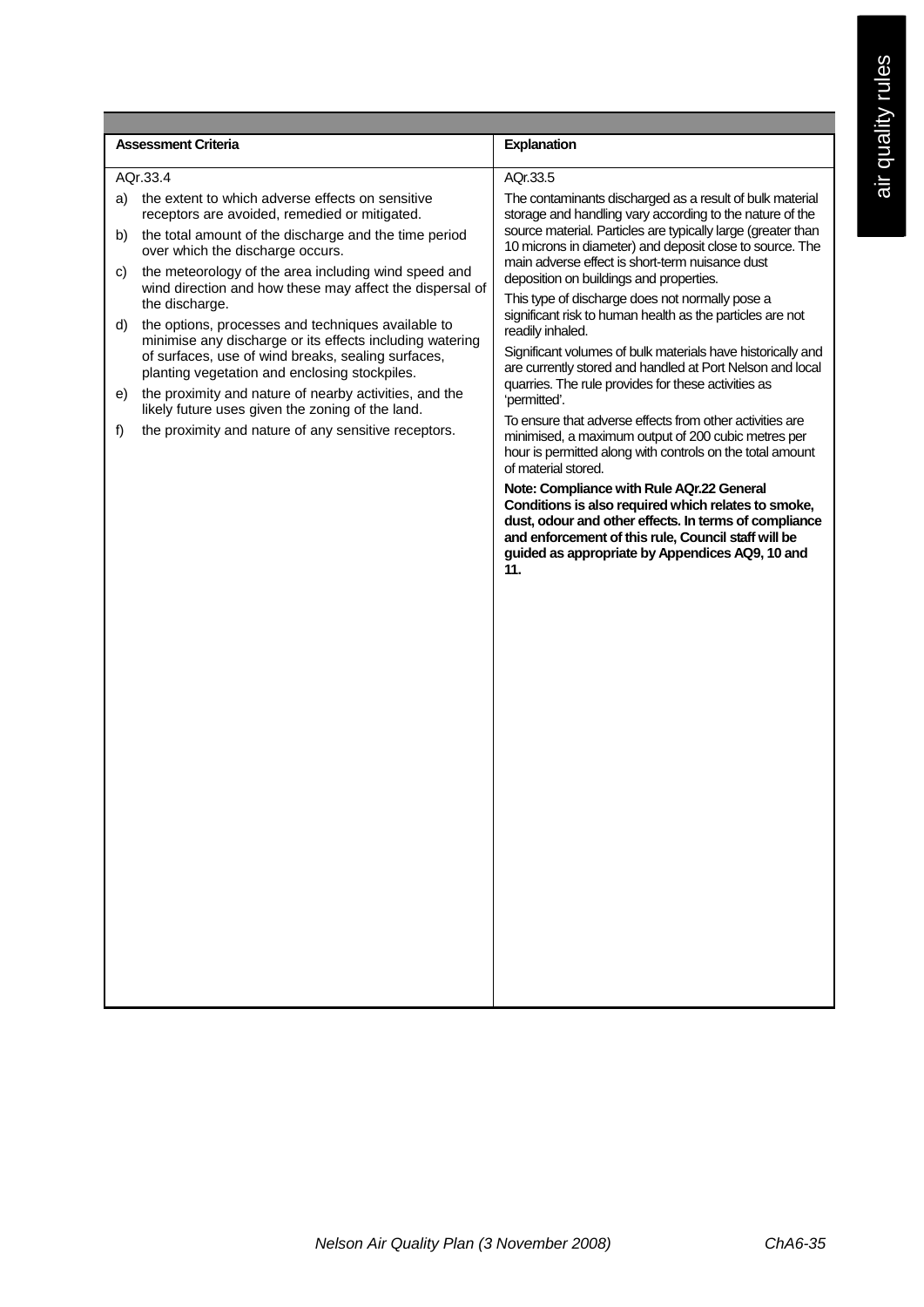| <b>Item</b>                      | <b>Permitted</b>                                                                                                                                                                                                                                                                                                                                                                                                                                                                                                                                                                               | <b>Controlled</b> | Discretionary/Non-<br>complying/ Prohibited                                             |
|----------------------------------|------------------------------------------------------------------------------------------------------------------------------------------------------------------------------------------------------------------------------------------------------------------------------------------------------------------------------------------------------------------------------------------------------------------------------------------------------------------------------------------------------------------------------------------------------------------------------------------------|-------------------|-----------------------------------------------------------------------------------------|
| <b>AQr.34</b>                    | AQr.34.1                                                                                                                                                                                                                                                                                                                                                                                                                                                                                                                                                                                       | AQr.34.2          | AQr.34.3                                                                                |
| <b>Bulk petroleum</b><br>storage | The discharge of any contaminant into air from<br>bulk petroleum storage is permitted if:<br>the product stored is:<br>a)<br>diesel, or<br>i)<br>ii)<br>fuel oil, or<br>iii)<br>bitumen, or<br>for any other volatile product stored, the<br>b)<br>following emission minimisation<br>technology is installed in any new tank<br>and by 2010 in any existing tank:<br>internal floating covers (vertical tanks<br>i)<br>only), or<br>rim seals (vertical tanks only), or<br>ii)<br>iii)<br>vapour management.<br>(Note: Compliance with Rule AQr.22<br>(General Conditions) is also required.) | Not applicable    | Any discharge that<br>contravenes a permitted<br>clause is a discretionary<br>activity. |
| <b>AQr.35</b>                    | AQr.35.1                                                                                                                                                                                                                                                                                                                                                                                                                                                                                                                                                                                       | AQr.35.2          | AQr.35.3                                                                                |
| <b>Ceramics</b>                  | The discharge of any contaminant to air from<br>the production of ceramics is permitted if:<br>the total mass of wet clay fired on the site<br>a)<br>does not exceed 500 kg per day.<br>(Note: Compliance with Rule AQr.22 (General<br>Conditions) is also required.)                                                                                                                                                                                                                                                                                                                          | Not applicable    | Any discharge that<br>contravenes a permitted<br>clause is a discretionary<br>activity. |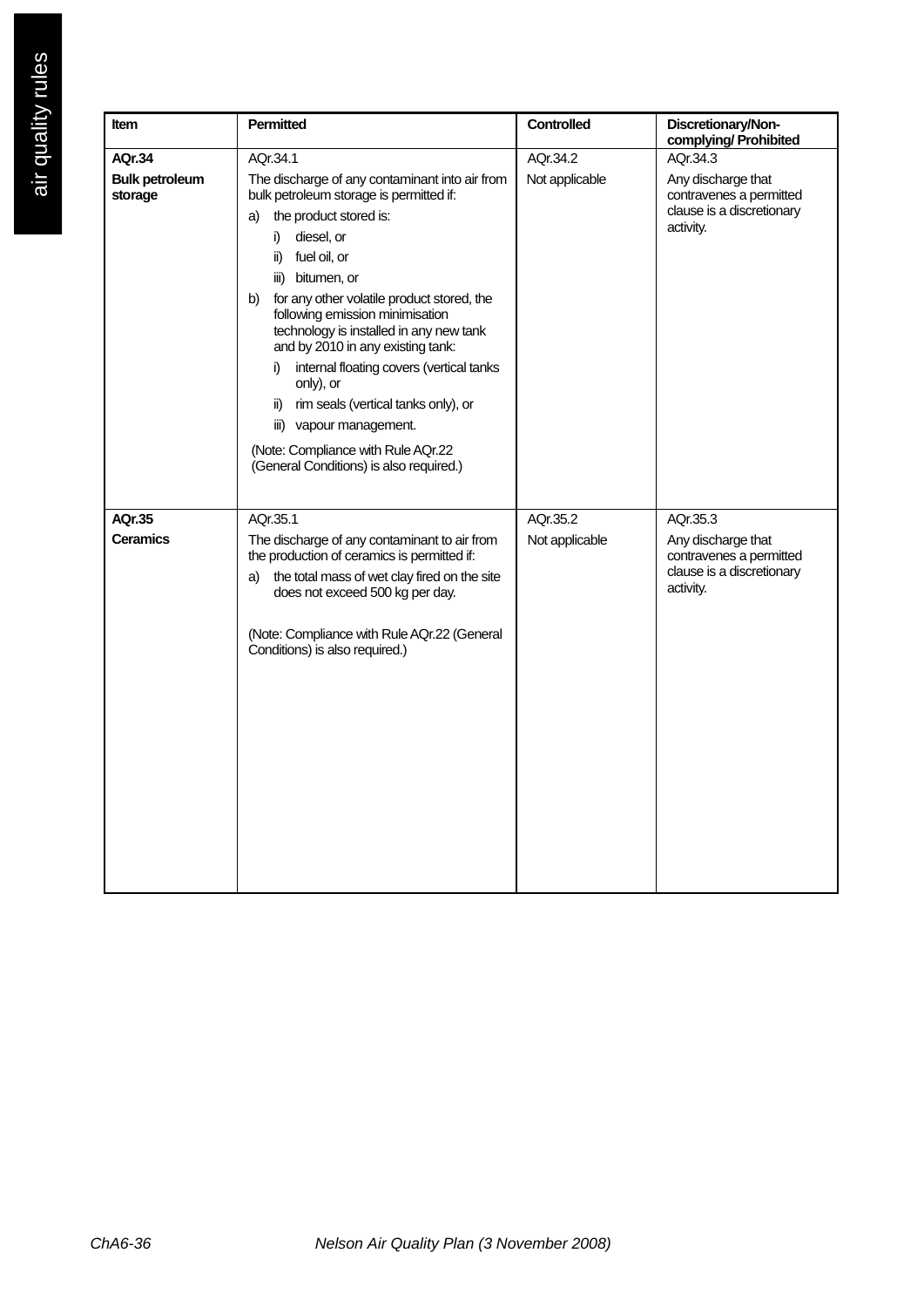| <b>Assessment Criteria</b> |                                                                                                                                             | <b>Explanation</b>                                                                                                                                                                                                                                                      |
|----------------------------|---------------------------------------------------------------------------------------------------------------------------------------------|-------------------------------------------------------------------------------------------------------------------------------------------------------------------------------------------------------------------------------------------------------------------------|
|                            | AQr.34.4                                                                                                                                    | AQr.34.5                                                                                                                                                                                                                                                                |
| a)                         | new options, processes or techniques available to<br>minimise any discharges or their effects.                                              | The nature of the wholesale storage emission sources is such<br>that the facilities are designed and built to minimise evaporative                                                                                                                                      |
| b)                         | the extent to which adverse effects on sensitive receptors<br>are avoided, remedied or mitigated.                                           | losses and therefore it is unlikely that the guidelines for these<br>contaminants will be exceeded. Due to the relatively valuable<br>nature of the material being stored, facilities are generally                                                                     |
| C)                         | the total amount of the discharge and the time period<br>over which the discharge occurs.                                                   | designed, built and operated to minimise losses. Where<br>emission minimisation technology is not installed, there is a                                                                                                                                                 |
| d)                         | the topography and the meteorology of the area including<br>wind speed and wind direction.                                                  | requirement to do so by 2010.<br>Vapour management refers to the collection and                                                                                                                                                                                         |
| e)                         | the proximity and nature of nearby activities, and the likely<br>future uses given the zoning of the land.                                  | recovery/destruction of vapours from storage tanks, and is an<br>alternative to installing internal floating covers and rim seals.                                                                                                                                      |
| f)                         | the proximity and nature of any sensitive receptors.                                                                                        | Note: Compliance with Rule AQr.22 General Conditions is<br>also required which relates to smoke, dust, odour and other<br>effects. In terms of compliance and enforcement of this<br>rule, Council staff will be guided as appropriate by<br>Appendices AQ9, 10 and 11. |
|                            | AQr.35.4                                                                                                                                    | AQr.35.5                                                                                                                                                                                                                                                                |
| a)                         | the extent to which adverse effects on sensitive receptors<br>are avoided, remedied or mitigated.                                           | The nature and scale of emissions from an artist or small factory<br>ceramic facility are such that adverse effects are unlikely outside                                                                                                                                |
| b)                         | the level of air pollutants released including hydrogen<br>fluorides, hydrogen chloride, fine particulate matter and<br>other contaminants. | the site boundary.<br>This rule only applies to the discharge of air from ceramics<br>making processes, not the combustion from the kilns used to fire                                                                                                                  |
| C)                         | the total amount of the discharge and the time period<br>over which the discharge occurs.                                                   | ceramics. Kilns are typically heated using electricity, but also<br>commonly use liquefied petroleum gas (LPG). Other fuels<br>including diesel, light fuel oil and wood may be used in some                                                                            |
| d)                         | the topography, and the meteorology of the area<br>including wind speed and wind direction.                                                 | cases. Depending on size, discharges from kilns fired by oil or<br>solid fuels will be required to comply with rules for fuel burning                                                                                                                                   |
| e)                         | the proximity and nature of nearby activities, and the likely<br>future uses given the zoning of the land.                                  | equipment specified in Rules AQr.23 or AQr.28 to 31 of this Plan.<br>A maximum of 500 kg per day of wet fired clay is permitted.                                                                                                                                        |
| f)                         | the proximity and nature of any sensitive receptors.                                                                                        | Note: Compliance with Rule AQr.22 General Conditions<br>is also required which relates to smoke, dust, odour<br>and other effects. In terms of compliance and<br>enforcement of this rule, Council staff will be guided as<br>appropriate by Appendices AQ9, 10 and 11. |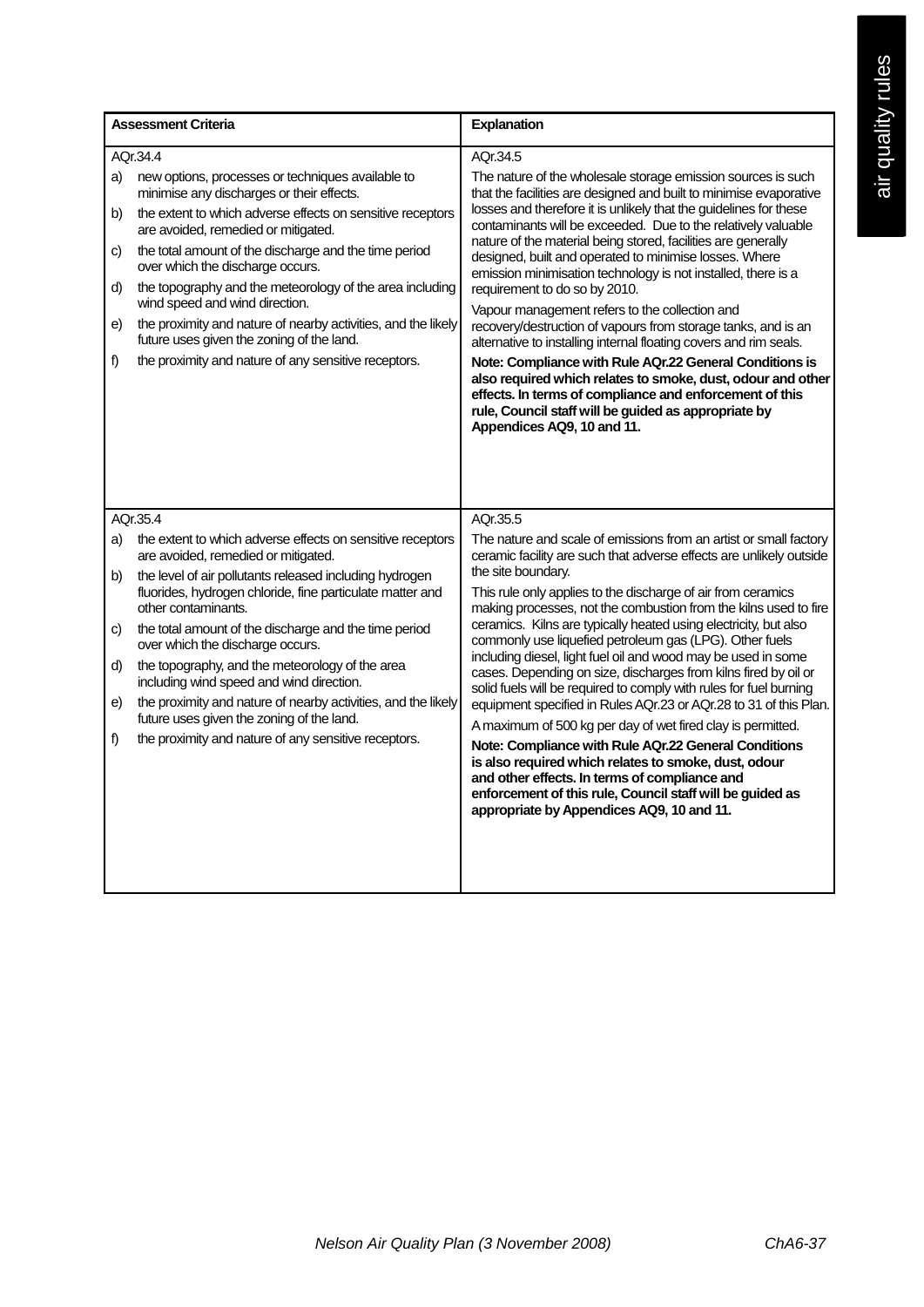| <b>Item</b>                       | <b>Permitted</b>                                                                                                                                                                                                                                                                                                                                                                                                                                                                                                                                                                                                                                            | <b>Controlled</b>          | Discretionary/Non-<br>complying/ Prohibited                                                         |
|-----------------------------------|-------------------------------------------------------------------------------------------------------------------------------------------------------------------------------------------------------------------------------------------------------------------------------------------------------------------------------------------------------------------------------------------------------------------------------------------------------------------------------------------------------------------------------------------------------------------------------------------------------------------------------------------------------------|----------------------------|-----------------------------------------------------------------------------------------------------|
| <b>AQr.36</b>                     | AQr.36.1                                                                                                                                                                                                                                                                                                                                                                                                                                                                                                                                                                                                                                                    | AQr.36.2                   | AQr.36.3                                                                                            |
| <b>Chemical fume</b><br>cupboards | The discharge of any contaminant to air from<br>chemical fume cupboards is permitted if:<br>air flow, fume exhaust and dispersal<br>a)<br>of any fume cupboard complies with<br>section 3 of NZS2243.8-2001<br>'Safety in Laboratories Part 8: Fume<br>Cupboards' (except if installed in a<br>school owned by the Ministry of<br>Education), and<br>any fume cupboard installed in a<br>b)<br>school owned by the Ministry of<br>Education complies with section 3<br>of NZS2243.8-2001<br>'Safety in<br>Laboratories<br>Part<br>8:<br>Fume<br>Cupboards' by 1 July 2010.<br>(Note: Compliance with Rule AQr.22 (General<br>Conditions) is also required.) | Not applicable             | Any discharge that<br>contravenes a permitted<br>clause is a discretionary<br>activity.             |
|                                   |                                                                                                                                                                                                                                                                                                                                                                                                                                                                                                                                                                                                                                                             |                            |                                                                                                     |
| <b>AQr.37</b><br>Composting       | AQr.37.1<br>The discharge of any contaminant to air from<br>composting is permitted if:<br>the total volume of material being<br>a)<br>composted on the site does not exceed<br>10 cubic metres at any time or<br>any material being composted is<br>b)<br>generated on site, and the site is located<br>in the Rural Zone (as defined by the<br>Nelson Resource Management Plan).<br>(Note: Compliance with Rule AQr.22<br>(General Conditions) is also required.)                                                                                                                                                                                         | AQr.37.2<br>Not applicable | AQr.37.3<br>Any discharge that<br>contravenes a permitted<br>clause is a discretionary<br>activity. |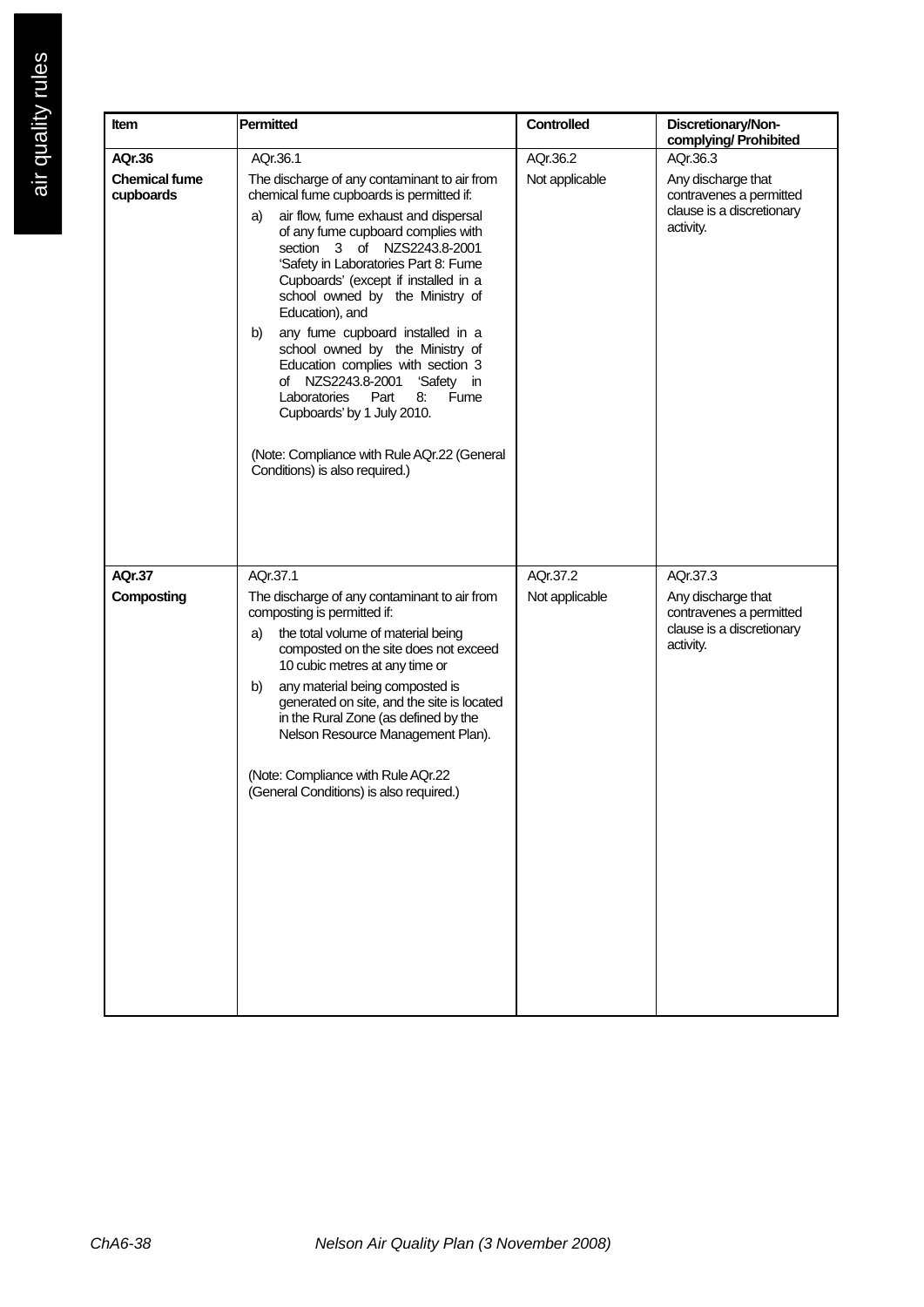| <b>Assessment Criteria</b> |                                                                                                                                                                 | Explanation                                                                                                                                                                                                                                                                                |
|----------------------------|-----------------------------------------------------------------------------------------------------------------------------------------------------------------|--------------------------------------------------------------------------------------------------------------------------------------------------------------------------------------------------------------------------------------------------------------------------------------------|
| AQr.36.4                   |                                                                                                                                                                 | AQr.36.5                                                                                                                                                                                                                                                                                   |
| a)                         | the extent to which adverse effects on sensitive receptors<br>are avoided, remedied or mitigated.                                                               | Chemical fume cupboards are used in educational institutions<br>and commercial laboratories.                                                                                                                                                                                               |
| b)                         | new options, processes or techniques available to minimise<br>any discharges or their effects.                                                                  | NZS2243.8-2001 'Safety in Laboratories Part 8: Fume<br>Cupboards' outlines clauses relating to airflow, fume exhaust<br>and disposal of fumes. Controls are designed to ensure the                                                                                                         |
| C)<br>d)                   | the total amount of the discharge and the time period over<br>which the discharge occurs.<br>the topography, and the meteorology of the area including          | discharge is vertically upwards, as remote from air intakes as<br>possible, as well as requirements for the height of discharge                                                                                                                                                            |
|                            | wind speed and direction.                                                                                                                                       | points.<br>The purpose and nature of chemical compounds used in                                                                                                                                                                                                                            |
| e)                         | the proximity and nature of nearby activities, and the likely<br>future uses given the zoning of the land.                                                      | educational laboratories tends toward less dangerous<br>chemicals. Frequency of discharge also tends to be low.                                                                                                                                                                            |
| f)                         | the proximity and nature of any sensitive receptors.                                                                                                            | Workplace safety standards determine that the nature of<br>chemical compounds used in commercial laboratories tends<br>toward the less dangerous chemicals.                                                                                                                                |
|                            |                                                                                                                                                                 | Note: Compliance with Rule AQr.22 General Conditions<br>is also required which relates to smoke, dust, odour and<br>other effects. In terms of compliance and enforcement of<br>this rule, Council staff will be guided as appropriate by<br>Appendices AQ9, 10 and 11.                    |
|                            |                                                                                                                                                                 |                                                                                                                                                                                                                                                                                            |
|                            | AQr.37.4                                                                                                                                                        | AQr.37.5                                                                                                                                                                                                                                                                                   |
| a)                         | the nature of the material to be composted.                                                                                                                     | Composting is defined in Chapter A2, and excludes the<br>making of silage. The production of composting has the                                                                                                                                                                            |
| b)<br>C)                   | the extent to which adverse effects on sensitive receptors<br>are avoided, remedied or mitigated.<br>new options, processes or techniques available to minimise | potential to create adverse odour, depending on the materials<br>used and if the decomposition is not strictly controlled. A key                                                                                                                                                           |
|                            | any discharges or their effects including odour.                                                                                                                | factor is good operation to ensure aerobic breakdown of the<br>plant material. Composting can also have adverse effects                                                                                                                                                                    |
| d)                         | the topography and the meteorology of the area including<br>wind speed and direction.                                                                           | relating to dust, particulate matter, and vermin, if not properly<br>managed.                                                                                                                                                                                                              |
| e)                         | the proximity and nature of nearby activities, and the likely<br>future uses given the zoning of the land.                                                      | For this reason larger compost operations have to be<br>considered on a case by case basis by resource consent.                                                                                                                                                                            |
| f)                         | the proximity and nature of any sensitive receptors.                                                                                                            | Siting and conditions of the operation are key factors.                                                                                                                                                                                                                                    |
| g)                         | the potential to attract vermin and flies, and potential control<br>methods.                                                                                    | Clause b) of the permitted rule allows material generated on<br>rural properties to be composted on-site. This is because on-<br>site composting presents a lower risk of adverse effects in<br>rural areas and promotes the disposal of green waste by<br>composting rather than burning, |
|                            |                                                                                                                                                                 | Note: Compliance with Rule AQr.22 General<br>Conditions is also required which relates to<br>smoke, dust, odour and other effects. In terms<br>of compliance and enforcement of this rule,<br>Council staff will be guided as appropriate by<br>Appendices AQ9, 10 and 11.                 |
|                            |                                                                                                                                                                 |                                                                                                                                                                                                                                                                                            |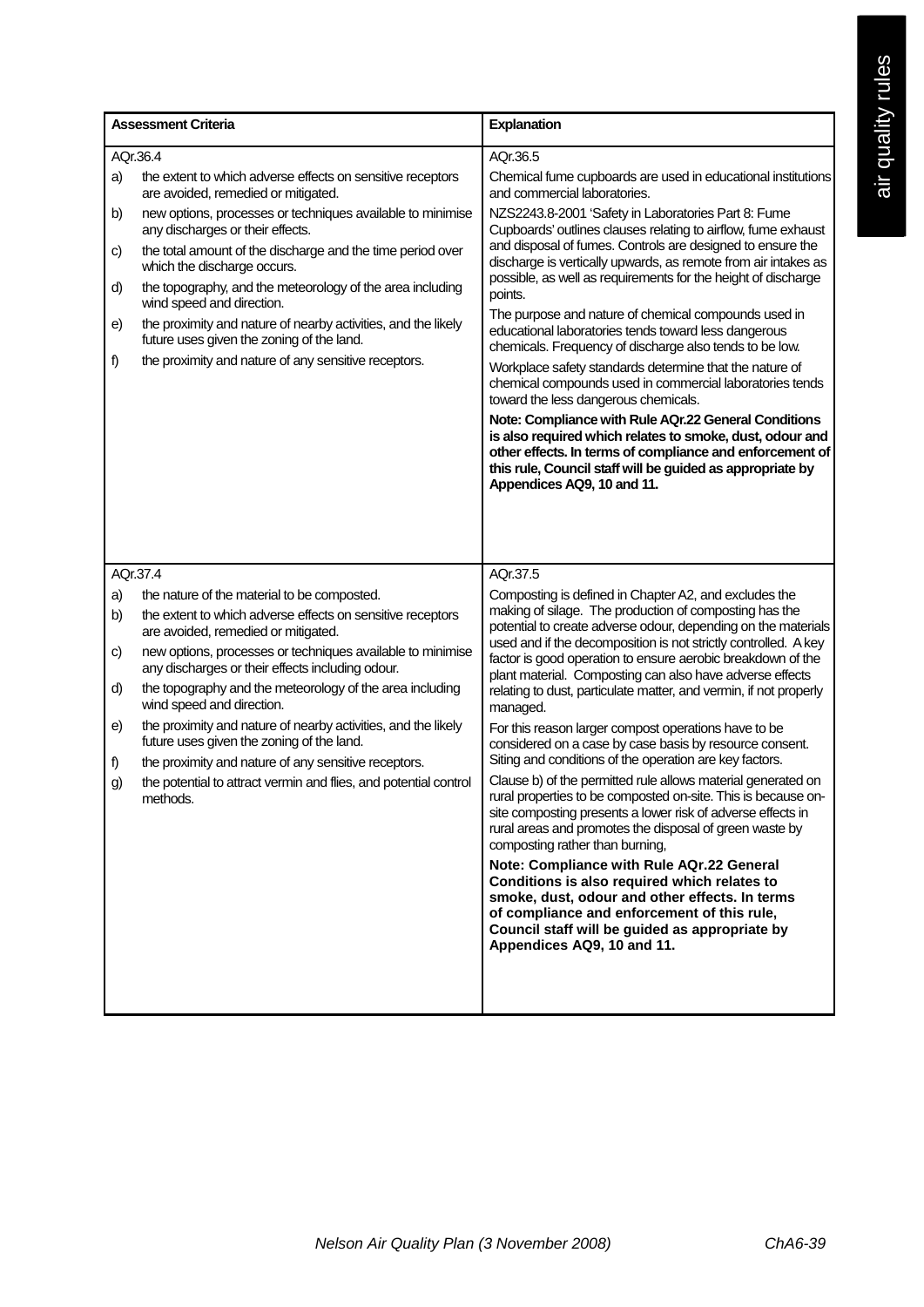| <b>Item</b>                  | <b>Permitted</b>                                                                                                                                                                                                                            | <b>Controlled</b> | Discretionary/Non-<br>complying/ Prohibited                                |
|------------------------------|---------------------------------------------------------------------------------------------------------------------------------------------------------------------------------------------------------------------------------------------|-------------------|----------------------------------------------------------------------------|
| <b>AQr.38</b>                | AQr.38.1                                                                                                                                                                                                                                    | AQr.38.2          | AQr.38.3                                                                   |
| Dry cleaning                 | The discharge of any contaminant into air from<br>dry cleaning is permitted if:                                                                                                                                                             | Not applicable    | Any discharge than<br>contravenes a permitted<br>clause is a discretionary |
|                              | chlorofluorocarbon solvents are not<br>a)<br>used, and                                                                                                                                                                                      |                   | activity.                                                                  |
|                              | where more than 5 kg of solvent per day is<br>b)<br>used on the site:                                                                                                                                                                       |                   |                                                                            |
|                              | i) any discharge point is 2 metres above<br>the highest point of the building<br>containing the dry cleaning machine,<br>and                                                                                                                |                   |                                                                            |
|                              | ii) the discharge is vertical and unimpeded<br>by any immediately adjacent buildings,<br>and                                                                                                                                                |                   |                                                                            |
|                              | iii) a record is kept of the type and quantity<br>of solvent used in the dry cleaning<br>machines each day, to be supplied to<br>Nelson City Council on request, and                                                                        |                   |                                                                            |
|                              | any new dry cleaning plant installed uses<br>C)<br>dry-to-dry machines.                                                                                                                                                                     |                   |                                                                            |
|                              | (Note: Compliance with Rule AQr.22 (General<br>Conditions) is also required.)                                                                                                                                                               |                   |                                                                            |
| <b>AQr.39</b>                | AQr.39.1                                                                                                                                                                                                                                    | AQr.39.2          | AQr.39.3                                                                   |
| <b>Dust from</b><br>surfaces | The discharge of dust into air from any surface<br>that does not expressly contravene any other<br>rule in this Plan or the Nelson Resource<br>Management Plan is permitted, if:<br>the general conditions in Rule AQr.22 are<br>a)<br>met. | Not applicable    | Not applicable -<br>enforcement matter under<br>AQr.22.                    |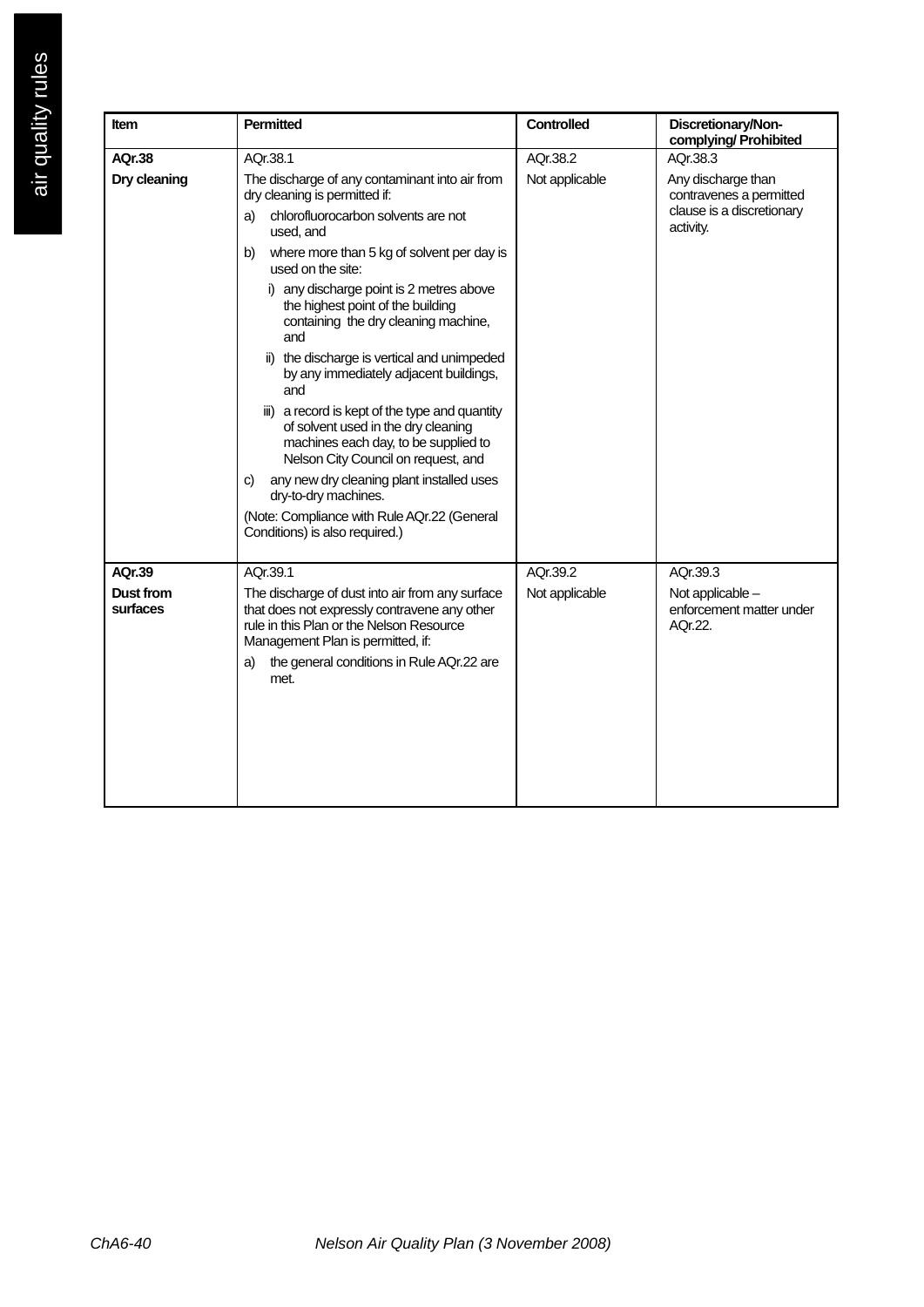| Assessment Criteria |                                                                                                                                                                                                           | Explanation                                                                                                                                                                                                                                                                                   |  |
|---------------------|-----------------------------------------------------------------------------------------------------------------------------------------------------------------------------------------------------------|-----------------------------------------------------------------------------------------------------------------------------------------------------------------------------------------------------------------------------------------------------------------------------------------------|--|
|                     | AQr.38.4                                                                                                                                                                                                  | AQr.38.5                                                                                                                                                                                                                                                                                      |  |
| a)                  | new options, processes or techniques available to<br>minimise any discharges or its effects including the<br>number of emission points at the dry cleaning plant that<br>are ducted to the filter system. | Dry cleaning processes are generally designed and operated to<br>minimise emissions. The main contaminant of concern is<br>perchloroethylene. Due to its high cost, this chemical is<br>generally recovered during the dry cleaning process.                                                  |  |
| b)                  | the extent to which adverse effects on sensitive<br>receptors are avoided, remedied or mitigated.                                                                                                         | Ensuring that there are effective means of dispersal of<br>contaminants as well as ensuring that operators accurately                                                                                                                                                                         |  |
| C)                  | the total amount of contaminants discharged including<br>perchloroethylene and the time period over which the<br>discharge occurs.                                                                        | record solvent use each day and this information is available<br>to Nelson City Council are means to ensure that adverse<br>effects are minimised.                                                                                                                                            |  |
| d)                  | methods to recover solvents and the potential odour<br>effects of not recovering the solvents used in the<br>process.                                                                                     | Note: Compliance with Rule AQr.22 General Conditions<br>is also required which relates to smoke, dust, odour and                                                                                                                                                                              |  |
| e)                  | the topography and the meteorology of the area<br>including wind speed and wind direction.                                                                                                                | other effects. In terms of compliance and enforcement<br>of this rule, Council staff will be guided as appropriate                                                                                                                                                                            |  |
| f)                  | the proximity and nature of nearby activities, and the<br>likely future uses given the zoning of the land.                                                                                                | by Appendices AQ9, 10 and 11.                                                                                                                                                                                                                                                                 |  |
| g)                  | the proximity and nature of any sensitive receptors.                                                                                                                                                      |                                                                                                                                                                                                                                                                                               |  |
|                     | AQr.39.4                                                                                                                                                                                                  | AQr.39.5                                                                                                                                                                                                                                                                                      |  |
| a)                  | the matters in Appendices AQ9, 10 and 11 as<br>appropriate.                                                                                                                                               | The contaminants discharged from surfaces such as unsealed<br>carparks, industrial sites, and construction sites are primarily soil<br>particles. The particles are generally large (greater than 10<br>microns in diameter) and are unlikely to cause significant<br>adverse health effects. |  |
|                     |                                                                                                                                                                                                           | Any adverse effects resulting from this discharge into air are<br>likely to be limited to nuisance effects at relatively close proximity<br>to the source.                                                                                                                                    |  |
|                     |                                                                                                                                                                                                           | Note: Rule AQr.22 (General Conditions) relates to smoke,<br>dust, odour and other effects. In terms of compliance and<br>enforcement of this rule, Council staff will be guided as<br>appropriate by Appendices AQ9, 10 and 11.                                                               |  |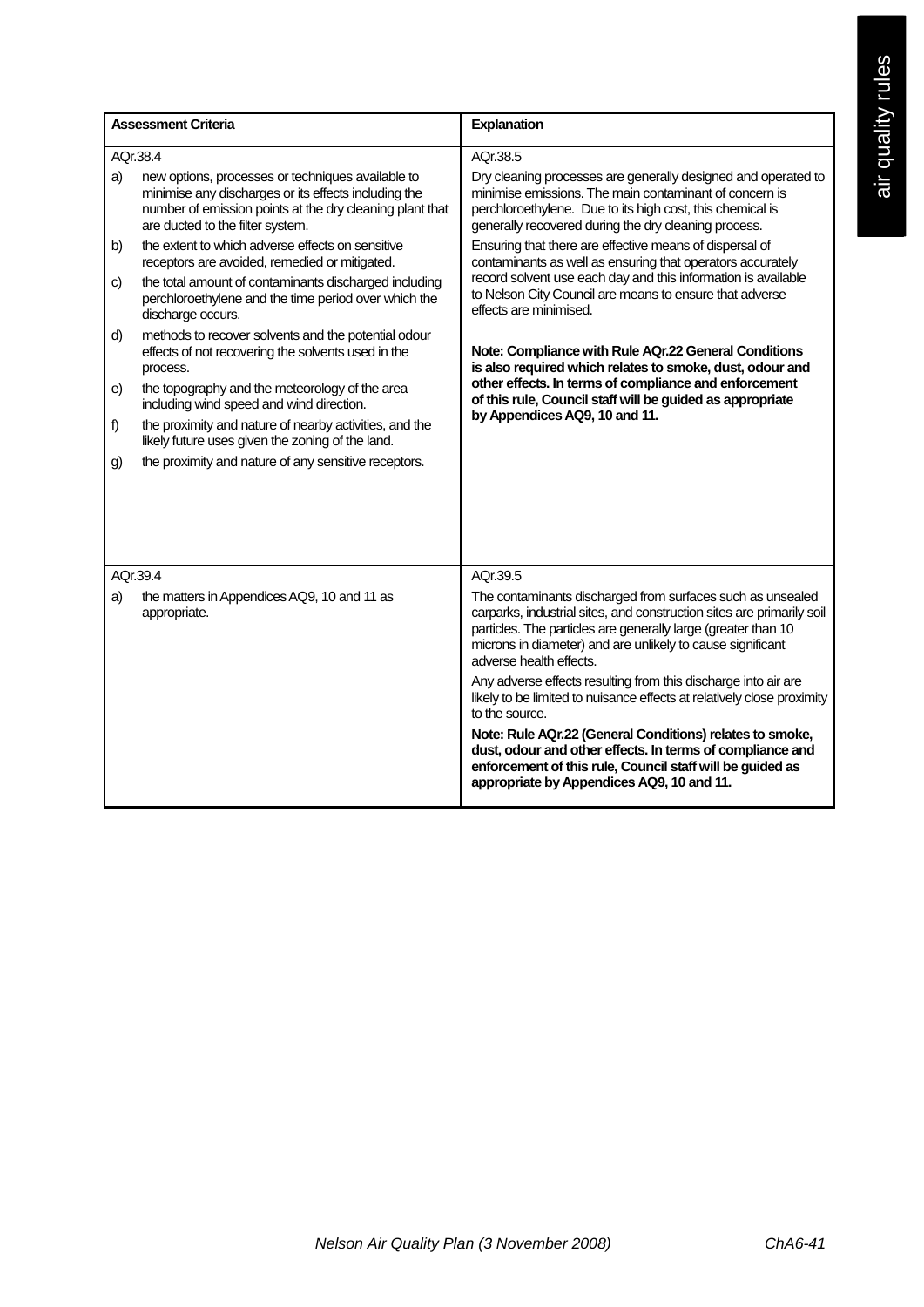| Item                                              | <b>Permitted</b>                                                                                                                                                                                                                                                                                                                                                                                                                             | <b>Controlled</b> | Discretionary/Non-<br>complying/ Prohibited                                             |
|---------------------------------------------------|----------------------------------------------------------------------------------------------------------------------------------------------------------------------------------------------------------------------------------------------------------------------------------------------------------------------------------------------------------------------------------------------------------------------------------------------|-------------------|-----------------------------------------------------------------------------------------|
| <b>AQr.40</b>                                     | AQr.40.1                                                                                                                                                                                                                                                                                                                                                                                                                                     | AQr.40.2          | AQr.40.3                                                                                |
| Food cooking and<br>smoking<br>Processing of oils | The discharge of any contaminant to air from<br>industrial or trade premises, or industrial or trade<br>processes, for cooking or smoking of food for<br>human or animal consumption, or the extraction,<br>distillation or purification of animal or vegetable<br>oil is permitted if:                                                                                                                                                      | Not applicable    | Any discharge that<br>contravenes a permitted<br>clause is a discretionary<br>activity. |
|                                                   | the capacity of any plant on the site<br>a)<br>cooking, smoking or processing of food for<br>human or animal consumption, or the<br>extraction, distillation or purification of<br>animal or vegetable oil does not exceed<br>250 kg per hour of raw material, and<br>b)<br>no rancid fats or oils are processed, and<br>no rendering of fats occurs.<br>C)<br>(Note: Compliance with Rule AQr.22<br>(General Conditions) is also required.) |                   |                                                                                         |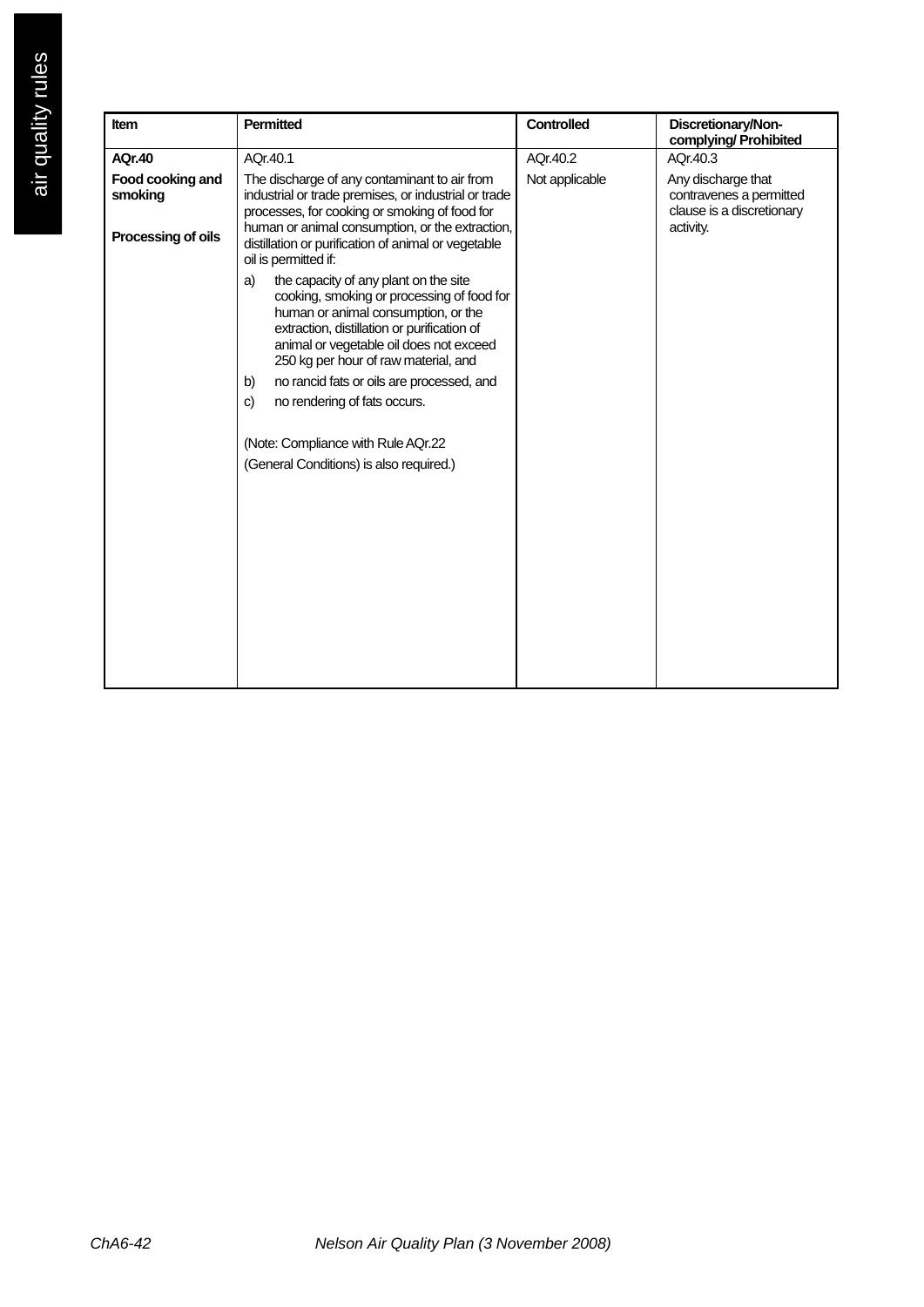| <b>Assessment Criteria</b> |                                                                                                                                     | <b>Explanation</b>                                                                                                                                                                                                                                                                                           |  |
|----------------------------|-------------------------------------------------------------------------------------------------------------------------------------|--------------------------------------------------------------------------------------------------------------------------------------------------------------------------------------------------------------------------------------------------------------------------------------------------------------|--|
|                            | AQr.40.4                                                                                                                            | AQr.40.5                                                                                                                                                                                                                                                                                                     |  |
| a)                         | the extent to which adverse effects on sensitive<br>receptors are avoided, remedied or mitigated.                                   | The nature of the discharge is such that the potential adverse<br>effects are limited to amenity type issues including odour. The                                                                                                                                                                            |  |
| b)                         | new options, processes or techniques available to<br>minimise any discharges or their effects including<br>means to minimise odour. | larger the plant and the greater volume of material it processes,<br>increases both the potential magnitude and frequency of adverse<br>effects occurring. Therefore the maximum permitted level is 250kg<br>per hour.                                                                                       |  |
| C)                         | the topography, and the meteorology of the area<br>including wind speed and direction.                                              | The main protection against adverse effects occurring is the siting of                                                                                                                                                                                                                                       |  |
| d)                         | the proximity and nature of nearby activities, and the<br>likely future uses given the zoning of the land.                          | the plant in an appropriate zoned location. Ensuring that any fats<br>and oils being processed are fresh (not rancid) also minimises<br>adverse effects. Rendering processes are well known for potentially                                                                                                  |  |
| e)                         | the proximity and nature of any sensitive receptors.                                                                                | bad odours unless appropriately sited and controlled. Such plants<br>and processes therefore require consideration by the resource<br>consent process.                                                                                                                                                       |  |
|                            |                                                                                                                                     | Discharges from domestic premises are not covered by this rule but<br>remain subject to the nuisance provisions of section 29 of the Health<br>Act 1956, and the general conditions in Rule AQr.22.                                                                                                          |  |
|                            |                                                                                                                                     | Note: where a combustion process is involved the relevant<br>rules must be complied with:                                                                                                                                                                                                                    |  |
|                            |                                                                                                                                     | AQr.27A for small-scale solid fuel;                                                                                                                                                                                                                                                                          |  |
|                            |                                                                                                                                     | AQr.23 for small-scale gas and liquid fuels;                                                                                                                                                                                                                                                                 |  |
|                            |                                                                                                                                     | AQr.28 - 31 for large-scale (various fuels).                                                                                                                                                                                                                                                                 |  |
|                            |                                                                                                                                     | Note: For industrial and trade activities, compliance with Rule<br>AQr.22 General Conditions is also required which relates to<br>smoke, dust, odour and other effects. In terms of compliance<br>and enforcement of this rule, Council staff will be guided as<br>appropriate by Appendices AQ9, 10 and 11. |  |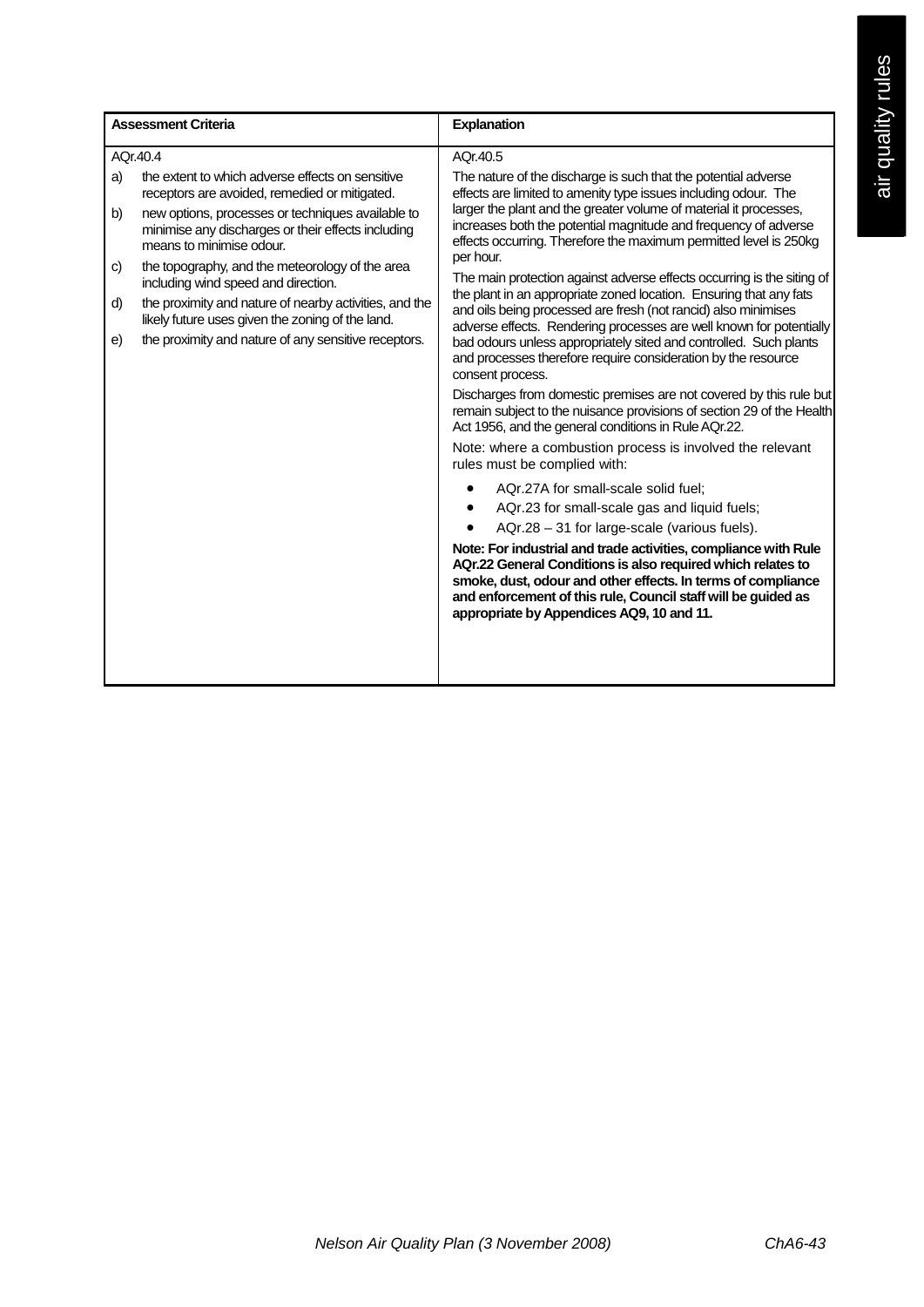| Item                               | <b>Permitted</b>                                                                                                                                                                                                                                                                                                                                                                                                                                                                                                                                                                                                                                                                                                                                                                                                                                                                                                                                                                                                                                                                                                                                                                                                                                                                                                                                                                                                                                                                                                                                                                                                                                                                                                                                                                                                                                                                      | Controlled                                                                                                                                                                                                                                                                                                                                                                                                                                                                                                                                                                                                                                                                                                                                                                                                                                                                                                                                                                                                                                                                                                                                                                                                                                                                                                                                                                                                                                                                                                                                                                                                                                                                                                                                                                                                                                                                                                                                                                                                                                                                                                                                                                                                                                                                                                                                                                                                                                                                                                                                                                                                                                                                                                                                                                                                                                                                                                                                                                                                                                                                                                                                                                               | Discretionary/Non-                                                                                                                                                                                                                                                                                                                                                                                                                                                                                                                                                                                                                                                                                  |
|------------------------------------|---------------------------------------------------------------------------------------------------------------------------------------------------------------------------------------------------------------------------------------------------------------------------------------------------------------------------------------------------------------------------------------------------------------------------------------------------------------------------------------------------------------------------------------------------------------------------------------------------------------------------------------------------------------------------------------------------------------------------------------------------------------------------------------------------------------------------------------------------------------------------------------------------------------------------------------------------------------------------------------------------------------------------------------------------------------------------------------------------------------------------------------------------------------------------------------------------------------------------------------------------------------------------------------------------------------------------------------------------------------------------------------------------------------------------------------------------------------------------------------------------------------------------------------------------------------------------------------------------------------------------------------------------------------------------------------------------------------------------------------------------------------------------------------------------------------------------------------------------------------------------------------|------------------------------------------------------------------------------------------------------------------------------------------------------------------------------------------------------------------------------------------------------------------------------------------------------------------------------------------------------------------------------------------------------------------------------------------------------------------------------------------------------------------------------------------------------------------------------------------------------------------------------------------------------------------------------------------------------------------------------------------------------------------------------------------------------------------------------------------------------------------------------------------------------------------------------------------------------------------------------------------------------------------------------------------------------------------------------------------------------------------------------------------------------------------------------------------------------------------------------------------------------------------------------------------------------------------------------------------------------------------------------------------------------------------------------------------------------------------------------------------------------------------------------------------------------------------------------------------------------------------------------------------------------------------------------------------------------------------------------------------------------------------------------------------------------------------------------------------------------------------------------------------------------------------------------------------------------------------------------------------------------------------------------------------------------------------------------------------------------------------------------------------------------------------------------------------------------------------------------------------------------------------------------------------------------------------------------------------------------------------------------------------------------------------------------------------------------------------------------------------------------------------------------------------------------------------------------------------------------------------------------------------------------------------------------------------------------------------------------------------------------------------------------------------------------------------------------------------------------------------------------------------------------------------------------------------------------------------------------------------------------------------------------------------------------------------------------------------------------------------------------------------------------------------------------------------|-----------------------------------------------------------------------------------------------------------------------------------------------------------------------------------------------------------------------------------------------------------------------------------------------------------------------------------------------------------------------------------------------------------------------------------------------------------------------------------------------------------------------------------------------------------------------------------------------------------------------------------------------------------------------------------------------------|
|                                    |                                                                                                                                                                                                                                                                                                                                                                                                                                                                                                                                                                                                                                                                                                                                                                                                                                                                                                                                                                                                                                                                                                                                                                                                                                                                                                                                                                                                                                                                                                                                                                                                                                                                                                                                                                                                                                                                                       |                                                                                                                                                                                                                                                                                                                                                                                                                                                                                                                                                                                                                                                                                                                                                                                                                                                                                                                                                                                                                                                                                                                                                                                                                                                                                                                                                                                                                                                                                                                                                                                                                                                                                                                                                                                                                                                                                                                                                                                                                                                                                                                                                                                                                                                                                                                                                                                                                                                                                                                                                                                                                                                                                                                                                                                                                                                                                                                                                                                                                                                                                                                                                                                          |                                                                                                                                                                                                                                                                                                                                                                                                                                                                                                                                                                                                                                                                                                     |
| <b>AQr.41</b><br><b>Fumigation</b> | AQr.41.1<br>The discharge of any contaminant to<br>air from fumigation is permitted if:<br>a) It is undertaken outside the Port<br>Security Area and involves<br>methyl bromide, ethylene di-<br>bromide, hydrogen or calcium<br>cyanide, phosphine, or<br>chloropicrin, and:<br>the volume fumigated at any<br>$\vert$<br>one time does not exceed<br>34 cubic metres, and<br>ii)<br>the fumigation does not<br>occur within 50 metres of<br>any sensitive receptor, and<br>there are not more than 10<br>iii)<br>fumigations on the site over<br>any 12 month period, or<br>b) It is undertaken inside the Port<br>Security Area of the Port Nelson<br>and involves methyl bromide,<br>and:<br>the fumigation is within a<br>i)<br>shipping container and the<br>amount of methyl bromide<br>used does not exceed 3 kg,<br>and<br>the fumigation does not occur<br>ii)<br>within 100 metres of the<br>landward perimeter of the Port<br>Security Area and within 100<br>metres of any berthed<br>passenger ship occupied by<br>passengers, and<br>iii)<br>the container is opened to<br>ventilate between the hours of<br>9am to 5pm daylight saving<br>time when that is in force, and<br>otherwise between the hours<br>10am to 3pm NZST, and<br>iv)<br>a. not more than 1 container is<br>opened to the atmosphere<br>during any one hour period<br>if the fumigation takes place<br>at least 100 metres from the<br>landward perimeter of the<br>Port Security Area and at<br>least 100 metres from any<br>berthed passenger ship<br>occupied by passengers, or<br>b. not more than 4 containers<br>are opened to the<br>atmosphere during any one<br>hour period, if the fumigation<br>takes place at least 200<br>metres from the landward<br>perimeter of the Port<br>Security Area and at least<br>200 metres from any<br>berthed passenger ship<br>occupied by passengers, | AQr.41.2<br>The discharge of methyl bromide to air from fumigation<br>within the Port Security Area of Port Nelson is a controlled<br>activity if:<br>a) the concentration of methyl bromide from all discharges<br>of methyl bromide occurring within the Port Security<br>Area, including the combined discharges from permitted<br>and controlled activities, does not exceed 3.9 mg/m3<br>(calculated as a one hour average) at any point on or<br>beyond the landward boundary of the Port Security<br>Area, and<br>b) the concentration of methyl bromide from all discharges<br>of methyl bromide occurring within the Port Security Area<br>resulting from controlled activities does not exceed<br>$0.0025$ mg/m <sup>3</sup> (calculated as an annual average) at any<br>point on or beyond the landward boundary of the Port<br>Security Area, and<br>c) the fumigation takes place within a shipping container<br>(other than fumigation within a shipping container<br>pursuant to Rule AQr.41.1), and<br>any shipping container used is at least 50 metres<br>i)<br>inside the landward perimeter of the Port Security<br>Area and further than 50 metres from any berthed<br>passenger ship occupied by passengers, and<br>the methyl bromide in the air space of the fumigated<br>ii)<br>volume is captured and either<br>destroyed or<br>recovered at the end of the fumigation period, and<br>methyl bromide capture from the container operates<br>iii)<br>until the concentration of methyl bromide in the air in<br>the container is reduced to 5 ppmv or less before the<br>container is opened to the atmosphere, and<br>at least 12 hours prior to ventilating any container to<br>iv)<br>the atmosphere written notification is given to the<br>Port Security Office of the amount of methyl bromide<br>to be used in the fumigation, the number of<br>containers to be ventilated, the hours when the<br>fumigation will commence and when opening for<br>ventilation is expected to occur, or<br>d) the fumigation takes place entirely within an enclosed<br>building, and<br>the enclosed building is at least 100 metres inside<br>i)<br>the landward perimeter of the Port Security Area<br>and further than 100 metres from any berthed<br>passenger ship occupied by passengers, and<br>the total amount of methyl bromide used in any<br>ii)<br>fumigation within the building does not exceed 250<br>kg, and<br>iii)<br>the fumigation occurs under gas-proof sheets, and<br>the methyl bromide in the air space of the fumigated<br>iv)<br>volume is captured and either destroyed or<br>recovered at the end of the fumigation period, and<br>the capture system is operated until the total rate at<br>V)<br>which methyl bromide is removed from all<br>fumigated volumes within the building that are to be<br>ventilated, as determined in accordance with<br>definition A2-24C, has decreased to:<br>a. less than 2.2 g/sec if the discharge from the<br>fumigated volume(s) under covers is being<br>ventilated to discharge stacks, or<br>b. less than 1.0 g/sec if the fumigated volume(s)<br>are being opened by the removal of the covers | complying/ Prohibited<br>AQr.41.3<br>Any discharge<br>that<br>contravenes a permitted<br>or controlled clause is a<br>restricted discretionary<br>activity.<br>Discretion restricted to<br>i) the type and quantity<br>of fumigant, and<br>ii) the quantity of<br>fumigants, and<br>iii) the frequency of<br>discharge, and<br>iv) the time and location<br>of the fumigation,<br>and<br>v) the containment,<br>dispersal,<br>destruction or<br>recovery of<br>fumigants, and<br>notification of<br>vi)<br>affected parties prior<br>to fumigation, and<br>control of potential<br>Vii)<br>adverse effects on<br>human health and<br>ecosystems, and<br>viii)<br>control of odour, gas<br>and dust. |
|                                    | and<br>RULE CONTINUES ON NEXT                                                                                                                                                                                                                                                                                                                                                                                                                                                                                                                                                                                                                                                                                                                                                                                                                                                                                                                                                                                                                                                                                                                                                                                                                                                                                                                                                                                                                                                                                                                                                                                                                                                                                                                                                                                                                                                         | and ventilated directly to the atmosphere in the<br>building, and                                                                                                                                                                                                                                                                                                                                                                                                                                                                                                                                                                                                                                                                                                                                                                                                                                                                                                                                                                                                                                                                                                                                                                                                                                                                                                                                                                                                                                                                                                                                                                                                                                                                                                                                                                                                                                                                                                                                                                                                                                                                                                                                                                                                                                                                                                                                                                                                                                                                                                                                                                                                                                                                                                                                                                                                                                                                                                                                                                                                                                                                                                                        |                                                                                                                                                                                                                                                                                                                                                                                                                                                                                                                                                                                                                                                                                                     |
|                                    | PAGE                                                                                                                                                                                                                                                                                                                                                                                                                                                                                                                                                                                                                                                                                                                                                                                                                                                                                                                                                                                                                                                                                                                                                                                                                                                                                                                                                                                                                                                                                                                                                                                                                                                                                                                                                                                                                                                                                  | RULE CONTINUES ON NEXT PAGE                                                                                                                                                                                                                                                                                                                                                                                                                                                                                                                                                                                                                                                                                                                                                                                                                                                                                                                                                                                                                                                                                                                                                                                                                                                                                                                                                                                                                                                                                                                                                                                                                                                                                                                                                                                                                                                                                                                                                                                                                                                                                                                                                                                                                                                                                                                                                                                                                                                                                                                                                                                                                                                                                                                                                                                                                                                                                                                                                                                                                                                                                                                                                              |                                                                                                                                                                                                                                                                                                                                                                                                                                                                                                                                                                                                                                                                                                     |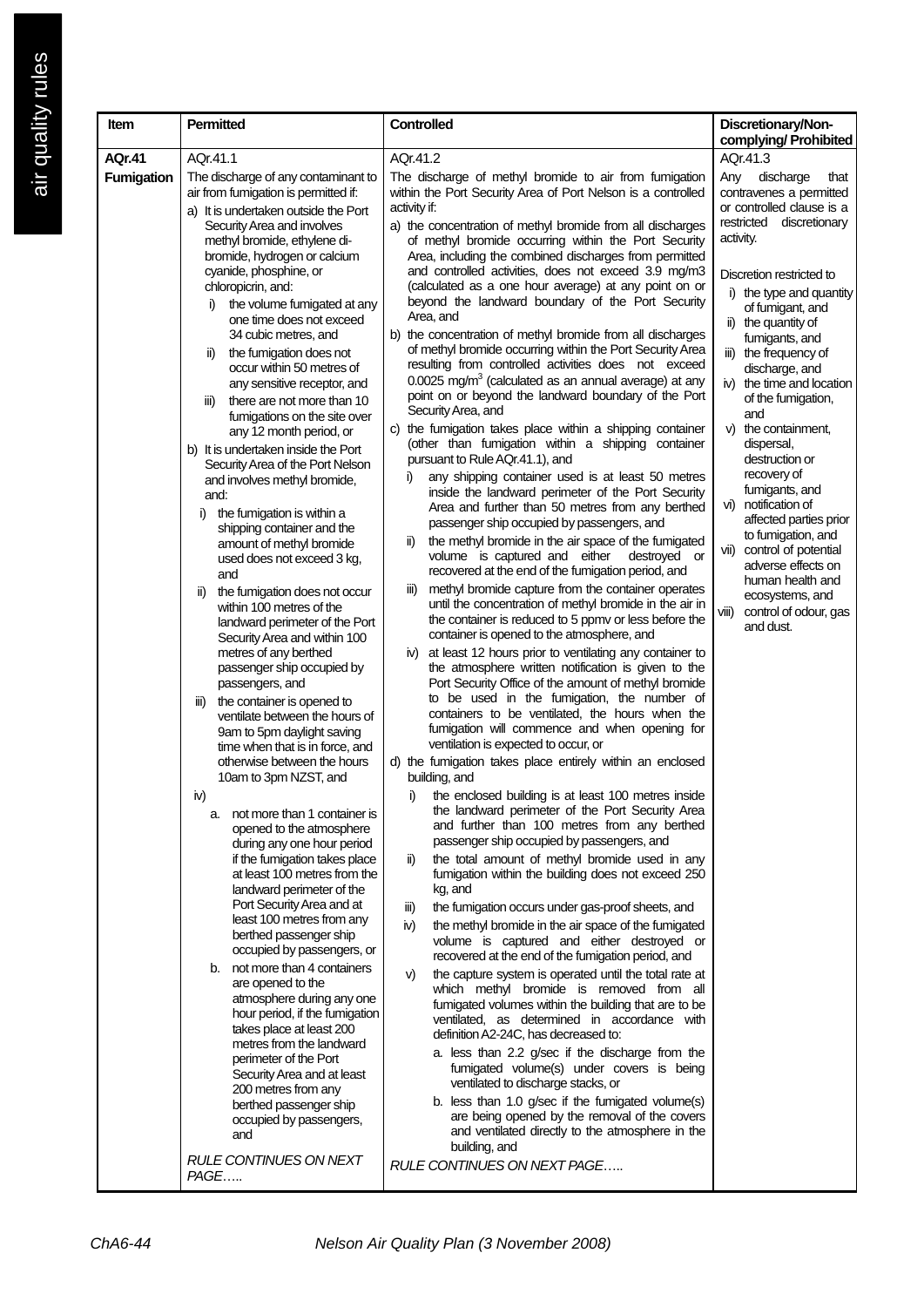| <b>Assessment Criteria</b>                                                                                                                                                                                                 | <b>Explanation</b>                                                                                                                                                                                                                                                                                                                                                                                                                                                                                                                                                                                                                                                                                                                                                           |
|----------------------------------------------------------------------------------------------------------------------------------------------------------------------------------------------------------------------------|------------------------------------------------------------------------------------------------------------------------------------------------------------------------------------------------------------------------------------------------------------------------------------------------------------------------------------------------------------------------------------------------------------------------------------------------------------------------------------------------------------------------------------------------------------------------------------------------------------------------------------------------------------------------------------------------------------------------------------------------------------------------------|
| AQr.41.4                                                                                                                                                                                                                   | AQr.41.5                                                                                                                                                                                                                                                                                                                                                                                                                                                                                                                                                                                                                                                                                                                                                                     |
| a) the nature of the fumigant.                                                                                                                                                                                             | Fumigation is defined in Chapter A2.                                                                                                                                                                                                                                                                                                                                                                                                                                                                                                                                                                                                                                                                                                                                         |
| b) the potential adverse effects of any discharge of<br>fumigants on public health or on the environment.<br>c) the proximity and nature of nearby activities, and the<br>likely future uses given the zoning of the land. | The rule provides as a permitted activity for domestic and commercial<br>scale fumigation, provided the fumigation does not involve the more<br>toxic fumigants listed in clause (a) of the permitted column and provided<br>that the use of the fumigant can meet the general conditions in Rule<br>AQr.22.                                                                                                                                                                                                                                                                                                                                                                                                                                                                 |
| d) the proximity and nature of any sensitive receptors.                                                                                                                                                                    | Limited use of more toxic fumigants such as cyanide, methyl bromide,                                                                                                                                                                                                                                                                                                                                                                                                                                                                                                                                                                                                                                                                                                         |
| e) the potential duration and quantity of fumigant in the<br>adjacent environment.<br>the persistence and bio-accumulation potential of<br>$\ddot{\phantom{1}}$<br>the discharge.                                          | ethylene dibromide, phosphine and chloropicrin is provided as a<br>permitted activity provided again that it meets certain standards and<br>terms, including complying with the conditions in Rule AQr.22. This is to<br>allow fumigation for emergency or quarantine purposes of shipping                                                                                                                                                                                                                                                                                                                                                                                                                                                                                   |
| g) consideration of alternative means of fumigation, or<br>means of containing, destroying or recovering<br>fumigants.                                                                                                     | containers of goods, on occasion and as needed. If a shipping<br>container is opened and found to contain a pest, it needs to be closed<br>up and fumigated as soon as practicable. Large volumes of fumigant                                                                                                                                                                                                                                                                                                                                                                                                                                                                                                                                                                |
| h) the potential or actual effects of odour and<br>particulate matter on the receiving environment.<br>the necessity of the activity to meet national or<br>i)                                                             | are not involved, and restrictions have been placed on the number of<br>fumigations that can occur over a 12 month period, and on the<br>proximity to residences and other sensitive sites.                                                                                                                                                                                                                                                                                                                                                                                                                                                                                                                                                                                  |
| international trade requirements.                                                                                                                                                                                          | Within the Port Security Area of Port Nelson, separate permitted rules                                                                                                                                                                                                                                                                                                                                                                                                                                                                                                                                                                                                                                                                                                       |
| the cumulative effects with other fumigations or<br>$\mathbf{I}$<br>potential fumigations.<br>For controlled activities, as well as a) to j) (as relevant),                                                                | apply to fumigation of containers involving up to 3kg of methyl bromide,<br>subject to specific conditions. Containers within the Port Security Area<br>using more than 3kg of methyl bromide must use capture and                                                                                                                                                                                                                                                                                                                                                                                                                                                                                                                                                           |
| the following additional matter applies:                                                                                                                                                                                   | destruction/recovery of the fumigant. Such use is a controlled activity<br>subject to the standards set out in the rule.                                                                                                                                                                                                                                                                                                                                                                                                                                                                                                                                                                                                                                                     |
| k) methods to minimise leakage of fumigant,<br>particularly when the gas is introduced, and during                                                                                                                         | Similarly within the Port Security Area, fumigation with methyl bromide                                                                                                                                                                                                                                                                                                                                                                                                                                                                                                                                                                                                                                                                                                      |
| fumigation.                                                                                                                                                                                                                | under gas-proof covers using capture and destruction/recovery<br>technology can be a controlled activity, but only if the fumigation occurs<br>within a building, and the standards for the controlled activity rule are<br>met. These standards relate to setback distances, the residual                                                                                                                                                                                                                                                                                                                                                                                                                                                                                   |
|                                                                                                                                                                                                                            | concentration of methyl bromide before the fumigation can be opened<br>to the air, maximum boundary concentrations of methyl bromide, and<br>other matters.                                                                                                                                                                                                                                                                                                                                                                                                                                                                                                                                                                                                                  |
|                                                                                                                                                                                                                            | Compliance with AQr.41.2 b) should be demonstrated using dispersion<br>modelling presented as part of any application for resource consents<br>under AQr.41.2. The dispersion modelling must take account of all<br>fumigations that are or are proposed to be carried out in accordance<br>with AQr.41.2 d) (fumigations within buildings), including those permitted<br>by consents already granted. However, fumigations carried out in<br>accordance with AQr.41.2 c) (fumigations in containers with methyl<br>bromide capture) do not need to be included in the modelling, because<br>they have been shown to make negligible contributions to methyl<br>bromide concentrations at the boundary.                                                                      |
|                                                                                                                                                                                                                            | Generally, the annual average modelling should spread the total methyl<br>bromide emissions from each emission source over all hours during<br>which emissions may occur from that emission source, taking account                                                                                                                                                                                                                                                                                                                                                                                                                                                                                                                                                           |
|                                                                                                                                                                                                                            | of any seasonal or daily operating patterns.<br>All other fumigation requires a restricted discretionary resource consent:<br>that is, fumigation not meeting the permitted standards, fumigation that<br>does not meet the standards in the controlled rule for use of capture<br>and destruction/recovery technology (including use of capture and<br>destruction/recovery technology outside the Port Security Area), and<br>fumigations occurring outdoors (e.g. of logs) or in ships. Because of the<br>toxicity of the fumigants covered in this rule, and the quantities used (up<br>to half a tonne of methyl bromide for fumigation of export logs), use of<br>these fumigants needs to be considered carefully by the restricted<br>discretionary consent process. |
|                                                                                                                                                                                                                            | All methyl bromide fumigation subject to discretionary resource consent<br>will need to demonstrate compliance with the (chronic) TEL (tolerable<br>exposure limit) for methyl bromide set in the Hazardous Substances<br>Regulations (refer Environment Court decision C66/2008).                                                                                                                                                                                                                                                                                                                                                                                                                                                                                           |
|                                                                                                                                                                                                                            | CONTINUES ON NEXT PAGE                                                                                                                                                                                                                                                                                                                                                                                                                                                                                                                                                                                                                                                                                                                                                       |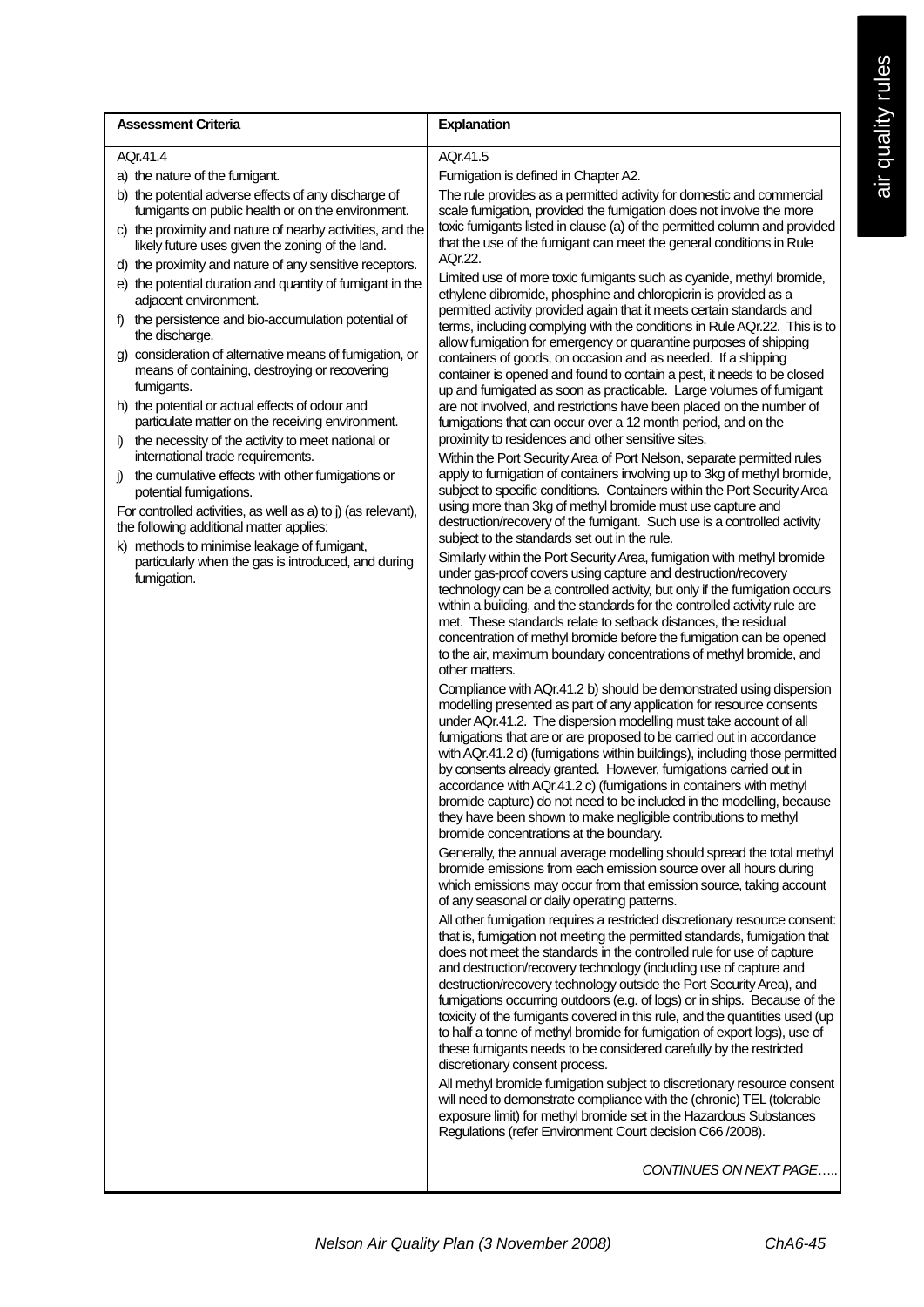| Item              | <b>Permitted</b>                                                            | <b>Controlled</b>                                                                                      | Discretionary/Non-<br>complying/ Prohibited |
|-------------------|-----------------------------------------------------------------------------|--------------------------------------------------------------------------------------------------------|---------------------------------------------|
| <b>AQr.41</b>     | c. provided there is no                                                     | notwithstanding (v) above the ventilation discharge<br>VI)                                             |                                             |
| <b>Fumigation</b> | simultaneous opening                                                        | from the capture system(s) is allowed to discharge                                                     |                                             |
| continued         | under a. and b., and                                                        | directly to the discharge stack or stacks (rather than                                                 |                                             |
|                   | at least 12 hours prior to<br>V)                                            | being re-circulated into the air space of the fumigated                                                |                                             |
|                   | ventilating any container                                                   | volume) if the total rate of discharge to the stack or                                                 |                                             |
|                   | to the atmosphere                                                           | stacks at any time is less than 2.2 g/sec, and                                                         |                                             |
|                   | written notification is                                                     | vii) if a period of more than 30 minutes elapses between:                                              |                                             |
|                   | given to the Port Security<br>Office of the amount of                       | a. stopping the capture system and ventilating via<br>the discharge stacks, or                         |                                             |
|                   | methyl bromide to be<br>used in the fumigation,<br>the number of containers | b. stopping the capture system and opening a<br>fumigated volume to the atmosphere, or                 |                                             |
|                   | to be ventilated, the<br>hours when the                                     | c. stopping ventilating via the discharge stacks and<br>opening a fumigated volume to the atmosphere,  |                                             |
|                   | fumigation will                                                             | then the capture system or ventilation to the                                                          |                                             |
|                   | commence and when                                                           | discharge stacks shall be operated if necessary until                                                  |                                             |
|                   | opening for ventilation is                                                  | the rate at which methyl bromide is removed from the                                                   |                                             |
|                   | expected to occur, and                                                      | fumigated volume is reduced below the rate stated in<br>v) a or b as appropriate, and                  |                                             |
|                   | no ventilation occurs at a<br>VI)                                           | the spatial average of concentrations of methyl                                                        |                                             |
|                   | time when the Port                                                          | VIII)<br>bromide measured 1 metre above floor level within                                             |                                             |
|                   | Security Office register<br>indicates an intention to                       | the first hour of fumigation inside the building at not                                                |                                             |
|                   | ventilate a fumigation at                                                   | less than eight representative locations, shall not                                                    |                                             |
|                   | the same time as                                                            | exceed 14 ppm (60 mg/m <sup>3</sup> ), and                                                             |                                             |
|                   | proposed, other than                                                        | the concentrations of methyl bromide measured at 1<br>ix)                                              |                                             |
|                   | fumigation within a                                                         | or more monitoring locations 0.75-1.5 m below the                                                      |                                             |
|                   | shipping container<br>pursuant to Rule                                      | roof ridge line vent in the building shall not exceed 14<br>ppm (60 mg/m3) at any time, and            |                                             |
|                   | AQr.41.2 c) or after                                                        | at least 12 hours prior to opening a fumigation volume<br>X)                                           |                                             |
|                   | removal of the gas-proof                                                    | to the atmosphere or ventilating via discharge stacks                                                  |                                             |
|                   | sheets from fumigation                                                      | written notification must be given to the Port Security                                                |                                             |
|                   | pursuant to AQr.41.2 d),                                                    | Office of the amount of methyl bromide to be used in                                                   |                                             |
|                   | and                                                                         | the fumigation, the hours when the fumigation will                                                     |                                             |
|                   | a record is kept of the<br>vii)<br>type and quantity of                     | commence, and when opening or ventilation is<br>expected to occur.                                     |                                             |
|                   | fumigant used each day,                                                     | Control reserved over:                                                                                 |                                             |
|                   | the time of fumigation                                                      | i)<br>monitoring,                                                                                      |                                             |
|                   | and venting, and where                                                      | ii)<br>keeping of records,                                                                             |                                             |
|                   | the discharge occurs, to                                                    | iii)<br>duration of consent,                                                                           |                                             |
|                   | be supplied to Nelson<br>City Council on request,                           | iv)<br>review of conditions,                                                                           |                                             |
|                   | and                                                                         | V)<br>training requirements for operators,                                                             |                                             |
|                   | viii)<br>the maximum number of                                              | vi)<br>the operation of the fumigation<br>process<br>to<br>minimise discharge of methyl bromide to the |                                             |
|                   | containers fumigated                                                        | atmosphere and to control potential adverse                                                            |                                             |
|                   | and ventilated during any                                                   | effects on human health and ecosystems,                                                                |                                             |
|                   | year in accordance with<br>clause b of this rule,                           | methods to minimise leakage of fumigant,<br>vii)                                                       |                                             |
|                   | defined by the                                                              | viii)<br>the time at which the fumigation, and any<br>discharge including any ventilating to<br>the    |                                             |
|                   | expression:- (Number of                                                     | atmosphere occurs,                                                                                     |                                             |
|                   | containers fumigated at                                                     | the circumstances when ventilation of methyl<br>ix)                                                    |                                             |
|                   | 100-199 m from the                                                          | bromide to the discharge stacks may occur,                                                             |                                             |
|                   | boundary) + (number of                                                      | the configuration of the building in which the<br>X)                                                   |                                             |
|                   | containers fumigated at<br>200 m or more from the                           | fumigation occurs, including but not limited to the                                                    |                                             |
|                   | boundary divided by 4)                                                      | number, dimensions and location of discharge<br>stacks and roof ventilators and the need for and       |                                             |
|                   | must not in total exceed                                                    | capacity of fans associated with these,                                                                |                                             |
|                   | 200, or                                                                     | the number of fumigations occurring,<br>xi)                                                            |                                             |
|                   | c) it involves the use of any                                               | signage, notices and methods of excluding<br>XII)                                                      |                                             |
|                   | fumigant other than those                                                   | people.                                                                                                |                                             |
|                   | listed in a) above.                                                         | Applications need not be notified, the written approval of                                             |                                             |
|                   | (Note: Compliance with Rule                                                 | affected persons will not be necessary, and notice of                                                  |                                             |
|                   | AQr.22 (General Conditions) is<br>also required.)                           | applications need not be served on any person.                                                         |                                             |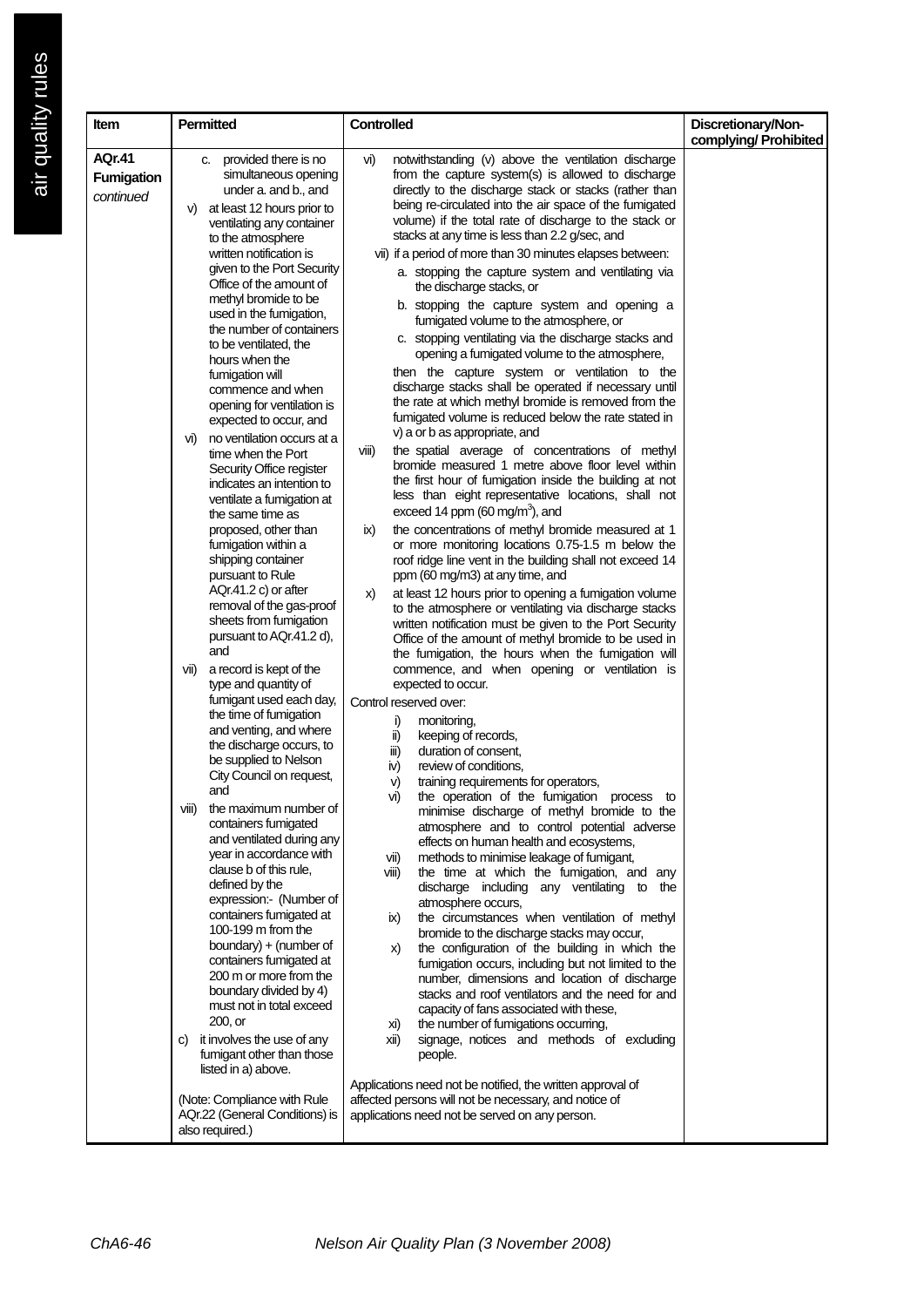| <b>Assessment Criteria</b> | Explanation                                                                                                                                                                                                                                                                                                                                                                                                                                                                                                                                                                                                                                                                                                                                                                                                                                                                                                                                                                                                                                                                                            |
|----------------------------|--------------------------------------------------------------------------------------------------------------------------------------------------------------------------------------------------------------------------------------------------------------------------------------------------------------------------------------------------------------------------------------------------------------------------------------------------------------------------------------------------------------------------------------------------------------------------------------------------------------------------------------------------------------------------------------------------------------------------------------------------------------------------------------------------------------------------------------------------------------------------------------------------------------------------------------------------------------------------------------------------------------------------------------------------------------------------------------------------------|
|                            | Most fumigation currently occurs within Port Nelson for operational<br>reasons, and it is recognised that the fumigation is a requirement<br>of national and international trade authorities. Clause i) of the<br>Assessment Criteria includes this as a matter of consideration<br>when processing any resource consent application. The Port<br>Security Area is considered an appropriate location for such<br>mandatory fumigation, provided the location of the fumigation<br>within the Port Security Area is suitable and appropriate conditions<br>can be placed on the resource consent to ensure that there are no<br>adverse effects on residential areas, including berthed passenger<br>ships which are occupied by passengers, and other areas open to<br>public access.<br>The Council undertakes to forward to the Port Nelson<br>Environmental Consultative Committee all monitoring results it<br>receives from fumigation occurring within the Port Industrial Area.<br>Note: where a fumigant is used in an agricultural context (see A2-4<br>for definition) Rule AQr.56 applies. |
|                            |                                                                                                                                                                                                                                                                                                                                                                                                                                                                                                                                                                                                                                                                                                                                                                                                                                                                                                                                                                                                                                                                                                        |
|                            |                                                                                                                                                                                                                                                                                                                                                                                                                                                                                                                                                                                                                                                                                                                                                                                                                                                                                                                                                                                                                                                                                                        |
|                            |                                                                                                                                                                                                                                                                                                                                                                                                                                                                                                                                                                                                                                                                                                                                                                                                                                                                                                                                                                                                                                                                                                        |
|                            |                                                                                                                                                                                                                                                                                                                                                                                                                                                                                                                                                                                                                                                                                                                                                                                                                                                                                                                                                                                                                                                                                                        |
|                            |                                                                                                                                                                                                                                                                                                                                                                                                                                                                                                                                                                                                                                                                                                                                                                                                                                                                                                                                                                                                                                                                                                        |
|                            |                                                                                                                                                                                                                                                                                                                                                                                                                                                                                                                                                                                                                                                                                                                                                                                                                                                                                                                                                                                                                                                                                                        |
|                            |                                                                                                                                                                                                                                                                                                                                                                                                                                                                                                                                                                                                                                                                                                                                                                                                                                                                                                                                                                                                                                                                                                        |
|                            |                                                                                                                                                                                                                                                                                                                                                                                                                                                                                                                                                                                                                                                                                                                                                                                                                                                                                                                                                                                                                                                                                                        |
|                            |                                                                                                                                                                                                                                                                                                                                                                                                                                                                                                                                                                                                                                                                                                                                                                                                                                                                                                                                                                                                                                                                                                        |
|                            |                                                                                                                                                                                                                                                                                                                                                                                                                                                                                                                                                                                                                                                                                                                                                                                                                                                                                                                                                                                                                                                                                                        |
|                            |                                                                                                                                                                                                                                                                                                                                                                                                                                                                                                                                                                                                                                                                                                                                                                                                                                                                                                                                                                                                                                                                                                        |
|                            |                                                                                                                                                                                                                                                                                                                                                                                                                                                                                                                                                                                                                                                                                                                                                                                                                                                                                                                                                                                                                                                                                                        |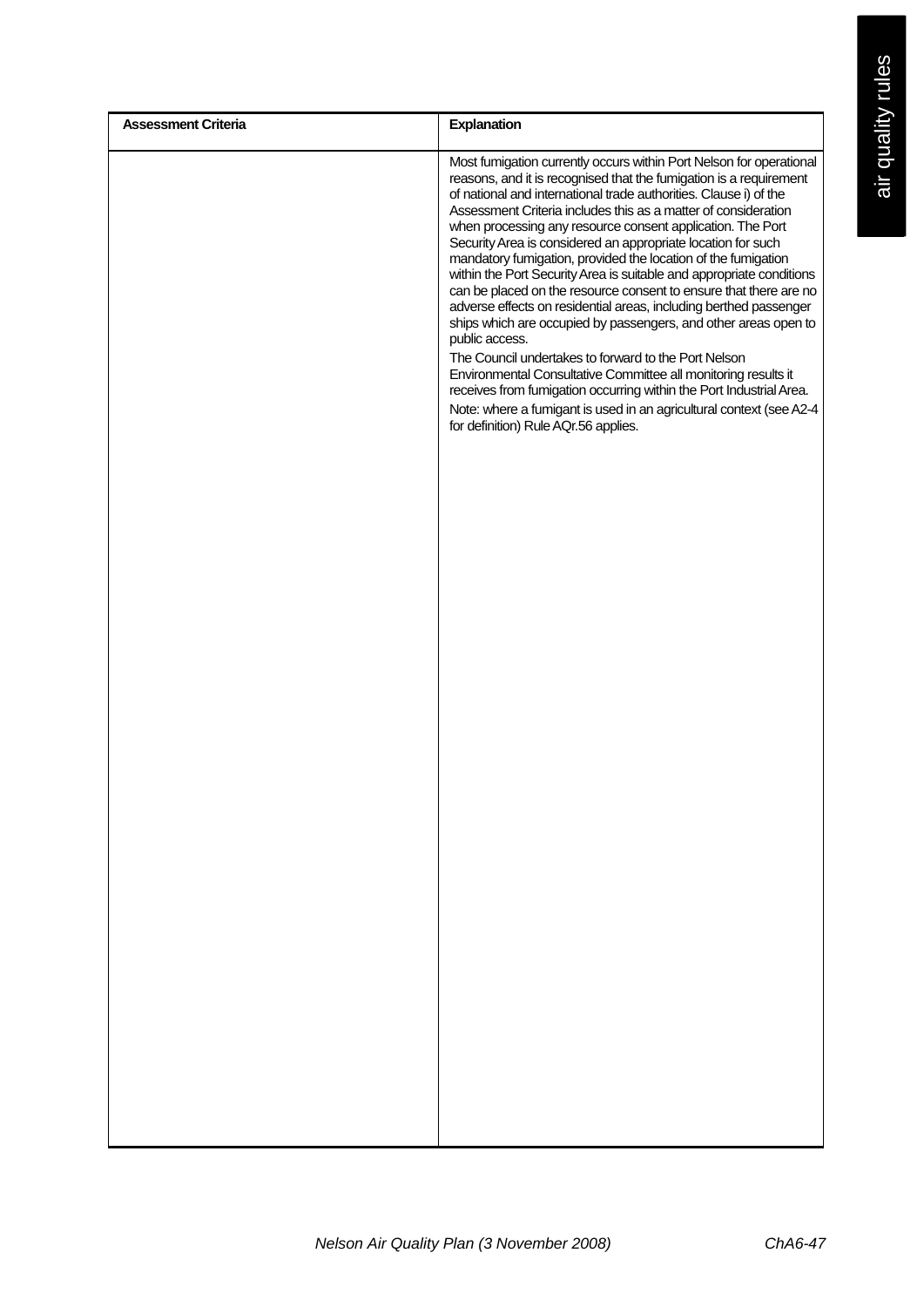| <b>Item</b>                                                             | <b>Permitted</b>                                                                                                                                                                                                                                                                                                                                                                                                                                                                                                                                                                                                                                                                                                                                                                                                                                              | <b>Controlled</b>          | Discretionary/Non-<br>complying/ Prohibited                                                         |
|-------------------------------------------------------------------------|---------------------------------------------------------------------------------------------------------------------------------------------------------------------------------------------------------------------------------------------------------------------------------------------------------------------------------------------------------------------------------------------------------------------------------------------------------------------------------------------------------------------------------------------------------------------------------------------------------------------------------------------------------------------------------------------------------------------------------------------------------------------------------------------------------------------------------------------------------------|----------------------------|-----------------------------------------------------------------------------------------------------|
| <b>AQr.42</b><br><b>Heat and water</b><br>vapour from<br>cooling towers | AQr.42.1<br>The discharge of heat and water vapour from<br>cooling towers is permitted if:<br>no more than 1MW of heat per hour is<br>a)<br>dissipated on the site.<br>(Note: Compliance with Rule AQr.22<br>(General Conditions) is also required.)                                                                                                                                                                                                                                                                                                                                                                                                                                                                                                                                                                                                          | AQr.42.2<br>Not applicable | AQr.42.3<br>Any discharge that<br>contravenes the permitted rule<br>is a discretionary activity.    |
| <b>AQr.43</b><br><b>Metal work</b><br>processes and<br>metal degreasing | AQr.43.1<br>The discharge of any contaminant into air from<br>metal work processes or metal degreasing is<br>permitted if:<br>where a total of more than 5 kg of welding<br>a)<br>rod, solder, solvent or degreaser per<br>working day is used on the site:<br>any discharge point is 2 metres above<br>i)<br>the highest point of the building<br>containing the operation, and<br>the discharge is vertical and<br>ii)<br>unimpeded by any immediately<br>adjacent buildings, and<br>for metal degreasing a record is kept of the<br>b)<br>daily quantity and type of the degreaser<br>used, to be supplied to Nelson City Council<br>on request, and<br>no metal coating, or heat treatment (other<br>C)<br>than for welding, soldering, or shaping) of<br>metals occurs.<br>(Note: Compliance with Rule AQr.22 (General<br>Conditions) is also required.) | AQr.43.2<br>Not applicable | AQr.43.3<br>Any discharge that<br>contravenes a permitted<br>clause is a discretionary<br>activity. |
| <b>AQr.44</b><br><b>Petroleum retailing</b>                             | AQr.44.1<br>The discharge of any contaminant into air from<br>petroleum retailing and evaporation emissions of<br>volatile hydrocarbon species is permitted if:<br>the general conditions in Rule AQr.22 are<br>a)<br>met.                                                                                                                                                                                                                                                                                                                                                                                                                                                                                                                                                                                                                                    | AQr.44.2<br>Not applicable | AQr.44.2<br>Not applicable                                                                          |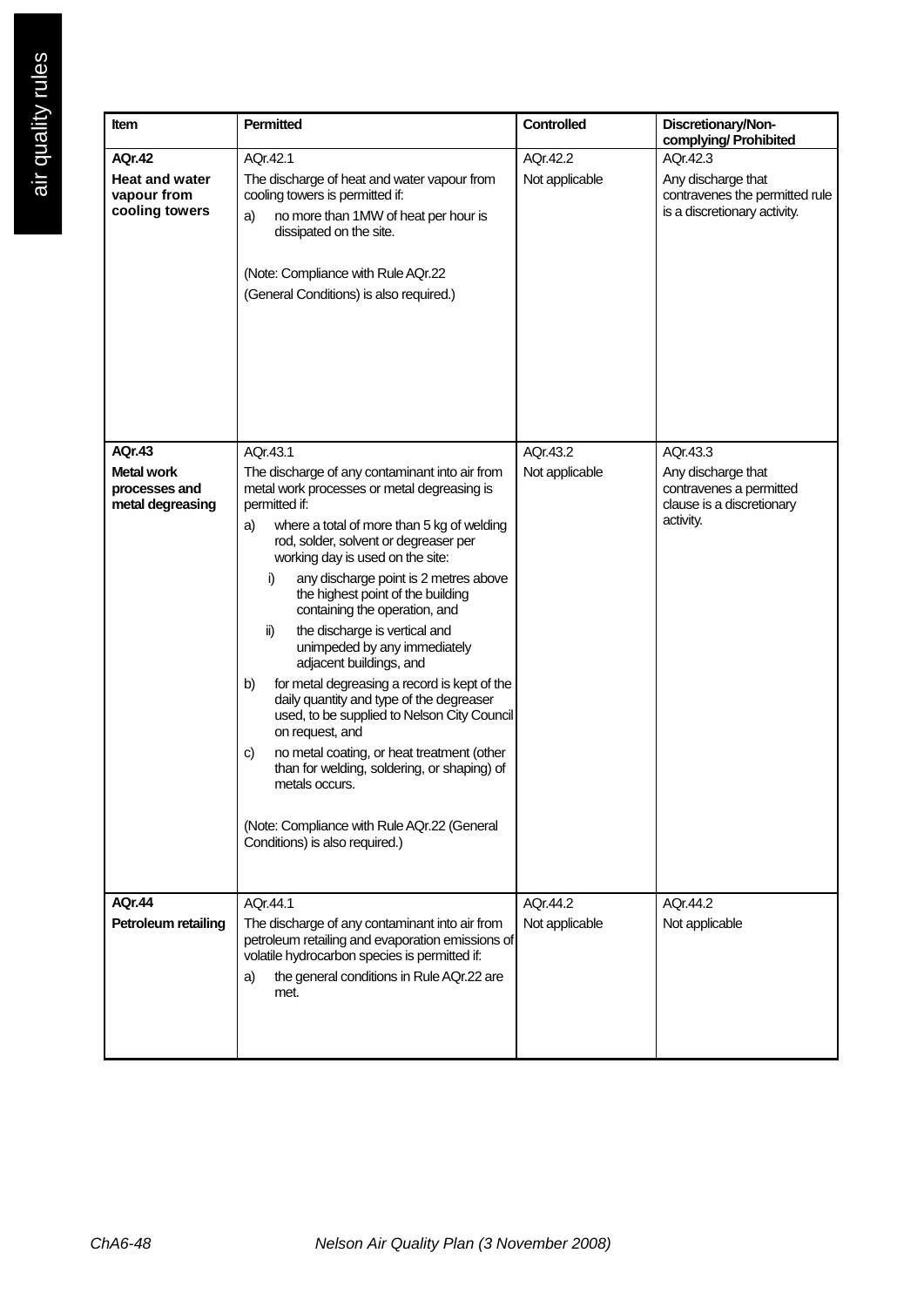| <b>Assessment Criteria</b> |                                                                                                                                                                    | Explanation                                                                                                                                                                                                                                                                                                                                                                                                                                                                                                     |  |
|----------------------------|--------------------------------------------------------------------------------------------------------------------------------------------------------------------|-----------------------------------------------------------------------------------------------------------------------------------------------------------------------------------------------------------------------------------------------------------------------------------------------------------------------------------------------------------------------------------------------------------------------------------------------------------------------------------------------------------------|--|
| AQr.42.4                   |                                                                                                                                                                    | AQr.42.5                                                                                                                                                                                                                                                                                                                                                                                                                                                                                                        |  |
| a)                         | the extent to which adverse effects on sensitive<br>receptors are avoided, remedied or mitigated.                                                                  | Small-scale heat and water vapour plumes or steam from cooling<br>towers are generally not considered to have significant adverse                                                                                                                                                                                                                                                                                                                                                                               |  |
| b)                         | new options, processes or techniques available to<br>minimise any discharges or their effects.                                                                     | environmental effects.<br>Appropriate maintenance of cooling towers will minimise discharges                                                                                                                                                                                                                                                                                                                                                                                                                    |  |
| c)                         | the maintenance and operation of the device to<br>ensure minimal discharges to air.                                                                                | to air.<br>Discharges of more than 5MW have the potential to affect air                                                                                                                                                                                                                                                                                                                                                                                                                                         |  |
| d)                         | the topography, and the meteorology of the area<br>including wind speed and direction.                                                                             | transport and consideration of this issue is required when assessing<br>discharges on a case by case basis.                                                                                                                                                                                                                                                                                                                                                                                                     |  |
| e)                         | the potential effect of the discharge on air<br>transport paths where the discharge is greater<br>than 5MW.                                                        | Note: Compliance with Rule AQr.22 General Conditions is also<br>required which relates to smoke, dust, odour and other effects.<br>In terms of compliance and enforcement of this rule, Council<br>staff will be guided as appropriate by Appendices AQ9, 10 and                                                                                                                                                                                                                                                |  |
| f)                         | the proximity and nature of nearby activities, and<br>the likely future uses given the zoning of the land.                                                         | 11.                                                                                                                                                                                                                                                                                                                                                                                                                                                                                                             |  |
| g)                         | the proximity and nature of any sensitive<br>receptors.                                                                                                            |                                                                                                                                                                                                                                                                                                                                                                                                                                                                                                                 |  |
|                            | AQr.43.4                                                                                                                                                           | AQr.43.5                                                                                                                                                                                                                                                                                                                                                                                                                                                                                                        |  |
| a)                         | new options, processes or techniques available to<br>minimise any discharges or their effects.                                                                     | The intermittent nature and scale of emissions from small factory<br>sized metal work facilities that are typically operated means that there                                                                                                                                                                                                                                                                                                                                                                   |  |
| b)                         | the extent to which adverse effects on sensitive<br>receptors are avoided, remedied or mitigated.                                                                  | are unlikely to be adverse environmental effects.<br>Metal degreasing is usually carried out using solvent baths for the                                                                                                                                                                                                                                                                                                                                                                                        |  |
| C)                         | the topography and the meteorology of the area<br>including wind speed and wind direction.                                                                         | purpose of preparing metal surfaces for coating or heat treatment.<br>While the degreasing process is often undertaken in close                                                                                                                                                                                                                                                                                                                                                                                 |  |
| d)<br>e)                   | the proximity and nature of nearby activities, and the<br>likely future uses given the zoning of the land.<br>the proximity and nature of any sensitive receptors. | association with other processes (e.g. coating or heat treatment) it<br>must be considered as a separate discharge activity. At usage of<br>welding rod, solder, solvent or degreaser of more than 5kg per day a<br>discharge flue in not mandatory, but if one is provided it needs to<br>comply with the standard and condition specified.                                                                                                                                                                    |  |
|                            |                                                                                                                                                                    | Metal coating or heat treatment needs to be assessed on a case by<br>case basis.                                                                                                                                                                                                                                                                                                                                                                                                                                |  |
|                            |                                                                                                                                                                    | Note: Compliance with Rule AQr.22 General Conditions is also<br>required which relates to smoke, dust, odour and other effects.<br>In terms of compliance and enforcement of this rule, Council<br>staff will be guided as appropriate by Appendices AQ9, 10 and<br>11.                                                                                                                                                                                                                                         |  |
|                            | AQr.44.4                                                                                                                                                           | AQr.44.5                                                                                                                                                                                                                                                                                                                                                                                                                                                                                                        |  |
| a)                         | the matters in Appendices AQ9, 10 and 11 as<br>appropriate.                                                                                                        | Petroleum retailing generally does not discharge significant levels of<br>contaminants during day to day operations. Due to the flammable<br>nature of the products, and their value, it is in the retailers interest to<br>minimise discharges wherever possible.<br>Note: Rule AQr.22 (General Conditions) relates to odour, noxious and<br>dangerous and other effects. In terms of compliance and<br>enforcement of this rule, Council staff will be guided as appropriate by<br>Appendices AQ9, 10 and 11. |  |
|                            |                                                                                                                                                                    |                                                                                                                                                                                                                                                                                                                                                                                                                                                                                                                 |  |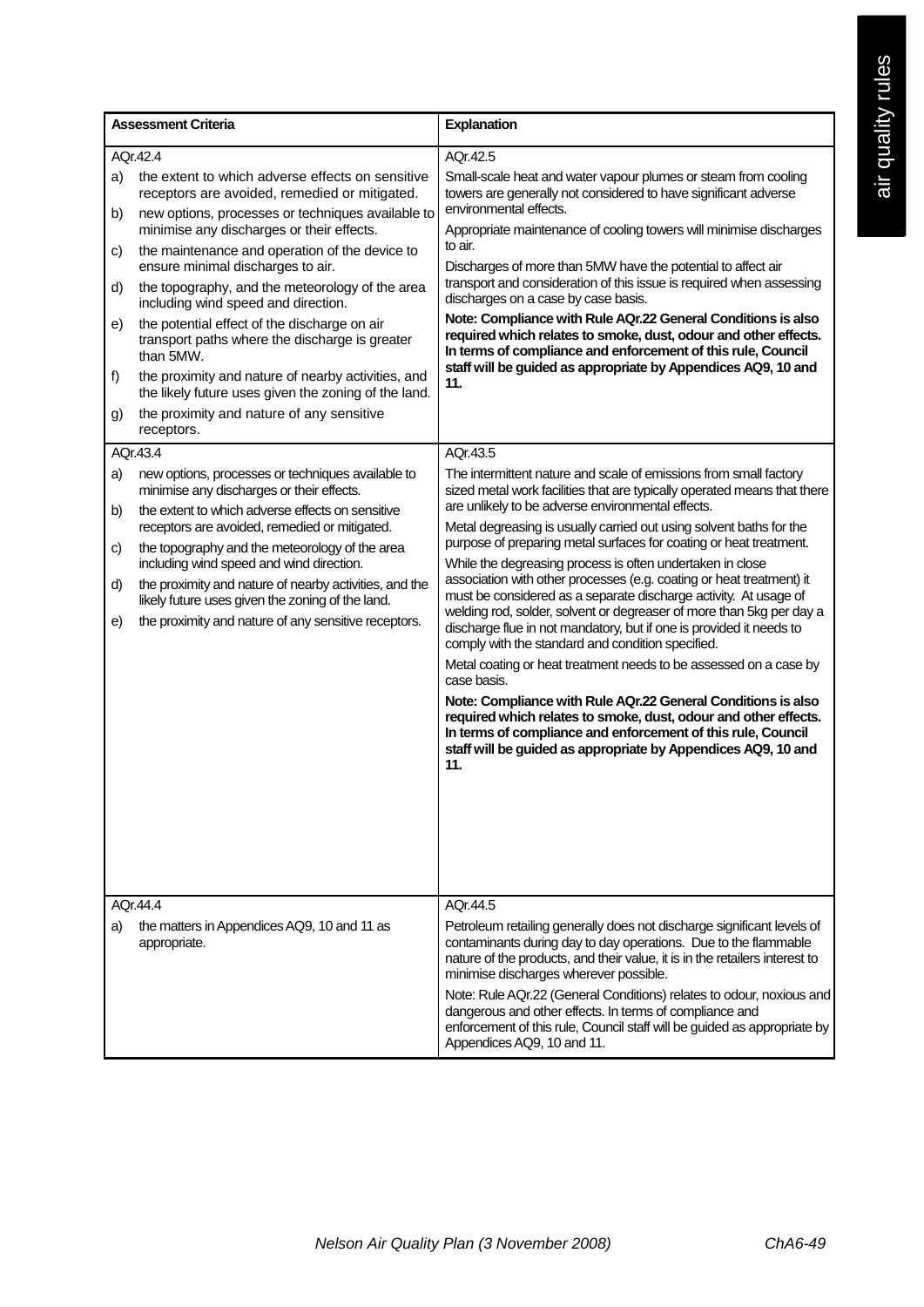| Item                                         | <b>Permitted</b>                                                                                                                                                                                                                                                                                                                                                                                                                                                                                        | <b>Controlled</b> | Discretionary/Non-                                                                      |
|----------------------------------------------|---------------------------------------------------------------------------------------------------------------------------------------------------------------------------------------------------------------------------------------------------------------------------------------------------------------------------------------------------------------------------------------------------------------------------------------------------------------------------------------------------------|-------------------|-----------------------------------------------------------------------------------------|
| AQr.44A                                      | AQr.44A.1                                                                                                                                                                                                                                                                                                                                                                                                                                                                                               | AQr.44A.2         | complying/ Prohibited<br>AQr.44A.3                                                      |
| <b>Emergency venting</b><br>of gas cylinders | The discharge of any contaminant to air from<br>venting any gas cylinder in an emergency<br>situation is permitted if:<br>it is undertaken by emergency services or<br>a)<br>a person authorised under the Hazardous<br>Substances and New Organisms<br>regulations, and<br>b)<br>the venting is necessary to avoid risk to life<br>or property.                                                                                                                                                        | Not applicable    | Any discharge that<br>contravenes a permitted<br>clause is a discretionary<br>activity. |
| <b>AQr.45</b>                                | AQr.45.1                                                                                                                                                                                                                                                                                                                                                                                                                                                                                                | AQr.45.2          | AQr.45.3                                                                                |
| <b>Printing and</b><br>publishing            | The discharge of any contaminant to air from<br>printing and publishing processes is permitted if:<br>the total amount of solvents discharged<br>a)<br>on the site does not exceed 5kg per<br>day, and<br>any discharge point is 2 metres above the<br>b)<br>highest point of the building containing the<br>operation, and<br>the discharge is vertical and unimpeded by<br>C)<br>any immediately adjacent buildings.<br>(Note: Compliance with Rule AQr.22 (General<br>Conditions) is also required.) | Not applicable    | Any discharge that<br>contravenes a permitted<br>clause is a discretionary<br>activity. |
| <b>AQr.46</b>                                | AQr.46.1                                                                                                                                                                                                                                                                                                                                                                                                                                                                                                | AQr.46.2          | AQr.46.3                                                                                |
| Processing of<br>animal skins                | The discharge of any contaminant to air from the<br>processing of animal skins including<br>fellmongery, tanning, and curing of leathers is<br>nermitted if:<br>the total number of pelts processed on the<br>a)<br>site is less than 50 per day.<br>(Note: Compliance with Rule AQr.22 (General<br>Conditions) is also required.)                                                                                                                                                                      | Not applicable    | Any discharge that<br>contravenes a permitted<br>clause is a discretionary<br>activity. |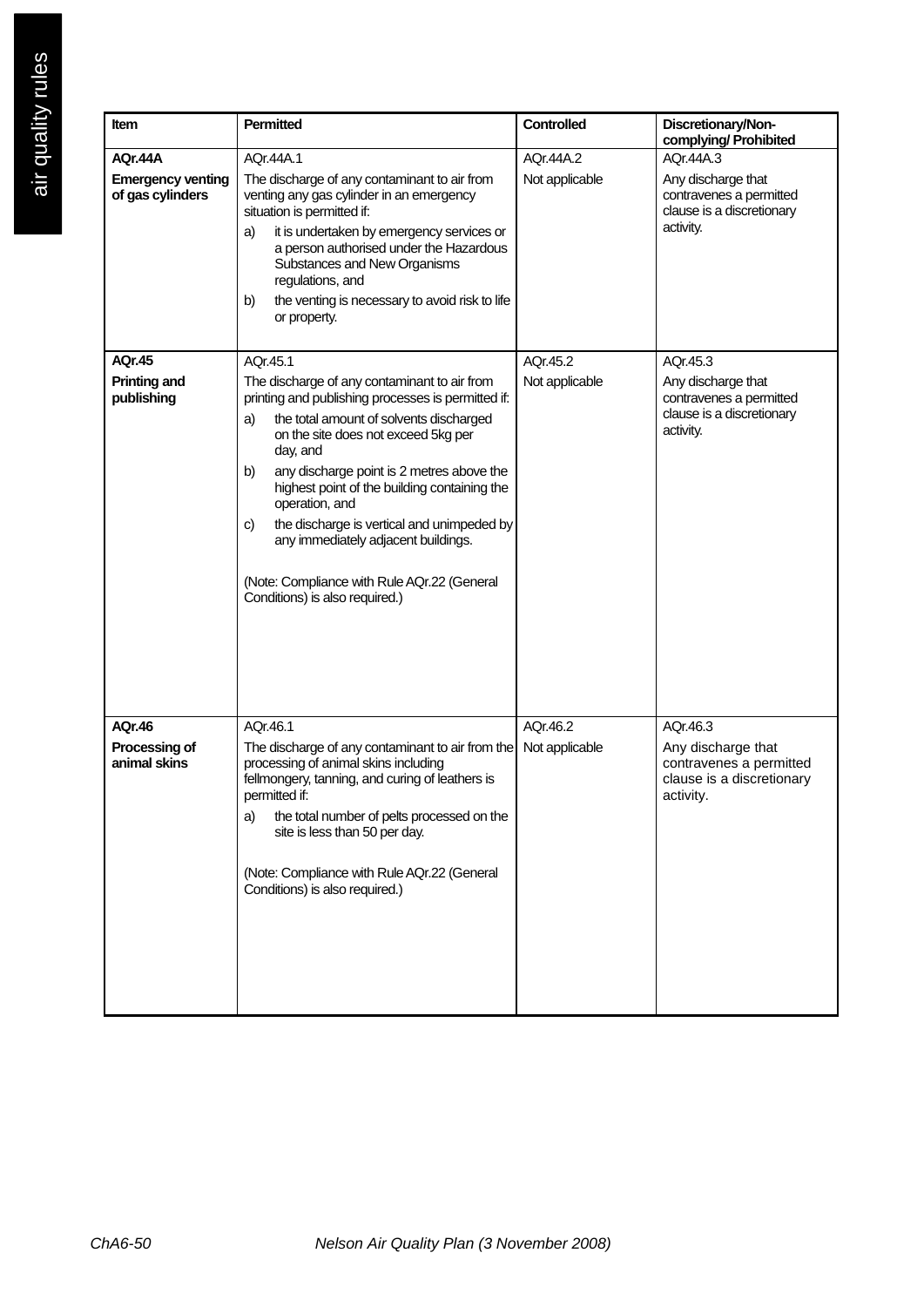| <b>Assessment Criteria</b> |                                                                                                                                           | <b>Explanation</b>                                                                                                                                                                                                                                                           |  |
|----------------------------|-------------------------------------------------------------------------------------------------------------------------------------------|------------------------------------------------------------------------------------------------------------------------------------------------------------------------------------------------------------------------------------------------------------------------------|--|
|                            | AQr.44A.4                                                                                                                                 | AQr.44A.5                                                                                                                                                                                                                                                                    |  |
| a)                         | the reasons for and any likely effects of the<br>departure from the permitted activity standards,<br>terms and clauses.                   | For safety reasons, gas cylinders often need to be vented if they<br>have suffered damage during a fire or other event. This rule makes<br>such venting a permitted activity. Otherwise such a discharge could                                                               |  |
| b)                         | potential or actual adverse effects on the<br>surrounding environment.                                                                    | be subject to rule AQr.53 and require resource consent (which is not<br>appropriate or timely enough), or the emergency provisions of                                                                                                                                        |  |
| C)                         | the proximity and nature of nearby activities.                                                                                            | section 330 of the Act would have to be used (but retrospective<br>consent then needs to be obtained after the event).                                                                                                                                                       |  |
| d)                         | the proximity and nature of any sensitive receptors.                                                                                      |                                                                                                                                                                                                                                                                              |  |
|                            | AQr.45.4                                                                                                                                  | AQr.45.5                                                                                                                                                                                                                                                                     |  |
| a)                         | the extent to which adverse effects on sensitive<br>receptors are avoided, remedied or mitigated.                                         | The main contaminant discharges usually occur from the printing<br>press and curing ovens. The fumes are normally vented away and                                                                                                                                            |  |
| b)                         | atmospheric dispersion modelling to determine the<br>ground level concentration of volatile organic<br>compounds.                         | controls on the extraction systems are designed to maximise<br>dispersal. Contaminant control equipment such as after-burners can<br>minimise discharges. Within the permitted rule a discharge flue in<br>not mandatory, but if one is provided it needs to comply with the |  |
| C)                         | new options, processes or techniques available to<br>minimise any discharges or their effects including<br>odour and particulate removal. | standard and condition specified.<br>The potential magnitude and frequency of adverse effects increases                                                                                                                                                                      |  |
| d)                         | the total amount of the discharge and the time<br>period over which the discharge occurs.                                                 | when plants are larger. A maximum output of 5kg per day of solvent<br>is specified before the potential effects are considered to be large<br>enough to be considered on a case by case basis.                                                                               |  |
| e)                         | the topography and the meteorology of the area<br>including wind speed and direction.                                                     | Note: Compliance with Rule AQr.22 General Conditions is also<br>required which relates to smoke, dust, odour and other effects.                                                                                                                                              |  |
| f)                         | the proximity and nature of nearby activities, and the<br>likely future uses given the zoning of the land.                                | In terms of compliance and enforcement of this rule, Council<br>staff will be guided as appropriate by Appendices AQ9, 10 and                                                                                                                                                |  |
| g)                         | the proximity and nature of any sensitive receptors.                                                                                      | 11.                                                                                                                                                                                                                                                                          |  |
|                            | AQr.46.4                                                                                                                                  | AQr.46.5                                                                                                                                                                                                                                                                     |  |
| a)                         | the extent to which adverse effects on sensitive<br>receptors are avoided, remedied or mitigated.                                         | The slaughtering and skinning of animals is not covered by this rule<br>and is a discretionary activity.                                                                                                                                                                     |  |
| b)                         | new options, processes or techniques available to<br>minimise any discharges or their effects including<br>means to minimise odour.       | The main protection against adverse effects occurring is siting the<br>plant in an appropriate zoned location. The potential magnitude and<br>frequency of adverse effects increases when plants are larger or                                                               |  |
| C)                         | the topography, and the meteorology of the area<br>including wind speed and direction.                                                    | when processing capacity increases. A maximum of fifty pelts per<br>day is considered a level where adverse effects are likely to be<br>minor.                                                                                                                               |  |
| d)                         | the proximity and nature of nearby activities, and the<br>likely future uses given the zoning of the land.                                | Note: Compliance with Rule AQr.22 General Conditions is<br>also required which relates to smoke, dust, odour and                                                                                                                                                             |  |
| e)                         | the proximity and nature of any sensitive receptors.                                                                                      | other effects. In terms of compliance and enforcement of<br>this rule, Council staff will be guided as appropriate by<br>Appendices AQ9, 10 and 11.                                                                                                                          |  |
|                            |                                                                                                                                           |                                                                                                                                                                                                                                                                              |  |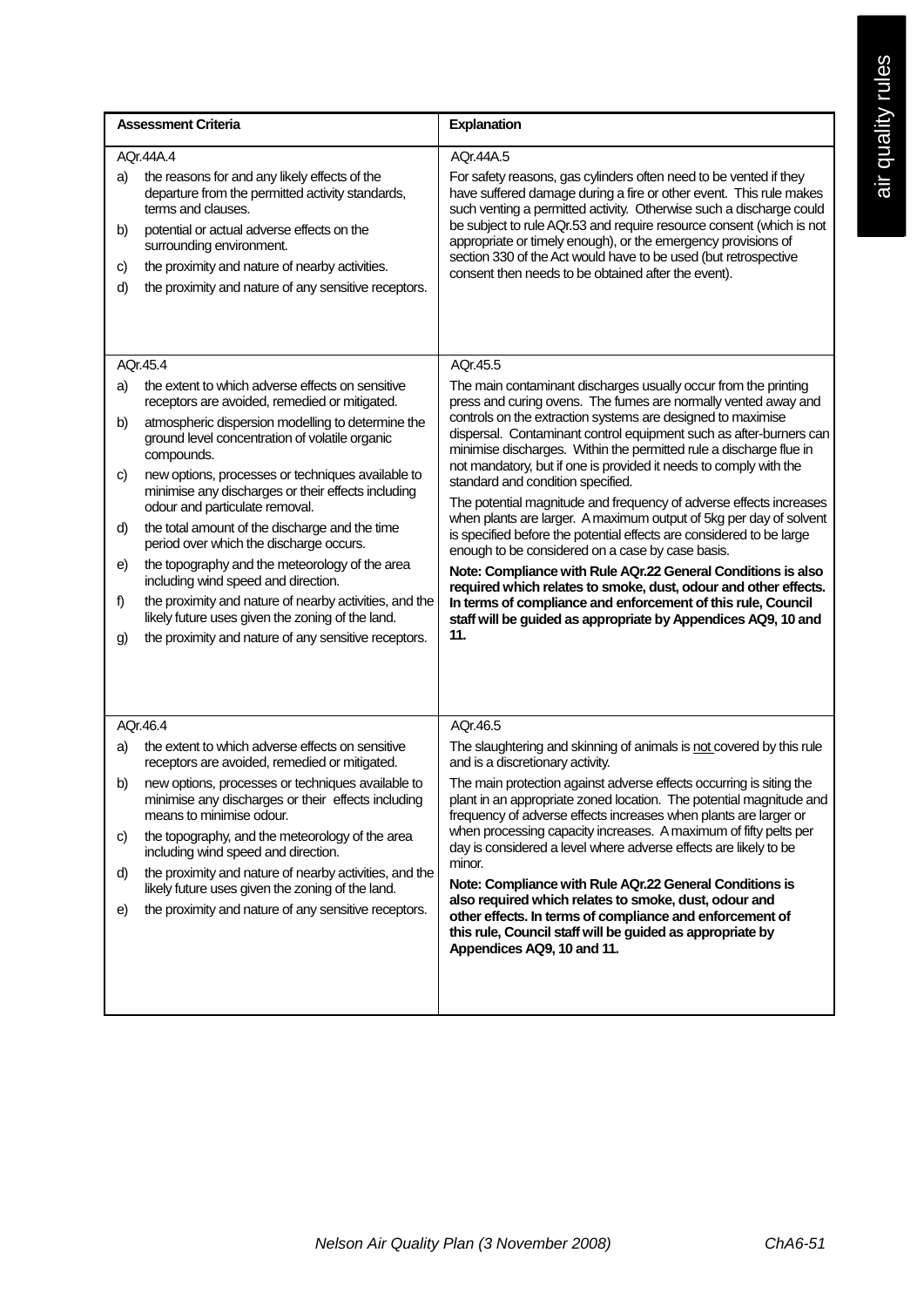| Item                                                                               | <b>Permitted</b>                                                                                                                                                                                                                                                                                                                                                                                                                                                                                                                                                                                                                                                                                                             | <b>Controlled</b> | Discretionary/Non-<br>complying/ Prohibited                                             |
|------------------------------------------------------------------------------------|------------------------------------------------------------------------------------------------------------------------------------------------------------------------------------------------------------------------------------------------------------------------------------------------------------------------------------------------------------------------------------------------------------------------------------------------------------------------------------------------------------------------------------------------------------------------------------------------------------------------------------------------------------------------------------------------------------------------------|-------------------|-----------------------------------------------------------------------------------------|
| <b>AQr.47</b>                                                                      | AQr.47.1                                                                                                                                                                                                                                                                                                                                                                                                                                                                                                                                                                                                                                                                                                                     | AQr.47.2          | AQr.47.3                                                                                |
| <b>Production of</b><br>concrete and<br>concrete<br>products                       | The discharge of any contaminant to air from the<br>production of concrete or concrete products is<br>permitted if:<br>a)<br>no mixing of concrete occurs on the site, or<br>b)<br>less than 5 cubic metres of mixed liquid<br>concrete is produced on the site per day,<br>or<br>C)<br>more than 5 cubic metres of mixed liquid<br>concrete is produced on the site and the<br>concrete mixing plant at the time of<br>establishment is not located within 50<br>metres of any sensitive receptor.<br>(Note: Compliance with Rule AQr.22<br>(General Conditions) is also required.)                                                                                                                                         | Not applicable    | Any discharge that<br>contravenes a permitted<br>clause is a discretionary<br>activity. |
| <b>AQr.48</b>                                                                      | AQr.48.1                                                                                                                                                                                                                                                                                                                                                                                                                                                                                                                                                                                                                                                                                                                     | AQr.48.2          | AQr.48.3                                                                                |
| <b>Production of</b><br>fibre-glass and<br>other composite<br>material<br>products | The discharge of any contaminant to air from<br>the production of fibre-glass and other<br>composite material products is permitted if:<br>the fibre-glassing is undertaken inside a<br>a)<br>booth equipped with filtration, extraction<br>and dispersion mechanisms to ensure<br>95% particulate removal, and<br>any discharge point is 2 metres above the<br>b)<br>highest point of the building containing the<br>operation, and<br>the discharge is vertical and unimpeded by<br>C)<br>any immediately adjacent buildings, and<br>the total amount of fibreglass and resin<br>d)<br>used on the site does not exceed 50kg per<br>hour.<br>(Note: Compliance with Rule AQr.22 (General<br>Conditions) is also required.) | Not applicable    | Any discharge that<br>contravenes a permitted<br>clause is a discretionary<br>activity. |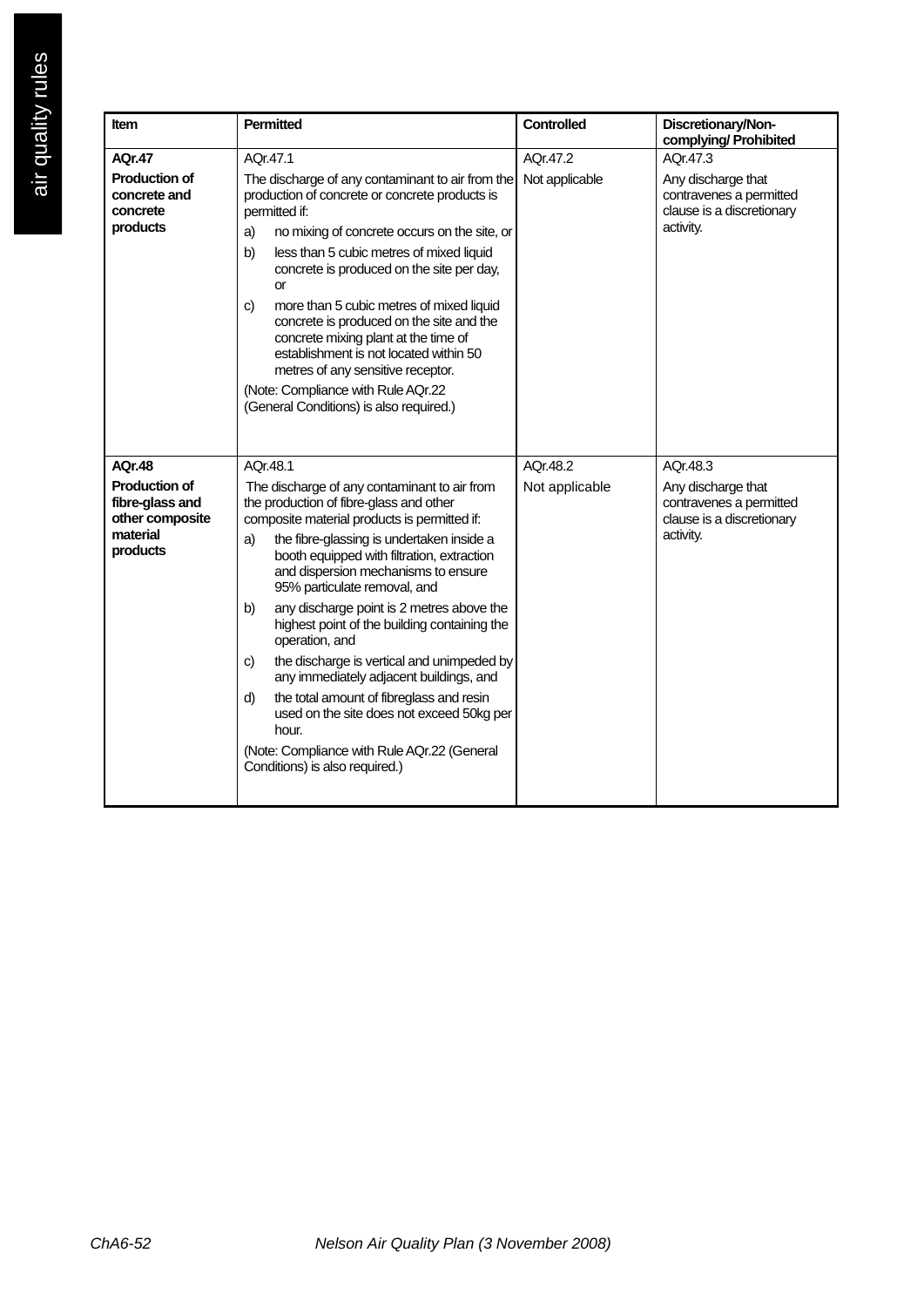|                                        | <b>Assessment Criteria</b>                                                                                                                                                                                                                                                                                                                                                                                                                                                                                                                                                                                                                                                                                            | <b>Explanation</b>                                                                                                                                                                                                                                                                                                                                                                                                                                                                                                                                                                                                                                                                                                                                                                                                                                                                                                                                   |
|----------------------------------------|-----------------------------------------------------------------------------------------------------------------------------------------------------------------------------------------------------------------------------------------------------------------------------------------------------------------------------------------------------------------------------------------------------------------------------------------------------------------------------------------------------------------------------------------------------------------------------------------------------------------------------------------------------------------------------------------------------------------------|------------------------------------------------------------------------------------------------------------------------------------------------------------------------------------------------------------------------------------------------------------------------------------------------------------------------------------------------------------------------------------------------------------------------------------------------------------------------------------------------------------------------------------------------------------------------------------------------------------------------------------------------------------------------------------------------------------------------------------------------------------------------------------------------------------------------------------------------------------------------------------------------------------------------------------------------------|
| a)<br>b)<br>C)<br>d)<br>e)             | AQr.47.4<br>the extent to which adverse effects on sensitive<br>receptors are avoided, remedied or mitigated.<br>new options, processes or techniques available to<br>minimise any discharges or their effects including<br>dust.<br>the total amount of the discharge and the time<br>period over which the discharge occurs.<br>the proximity and nature of nearby activities, and the<br>likely future uses given the zoning of the land.<br>the proximity and nature of any sensitive receptors.                                                                                                                                                                                                                  | AQr.47.5<br>This rule relates to the production of concrete products for<br>commercial use and includes tiles, pots and similar type structures. It<br>does not include the process of laying concrete which is permitted<br>under section 15(2) of the Resource Management Act.<br>The main adverse effect of the discharge will be short-term nuisance<br>dust deposition on buildings and properties.<br>The main protection against adverse effects occurring is the siting of<br>the plant in an appropriate zoned location. In order to minimise<br>nuisance effects any new concrete product factory is required to be<br>50 metres away from sensitive receptors.<br>Note: Compliance with Rule AQr.22 General Conditions is also<br>required which relates to smoke, dust, odour and other effects.<br>In terms of compliance and enforcement of this rule, Council<br>staff will be guided as appropriate by Appendices AQ9, 10 and<br>11. |
| a)<br>b)<br>C)<br>d)<br>e)<br>f)<br>g) | AQr.48.4<br>the extent to which adverse effects on sensitive<br>receptors are avoided, remedied or mitigated.<br>options, processes or techniques available to<br>minimise any discharges or their effects including<br>odour and particulate removal.<br>the maintenance and cleaning of the operation to<br>ensure minimal adverse effects from odour.<br>the total amount of the discharge and the time<br>period over which the discharge occurs.<br>the topography, and the meteorology of the area<br>including wind speed and direction.<br>the proximity and nature of nearby activities, and the<br>likely future uses given the zoning of the land.<br>the proximity and nature of any sensitive receptors. | AQr.48.5<br>The primary contaminants discharged from fibreglassing are particles<br>from sanding and cutting, and styrene. Effective filtration equipment<br>can minimise particle emissions.<br>The potential magnitude and frequency of adverse effects increases<br>when plants are larger. A maximum output of 50kg per hour is<br>specified before the potential effects are thought to be large enough<br>to be considered on a case by case basis.<br>Note: Compliance with Rule AQr.22 General Conditions is also<br>required which relates to smoke, dust, odour and other effects.<br>In terms of compliance and enforcement of this rule, Council<br>staff will be guided as appropriate by Appendices AQ9, 10 and<br>11.                                                                                                                                                                                                                 |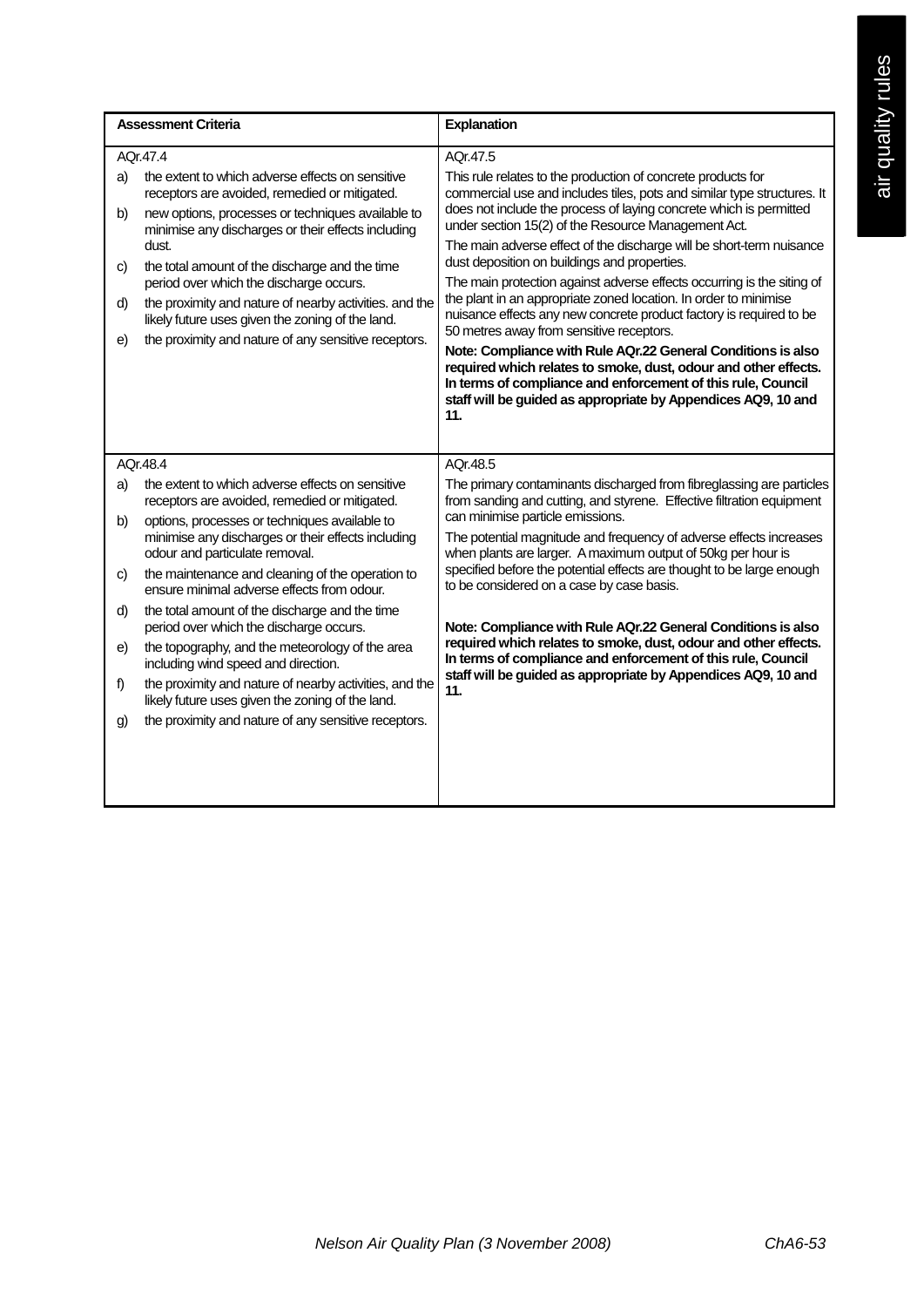| Item                                                                                                                                                                                                                 | Permitted                                                                                                                                            | <b>Controlled</b> | Discretionary/Non-complying/<br><b>Prohibited</b>                                    |
|----------------------------------------------------------------------------------------------------------------------------------------------------------------------------------------------------------------------|------------------------------------------------------------------------------------------------------------------------------------------------------|-------------------|--------------------------------------------------------------------------------------|
| <b>AQr.49</b>                                                                                                                                                                                                        | AQr.49.1                                                                                                                                             |                   | AQr.49.3                                                                             |
| <b>Production of</b><br>The discharge of any contaminant to air<br>from the production of plastic<br>plastic<br>components and<br>components and plastic moulding<br>operations is permitted if:<br>plastic moulding |                                                                                                                                                      | Not applicable    | Any discharge that contravenes<br>a permitted clause is a<br>discretionary activity. |
|                                                                                                                                                                                                                      | the total amount of plastics<br>a)<br>moulded on the site is less than<br>500 kg per hour, and                                                       |                   |                                                                                      |
|                                                                                                                                                                                                                      | the total mass of organic material<br>b)<br>discharged from the site is less<br>than 5 kg per day, and                                               |                   |                                                                                      |
|                                                                                                                                                                                                                      | emissions are discharged at a<br>C)<br>point 2 metres above the highest<br>point of the building containing the<br>operation, and                    |                   |                                                                                      |
| the discharge is vertical and<br>d)<br>unimpeded by any immediately<br>adjacent buildings.                                                                                                                           |                                                                                                                                                      |                   |                                                                                      |
| (Note: Compliance with Rule AQr.22<br>(General Conditions) is also required.)                                                                                                                                        |                                                                                                                                                      |                   |                                                                                      |
| <b>AQr.50</b><br>AQr.50.1                                                                                                                                                                                            |                                                                                                                                                      | AQr.50.2          | AQr.50.3                                                                             |
| Seed cleaning                                                                                                                                                                                                        | The discharge of any contaminant into<br>air from seed cleaning is permitted if:                                                                     | Not applicable    | Any discharge that contravenes<br>a permitted clause is a                            |
|                                                                                                                                                                                                                      | the seed cleaning operating is<br>a)<br>contained within a building, and                                                                             |                   | discretionary activity.                                                              |
|                                                                                                                                                                                                                      | b)<br>any seed cleaning operation at the<br>time of establishment is not located<br>within 100 metres of any sensitive<br>receptor, or organic farm. |                   |                                                                                      |
|                                                                                                                                                                                                                      | (Note: Compliance with Rule AQr.22)<br>(General Conditions) is also required.)                                                                       |                   |                                                                                      |
|                                                                                                                                                                                                                      |                                                                                                                                                      |                   |                                                                                      |
|                                                                                                                                                                                                                      |                                                                                                                                                      |                   |                                                                                      |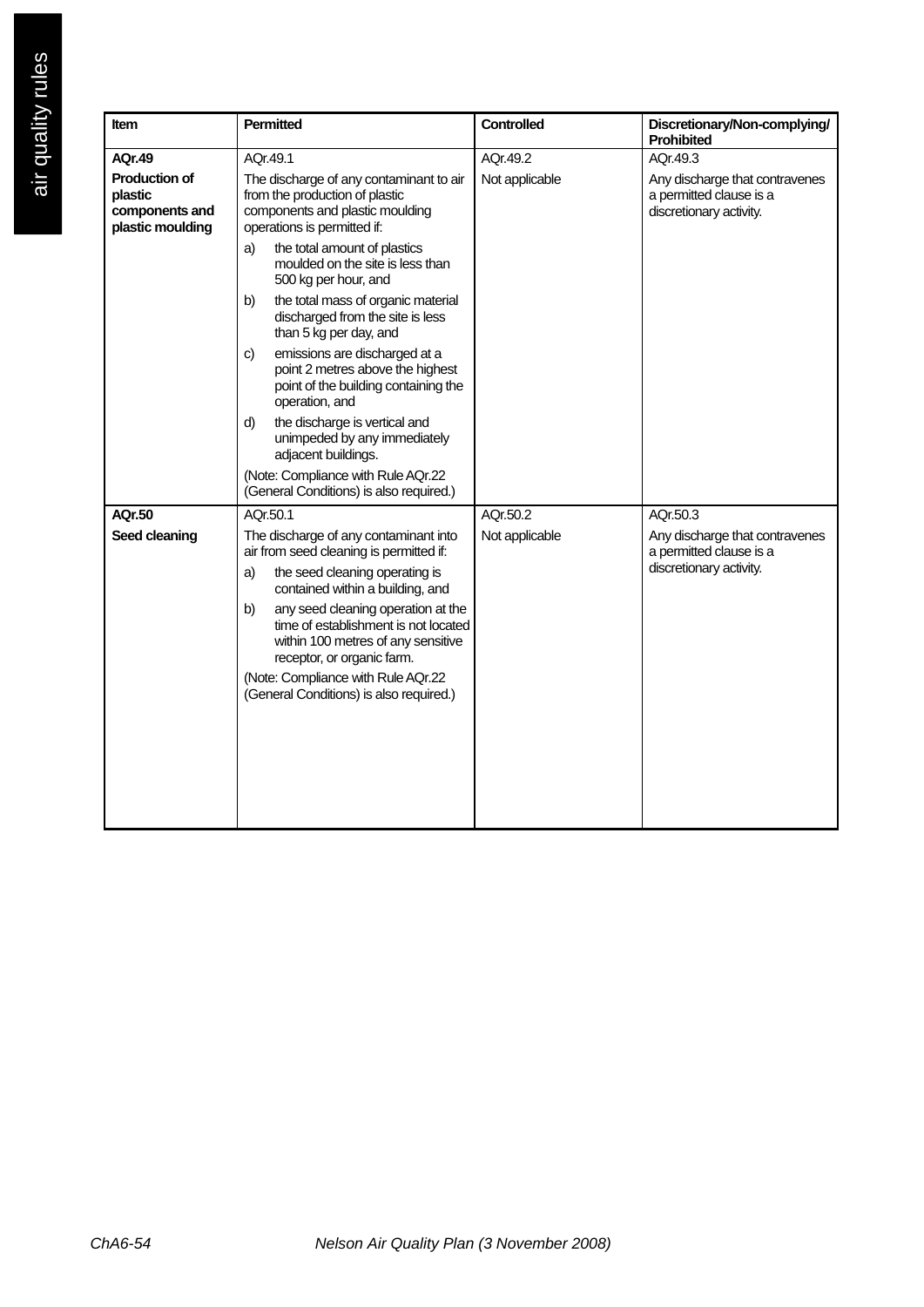| AQr.49.4<br>AQr.49.5<br>the extent to which adverse effects on sensitive<br>a)<br>receptors are avoided, remedied or mitigated.<br>new options, processes or techniques available to<br>b)                                                                                                                                                     | This rule covers the production and moulding of plastic products for<br>commercial use. It does not cover the production of the plastic raw<br>material. A resource consent is required for this activity.<br>The potential magnitude and frequency of adverse effects increases<br>when plants are larger. Larger plants need resource consent in order<br>that any adverse effects can be considered on a case by case basis. |
|------------------------------------------------------------------------------------------------------------------------------------------------------------------------------------------------------------------------------------------------------------------------------------------------------------------------------------------------|---------------------------------------------------------------------------------------------------------------------------------------------------------------------------------------------------------------------------------------------------------------------------------------------------------------------------------------------------------------------------------------------------------------------------------|
|                                                                                                                                                                                                                                                                                                                                                |                                                                                                                                                                                                                                                                                                                                                                                                                                 |
| minimise any discharges or their effects.<br>the total amount of the discharge.<br>C)<br>d)<br>the time period over which the discharge<br>occurs.<br>the proximity and nature of nearby activities, and the<br>e)<br>likely future uses given the zoning of the land.<br>the proximity and nature of any sensitive<br>f)<br>11.<br>receptors. | Note: Compliance with Rule AQr.22 General Conditions is also<br>required which relates to smoke, dust, odour and other effects.<br>In terms of compliance and enforcement of this rule, Council<br>staff will be guided as appropriate by Appendices AQ9, 10 and                                                                                                                                                                |
| AQr.50.4<br>AQr.50.5                                                                                                                                                                                                                                                                                                                           |                                                                                                                                                                                                                                                                                                                                                                                                                                 |
| the extent to which adverse effects on<br>a)<br>sensitive receptors are avoided, remedied or<br>mitigated.                                                                                                                                                                                                                                     | The main adverse effect of the discharge is short-term nuisance dust<br>deposition on buildings and properties. This type of discharge does<br>not normally pose a significant risk to human health as the particles                                                                                                                                                                                                            |
| are not readily inhaled.<br>the options, processes and techniques<br>b)<br>available to minimise any discharge or its<br>minimise any adverse effects.<br>effects including filter systems, extraction<br>ducts and collection bins.                                                                                                           | Separation distances for any new seed cleaning activity are to                                                                                                                                                                                                                                                                                                                                                                  |
| the maintenance and cleaning of the operation<br>C)<br>to ensure minimal dust build up.                                                                                                                                                                                                                                                        | Note: Compliance with Rule AQr.22 General Conditions is also<br>required which relates to smoke, dust, odour and other effects.<br>In terms of compliance and enforcement of this rule, Council                                                                                                                                                                                                                                 |
| the proximity and nature of nearby activities,<br>d)<br>11.<br>and the likely future uses given the zoning of<br>the land.                                                                                                                                                                                                                     | staff will be guided as appropriate by Appendices AQ9, 10 and                                                                                                                                                                                                                                                                                                                                                                   |
| the proximity and nature of any sensitive<br>e)<br>receptors.                                                                                                                                                                                                                                                                                  |                                                                                                                                                                                                                                                                                                                                                                                                                                 |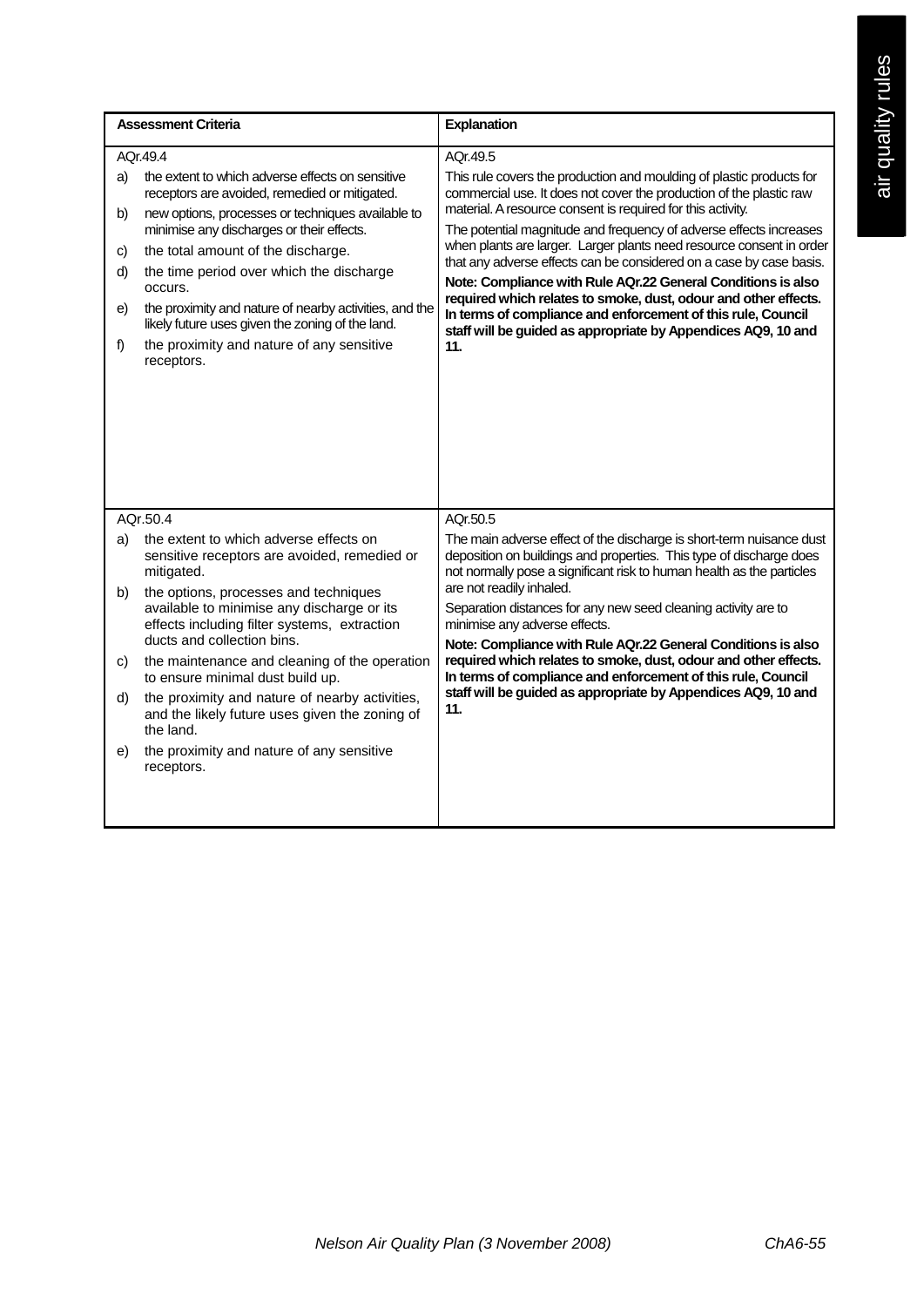| Item                                         | <b>Permitted</b>                                                                                                                                                                                                                                                                                                                                                                                                                                                                                                                                                                                        | <b>Controlled</b>                                                                                                                                                                                                                                                                                                                                                                                                                                                                                                                                                                                | Discretionary/Non-                                                                                                                                            |
|----------------------------------------------|---------------------------------------------------------------------------------------------------------------------------------------------------------------------------------------------------------------------------------------------------------------------------------------------------------------------------------------------------------------------------------------------------------------------------------------------------------------------------------------------------------------------------------------------------------------------------------------------------------|--------------------------------------------------------------------------------------------------------------------------------------------------------------------------------------------------------------------------------------------------------------------------------------------------------------------------------------------------------------------------------------------------------------------------------------------------------------------------------------------------------------------------------------------------------------------------------------------------|---------------------------------------------------------------------------------------------------------------------------------------------------------------|
| <b>AQr.51</b>                                | AQr.51.1                                                                                                                                                                                                                                                                                                                                                                                                                                                                                                                                                                                                | AQr.51.2                                                                                                                                                                                                                                                                                                                                                                                                                                                                                                                                                                                         | AQr.51.3                                                                                                                                                      |
| <b>Spray coating</b><br>(including<br>paint) | The discharge of any contaminant to<br>air from the application of coating<br>(including<br>paint<br>materials<br>and<br>powders) via spray application is<br>permitted if:<br>coatings that contain di-<br>a)<br>isocyanate are not used,<br>and<br>b)<br>the total amount of coating<br>material sprayed at one<br>place does not exceed 10<br>litres per hour except in the<br>case of roads, sports<br>grounds or transmission<br>towers, and<br>spray coating carried out<br>C)<br>on industrial or trade<br>premises operated for the<br>purpose of spray coating is<br>undertaken inside a spray | The discharge of any<br>contaminant to air from the<br>application of coating materials<br>(including paints and powders)<br>via spray application that<br>contravenes permitted clause b)<br>is controlled if:<br>a) the item to be spray coated is<br>a building, bridge, pipeline or<br>other fixed structure, and<br>b) coatings that contain di-<br>isocyanate are not used.<br>Control reserved over:<br>duration and timing of<br>i)<br>the activity, and<br>the rate of application of<br>ii)<br>spray coating materials,<br>and<br>methods to avoid or<br>iii)<br>mitigate the drift of | complying/ Prohibited<br>Any discharge that<br>contravenes a permitted<br>clause (except clause b)) or a<br>controlled clause is a<br>discretionary activity. |
|                                              | booth, where<br>i) particulate filtration<br>systems are operated<br>and maintained to<br>ensure 95% particulate<br>removal, and<br>ii) any discharge point is 2<br>metres above the<br>highest point of the<br>building containing the<br>coating material booth,<br>and<br>iii) the discharge is vertical<br>and unimpeded by any<br>immediately adjacent<br>buildings.<br>(Note: Compliance with Rule AQr.22<br>(General Conditions) is also required.)                                                                                                                                              | spray coating materials<br>beyond the site of the<br>discharge, or for<br>network utilities<br>(including buildings)<br>beyond the object being<br>spray coated, and<br>iv) notification of Council<br>and potentially affected<br>parties prior to spray<br>coating commencing,<br>and<br>compliance and<br>V)<br>complaint reporting.                                                                                                                                                                                                                                                          |                                                                                                                                                               |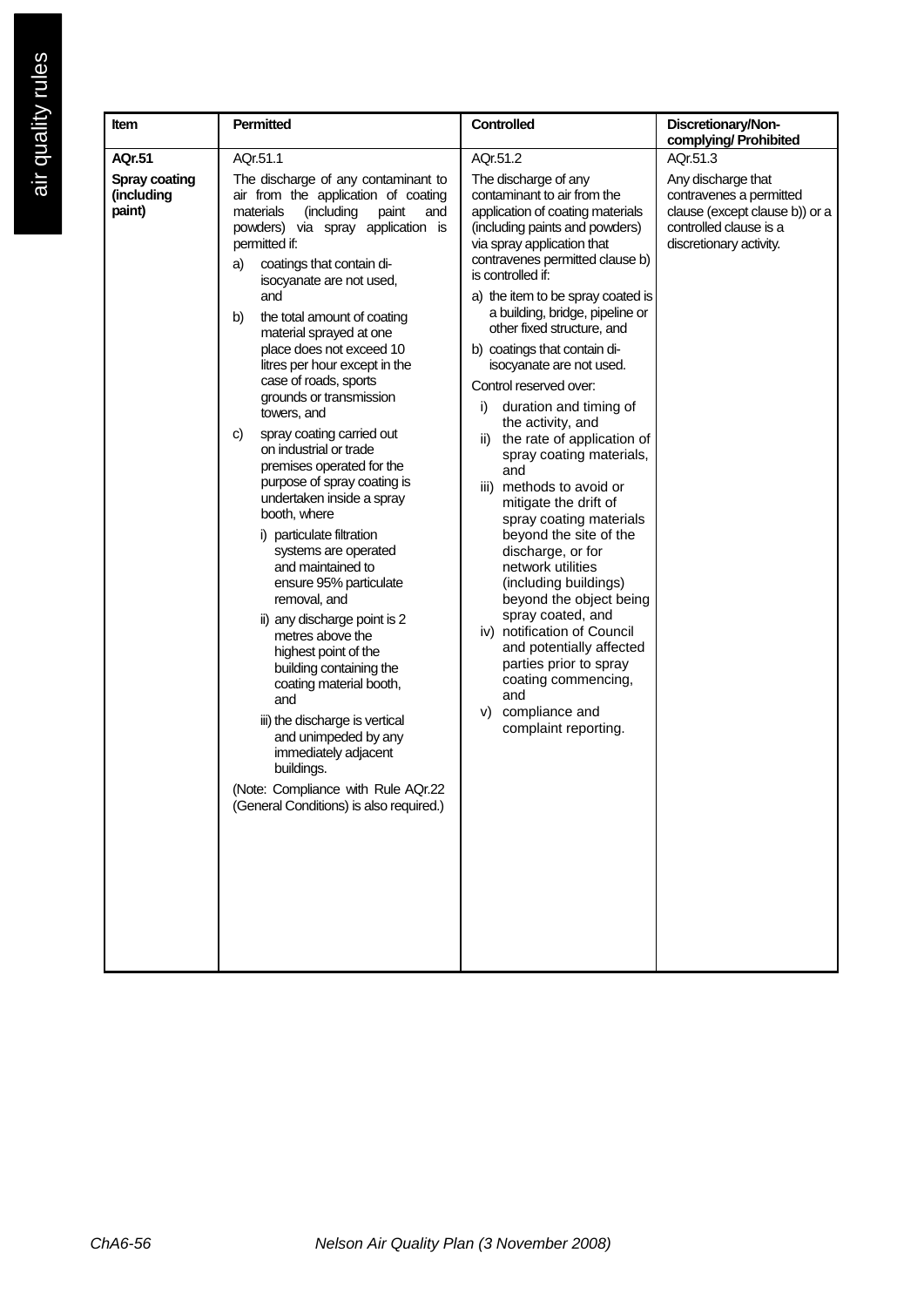|    | <b>Assessment Criteria</b>                                                                                 | Explanation                                                                                                                                                                                                                                                                                                 |
|----|------------------------------------------------------------------------------------------------------------|-------------------------------------------------------------------------------------------------------------------------------------------------------------------------------------------------------------------------------------------------------------------------------------------------------------|
|    | AQr.51.4                                                                                                   | AQr.51.5                                                                                                                                                                                                                                                                                                    |
| a) | the extent to which adverse effects on sensitive<br>receptors are avoided, remedied or mitigated.          | This rule covers a range of spray painting activities including<br>application of coating materials within a booth as well as non-                                                                                                                                                                          |
| b) | the type of coating material and the time period in<br>which it will be used.                              | industrial spray painting including painting houses and marking<br>sports grounds.                                                                                                                                                                                                                          |
| C) | new options, processes or techniques available to<br>minimise any discharges or their effects.             | Small-scale spray coating is permitted provided the conditions<br>of the rule are met. The potential magnitude and frequency of                                                                                                                                                                             |
| d) | whether the contaminants are discharged via a<br>filter and a stack designed to maximise air flow.         | adverse effects increases when plants and/or operations are<br>larger. A maximum of 10 litres of coating material per hour is<br>allowed. Due to the potential adverse environmental effects,                                                                                                               |
| e) | means to minimise any drift of coating material.                                                           | the use of di-isocyantes coatings is not permitted and needs to                                                                                                                                                                                                                                             |
| f) | the proximity and nature of nearby activities, and<br>the likely future uses given the zoning of the land. | be considered by a resource consent application.<br>Permitted clause b) enables spray coating to occur at 10 litres                                                                                                                                                                                         |
| g) | the proximity and nature of any sensitive receptors.                                                       | per hour at more than one place on a single site. For the<br>purposes of implementing this rule, 'one place' is a specific<br>area where an object is located where the effects of spray<br>coating will not combine with the effects of spray coating at<br>another place within the boundary of the site. |
|    |                                                                                                            | Note: Rule CMr.39 'Discharge of contaminants' of the Nelson<br>Resource Management Plan applies to discharges in the<br>Coastal Marine Area and for discharges to freshwater, the<br>appropriate rules in the Nelson Resource Management Plan<br>apply.                                                     |
|    |                                                                                                            | Note: Compliance with Rule AQr.22 General Conditions is<br>also required which relates to smoke, dust, odour and other<br>effects. In terms of compliance and enforcement of this<br>rule, Council staff will be guided as appropriate by<br>Appendices AQ9, 10 and 11.                                     |
|    |                                                                                                            |                                                                                                                                                                                                                                                                                                             |
|    |                                                                                                            |                                                                                                                                                                                                                                                                                                             |
|    |                                                                                                            |                                                                                                                                                                                                                                                                                                             |
|    |                                                                                                            |                                                                                                                                                                                                                                                                                                             |
|    |                                                                                                            |                                                                                                                                                                                                                                                                                                             |
|    |                                                                                                            |                                                                                                                                                                                                                                                                                                             |
|    |                                                                                                            |                                                                                                                                                                                                                                                                                                             |
|    |                                                                                                            |                                                                                                                                                                                                                                                                                                             |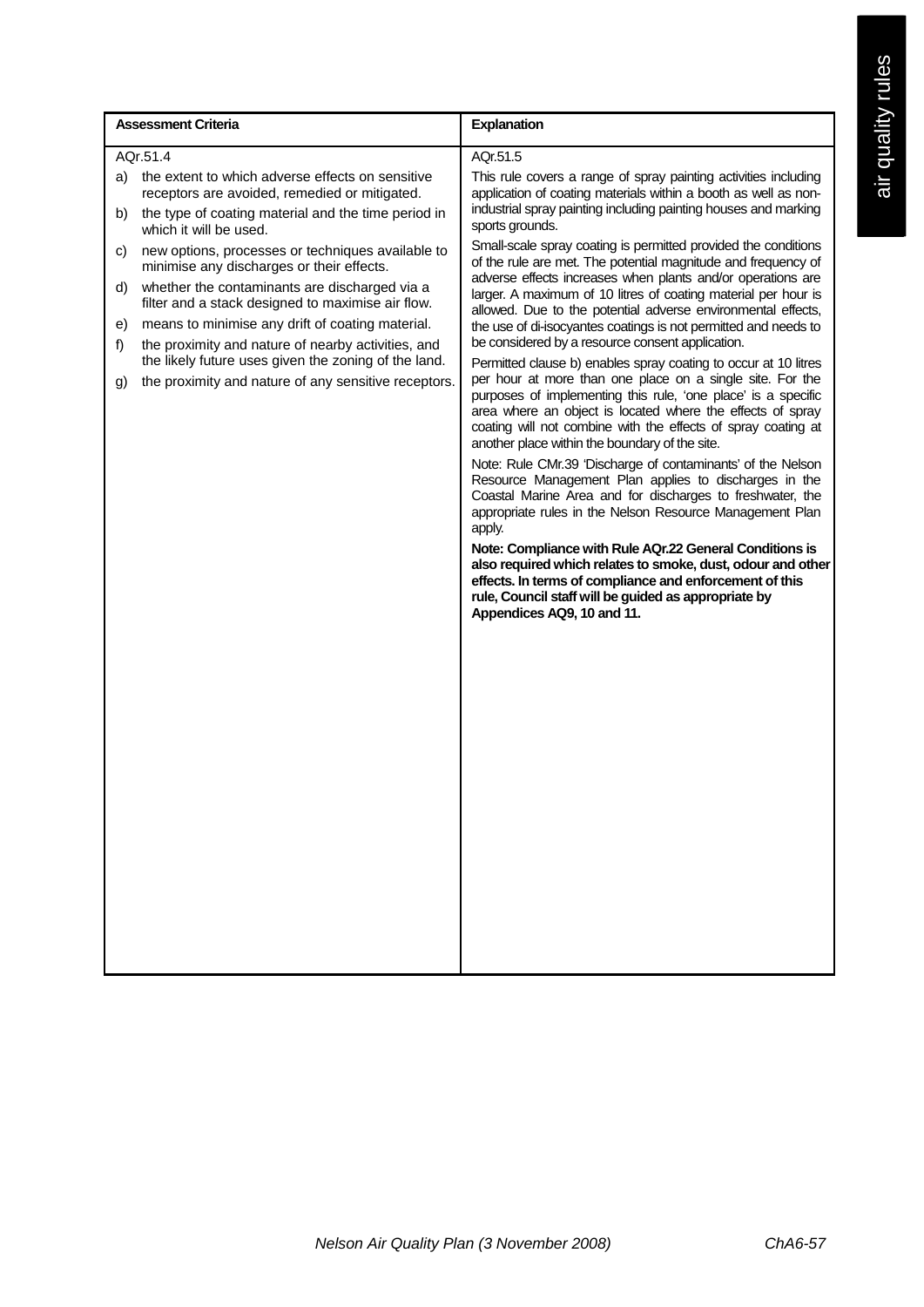| Item                                              | <b>Permitted</b>                                                                                                                                                                                                                                                                                                                                | <b>Controlled</b> | Discretionary/Non-complying/<br><b>Prohibited</b>                                    |
|---------------------------------------------------|-------------------------------------------------------------------------------------------------------------------------------------------------------------------------------------------------------------------------------------------------------------------------------------------------------------------------------------------------|-------------------|--------------------------------------------------------------------------------------|
| <b>AQr.52</b>                                     | AQr.52.1                                                                                                                                                                                                                                                                                                                                        | AQr.52.2          | AQr.52.3                                                                             |
| Wood<br>processing:<br>wood particles<br>and dust | The discharge of any dust to air from<br>wood processing as part of any<br>industrial or trade process or premises<br>is permitted if:                                                                                                                                                                                                          | Not applicable    | Any discharge that contravenes a<br>permitted clause is a discretionary<br>activity. |
|                                                   | any part of the facility involving the<br>a)<br>production, conveying or storing of<br>wood dust, sawdust or shavings in<br>excess of 20 cubic metres per day,<br>is not located at the time of<br>establishment, within 50 metres of<br>any sensitive receptor, and<br>any open areas where logs or<br>b)<br>timber are received or stored are |                   |                                                                                      |
|                                                   | maintained to minimise the creation<br>of dust and minimise its dispersal<br>beyond the site.<br>(Note: Compliance with Rule AQr.22<br>(General Conditions) is also required.)                                                                                                                                                                  |                   |                                                                                      |
|                                                   |                                                                                                                                                                                                                                                                                                                                                 |                   |                                                                                      |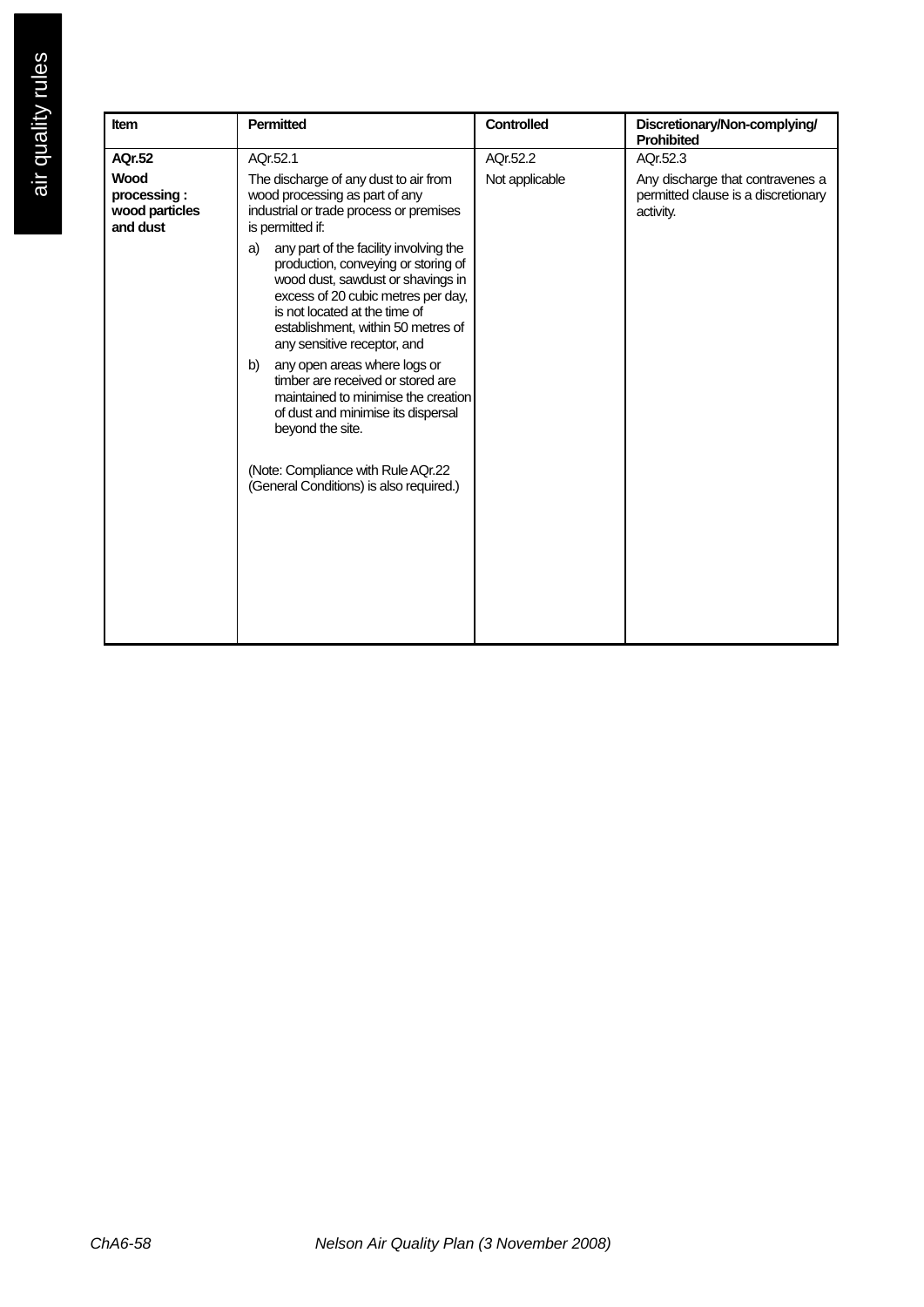| AQr.52.5<br>AQr.52.4<br>the extent to which adverse effects on sensitive<br>Waste wood is created during the sawing, planing and sanding<br>a)<br>of wood. The woodworking processes produce a wide size<br>receptors are avoided, remedied or mitigated.<br>range of waste wood from large shavings to fine dust. This rule<br>new options, processes or techniques available to<br>b)<br>deals with the mechanical processes which are used to convert<br>minimise any discharges or their effects including filter<br>timber into products and with the conveyance and storage of<br>systems.<br>waste wood. It does not deal with the production of building<br>the maintenance and cleaning of the operation to ensure<br>C)<br>materials such as plywood, particle board, wafer board, or<br>minimal dust build up.<br>medium density fibre board.<br>the total amount of the discharge and the time period<br>d)<br>The main potential adverse effect of the discharge is short-term<br>over which the discharge occurs.<br>nuisance dust deposition on buildings and properties. Good<br>the topography, and the meteorology of the area<br>e)<br>housekeeping measures, including regular emptying of<br>including wind speed and direction.<br>collection bins and cleaning of surfaces where dust may<br>accumulate, can prevent windblown dust leaving the site.<br>the proximity and nature of nearby activities, and the<br>f)<br>likely future uses given the zoning of the land.<br>A setback is required from 'sensitive receptors' such as<br>residences, schools etc (see definition in Chapter A2) when<br>the proximity and nature of any sensitive receptors.<br>g)<br>certain levels of wood waste are involved. Beyond a maximum<br>level of production of 2 tonnes per hour, the potential effects are<br>thought to be large enough to need to be considered on a case<br>by case basis.<br>Note: Compliance with Rule AQr.22 General Conditions is<br>effects. In terms of compliance and enforcement of this<br>rule, Council staff will be guided as appropriate by<br>Appendices AQ9, 10 and 11. | <b>Assessment Criteria</b> |  | <b>Explanation</b>                                          |
|--------------------------------------------------------------------------------------------------------------------------------------------------------------------------------------------------------------------------------------------------------------------------------------------------------------------------------------------------------------------------------------------------------------------------------------------------------------------------------------------------------------------------------------------------------------------------------------------------------------------------------------------------------------------------------------------------------------------------------------------------------------------------------------------------------------------------------------------------------------------------------------------------------------------------------------------------------------------------------------------------------------------------------------------------------------------------------------------------------------------------------------------------------------------------------------------------------------------------------------------------------------------------------------------------------------------------------------------------------------------------------------------------------------------------------------------------------------------------------------------------------------------------------------------------------------------------------------------------------------------------------------------------------------------------------------------------------------------------------------------------------------------------------------------------------------------------------------------------------------------------------------------------------------------------------------------------------------------------------------------------------------------------------------------------------------------------------------------------------------------------------|----------------------------|--|-------------------------------------------------------------|
|                                                                                                                                                                                                                                                                                                                                                                                                                                                                                                                                                                                                                                                                                                                                                                                                                                                                                                                                                                                                                                                                                                                                                                                                                                                                                                                                                                                                                                                                                                                                                                                                                                                                                                                                                                                                                                                                                                                                                                                                                                                                                                                                |                            |  |                                                             |
|                                                                                                                                                                                                                                                                                                                                                                                                                                                                                                                                                                                                                                                                                                                                                                                                                                                                                                                                                                                                                                                                                                                                                                                                                                                                                                                                                                                                                                                                                                                                                                                                                                                                                                                                                                                                                                                                                                                                                                                                                                                                                                                                |                            |  |                                                             |
|                                                                                                                                                                                                                                                                                                                                                                                                                                                                                                                                                                                                                                                                                                                                                                                                                                                                                                                                                                                                                                                                                                                                                                                                                                                                                                                                                                                                                                                                                                                                                                                                                                                                                                                                                                                                                                                                                                                                                                                                                                                                                                                                |                            |  |                                                             |
|                                                                                                                                                                                                                                                                                                                                                                                                                                                                                                                                                                                                                                                                                                                                                                                                                                                                                                                                                                                                                                                                                                                                                                                                                                                                                                                                                                                                                                                                                                                                                                                                                                                                                                                                                                                                                                                                                                                                                                                                                                                                                                                                |                            |  |                                                             |
|                                                                                                                                                                                                                                                                                                                                                                                                                                                                                                                                                                                                                                                                                                                                                                                                                                                                                                                                                                                                                                                                                                                                                                                                                                                                                                                                                                                                                                                                                                                                                                                                                                                                                                                                                                                                                                                                                                                                                                                                                                                                                                                                |                            |  |                                                             |
|                                                                                                                                                                                                                                                                                                                                                                                                                                                                                                                                                                                                                                                                                                                                                                                                                                                                                                                                                                                                                                                                                                                                                                                                                                                                                                                                                                                                                                                                                                                                                                                                                                                                                                                                                                                                                                                                                                                                                                                                                                                                                                                                |                            |  |                                                             |
|                                                                                                                                                                                                                                                                                                                                                                                                                                                                                                                                                                                                                                                                                                                                                                                                                                                                                                                                                                                                                                                                                                                                                                                                                                                                                                                                                                                                                                                                                                                                                                                                                                                                                                                                                                                                                                                                                                                                                                                                                                                                                                                                |                            |  |                                                             |
|                                                                                                                                                                                                                                                                                                                                                                                                                                                                                                                                                                                                                                                                                                                                                                                                                                                                                                                                                                                                                                                                                                                                                                                                                                                                                                                                                                                                                                                                                                                                                                                                                                                                                                                                                                                                                                                                                                                                                                                                                                                                                                                                |                            |  |                                                             |
|                                                                                                                                                                                                                                                                                                                                                                                                                                                                                                                                                                                                                                                                                                                                                                                                                                                                                                                                                                                                                                                                                                                                                                                                                                                                                                                                                                                                                                                                                                                                                                                                                                                                                                                                                                                                                                                                                                                                                                                                                                                                                                                                |                            |  | also required which relates to smoke, dust, odour and other |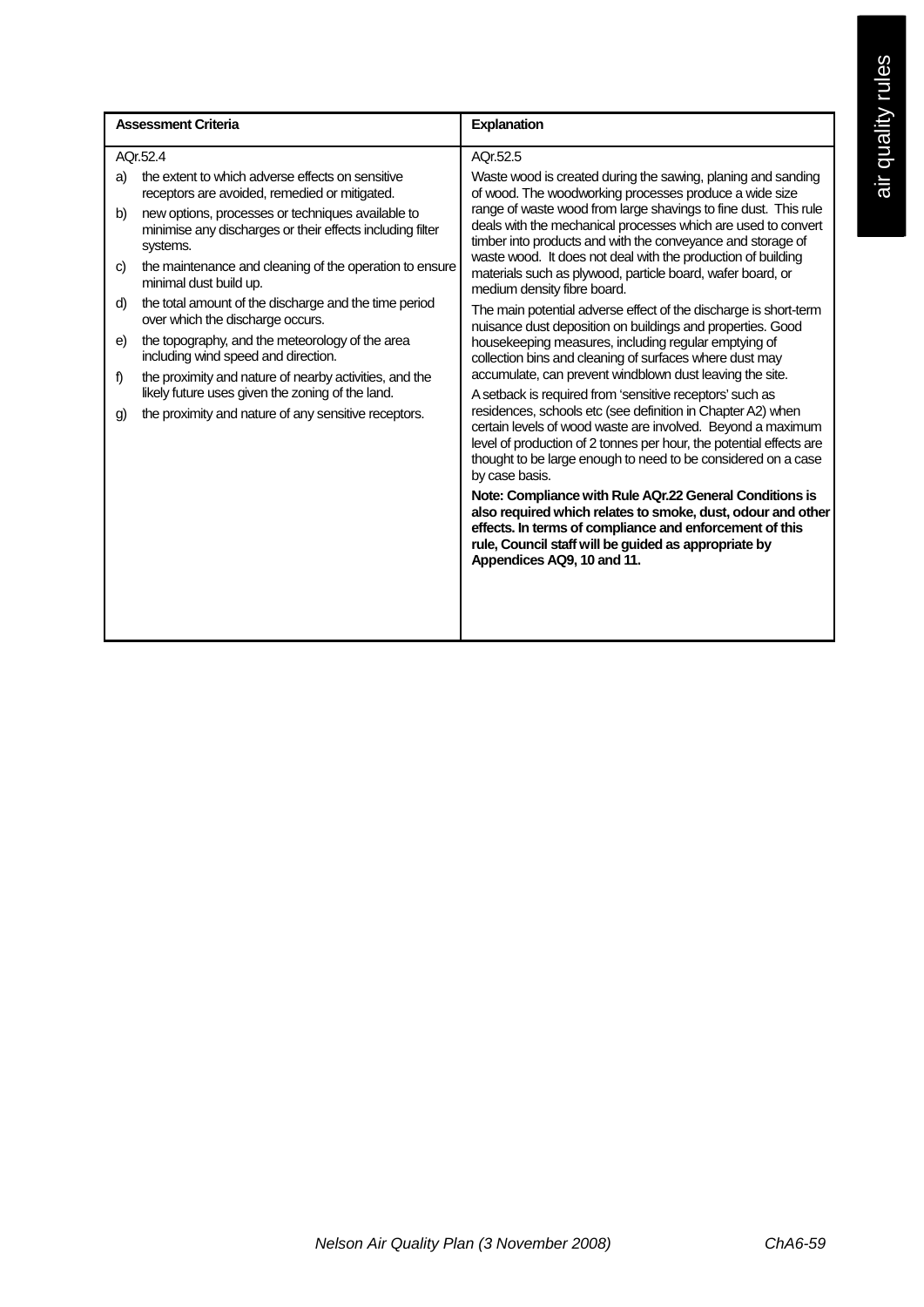| <b>Item</b>                     | <b>Permitted</b>                                                                                    | <b>Controlled</b>                                                                                                              | Discretionary/Non-                                                                                  |
|---------------------------------|-----------------------------------------------------------------------------------------------------|--------------------------------------------------------------------------------------------------------------------------------|-----------------------------------------------------------------------------------------------------|
|                                 | AQr.52A.1                                                                                           | AQr.52A.2                                                                                                                      | complying/ Prohibited<br>AQr.52A.3                                                                  |
| AQr.52A                         |                                                                                                     |                                                                                                                                |                                                                                                     |
| Wood                            | The discharge of any contaminant                                                                    | The discharge of any contaminant                                                                                               | The discharge of any                                                                                |
| processing:<br>other discharges | to air from wood processing<br>(except dust) in any industrial or<br>trade process is permitted if: | to air from wood processing in any<br>industrial or trade premise that<br>contravenes permitted clause d) is<br>controlled if: | contaminant to air from<br>wood processing that<br>contravenes permitted<br>clauses $a$ ) – c) or a |
|                                 | wood is treated by chemicals<br>a)<br>for preservation, or                                          | no wood containing chemical<br>a)                                                                                              | controlled clause is a                                                                              |
|                                 | wood is dried at ambient air<br>b)                                                                  | preservatives is dried, and                                                                                                    | discretionary activity.                                                                             |
|                                 | temperature, or                                                                                     | no kiln is located, at the time of<br>b)<br>establishment, within 50                                                           |                                                                                                     |
|                                 | wood is heated for<br>C)<br>international quarantine                                                | metres of a sensitive receptor.                                                                                                |                                                                                                     |
|                                 | purposes, and                                                                                       | Control reserved over:                                                                                                         |                                                                                                     |
|                                 | no wood is heated in a kiln for<br>d)<br>the purpose of drying.                                     | the volume of wood to<br>i)<br>be dried at any one time,                                                                       |                                                                                                     |
|                                 | (Note: Compliance with Rule                                                                         | and                                                                                                                            |                                                                                                     |
|                                 | AQr.22 (General Conditions) is<br>also required.)                                                   | ii)<br>the temperature of the<br>kilns, and                                                                                    |                                                                                                     |
|                                 |                                                                                                     | the location of discharge<br>iii)<br>points.                                                                                   |                                                                                                     |
|                                 |                                                                                                     |                                                                                                                                |                                                                                                     |
|                                 |                                                                                                     |                                                                                                                                |                                                                                                     |
|                                 |                                                                                                     |                                                                                                                                |                                                                                                     |
|                                 |                                                                                                     |                                                                                                                                |                                                                                                     |
|                                 |                                                                                                     |                                                                                                                                |                                                                                                     |
|                                 |                                                                                                     |                                                                                                                                |                                                                                                     |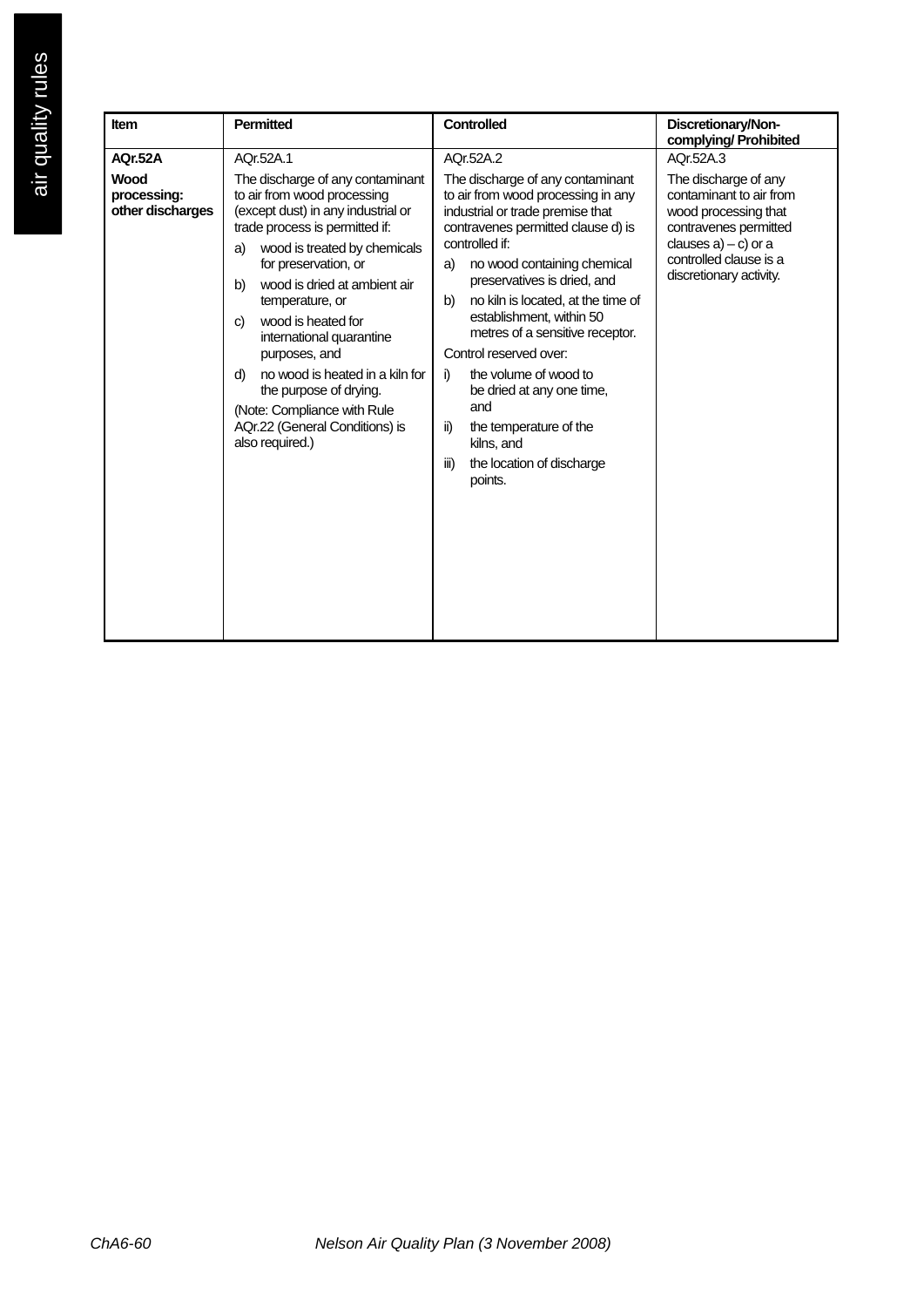| <b>Assessment Criteria</b> |                                                                                                               | <b>Explanation</b>                                                                                                                                                                                                                                                                                               |
|----------------------------|---------------------------------------------------------------------------------------------------------------|------------------------------------------------------------------------------------------------------------------------------------------------------------------------------------------------------------------------------------------------------------------------------------------------------------------|
|                            | AQr.52A.4                                                                                                     | AQr.52A.5                                                                                                                                                                                                                                                                                                        |
| a)                         | the type and characteristics of<br>contaminants discharged.                                                   | This rule covers other discharges that may arise from wood processing<br>that are not covered by rule AQr.52 'Wood particles and dust'. Processes                                                                                                                                                                |
| b)                         | the extent to which adverse effects on<br>sensitive receptors are avoided,<br>remedied or mitigated.          | covered by this rule include emissions of contaminants from timber<br>treatment processes, air drying of green or treated timber, heating timber<br>for quarantine purposes and kiln drying.                                                                                                                     |
| C)                         | new options, processes or techniques<br>available to minimise any discharges<br>or their effects.             | The potential effects of fugitive emissions from timber treatment<br>processes, air drying of green or treated timber and heating timber for<br>quarantine purposes are considered to have low potential to affect air<br>quality beyond the boundary of wood processing sites, and are therefore                |
| d)                         | the total amount of the discharge and<br>the time period over which the                                       | permitted.                                                                                                                                                                                                                                                                                                       |
|                            | discharge occurs.                                                                                             | Kiln drying of wood can result in discharges of volatile organic compounds,<br>which depending on the size and number of kilns on a site may give rise to                                                                                                                                                        |
| e)                         | the topography, and the meteorology<br>of the area including wind speed and<br>direction.                     | adverse effects. It is considered that the critical factors for mitigating any<br>potential effects beyond the boundary of wood processing sites are: the<br>volume of timber being kiln dried at one time, the temperature of the kiln                                                                          |
| f)                         | the proximity and nature of nearby<br>activities, and the likely future uses<br>given the zoning of the land. | and the point of discharge. These are matters over which Council has<br>retained control, and are considered sufficient to ensure any effects are<br>mitigated or avoided.                                                                                                                                       |
| g)                         | the proximity and nature of any<br>sensitive receptors.                                                       | Kiln drying of treated wood may result in the discharge of a variety of<br>compounds. Due to the potential effects of volatilisation of some timber<br>treatments (such as chromated-copper-arsenic), kiln drying of treated<br>wood is not permitted and needs to be considered as a discretionary<br>activity. |
|                            |                                                                                                               |                                                                                                                                                                                                                                                                                                                  |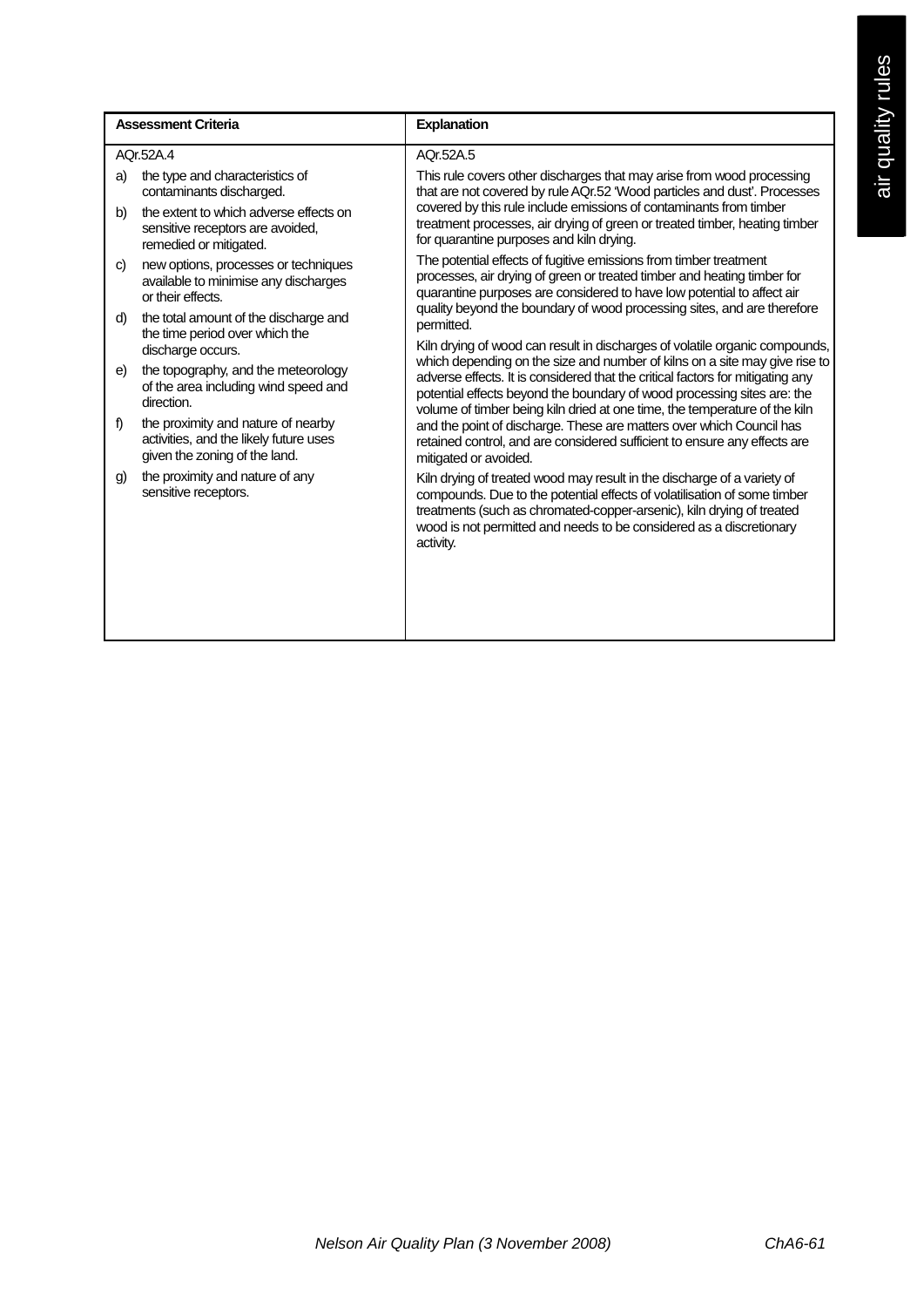| <b>AQr.53</b><br>AQr.53.1<br>AQr.53.2<br>AQr.53.3<br>All other<br>The discharge of any<br>Not applicable<br>Any discharge from an industrial or trade<br>discharges from<br>contaminant to air from any<br>premise or process that contravenes the<br>industrial or<br>industrial or trade premises or<br>permitted rule is a discretionary activity.<br>trade premises<br>industrial or trade process<br>unless otherwise specified by<br>or processes not<br>Advice note:<br>in this rule table<br>this Plan is not a permitted<br>Those discharges to air that require resource<br>activity.<br>consent under this rule include, but are not limited<br>to, discharges to air from the following activities:<br>Acid production and use<br>Adhesive manufacture<br>Agricultural chemical manufacture<br>Anodising, galvanising and electroplating                                                                                                                                                                                                                                                                                                                                                                                                                                                                                 |  |
|--------------------------------------------------------------------------------------------------------------------------------------------------------------------------------------------------------------------------------------------------------------------------------------------------------------------------------------------------------------------------------------------------------------------------------------------------------------------------------------------------------------------------------------------------------------------------------------------------------------------------------------------------------------------------------------------------------------------------------------------------------------------------------------------------------------------------------------------------------------------------------------------------------------------------------------------------------------------------------------------------------------------------------------------------------------------------------------------------------------------------------------------------------------------------------------------------------------------------------------------------------------------------------------------------------------------------------------|--|
|                                                                                                                                                                                                                                                                                                                                                                                                                                                                                                                                                                                                                                                                                                                                                                                                                                                                                                                                                                                                                                                                                                                                                                                                                                                                                                                                      |  |
|                                                                                                                                                                                                                                                                                                                                                                                                                                                                                                                                                                                                                                                                                                                                                                                                                                                                                                                                                                                                                                                                                                                                                                                                                                                                                                                                      |  |
|                                                                                                                                                                                                                                                                                                                                                                                                                                                                                                                                                                                                                                                                                                                                                                                                                                                                                                                                                                                                                                                                                                                                                                                                                                                                                                                                      |  |
|                                                                                                                                                                                                                                                                                                                                                                                                                                                                                                                                                                                                                                                                                                                                                                                                                                                                                                                                                                                                                                                                                                                                                                                                                                                                                                                                      |  |
| Asphalt production<br><b>Brickworks</b><br>Burning of landfills and municipal waste<br>Burning of medical waste, pathological waste,<br>quarantine waste and animal waste, including<br>but not limited to, dried animal faeces<br>Burning of process wastes, including but not<br>limited to vegetative wastes, husks, and fines,<br>and process off-cuts<br>Burning off of brake shoes<br>Crematoria<br>Dag Crushing<br>Enamelling<br>Flour milling<br>Foam manufacture<br>Glass manufacture<br>Hydrocarbon manufacture, refining or<br>purification, including oil refining<br>Laminating using adhesives and resins<br>Metal melting, including foundries and smelters<br>Milk treatment and drying<br>Paint manufacture<br>Paper manufacture<br>Particle board and plaster board production<br>Pharmaceutical product manufacture<br>Radioactive materials production or usage<br>Rubber manufacture<br>Stock food production<br>Slaughter and skinning of animals<br>Tyre buffing<br>Wool scouring<br>Waste management processes including<br>wastewater and landfills operations (excludes<br>individual domestic treatment systems).<br>The above list is not all inclusive. It is likely that<br>there will be other discharges to air from industrial<br>and trade premises, not listed, that require<br>resource consent. |  |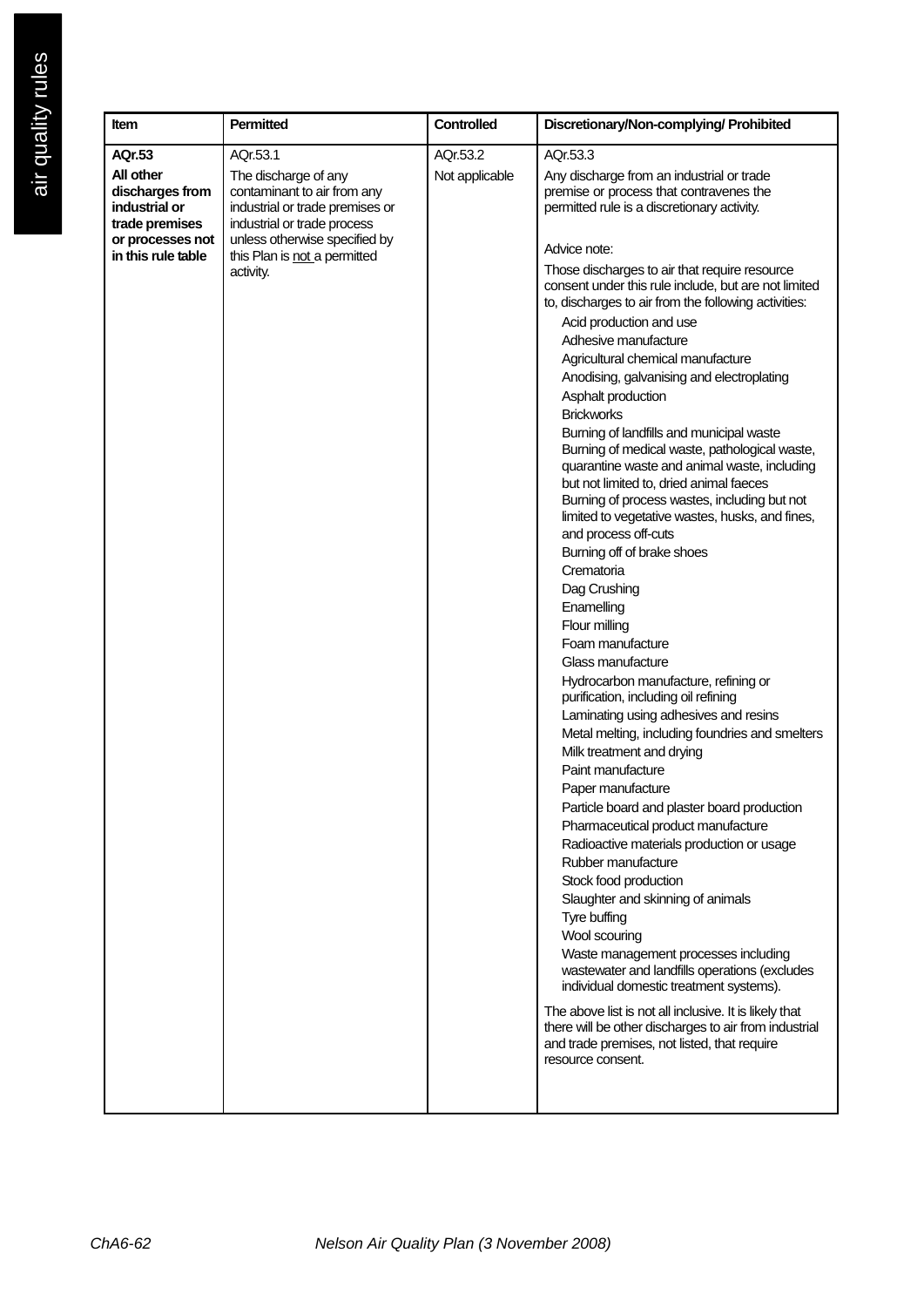| <b>Assessment Criteria</b>                                                                              | Explanation                                                                                                                                                                                                                                                                                  |  |  |
|---------------------------------------------------------------------------------------------------------|----------------------------------------------------------------------------------------------------------------------------------------------------------------------------------------------------------------------------------------------------------------------------------------------|--|--|
| AQr.53.4                                                                                                | AQr.53.5                                                                                                                                                                                                                                                                                     |  |  |
| the extent to which adverse effects on sensitive<br>a)<br>receptors are avoided, remedied or mitigated. | Significant adverse effects tend to be caused by activities which<br>have one or more of the following:                                                                                                                                                                                      |  |  |
| atmospheric dispersion modelling to determine the<br>b)<br>ground level concentration of contaminants.  | Relatively harmful or toxic contaminants<br>$\bullet$                                                                                                                                                                                                                                        |  |  |
| new options, processes or techniques available to<br>C)                                                 | Relatively large quantities of contaminants<br>$\bullet$<br>Problematic control of contaminants (activities have been                                                                                                                                                                        |  |  |
| minimise any discharges or their effects.                                                               | observed to generate frequent complaints e.g. rendering                                                                                                                                                                                                                                      |  |  |
| the total amount of the discharge and the time<br>d)<br>period over which the discharge occurs.         | plants).<br>If a trade or industrial premise or process generates a contaminant                                                                                                                                                                                                              |  |  |
| the topography and the meteorology of the area<br>e)<br>including wind speed and direction.             | that is not specified in any other rule in this Plan and either:                                                                                                                                                                                                                             |  |  |
| f)<br>the proximity and nature of nearby activities, and                                                | intentionally discharges the contaminant to air for the purpose<br>a)<br>of disposal, or                                                                                                                                                                                                     |  |  |
| the likely future uses given the zoning of the land.<br>the proximity and nature of any sensitive<br>g) | discharges the contaminant to air via a stack, chimney, vent or<br>b)<br>other specific point, and                                                                                                                                                                                           |  |  |
| receptors.                                                                                              | the contaminant causes or is likely to cause any effect<br>C)<br>identified in rule AQr.22,                                                                                                                                                                                                  |  |  |
|                                                                                                         | then resource consent will be required under this rule. Fugitive<br>emissions from buildings, structures or open spaces that either do<br>not cause any effect, or are not likely to cause any effect identified<br>in rule AQr.22 will be considered to be insignificant and not require    |  |  |
|                                                                                                         | resource consent.<br>Note: Compliance with Rule AQr.22 General Conditions is<br>also required which relates to smoke, dust, odour and other<br>effects. In terms of compliance and enforcement of this rule,<br>Council staff will be guided as appropriate by Appendices<br>AQ9, 10 and 11. |  |  |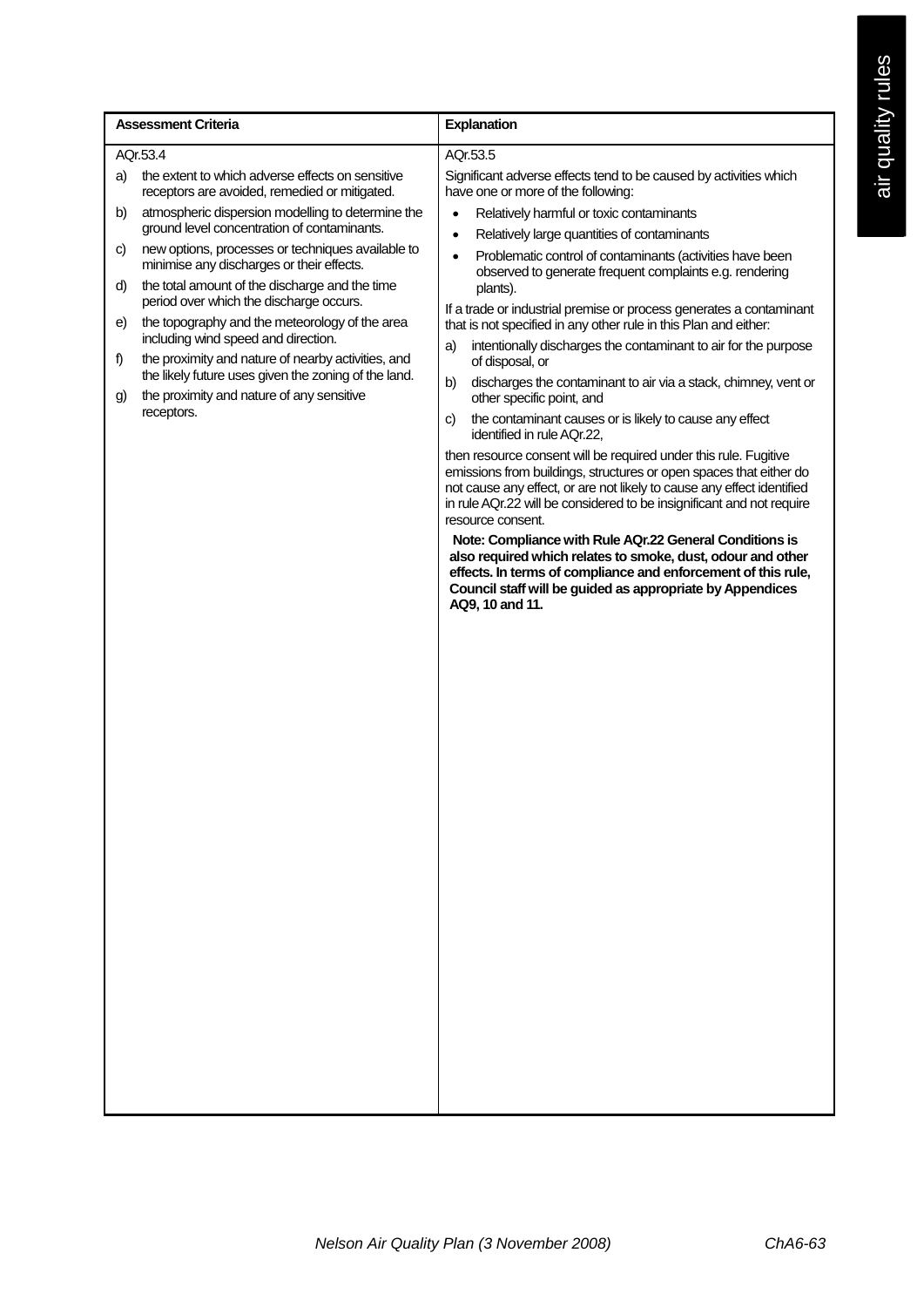| <b>Item</b>                              | <b>Permitted</b>                                                                                                                                                                                                                                                                                                                                                                                                                                                                                         | <b>Controlled</b>                                                                                                                                                                                                                                                                                                                                                                                                                                                                                                                                                                                                                                                                                                                                                                                                                                                                                                                                                                                                                                                                                                                                                                                                                                                                                                                                    | Discretionary/Non-complying/<br>Prohibited                                                                                                                                                                                                                                                                                                                                                                                                                                                                                                                                                                                                                                                                                                                                                                                                                                                                                                                                                                                                                                                                                                                                                                                         |
|------------------------------------------|----------------------------------------------------------------------------------------------------------------------------------------------------------------------------------------------------------------------------------------------------------------------------------------------------------------------------------------------------------------------------------------------------------------------------------------------------------------------------------------------------------|------------------------------------------------------------------------------------------------------------------------------------------------------------------------------------------------------------------------------------------------------------------------------------------------------------------------------------------------------------------------------------------------------------------------------------------------------------------------------------------------------------------------------------------------------------------------------------------------------------------------------------------------------------------------------------------------------------------------------------------------------------------------------------------------------------------------------------------------------------------------------------------------------------------------------------------------------------------------------------------------------------------------------------------------------------------------------------------------------------------------------------------------------------------------------------------------------------------------------------------------------------------------------------------------------------------------------------------------------|------------------------------------------------------------------------------------------------------------------------------------------------------------------------------------------------------------------------------------------------------------------------------------------------------------------------------------------------------------------------------------------------------------------------------------------------------------------------------------------------------------------------------------------------------------------------------------------------------------------------------------------------------------------------------------------------------------------------------------------------------------------------------------------------------------------------------------------------------------------------------------------------------------------------------------------------------------------------------------------------------------------------------------------------------------------------------------------------------------------------------------------------------------------------------------------------------------------------------------|
| AQr.53A                                  | AQr.53A.1                                                                                                                                                                                                                                                                                                                                                                                                                                                                                                | AQr.53A.2                                                                                                                                                                                                                                                                                                                                                                                                                                                                                                                                                                                                                                                                                                                                                                                                                                                                                                                                                                                                                                                                                                                                                                                                                                                                                                                                            | AQr.53A.3                                                                                                                                                                                                                                                                                                                                                                                                                                                                                                                                                                                                                                                                                                                                                                                                                                                                                                                                                                                                                                                                                                                                                                                                                          |
| <b>Water and</b><br>abrasive<br>blasting | The discharge of any<br>contaminant to air from<br>abrasive blasting is not<br>permitted, and the<br>discharge of any<br>contaminant to air from<br>water blasting is permitted<br>if:<br>no surface coating<br>a)<br>containing lead is<br>blasted.<br>(Note: Any subsequent<br>discharge of<br>contaminants to the<br>Coastal Marine Area or<br>fresh water is regulated<br>by the Nelson Resource<br>Management Plan.<br>Compliance with Rule<br>AQr.22 (General<br>Conditions) is also<br>required.) | The discharge of any contaminant<br>to air from abrasive blasting that<br>contravenes the permitted rule is<br>controlled if:<br>the item to be blasted is a<br>a)<br>building, bridge, pipeline or<br>other fixed structure, and<br>no surface coating<br>i)<br>containing lead is blasted,<br>or<br>b)<br>abrasive blasting is<br>undertaken in an enclosed<br>booth, and<br>at the time of<br>i)<br>establishment, is not<br>located within 50 metres<br>of any sensitive receptor.<br>Control reserved over:<br>duration and timing of the<br>i)<br>activity, and<br>location of the point of<br>ii)<br>discharge, and<br>methods of removing<br>iii)<br>coatings, and<br>iv)<br>methods to avoid remedy<br>or mitigate any adverse<br>effects beyond the site of<br>the discharge, or for<br>network utilities (including<br>buildings) beyond the<br>object being blasted, and<br>methods to avoid remedy<br>V)<br>or mitigate any adverse<br>effects from the<br>subsequent deposition of<br>dust or particulates onto<br>land or into water, and<br>vi) maintenance of any<br>emission control<br>equipment or air extraction<br>systems (enclosed booths<br>only), and<br>vii) notification of Council and<br>potentially affected parties<br>prior to abrasive blasting<br>commencing, and<br>viii) compliance and complaint<br>reporting. | The discharge of any<br>contaminant into air from:<br>water blasting that<br>a)<br>contravenes permitted<br>clause a), or<br>abrasive blasting that<br>b)<br>contravenes controlled<br>clauses a) or b),<br>is a Restricted Discretionary<br>Activity.<br>Discretion restricted to:<br>duration and timing of<br>i)<br>the activity, and<br>location of the activity<br>ii)<br>and distance from<br>sensitive receptors, and<br>location of the point of<br>iii)<br>discharge, and<br>methods of removing<br>iv)<br>coatings, and<br>methods to avoid,<br>V)<br>remedy or mitigate any<br>adverse effects beyond<br>the site of the<br>discharge, or for<br>network utilities<br>(including buildings)<br>beyond the object being<br>blasted, and<br>methods to avoid<br>vi)<br>remedy or mitigate any<br>adverse effects from the<br>subsequent deposition<br>of dust or particulates<br>onto land or into water,<br>and<br>vii) maintenance of any<br>emission control<br>equipment or air<br>extraction systems<br>(enclosed booths)<br>only), and<br>viii) notification of<br>Council and<br>potentially affected<br>parties prior to<br>abrasive blasting<br>commencing, and<br>compliance and<br>ix)<br>complaint reporting. |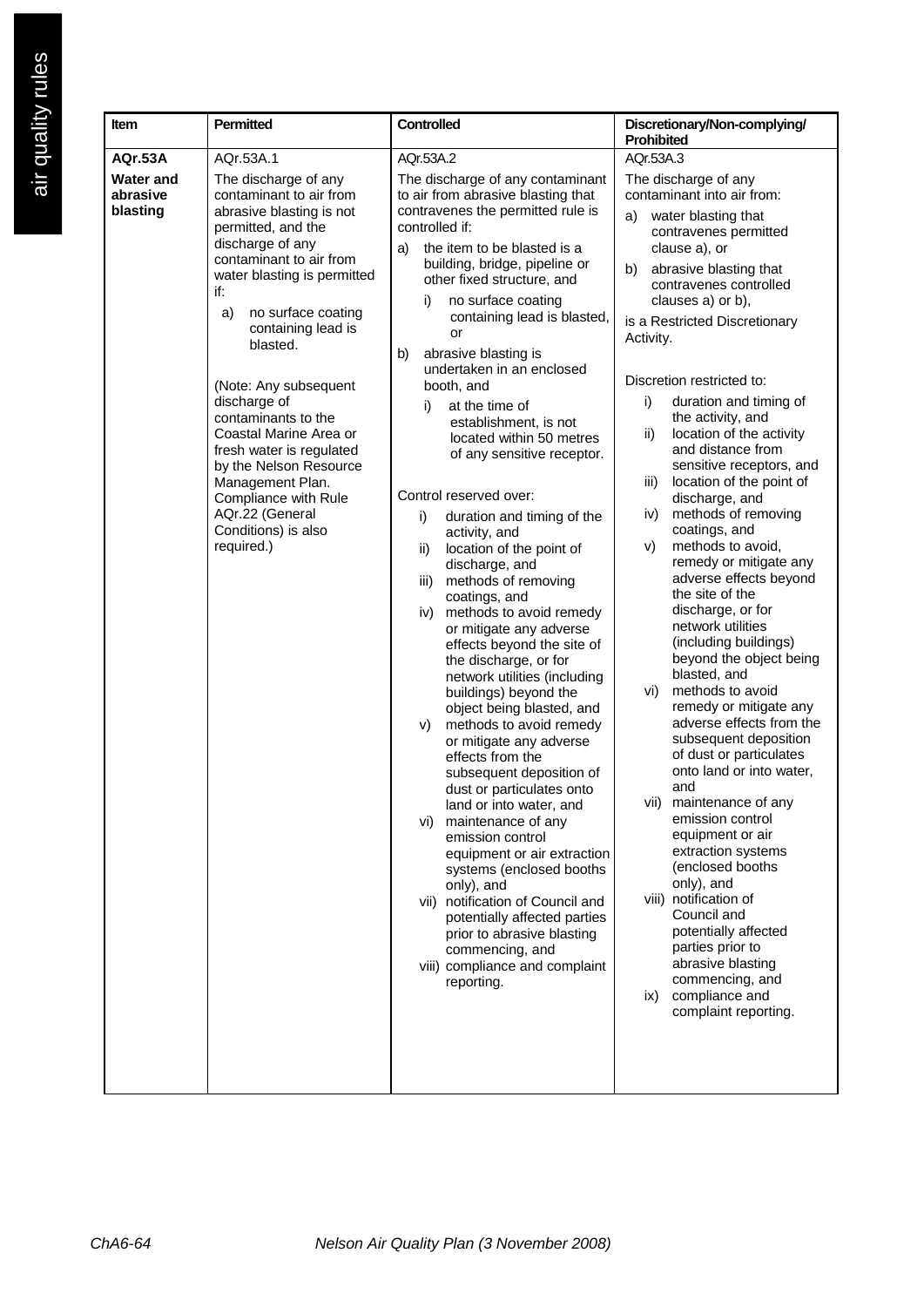| <b>Assessment Criteria</b> |                                                                                                                                                          | <b>Explanation</b>                                                                                                                                                                                                                  |  |
|----------------------------|----------------------------------------------------------------------------------------------------------------------------------------------------------|-------------------------------------------------------------------------------------------------------------------------------------------------------------------------------------------------------------------------------------|--|
|                            | AQr.53A.4                                                                                                                                                | AQr.53A.5                                                                                                                                                                                                                           |  |
|                            | a) the extent to which adverse effects are<br>avoided, remedied or mitigated.                                                                            | This rule covers water blasting and abrasive blasting.<br>Water blasting is permitted provided coatings containing                                                                                                                  |  |
| b)                         | options,<br>techniques<br>processes<br>or<br>available to minimise any discharges or<br>their effects including dust control and<br>particulate removal. | lead (such as lead based paint) are not blasted.<br>Abrasive blasting is used for maintenance and repair of<br>wide range of items, and can result in the discharge of<br>dust and particulate from the grit used in the blasting   |  |
| C)                         | the maintenance and cleaning of the<br>operation to ensure minimal adverse<br>effects from particulates and dust.                                        | process and the surface coatings being blasted.<br>Abrasive blasting of items in an enclosed booth or of<br>fixed structures are controlled activities. For booths,                                                                 |  |
|                            | d) the total amount of the discharge and the<br>time period over which the discharge<br>occurs.                                                          | resource consent is required to ensure that appropriate<br>emission control technology is used and maintained.<br>Abrasive blasting of fixed structures is controlled as some                                                       |  |
| e)                         | the topography, and the meteorology of<br>the area including wind speed and<br>direction.                                                                | items (such as bridges) require occasional blasting for<br>maintenance purposes. It is not anticipated that fixed<br>structures would be blasted frequently. It is also<br>considered that appropriate controls can be put in place |  |
| f)                         | the proximity and nature of nearby<br>activities, and the likely future uses given<br>the zoning of the land.                                            | to prevent the discharge of contaminants off-site or into<br>water or onto land.<br>Abrasive blasting of mobile items in the open is a                                                                                              |  |
| g)                         | the proximity and nature of any sensitive<br>receptors.                                                                                                  | restricted discretionary activity, and may or may not be<br>appropriate taking into account the items listed in<br>AQr.53A.4.                                                                                                       |  |
|                            |                                                                                                                                                          | A region wide consent may be issued for abrasive<br>blasting activities undertaken in different areas and/or to<br>individual operators that have a good previous history of<br>operation.                                          |  |
|                            |                                                                                                                                                          |                                                                                                                                                                                                                                     |  |
|                            |                                                                                                                                                          |                                                                                                                                                                                                                                     |  |
|                            |                                                                                                                                                          |                                                                                                                                                                                                                                     |  |
|                            |                                                                                                                                                          |                                                                                                                                                                                                                                     |  |
|                            |                                                                                                                                                          |                                                                                                                                                                                                                                     |  |
|                            |                                                                                                                                                          |                                                                                                                                                                                                                                     |  |
|                            |                                                                                                                                                          |                                                                                                                                                                                                                                     |  |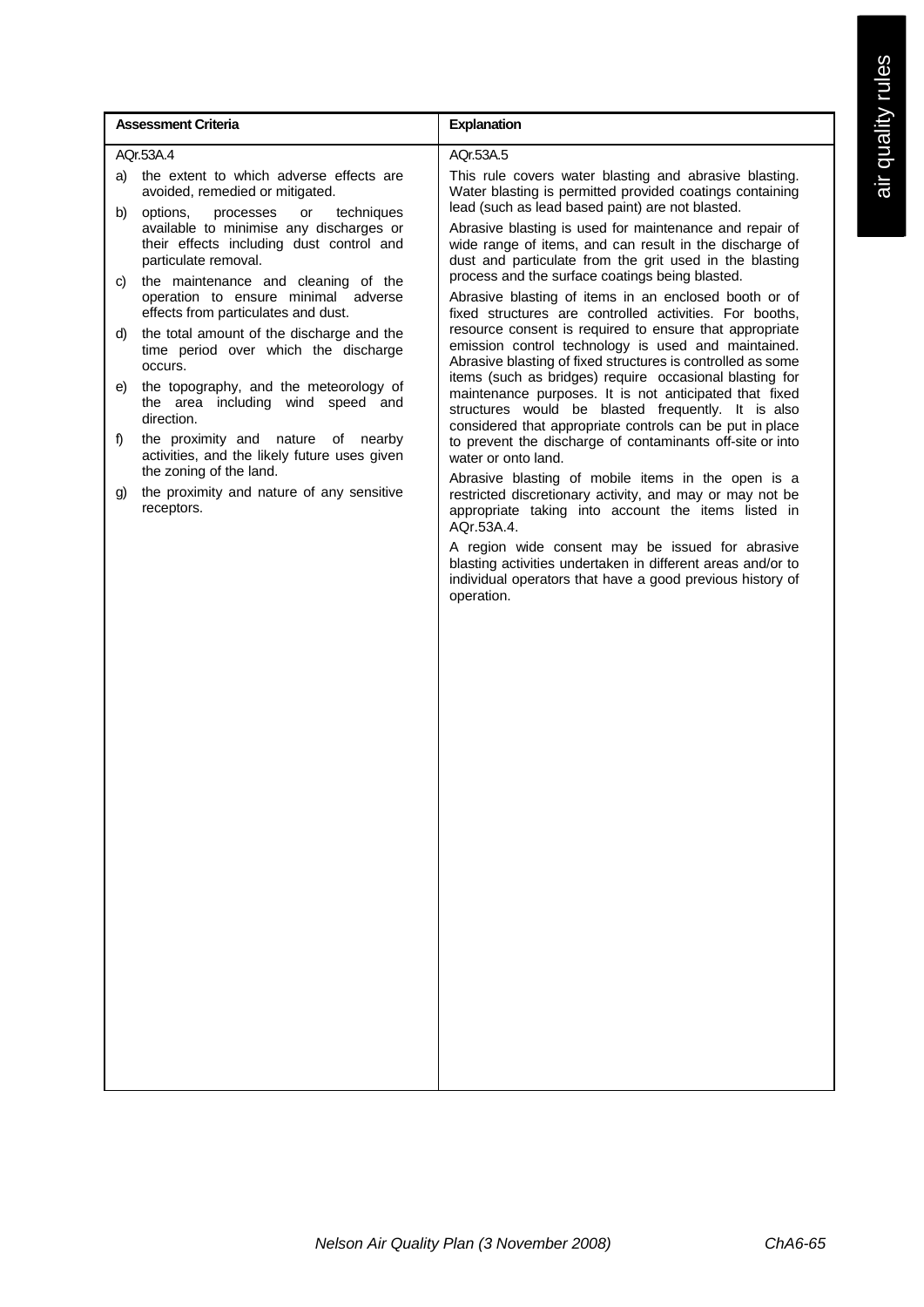| Outdoor burning - urban and rural                                                                        |                                                                                                                                                                                                                                                                                                                                                                                                                                                                                                                                                                                                                                                                                                                                                                                                |                |                                                                                                                                                                                                                                                                                                                                                                                                                                                                                                                                                                                                                                                    |
|----------------------------------------------------------------------------------------------------------|------------------------------------------------------------------------------------------------------------------------------------------------------------------------------------------------------------------------------------------------------------------------------------------------------------------------------------------------------------------------------------------------------------------------------------------------------------------------------------------------------------------------------------------------------------------------------------------------------------------------------------------------------------------------------------------------------------------------------------------------------------------------------------------------|----------------|----------------------------------------------------------------------------------------------------------------------------------------------------------------------------------------------------------------------------------------------------------------------------------------------------------------------------------------------------------------------------------------------------------------------------------------------------------------------------------------------------------------------------------------------------------------------------------------------------------------------------------------------------|
| <b>Item</b>                                                                                              | Permitted                                                                                                                                                                                                                                                                                                                                                                                                                                                                                                                                                                                                                                                                                                                                                                                      | Controlled     | Discretionary/Non-complying/<br><b>Prohibited</b>                                                                                                                                                                                                                                                                                                                                                                                                                                                                                                                                                                                                  |
| <b>AQr.54</b>                                                                                            | AQr.54.1                                                                                                                                                                                                                                                                                                                                                                                                                                                                                                                                                                                                                                                                                                                                                                                       | AQr.54.2       | AQr.54.3                                                                                                                                                                                                                                                                                                                                                                                                                                                                                                                                                                                                                                           |
| <b>Outdoor burning</b><br>(Urban Area & Higher<br><b>Density Small</b><br>Holdings Area (Rural<br>Zone)) | The discharge to air of any contaminant from<br>outdoor burning, including in any incinerator,<br>within the Urban Area, or the Higher Density<br>Small Holdings Area in the Rural Zone, is<br>permitted if:<br>it is from fireworks, a brazier, food<br>a)<br>cooking in a hangi or barbecue, ahi kaa<br>within a papakainga area, or small fire<br>used for a traditional craft purpose, or a<br>candle, lamp, paint stripper or similar<br>small-scale burner or tool, and<br>for braziers and small fires used for<br>b)<br>traditional craft purposes burning solid<br>fuel, no burning occurs during the<br>months of May to August inclusive, and<br>for braziers burning solid fuel, the device<br>C)<br>does not have a volume, including any<br>chimney, greater than 80 litres, and | Not applicable | Any discharge that contravenes a<br>permitted clause is a restricted<br>discretionary activity if:<br>within the Urban Area the<br>a)<br>discharge occurs on a site 2<br>hectares or greater in area that is<br>not zoned Rural in the Nelson<br>Resource Management Plan, and<br>it does not occur in the months<br>May to August inclusive, or<br>within the Urban Area, the<br>b)<br>discharge occurs on a site 1<br>hectare or greater in area on land<br>zoned Rural in the Nelson<br>Resource Management Plan, and<br>it does not occur in the months<br>May to August inclusive except in<br>the Higher Density Small Holdings<br>Area, and |
|                                                                                                          | d)<br>no clippings, prunings, leaves or other<br>garden waste and no household waste<br>is burnt, and<br>no materials in Rule AQr.20 (Prohibited<br>e)<br>Activities) are burnt, and<br>for small fires, the fire covers an area of<br>f)<br>no more than 0.25 metres square.<br>(Note: Compliance with Rule AQr.22<br>(General Conditions) is also required.)                                                                                                                                                                                                                                                                                                                                                                                                                                 |                | there is no burning of materials<br>C)<br>listed in Rule AQr.20 (Prohibited<br>Activities).<br>Discretion restricted to:<br>the volume and nature of the<br>i)<br>material to be burnt, and<br>the way the combustion<br>ii)<br>material is arranged, or any<br>equipment it is to be burnt in,<br>and<br>the day, time and duration of<br>iii)<br>the burn, and<br>the location within the site of<br>iv)<br>the burn, and<br>clauses to minimise smoke<br>V)<br>nuisance and fire risk.<br>Any discharge that contravenes a<br>clause for a restricted discretionary<br>activity is prohibited.                                                  |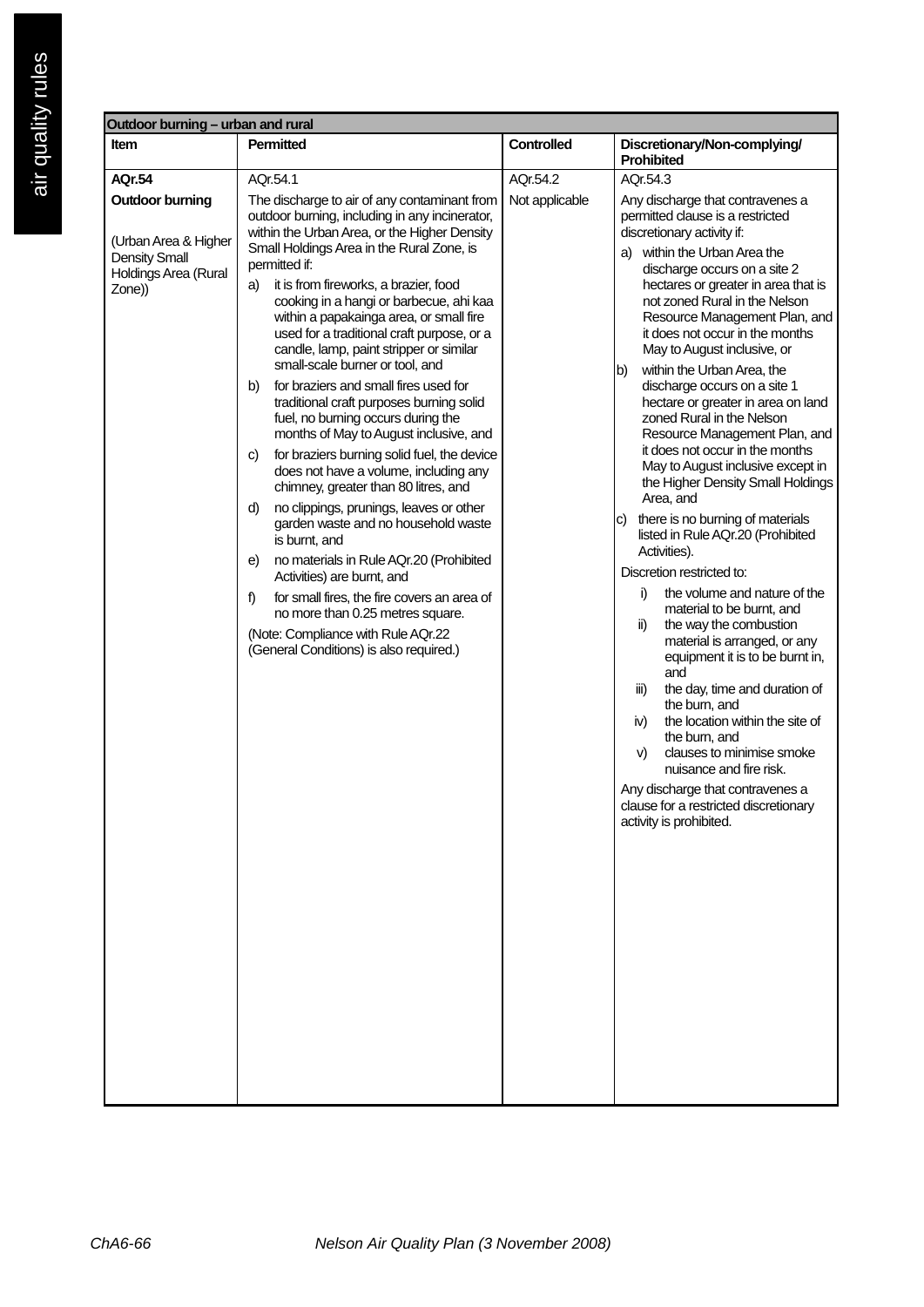|         | <b>Assessment Criteria</b>                                                                                                                                                                    | <b>Explanation</b>                                                                                                                                                                                                                                                                                                                                                                                                                                                                                                                                                                                                               |
|---------|-----------------------------------------------------------------------------------------------------------------------------------------------------------------------------------------------|----------------------------------------------------------------------------------------------------------------------------------------------------------------------------------------------------------------------------------------------------------------------------------------------------------------------------------------------------------------------------------------------------------------------------------------------------------------------------------------------------------------------------------------------------------------------------------------------------------------------------------|
|         |                                                                                                                                                                                               |                                                                                                                                                                                                                                                                                                                                                                                                                                                                                                                                                                                                                                  |
|         | AQr.54.4<br>a) what provisions are made<br>regarding design, practice or<br>operation to avoid, remedy or<br>mitigate adverse effects.                                                        | AQr.54.5<br>Within the Urban Area outdoor rubbish fires, including incinerators, are prohibited on<br>typical urban residential sections. An exception is provided on urban sites 2 ha or<br>larger. In that case it is possible to apply for a resource consent to burn, but not<br>during the winter months when ambient PM <sub>10</sub> levels can be particularly elevated.                                                                                                                                                                                                                                                 |
|         | b) the degree to which the activity is<br>able to take place in accordance<br>with relevant good practice<br>guidelines.                                                                      | Such applications will be considered on their merits, and will not necessarily be<br>granted. Key factors in considering any application will be nuisance effects, effects<br>on ambient concentrations of PM <sub>10</sub> , and consistency with the Council's broader<br>target to reduce PM <sub>10</sub> levels.                                                                                                                                                                                                                                                                                                            |
|         | c) the timing, and likely duration of<br>the burn.                                                                                                                                            | There are three main reasons for the prohibition on outdoor burning within urban<br>sites smaller than 2ha:                                                                                                                                                                                                                                                                                                                                                                                                                                                                                                                      |
|         | d) the impact of the discharge on<br>local air quality, including any<br>nuisance or other effects.                                                                                           | the nuisance effects of smoke, odour and hazardous contaminants on<br>i.<br>neighbours. With current section sizes and environmental expectations, it is not<br>practicable for the practice of outdoor burning to continue without adverse<br>effects on others.                                                                                                                                                                                                                                                                                                                                                                |
|         | e) the time of the year of the<br>proposed burn, and its impact on<br>ambient air quality.                                                                                                    | outdoor burning, were it to continue, would make a small but significant<br>ii.<br>contribution to winter PM <sub>10</sub> peaks. Eliminating this estimated 4% contribution to<br>winter peaks is a critical part of the overall strategy of reaching the ambient                                                                                                                                                                                                                                                                                                                                                               |
| f)      | the proximity and nature of nearby<br>activities.                                                                                                                                             | PM <sub>10</sub> target of 50ug/m3.<br>outdoor burning, even outside the winter months, is also a significant contributor<br>iii.                                                                                                                                                                                                                                                                                                                                                                                                                                                                                                |
|         | g) the proximity and nature of any<br>sensitive receptors.                                                                                                                                    | to annual exposures of people to PM <sub>10</sub> . Total exposure to PM <sub>10</sub> , not just winter<br>peaks, contributes to adverse health effects.                                                                                                                                                                                                                                                                                                                                                                                                                                                                        |
|         | h) topography and prevailing wind<br>clauses.                                                                                                                                                 | In the Higher Density Small Holdings Area, similar rules apply. This area is around<br>Ralphine Way, in the Maitai Valley, near Waahi Taakaro. Section sizes are much                                                                                                                                                                                                                                                                                                                                                                                                                                                            |
| i)      | any precedent effects of allowing<br>the discharge, having regard to<br>the possible impact on wider<br>public cooperation in supporting<br>the Council's clean air target and<br>strategies. | smaller than elsewhere in the Rural Zone, with a minimum allowable size of 5000sq<br>metres. Because of the potential density of residences, outdoor fires are banned.<br>An exemption by resource consent is provided where the site is much larger. The<br>minimum site size of 1 ha for this exemption is smaller than within the Urban Area,<br>as the lower density of settlement in the Small Holdings Area means there are<br>potentially fewer neighbours who may be adversely affected. There is no wintertime<br>restriction since there is no evidence of elevated wintertime PM <sub>10</sub> levels in that part of |
| j)      | the practicality and environmental<br>impacts of alternative means of<br>disposing of the waste.                                                                                              | the Maitai Valley.<br>Some of the Urban Area is still used for production purposes (such as berry fruit) and                                                                                                                                                                                                                                                                                                                                                                                                                                                                                                                     |
| k)      | the potential or actual effects of<br>odour and particulate matter on                                                                                                                         | is zoned Rural. The rule also provides for exemption for such sites by resource<br>consent provided they are 1 hectare or larger.                                                                                                                                                                                                                                                                                                                                                                                                                                                                                                |
| $\vert$ | the receiving environment.<br>the provisions of any relevant<br>national standards or quidelines.                                                                                             | In all instances the permitted rule provides for a wide range of discharges which<br>have only minor effects. This allows use of combustion sources such as fireworks,<br>candles, lamps, paint strippers and other small-scale devices used around the home<br>and businesses.                                                                                                                                                                                                                                                                                                                                                  |
|         |                                                                                                                                                                                               | Exemptions are provided for use of braziers (except in winter) and barbecues and for<br>hangi and ahi kaa, for cultural purposes. The use of small fires for traditional craft<br>purposes is also provided for (except in winter), and is considered to include activities<br>such as outdoor education training and traditional pottery firing. People undertaking<br>such activities must take extreme care not to cause smoke problems, as the<br>conditions of AQr.22 still apply. The definition of a brazier is important (see Chapter<br>A2 'Meaning of Words') and it must not be used as a 'de facto incinerator'.     |
|         |                                                                                                                                                                                               | Note: Compliance with Rule AQr.22 General Conditions is also required which<br>relates to smoke, dust, odour and other effects. In terms of compliance and<br>enforcement of this rule, Council staff will be guided as appropriate by<br>Appendices AQ9, 10 and 11.                                                                                                                                                                                                                                                                                                                                                             |
|         |                                                                                                                                                                                               |                                                                                                                                                                                                                                                                                                                                                                                                                                                                                                                                                                                                                                  |
|         |                                                                                                                                                                                               |                                                                                                                                                                                                                                                                                                                                                                                                                                                                                                                                                                                                                                  |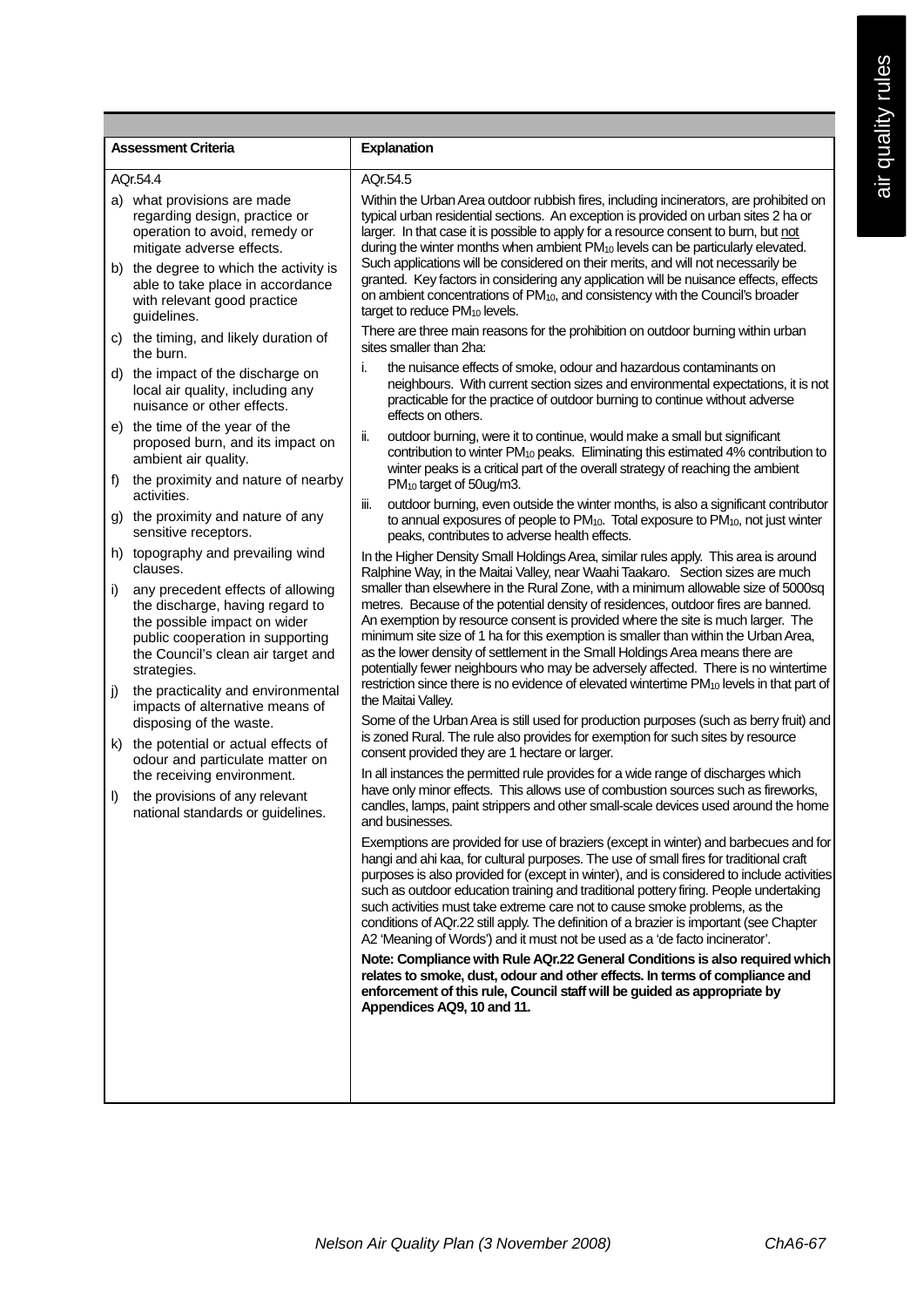| Item                            | <b>Permitted</b>                                                                                                                                                                                                                                                                                                                                                                                                                                                                                                                                                                                                                                                                                                                                                                                                                                                                                                                                                                                                                                                                                                                                              | <b>Controlled</b>                                                                                                                                                                                                                                                                                                                                                                                                                                                                                                                                                                                                                                                | Discretionary/Non-                                                                                                                                                                                                                                                                                                                                                                                                                                                                                                                                                                                                                                                                                                                                                                    |
|---------------------------------|---------------------------------------------------------------------------------------------------------------------------------------------------------------------------------------------------------------------------------------------------------------------------------------------------------------------------------------------------------------------------------------------------------------------------------------------------------------------------------------------------------------------------------------------------------------------------------------------------------------------------------------------------------------------------------------------------------------------------------------------------------------------------------------------------------------------------------------------------------------------------------------------------------------------------------------------------------------------------------------------------------------------------------------------------------------------------------------------------------------------------------------------------------------|------------------------------------------------------------------------------------------------------------------------------------------------------------------------------------------------------------------------------------------------------------------------------------------------------------------------------------------------------------------------------------------------------------------------------------------------------------------------------------------------------------------------------------------------------------------------------------------------------------------------------------------------------------------|---------------------------------------------------------------------------------------------------------------------------------------------------------------------------------------------------------------------------------------------------------------------------------------------------------------------------------------------------------------------------------------------------------------------------------------------------------------------------------------------------------------------------------------------------------------------------------------------------------------------------------------------------------------------------------------------------------------------------------------------------------------------------------------|
| <b>AQr.55</b>                   | AQr.55.1                                                                                                                                                                                                                                                                                                                                                                                                                                                                                                                                                                                                                                                                                                                                                                                                                                                                                                                                                                                                                                                                                                                                                      | AQr.55.2                                                                                                                                                                                                                                                                                                                                                                                                                                                                                                                                                                                                                                                         | AQr.55.3                                                                                                                                                                                                                                                                                                                                                                                                                                                                                                                                                                                                                                                                                                                                                                              |
| <b>Outdoor burning</b><br>Rural | The discharge of any contaminant to air<br>from outdoor burning, including burning in<br>an incinerator, is permitted if after 1<br>December 2005:<br>it is in the Rural Zone (excluding the<br>a)<br>Higher Density Small Holdings Area),<br><sub>or</sub><br>it is in the Rural Zone and is within the<br>b)<br>Semi-Rural Boundary (shown by<br>Figure A2.1), and<br>it is not in the Conservation Zone, or<br>C)<br>the Urban Area, and<br>where the discharge under a) is from<br>d)<br>burning more than 2 cubic metres of<br>material, it does not occur within 100<br>metres upwind, or 50 metres in any<br>other direction, of any residential unit<br>that is not located on the site where<br>the burning occurs, and<br>where the discharge is under b), it<br>e)<br>does not result from burning more<br>than 2 cubic metres of material,<br>unless the presence of a disease on a<br>horticultural crop requires plant waste<br>to be burnt in greater volume to<br>manage the risk of disease spread,<br>and<br>there is no burning of municipal,<br>f)<br>industrial or trade waste, nor of any<br>material not generated on the site,<br>and | The discharge of any<br>contaminant to air in the<br>Rural Zone after 1<br>December 2005 within the<br>Semi-Rural Boundary that<br>cannot comply with<br>permitted clause (e) is a<br>controlled activity if:<br>a) the burning is not<br>associated with the<br>subdivision of land, and<br>b) there is no<br>burning between<br>May to August<br>inclusive.<br>Control reserved over:<br>i) timing of the discharge,<br>and<br>ii) the location of the burn<br>and distance from<br>sensitive receptors, and<br>iii) the duration of burns, and<br>iv) the volume and nature of<br>material to be burnt, and<br>v) minimising smoke<br>nuisance and fire risk. | complying/ Prohibited<br>Any discharge after 1<br>December 2005 that:<br>a) contravenes a permitted<br>clause, except clause (g), is<br>a discretionary activity, or<br>b) contravenes permitted<br>clause (g) is a prohibited<br>activity except the burning of<br>wood which is painted,<br>stained or oiled, which is a<br>discretionary activity, or the<br>discharge after 1 December<br>2010 of any contaminant to<br>air from the outdoor burning<br>of high density polyethylene<br>(HDPE) agricultural wrap or<br><b>HDPE</b> agricultural<br>containers within the Rural<br>Zone (excluding the High<br><b>Density Small Holdings</b><br>Area), which is a<br>discretionary activity, or<br>c) contravenes controlled<br>clauses (a) or (b) is a<br>discretionary activity. |
|                                 | there is no burning of any material<br>g)<br>listed in rule $AQr.20$ (ii) - $(xii)$<br>(Prohibited Activities.)<br>(Note: Compliance with Rule AQr.22 (General<br>Conditions) is also required)                                                                                                                                                                                                                                                                                                                                                                                                                                                                                                                                                                                                                                                                                                                                                                                                                                                                                                                                                               |                                                                                                                                                                                                                                                                                                                                                                                                                                                                                                                                                                                                                                                                  |                                                                                                                                                                                                                                                                                                                                                                                                                                                                                                                                                                                                                                                                                                                                                                                       |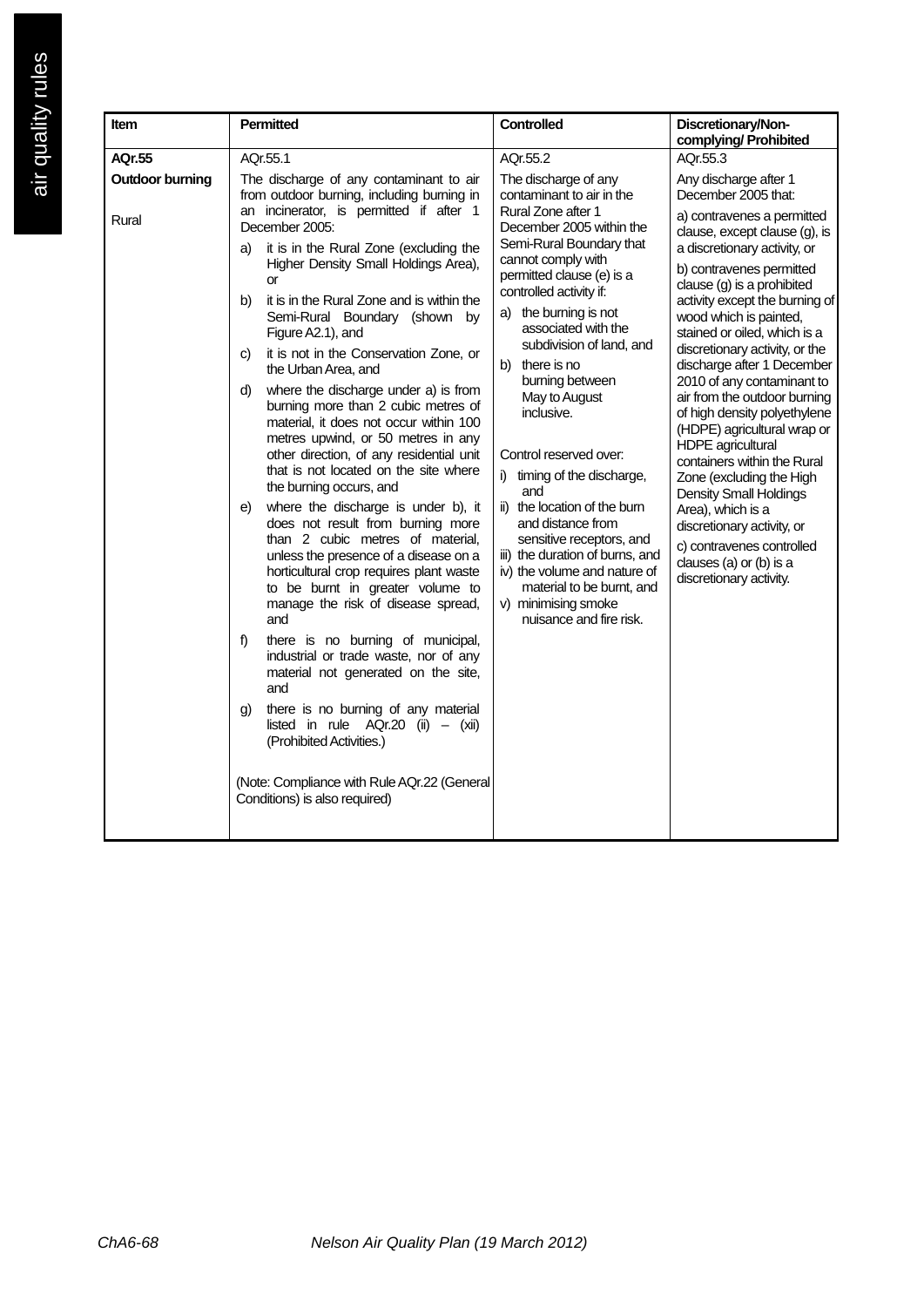| <b>Assessment Criteria</b> |                                                                                                                                                                                                                                      | <b>Explanation</b>                                                                                                                                                                                                                                                         |
|----------------------------|--------------------------------------------------------------------------------------------------------------------------------------------------------------------------------------------------------------------------------------|----------------------------------------------------------------------------------------------------------------------------------------------------------------------------------------------------------------------------------------------------------------------------|
| AQr.55.4                   |                                                                                                                                                                                                                                      | AQr.55.5                                                                                                                                                                                                                                                                   |
| a)                         | provisions made in design or the intended<br>operation to avoid, remedy or mitigate adverse<br>effects.                                                                                                                              | The Rural Zone and the 'Urban Area' are defined in Chapter A2.<br>Figure A2.1 shows the extent of the Urban Area and Semi Rural<br>Boundary.                                                                                                                               |
| b)                         | the degree to which the activity is able to take place<br>in accordance with relevant good practice<br>guidelines. In particular the Guide to Outdoor<br>Burning, in Appendix AQ8.                                                   | Rural burning for pest control, crop management, or waste<br>management purposes is generally allowed by the rule, with some<br>restrictions on burning within the 'Semi-Rural boundary' and burning<br>large volumes of material near houses. This is to control nuisance |
| C)                         | the proximity and nature of nearby activities.                                                                                                                                                                                       | effects of smoke, and the semi-rural controls are to prevent rural<br>smoke drifting into the city during winter and contributing to the                                                                                                                                   |
| d)                         | the proximity and nature of any sensitive receptors.                                                                                                                                                                                 | existing ambient wintertime PM <sub>10</sub> problem.                                                                                                                                                                                                                      |
| e)                         | the nature of the materials to be burnt, including its<br>dryness.                                                                                                                                                                   | Burning of small volumes of material (2 cubic metres - the<br>approximate volume of a car trailer load of material) is permitted in all                                                                                                                                    |
| f)                         | the degree to which any adverse effects can be<br>minimised or avoided by controlling the timing and                                                                                                                                 | rural areas. This is considered a practical amount, unlikely to cause<br>nuisance effects.                                                                                                                                                                                 |
| g)                         | duration of the burn.<br>topography and prevailing wind conditions.                                                                                                                                                                  | Burning that does not comply with the permitted conditions requires<br>resource consent, and will be evaluated in terms of the assessment                                                                                                                                  |
| h)                         | the potential for the discharge to contribute to<br>elevated levels of PM <sub>10</sub> in the Urban Area.                                                                                                                           | criteria.<br>Burning of prohibited materials as specified in Rule AQr.20 is                                                                                                                                                                                                |
| i)                         | the environmental impacts of alternative means of<br>disposing of the waste.                                                                                                                                                         | not allowed. Provision is made for a consent application to be<br>made for the burning of HDPE agricultural plastic wrap and                                                                                                                                               |
| j)                         | the potential or actual effects of odour and<br>particulate matter on the receiving environment.                                                                                                                                     | containers. Such applications will be considered on their<br>merits, including the likely adverse effects of the proposed<br>burning and why the waste is not being recycled.                                                                                              |
| k)                         | for agricultural plastics, the potential for discharge of<br>toxic contaminants and why the waste is not being<br>recycled, or disposed of in some other,<br>environmentally sound, way.                                             | Note: This rule only applies to discharges after 1 December 2005.<br>Compliance with Rule AQr.22 General Conditions is also required<br>which relates to smoke, dust, odour and other effects. In terms of                                                                 |
| $\vert$                    | for agricultural plastics, where alternative methods<br>of disposal or recycling are not available, the best<br>practice for burning such waste, including the<br>AGCARM incinerator specifications and good<br>practice guidelines. | compliance and enforcement of this rule, Council staff will be<br>guided as appropriate by Appendices AQ9, 10 and 11.<br>Appendix AQ8 provides guidance on minimising smoke<br>emissions from outdoor burning.                                                             |
|                            |                                                                                                                                                                                                                                      |                                                                                                                                                                                                                                                                            |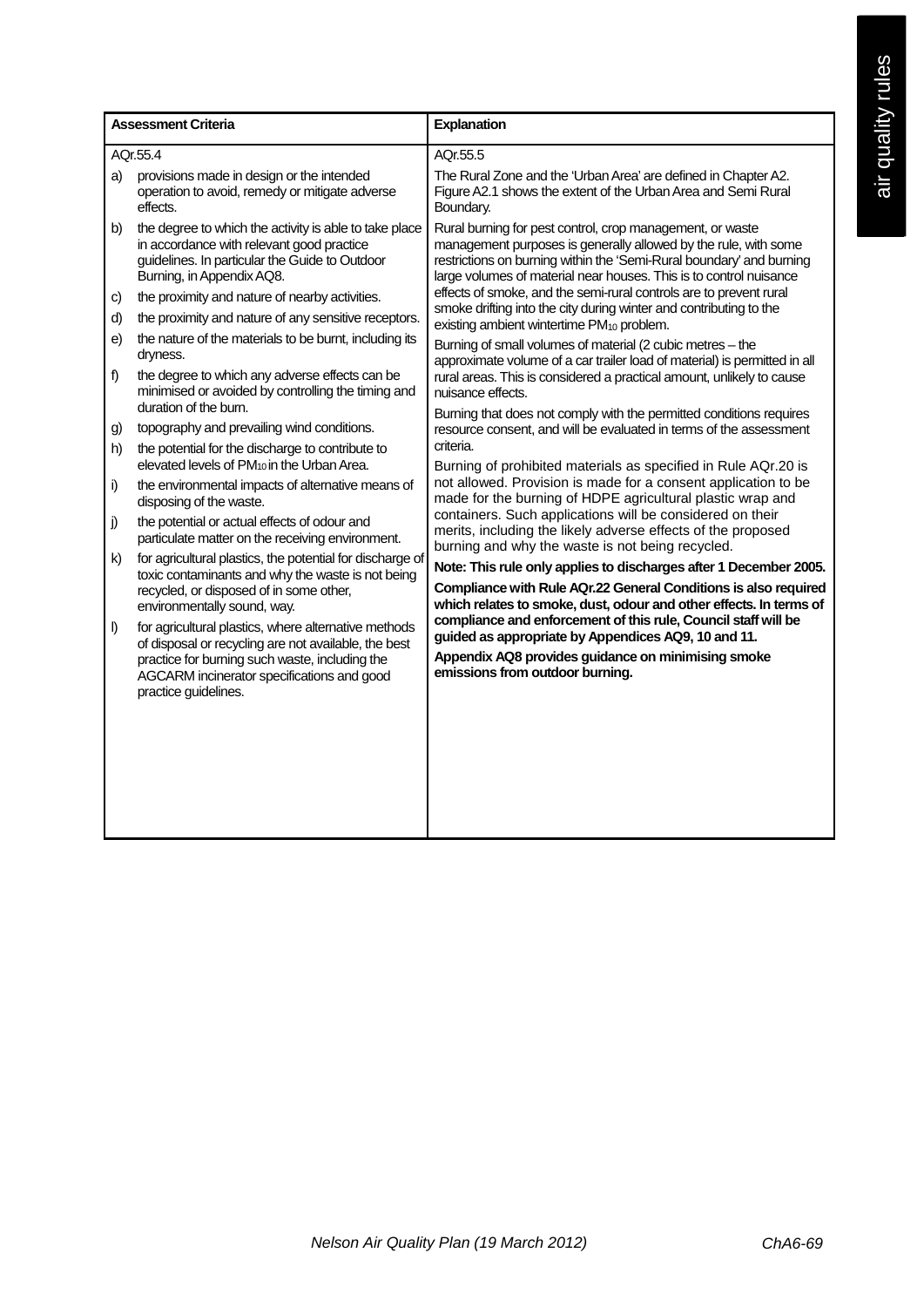| လ္တ                      |  |
|--------------------------|--|
|                          |  |
| Ū<br>ς                   |  |
| $\overline{\phantom{a}}$ |  |
| ಸ                        |  |

| <b>Agrichemicals</b> |                                                                                                                                                                                                                                                                                                                                                                                                                                                                                                                                |                                                                                                                                                                                                                                                                                                                                                                                                                                                                                                                                                                                                                                       |                                                                                                                                                                                                                                                                                                                                                                          |
|----------------------|--------------------------------------------------------------------------------------------------------------------------------------------------------------------------------------------------------------------------------------------------------------------------------------------------------------------------------------------------------------------------------------------------------------------------------------------------------------------------------------------------------------------------------|---------------------------------------------------------------------------------------------------------------------------------------------------------------------------------------------------------------------------------------------------------------------------------------------------------------------------------------------------------------------------------------------------------------------------------------------------------------------------------------------------------------------------------------------------------------------------------------------------------------------------------------|--------------------------------------------------------------------------------------------------------------------------------------------------------------------------------------------------------------------------------------------------------------------------------------------------------------------------------------------------------------------------|
| Item                 | <b>Permitted</b>                                                                                                                                                                                                                                                                                                                                                                                                                                                                                                               | <b>Controlled</b>                                                                                                                                                                                                                                                                                                                                                                                                                                                                                                                                                                                                                     | Discretionary/Non-complying/<br><b>Prohibited</b>                                                                                                                                                                                                                                                                                                                        |
| <b>AQr.56</b>        | AQr.56.1                                                                                                                                                                                                                                                                                                                                                                                                                                                                                                                       | AQr.56.2                                                                                                                                                                                                                                                                                                                                                                                                                                                                                                                                                                                                                              | AQr.56.3                                                                                                                                                                                                                                                                                                                                                                 |
| <b>Agrichemicals</b> | The discharge of agrichemicals to air<br>or land is permitted if after 1<br>December 2005:<br>it complies with all the standards,<br>a)<br>terms or clauses in Appendix<br>AQ7 (Discharge of<br>agrichemicals), and<br>the discharge is not in the<br>b)<br>Coastal Marine Area, and<br>other than for small-scale<br>C)<br>application, it complies with the<br>mandatory requirements of<br>NZS8409:2004 Management of<br>Agrichemicals.<br>(Note: Compliance with Rule AQr.22<br>(General Conditions) is also<br>required.) | The discharge of agrichemicals<br>to air or land that contravenes<br>clauses e) or f) in Appendix AQ7<br>is controlled if it complies with<br>clauses a) to d) in Appendix<br>AQ7.<br>Control reserved over:<br>provision of spray plans,<br>i)<br>and<br>notification of potentially<br>ii)<br>affected parties, and<br>iii)<br>method of application, and<br>type of agrichemical<br>iv)<br>applied, and<br>methods to avoid<br>V)<br>agrichemical drift onto<br>adjoining properties, and<br>methods to remedy or<br>vi)<br>mitigate effects of<br>agrichemical drift onto<br>adjoining properties, and<br>record keeping.<br>vii) | Any discharge after 1 December<br>2005 that contravenes clauses a)<br>to d) in Appendix AQ7 is a<br>restricted discretionary activity, if it<br>is not within the Coastal Marine<br>Area.<br>Discretion restricted to<br>methods to protect sensitive<br>i)<br>receptors, or organic farms,<br>and<br>the type of agrichemical used<br>ii)<br>for particular activities. |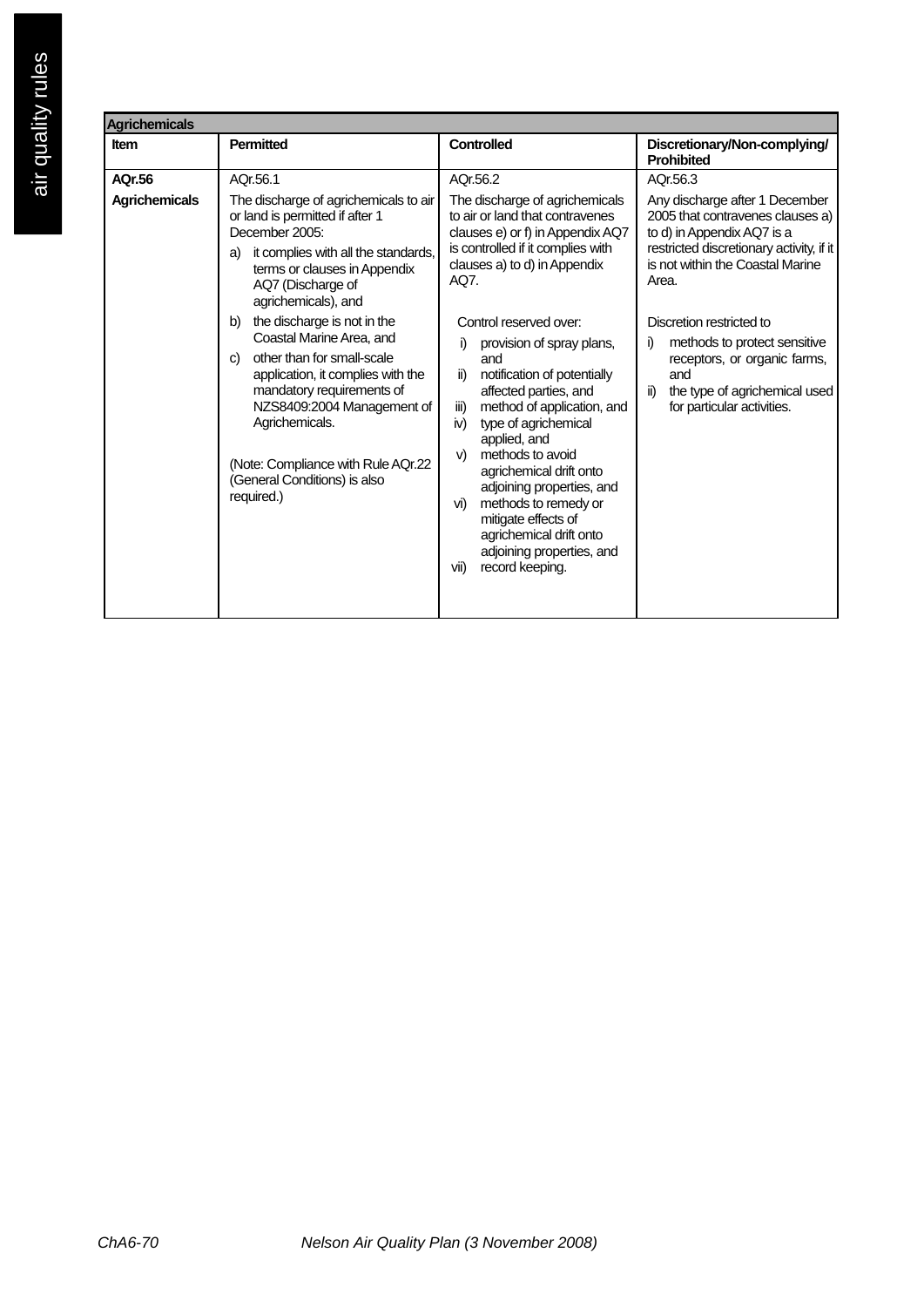|    | <b>Assessment Criteria</b>                                                                                                             | Explanation                                                                                                                                                                                                                                                       |
|----|----------------------------------------------------------------------------------------------------------------------------------------|-------------------------------------------------------------------------------------------------------------------------------------------------------------------------------------------------------------------------------------------------------------------|
|    | AQr.56.4                                                                                                                               | AQr.56.5                                                                                                                                                                                                                                                          |
| a) | the reasons for and any likely effects of the<br>departure from the permitted activity standards,<br>terms and clauses.                | For all but small-scale application, this rule requires compliance with<br>the mandatory requirements of New Zealand Standard 8409:2004<br>Management of Agrichemicals and Nelson City Council                                                                    |
| b) | whether the discharge is to be undertaken in<br>accordance with current good practice (such as<br>the Good Practice Agrichemical Spray | requirements set out in AQ7. Resource consent may be required in<br>some instances when spraying in areas of open public access.                                                                                                                                  |
|    | Management Guidelines).                                                                                                                | Note that this rule applies to discharges of agrichemicals to land and                                                                                                                                                                                            |
| C) | potential or actual adverse effects on the<br>surrounding environment.                                                                 | air. Discharges to water are addressed by the freshwater rules in the<br>Nelson Resource Management Plan.                                                                                                                                                         |
| d) | the proximity and nature of nearby activities.                                                                                         |                                                                                                                                                                                                                                                                   |
| e) | the proximity and nature of any sensitive<br>receptors.                                                                                | Discharges in the Coastal Marine Area are not permitted and are<br>controlled in the Nelson Resource Management Plan, rule CMr.47.                                                                                                                                |
|    |                                                                                                                                        | 'Small-scale application' is defined in Chapter 2, A2-73B.                                                                                                                                                                                                        |
|    |                                                                                                                                        | Note: This rule only applies to discharges after 1 December 2005.                                                                                                                                                                                                 |
|    |                                                                                                                                        | Compliance with Rule AQr.22 General Conditions is also<br>required which relates to smoke, dust, odour and other effects.<br>In terms of compliance and enforcement of this rule, Council<br>staff will be guided as appropriate by Appendices AQ9, 10 and<br>11. |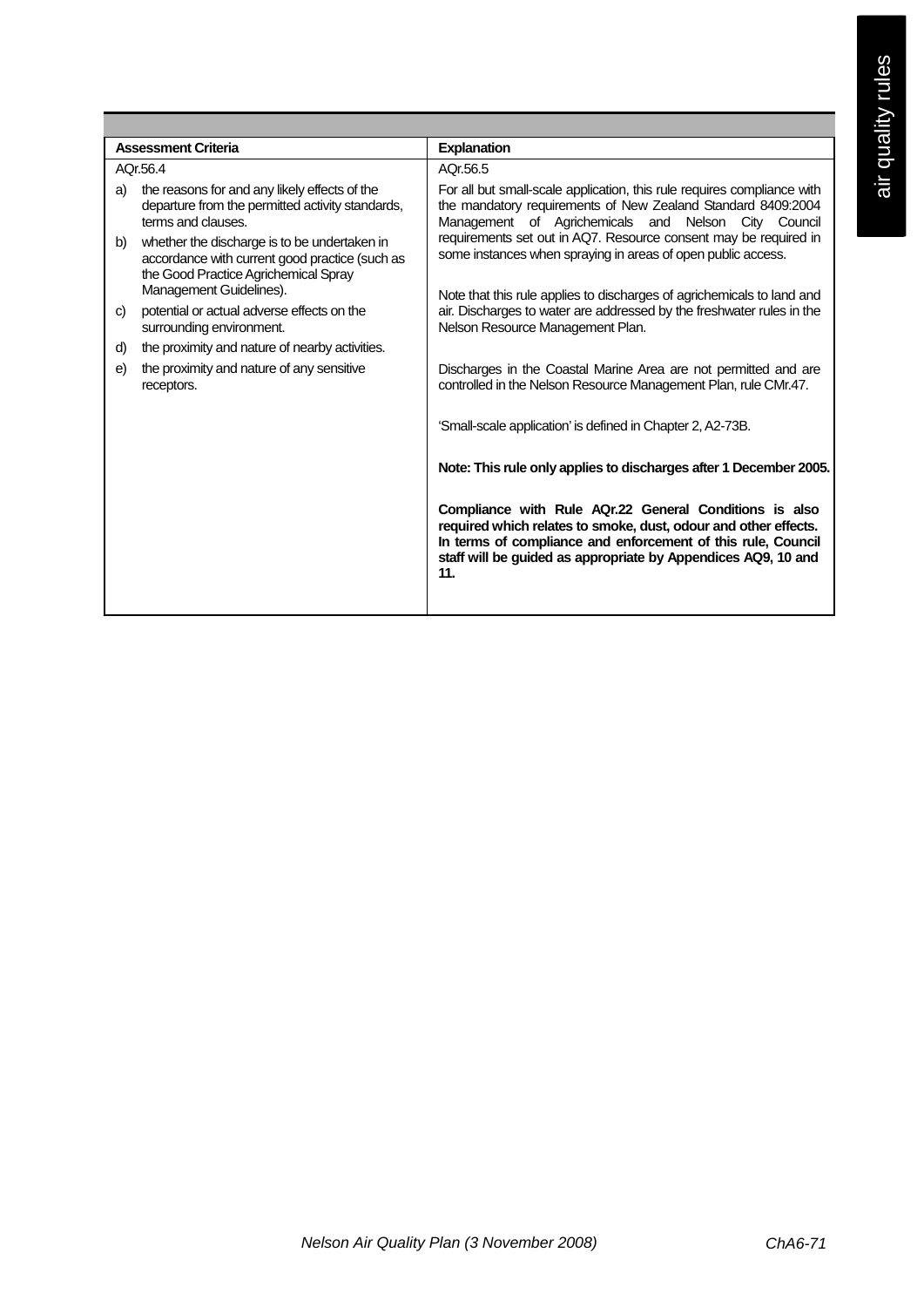| <b>Other</b>                                     |                                                                                                                                                                                                                                                                                                                                                                                                                                                                                                                                                                                                                                                                                                                                        |                   |                                                                                                                                                                                                                                                                                                                                                                                                                                                                                                                                                                                                                                                                                                                   |
|--------------------------------------------------|----------------------------------------------------------------------------------------------------------------------------------------------------------------------------------------------------------------------------------------------------------------------------------------------------------------------------------------------------------------------------------------------------------------------------------------------------------------------------------------------------------------------------------------------------------------------------------------------------------------------------------------------------------------------------------------------------------------------------------------|-------------------|-------------------------------------------------------------------------------------------------------------------------------------------------------------------------------------------------------------------------------------------------------------------------------------------------------------------------------------------------------------------------------------------------------------------------------------------------------------------------------------------------------------------------------------------------------------------------------------------------------------------------------------------------------------------------------------------------------------------|
| <b>Item</b>                                      | <b>Permitted</b>                                                                                                                                                                                                                                                                                                                                                                                                                                                                                                                                                                                                                                                                                                                       | <b>Controlled</b> | Discretionary/Non-complying/<br><b>Prohibited</b>                                                                                                                                                                                                                                                                                                                                                                                                                                                                                                                                                                                                                                                                 |
| <b>AQr.57</b>                                    | AQr.57.1                                                                                                                                                                                                                                                                                                                                                                                                                                                                                                                                                                                                                                                                                                                               | AQr.57.2          | AQr.57.3                                                                                                                                                                                                                                                                                                                                                                                                                                                                                                                                                                                                                                                                                                          |
| <b>Intensive livestock</b><br>commercial farming | The discharge of any contaminant<br>to air from intensive commercial<br>livestock farming is not a permitted<br>activity.                                                                                                                                                                                                                                                                                                                                                                                                                                                                                                                                                                                                              | Not applicable    | Any discharge that contravenes a<br>permitted clause is a discretionary<br>activity in the Rural Zone,<br>(excluding the Higher Density<br>Small Holdings Area), and<br>a non complying activity in all other<br>zones, and in the Higher Density<br>Small Holdings Area.                                                                                                                                                                                                                                                                                                                                                                                                                                         |
| <b>AQr.58</b>                                    | AQr.58.1                                                                                                                                                                                                                                                                                                                                                                                                                                                                                                                                                                                                                                                                                                                               | AQr.58.2          | AQr.58.3                                                                                                                                                                                                                                                                                                                                                                                                                                                                                                                                                                                                                                                                                                          |
| <b>Fire training activities</b>                  | The discharge of any<br>contaminant to air as a result<br>of fire training activities is<br>permitted if:<br>a) the discharge takes place<br>under the control of a fire<br>authority in terms of the<br>Forest and Rural Fires Act<br>1977, a fire brigade<br>established under the Fire<br>Service Act 1975, or an<br><b>Airport Authority fire</b><br>service, or a nationally<br>recognised training<br>provider, and<br>b) the Council is notified at<br>least 2 working days prior<br>to the activity<br>commencing, and<br>c) there is no burning of<br>materials prohibited by<br>rule AQr.20 except if the<br>discharge takes place<br>under the control of a fire<br>brigade established under<br>the Fire Service Act 1975. | Not applicable    | Any discharge that contravenes a<br>permitted clause is a restricted<br>discretionary activity.<br>Discretion restricted to:<br>i)<br>the materials burnt or used in<br>the fire training activity, and<br>ii)<br>the location of the activity, and<br>the time and duration of the<br>iii)<br>activity, including the time of<br>year, and<br>the meteorological clauses<br>iv)<br>under which the activity may<br>occur, and<br>V)<br>prior notice to Council, and<br>vi) control of dust, odour and<br>other contaminants.<br>The application need not be<br>notified, the written approval of<br>affected persons will not be<br>necessary and notice of<br>applications need not be served on<br>any person. |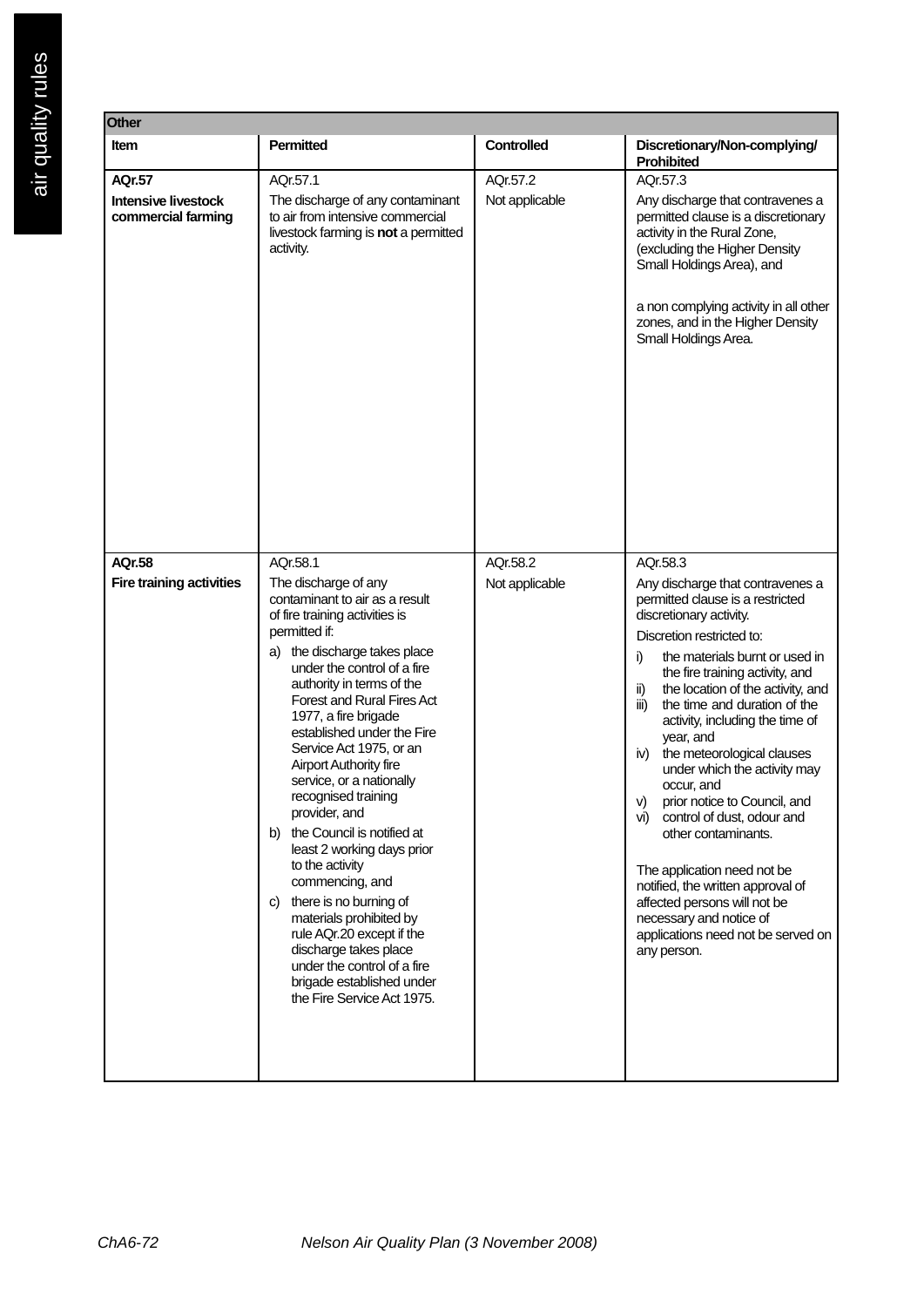| <b>Assessment Criteria</b><br>AQr.57.4<br>AQr.57.5<br>the degree of compliance with any relevant standard<br>Intensive<br>commercial livestock farming<br>is<br>a)<br>or industry code of practice (such as the Pork<br>Industry Code of Practice).<br>the volume and type of materials and products on<br>b)<br>site.<br>remedied or mitigated.<br>the extent to which any effects may be mitigated or<br>C)<br>exacerbated by climatic clauses, geographical and<br>meteorological influences, or by management<br>techniques.<br>caused by odour and discharge of effluent.<br>the proximity and nature of nearby activities.<br>d)<br>This rule refers only to livestock farming. Other forms of intensive<br>the proximity and nature of any sensitive receptors.<br>e)<br>f)<br>the timing of the proposed discharge, the topography<br>and prevailing wind clauses.<br>intended treatment process for animal waste.<br>g)<br>Rural Zone.<br>the potential or actual effects of odour on the<br>h)<br>receiving environment.<br>Note: Compliance with Rule AQr.22 General Conditions is<br>i)<br>any mitigation measures that ensure that odour is not<br>detectable at or beyond the boundary of a property.<br>AQ9, 10 and 11.<br>AQr.58.5<br>AQr.58.4<br>the scale, location and potential adverse effects of the<br>a)<br>activity.<br>the likely duration and frequency of the activity.<br>b)<br>methods or techniques to contain or remedy the<br>C)<br>discharge.<br>supervision or management of the operation.<br>d)<br>health and safety, or as a part of a NZQA course.<br>the proximity and nature of nearby activities.<br>e)<br>the proximity and nature of any sensitive receptors.<br>f)<br>potential or actual effects on the surrounding<br>g)<br>environment.<br>the potential or actual effects of odour and particulate<br>h)<br>matter on the receiving environment.<br>i)<br>the likely meteorological clauses, and likely ambient<br>air quality at the time of the proposed discharge.<br>normal training exercises (such as diesel and wood).<br>the effects on local and ambient air quality.<br>j)<br>prior to training activities commencing.<br>AQ9, 10 and 11. |  |  |                                                                                                                                                                                                                                                                                                                                                                                                                                                                                                                                                                                                                                                                                                                                                                                                                                                                                                                                                                                                                                                                                                                                                                                                                                                                                                                                                                                                              |
|------------------------------------------------------------------------------------------------------------------------------------------------------------------------------------------------------------------------------------------------------------------------------------------------------------------------------------------------------------------------------------------------------------------------------------------------------------------------------------------------------------------------------------------------------------------------------------------------------------------------------------------------------------------------------------------------------------------------------------------------------------------------------------------------------------------------------------------------------------------------------------------------------------------------------------------------------------------------------------------------------------------------------------------------------------------------------------------------------------------------------------------------------------------------------------------------------------------------------------------------------------------------------------------------------------------------------------------------------------------------------------------------------------------------------------------------------------------------------------------------------------------------------------------------------------------------------------------------------------------------------------------------------------------------------------------------------------------------------------------------------------------------------------------------------------------------------------------------------------------------------------------------------------------------------------------------------------------------------------------------------------------------------------------------------------------------------------------------------------------------------------------------------------------------------------------------------|--|--|--------------------------------------------------------------------------------------------------------------------------------------------------------------------------------------------------------------------------------------------------------------------------------------------------------------------------------------------------------------------------------------------------------------------------------------------------------------------------------------------------------------------------------------------------------------------------------------------------------------------------------------------------------------------------------------------------------------------------------------------------------------------------------------------------------------------------------------------------------------------------------------------------------------------------------------------------------------------------------------------------------------------------------------------------------------------------------------------------------------------------------------------------------------------------------------------------------------------------------------------------------------------------------------------------------------------------------------------------------------------------------------------------------------|
|                                                                                                                                                                                                                                                                                                                                                                                                                                                                                                                                                                                                                                                                                                                                                                                                                                                                                                                                                                                                                                                                                                                                                                                                                                                                                                                                                                                                                                                                                                                                                                                                                                                                                                                                                                                                                                                                                                                                                                                                                                                                                                                                                                                                      |  |  | Explanation                                                                                                                                                                                                                                                                                                                                                                                                                                                                                                                                                                                                                                                                                                                                                                                                                                                                                                                                                                                                                                                                                                                                                                                                                                                                                                                                                                                                  |
|                                                                                                                                                                                                                                                                                                                                                                                                                                                                                                                                                                                                                                                                                                                                                                                                                                                                                                                                                                                                                                                                                                                                                                                                                                                                                                                                                                                                                                                                                                                                                                                                                                                                                                                                                                                                                                                                                                                                                                                                                                                                                                                                                                                                      |  |  |                                                                                                                                                                                                                                                                                                                                                                                                                                                                                                                                                                                                                                                                                                                                                                                                                                                                                                                                                                                                                                                                                                                                                                                                                                                                                                                                                                                                              |
|                                                                                                                                                                                                                                                                                                                                                                                                                                                                                                                                                                                                                                                                                                                                                                                                                                                                                                                                                                                                                                                                                                                                                                                                                                                                                                                                                                                                                                                                                                                                                                                                                                                                                                                                                                                                                                                                                                                                                                                                                                                                                                                                                                                                      |  |  | generally<br>only<br>appropriate for consideration in the Rural Zone, excluding the<br>Higher Density Small Holdings Area. Each proposal has to be<br>considered on a case by case basis, having regard to the likely<br>effects of the activity and how these effects can be avoided,                                                                                                                                                                                                                                                                                                                                                                                                                                                                                                                                                                                                                                                                                                                                                                                                                                                                                                                                                                                                                                                                                                                       |
|                                                                                                                                                                                                                                                                                                                                                                                                                                                                                                                                                                                                                                                                                                                                                                                                                                                                                                                                                                                                                                                                                                                                                                                                                                                                                                                                                                                                                                                                                                                                                                                                                                                                                                                                                                                                                                                                                                                                                                                                                                                                                                                                                                                                      |  |  | Intensive livestock commercial farming in all other zones is<br>generally considered inappropriate and as such is a non-complying<br>activity. The main reason for this is the potential adverse effects                                                                                                                                                                                                                                                                                                                                                                                                                                                                                                                                                                                                                                                                                                                                                                                                                                                                                                                                                                                                                                                                                                                                                                                                     |
|                                                                                                                                                                                                                                                                                                                                                                                                                                                                                                                                                                                                                                                                                                                                                                                                                                                                                                                                                                                                                                                                                                                                                                                                                                                                                                                                                                                                                                                                                                                                                                                                                                                                                                                                                                                                                                                                                                                                                                                                                                                                                                                                                                                                      |  |  |                                                                                                                                                                                                                                                                                                                                                                                                                                                                                                                                                                                                                                                                                                                                                                                                                                                                                                                                                                                                                                                                                                                                                                                                                                                                                                                                                                                                              |
|                                                                                                                                                                                                                                                                                                                                                                                                                                                                                                                                                                                                                                                                                                                                                                                                                                                                                                                                                                                                                                                                                                                                                                                                                                                                                                                                                                                                                                                                                                                                                                                                                                                                                                                                                                                                                                                                                                                                                                                                                                                                                                                                                                                                      |  |  | commercial farming, such as mushroom farming with its attendant<br>composting requirements is covered in AQr.37 (Composting).                                                                                                                                                                                                                                                                                                                                                                                                                                                                                                                                                                                                                                                                                                                                                                                                                                                                                                                                                                                                                                                                                                                                                                                                                                                                                |
|                                                                                                                                                                                                                                                                                                                                                                                                                                                                                                                                                                                                                                                                                                                                                                                                                                                                                                                                                                                                                                                                                                                                                                                                                                                                                                                                                                                                                                                                                                                                                                                                                                                                                                                                                                                                                                                                                                                                                                                                                                                                                                                                                                                                      |  |  | Refer to the Nelson Resource Management Plan (RUr.20) for land<br>use rules regarding intensive commercial livestock farming in the                                                                                                                                                                                                                                                                                                                                                                                                                                                                                                                                                                                                                                                                                                                                                                                                                                                                                                                                                                                                                                                                                                                                                                                                                                                                          |
|                                                                                                                                                                                                                                                                                                                                                                                                                                                                                                                                                                                                                                                                                                                                                                                                                                                                                                                                                                                                                                                                                                                                                                                                                                                                                                                                                                                                                                                                                                                                                                                                                                                                                                                                                                                                                                                                                                                                                                                                                                                                                                                                                                                                      |  |  |                                                                                                                                                                                                                                                                                                                                                                                                                                                                                                                                                                                                                                                                                                                                                                                                                                                                                                                                                                                                                                                                                                                                                                                                                                                                                                                                                                                                              |
|                                                                                                                                                                                                                                                                                                                                                                                                                                                                                                                                                                                                                                                                                                                                                                                                                                                                                                                                                                                                                                                                                                                                                                                                                                                                                                                                                                                                                                                                                                                                                                                                                                                                                                                                                                                                                                                                                                                                                                                                                                                                                                                                                                                                      |  |  | also required which relates to smoke, dust, odour and other<br>effects. In terms of compliance and enforcement of this rule,<br>Council staff will be guided as appropriate by Appendices                                                                                                                                                                                                                                                                                                                                                                                                                                                                                                                                                                                                                                                                                                                                                                                                                                                                                                                                                                                                                                                                                                                                                                                                                    |
|                                                                                                                                                                                                                                                                                                                                                                                                                                                                                                                                                                                                                                                                                                                                                                                                                                                                                                                                                                                                                                                                                                                                                                                                                                                                                                                                                                                                                                                                                                                                                                                                                                                                                                                                                                                                                                                                                                                                                                                                                                                                                                                                                                                                      |  |  |                                                                                                                                                                                                                                                                                                                                                                                                                                                                                                                                                                                                                                                                                                                                                                                                                                                                                                                                                                                                                                                                                                                                                                                                                                                                                                                                                                                                              |
|                                                                                                                                                                                                                                                                                                                                                                                                                                                                                                                                                                                                                                                                                                                                                                                                                                                                                                                                                                                                                                                                                                                                                                                                                                                                                                                                                                                                                                                                                                                                                                                                                                                                                                                                                                                                                                                                                                                                                                                                                                                                                                                                                                                                      |  |  | This rule allows for legitimate fire training activities to occur all year<br>round as a permitted activity, provided the conditions of the rule are<br>met. This includes being a recognised fire authority or a recognised<br>training provider. A 'nationally recognised training provider' is<br>considered to be an organisation that undertakes training for the<br>purposes of meeting the legislative requirements of maritime safety,<br>Clause c) of the rule restricts the type of materials that can be burnt<br>during training exercises. The fire service may burn prohibited<br>materials, as it is sometimes necessary for fire training to be<br>undertaken in a range of realistic situations which may involve<br>burning materials which are normally prohibited (such as the<br>burning of a house). However it is not considered that this<br>permitted exemption can be extended to other training providers<br>due to the potential health effects of burning prohibited materials<br>and the fact that there are other fuels that may be burnt during<br>In all instances Council must be notified at least 2 working days<br>Note: Compliance with Rule AQr.22 General Conditions is<br>also required which relates to smoke, dust, odour and other<br>effects. In terms of compliance and enforcement of this rule,<br>Council staff will be guided as appropriate by Appendices |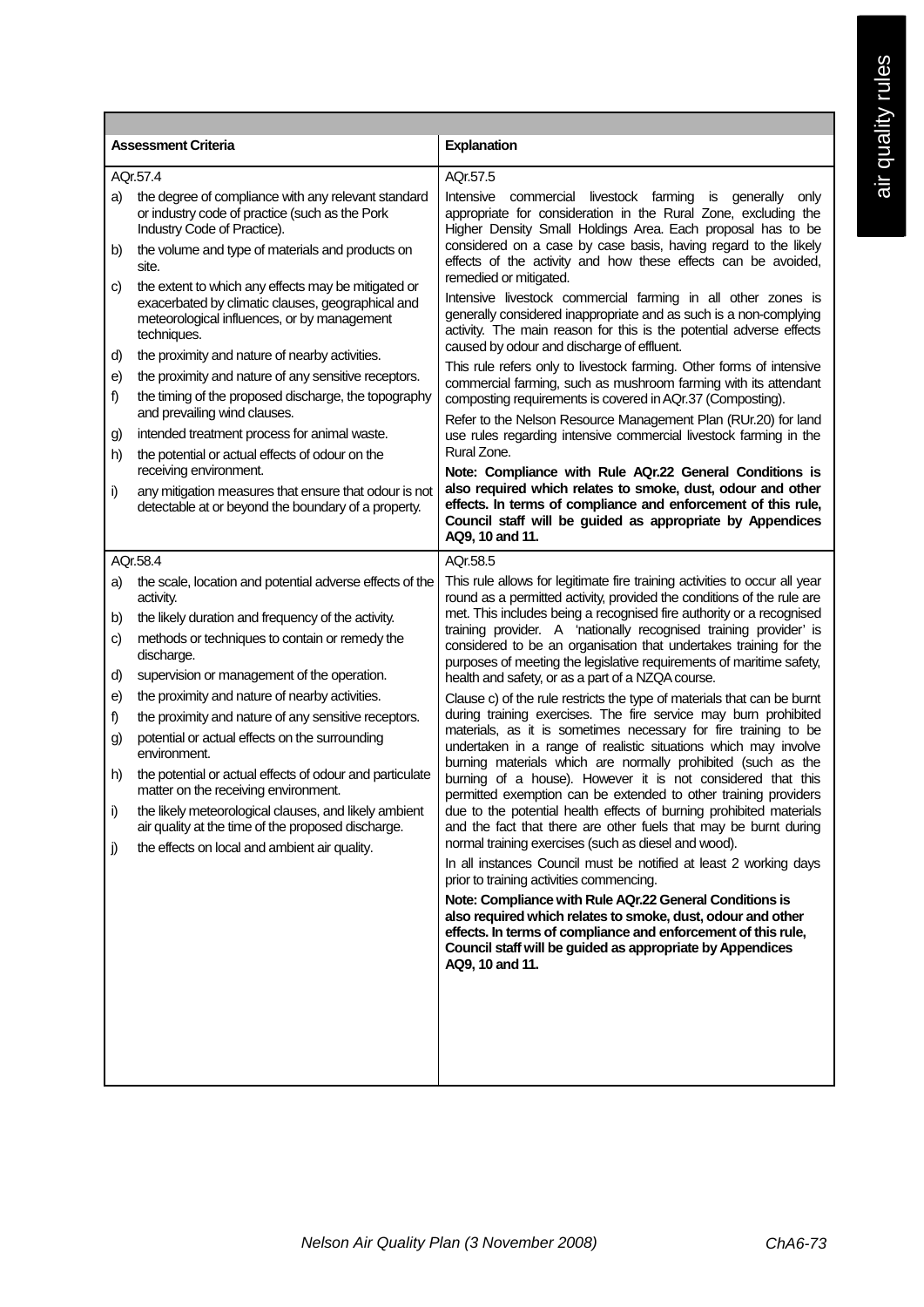| Item                               | <b>Permitted</b>                                                                                                                                                                                                                                                                                                                                                                                                                                                                                                                                                                                                                                                                                                                                                             | <b>Controlled</b>                                                                                                                                                                                                                                                                                                                                                                                                                                                                                                                                | Discretionary/Non-                                   |
|------------------------------------|------------------------------------------------------------------------------------------------------------------------------------------------------------------------------------------------------------------------------------------------------------------------------------------------------------------------------------------------------------------------------------------------------------------------------------------------------------------------------------------------------------------------------------------------------------------------------------------------------------------------------------------------------------------------------------------------------------------------------------------------------------------------------|--------------------------------------------------------------------------------------------------------------------------------------------------------------------------------------------------------------------------------------------------------------------------------------------------------------------------------------------------------------------------------------------------------------------------------------------------------------------------------------------------------------------------------------------------|------------------------------------------------------|
| <b>AQr.59</b><br><b>Fertiliser</b> | AQr.59.1<br>The discharge of any fertiliser to air is<br>permitted if it is applied so that there is no<br>fertiliser drift over any adjacent property that<br>is:<br>registered or certified by the Biological<br>a)<br>Producers' and Consumer's Council or<br>the Biodynamic Farming and Garden<br>Association as an organically farmed<br>property, provided that this registration or<br>certification was established before any<br>discharge activity is commenced, or<br>within 30 metres of a residential unit, or<br>b)<br>an orchard or vineyard where there is<br>C)<br>fruit on the tree or vines.<br>The above provisions do not apply<br>where there is a written agreement to<br>this effect between the person who<br>discharges or causes the discharge of | AQr.59.2<br>The discharge of any fertiliser to air<br>that contravenes a permitted<br>clause is a controlled activity.<br>Control reserved over:<br>provision of fertiliser<br>i)<br>application programmes for or<br>notification of potentially<br>affected people, and<br>method and timing of<br>ii)<br>application, and<br>type of fertiliser applied, and<br>iii)<br>iv)<br>record keeping, and<br>methods to avoid or mitigate<br>V)<br>movement of fertiliser onto<br>adjoining properties, and<br>establishment of buffer zones,<br>vi) | complying/ Prohibited<br>AQr.59.3<br>Not applicable. |
|                                    | any fertiliser, and any occupier of the<br>adjoining property,<br>(Note: Compliance with Rule AQr.22<br>(General Conditions) is also required. See<br>also the freshwater rules in the Nelson<br>Resource Management Plan.)                                                                                                                                                                                                                                                                                                                                                                                                                                                                                                                                                  | and<br>dust and odour.<br>vii)                                                                                                                                                                                                                                                                                                                                                                                                                                                                                                                   |                                                      |